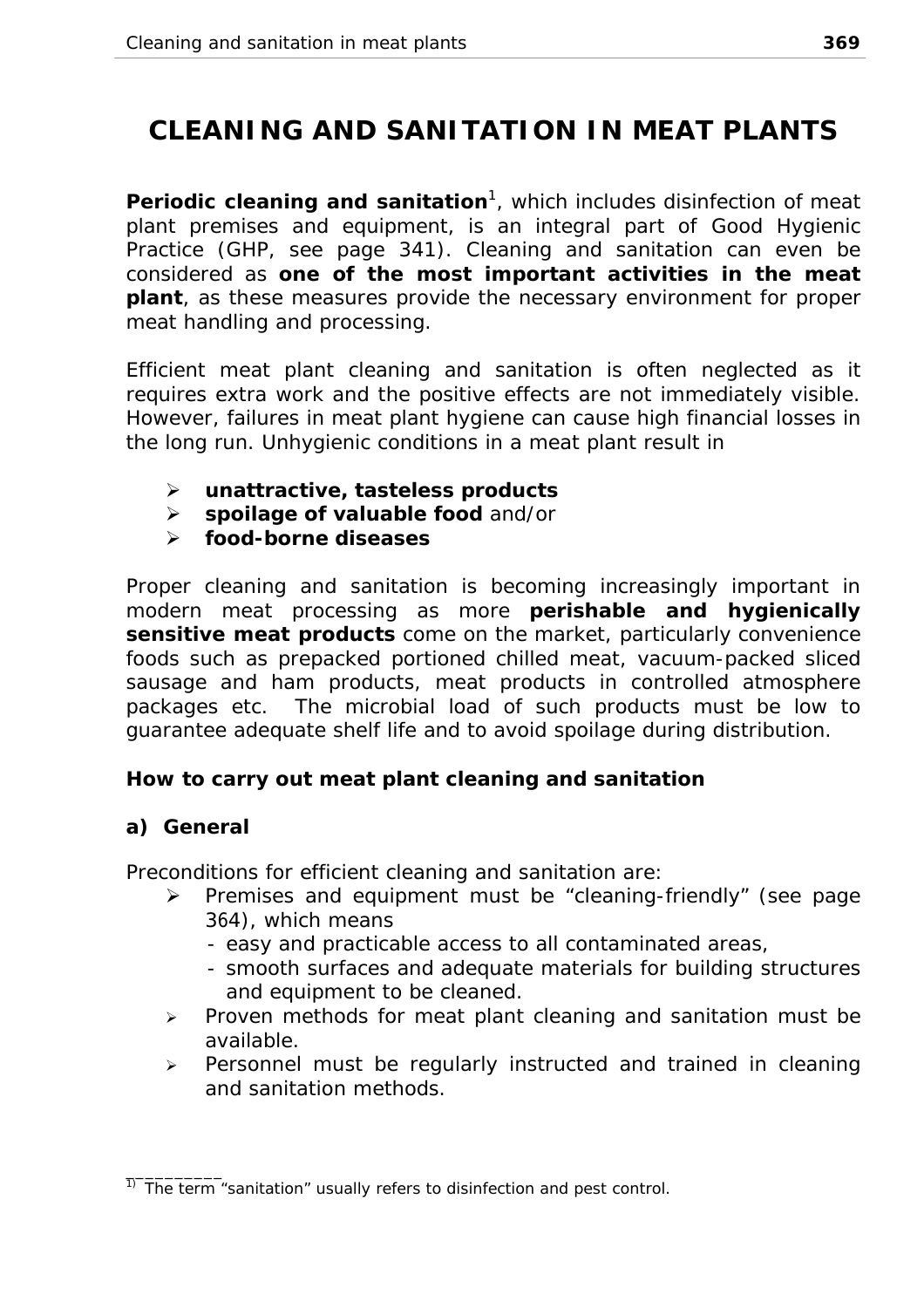**Cleaning** is the removal of dirt and organic substances, such as fat and protein particles from surfaces of walls, floors, tools and equipment. Through the cleaning procedures, high numbers of microorganisms (90% and more) present on the mentioned objects will be removed. However, many microorganisms stick very firmly to surfaces, in particular in tiny almost invisible layers of organic materials, so called *biofilms*, and will not entirely be removed even by profound cleaning but persist and continue multiplying.

Inactivation of those microorganisms requires antimicrobial treatments, carried out in food industries through *hot water* or *steam* or through the application of *disinfectants*. Disinfectants are chemical substances, which kill microorganisms but should not affect human health through hazardous residues and not cause corrosion of equipment. The application of disinfectants is called **disinfection**. The term **sanitation** refers to the inactivation of microorganisms through disinfectants, but also includes combating pests such as insects and rodents through chemical substances (insecticides and rodenticides).

When starting **cleaning** and **disinfection/sanitation measures** all food products must be *removed* from the area because:

- ¾ Physical cleaning with pressurized water may stir up dirt or produce contaminated water droplets (aerosol), which could contaminate meat present in such rooms.
- $\triangleright$  Chemical cleaning/disinfection may produce toxic residues when in contact with remaining meat or meat products. The same applies to insecticides and rodenticides for pest control.

Cleaning and disinfection procedures in the meat industries are complex processes depending on the **surfaces to be treated** and the kind of **contamination to be removed**. Selection of suitable **chemicals** for cleaning or for disinfection may require special knowledge. All these factors can make correct cleaning and disinfection a difficult task for the personnel involved. However, staff must be made aware that efficient cleaning and disinfection is of utmost importance for product quality and safety.

## **b) Cleaning techniques**

The first step in floor and equipment cleaning is to physically remove scrap, i.e. coarse solid particles, with a dry brush or broom and shovel. This is usually referred to as "**dry cleaning**". Using large amounts of water to remove this material would be extremely wasteful and eventually cause drains to clog and waste water treatment facilities to become overloaded.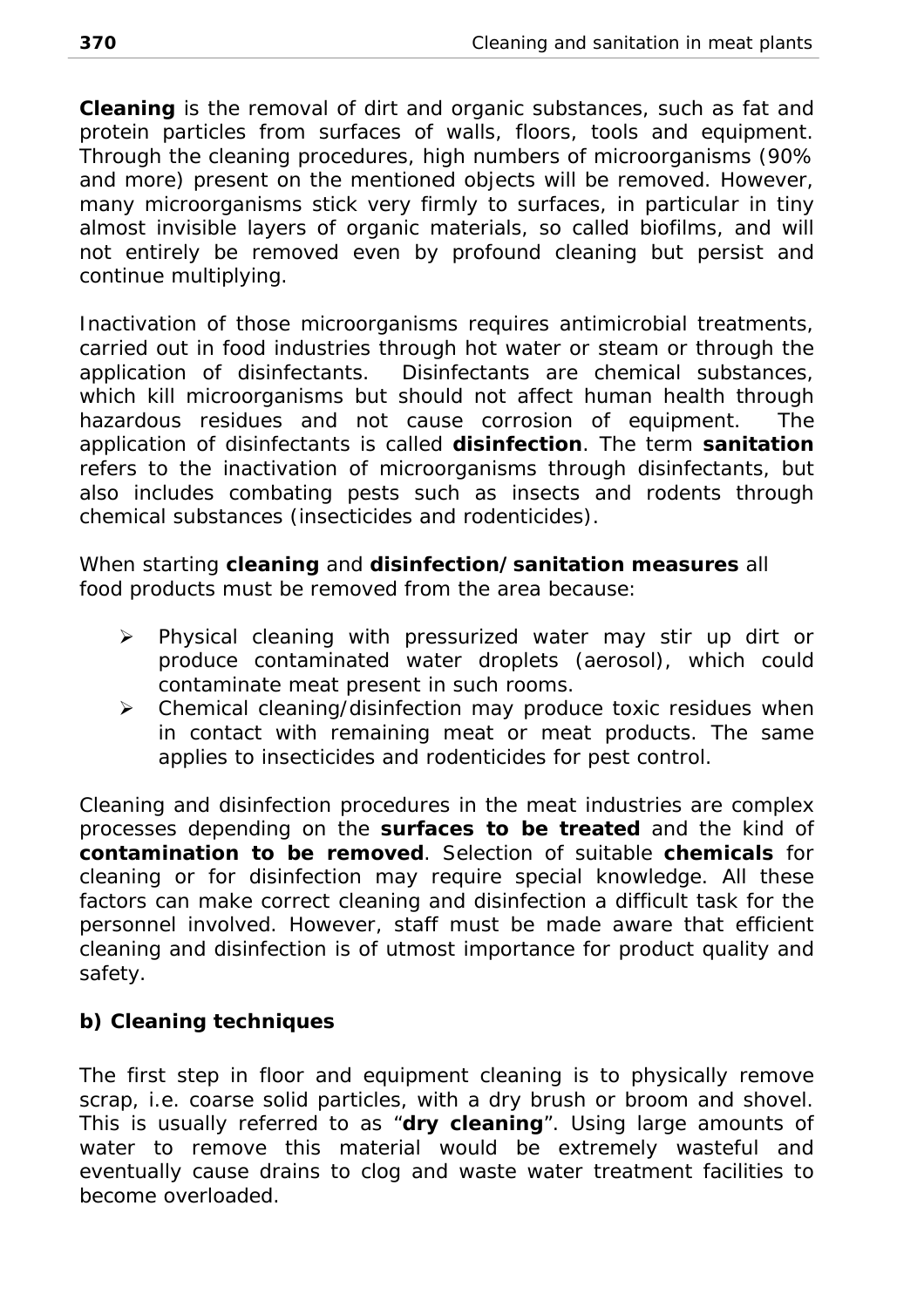More profound clean-up procedures require **water** in sufficient quantities. **Manual cleaning** using brushes or scrapers is widely applied in smallscale operations although labour and time-intensive (Fig. 488). A cleaning method commonly used in the meat industries is **high pressure cleaning**. The pressurized water is applied by high pressure units and special spraying lances. The pressure should be between 30-70 bar and the spraying nozzle ≤15cm from the surface to be cleaned. Otherwise the pressure being applied decreases rapidly. If hot water is used, the temperature should be 55°C at the nozzle in order to achieve sufficiently high temperatures at the surfaces, in particular for fat removal (Fig. 489).



**Fig. 488: Manual cleaning of working tables with brushes** 



**Fig. 489: Cleaning of wall with pressurized water - care must be taken not to contaminate equipment** 

**High pressure water** is efficient for surface cleaning after dry-cleaning of scrap. It serves for the removal of remaining small solid parts, blood and dirt from the entire floors and walls of processing sections as well as for the removal of meat and fat particles and layers of protein from tools and equipment. As hot water has a much better cleaning effect than cold water, hot water should be available for this purpose.

Cleaning with equipment producing a **pressurized steam/water-mix** is even more efficient as impact temperatures of approx.  $100^{\circ}$ C can be achieved. The disadvantage of this method is the intense fog and aerosol formation, which may not only cause unwanted microbial spreading by water droplets (aerosol) but also affect installations and equipment through high humidity and excessive condensation. For these reasons a steam/water-mix is not suitable for meat processing facilities and cold or hot pressurized water cleaning is preferred.

The removal of loose dirt and meat/fat residues by water does not mean that the cleaning was complete. Sticky or encrusted layers of fat or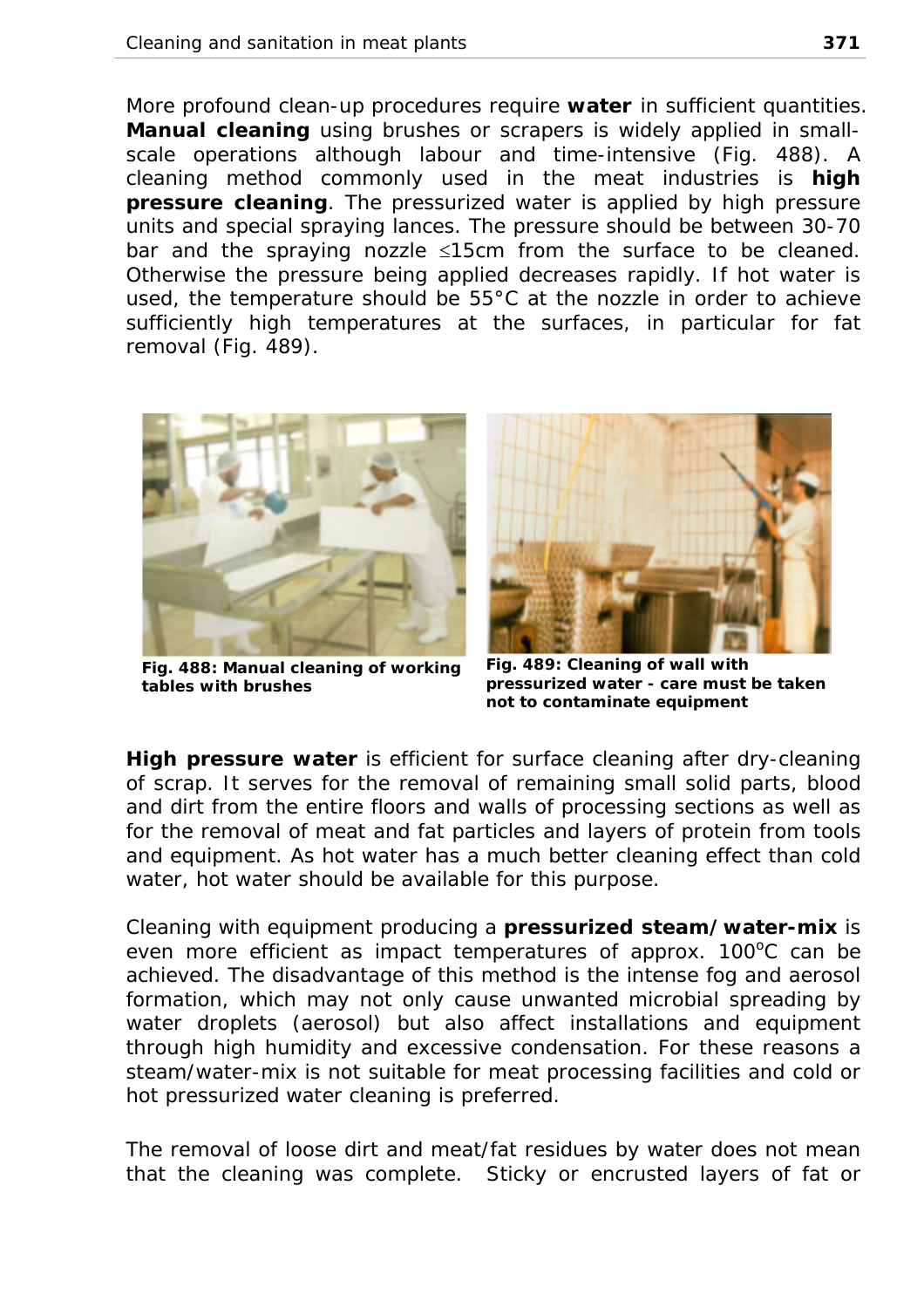protein will still exist and must be removed. For this purpose **chemical cleaning solutions** can be very effective.

Application can be by hand using brushes or scrapers for dismantled equipment or in general for smaller surfaces to be cleaned. Mechanical cleaning with high pressure equipment together with cleaning solutions is used for larger floor and wall areas as well as working tables, containers and equipment.

Traditional cleaning substances for manual use are **alkalines**, such as sodium carbonates (Na<sub>2</sub>CO<sub>3</sub>, washing soda). These substances are efficient in dissolving proteins and fats, but may cause corrosion in tools and equipment, if their pH is 11 and above.

Commercially available cleaning agents in modern cleaning practices are complex compositions of either **alkaline, acid or neutral** chemical substances. In order to improve their dirt loosening properties, surfaceactive agents, also called **surfactants** or **detergents** are added. Detergents decrease the superficial tension of water. Water can then penetrate into the small spaces between dirt particles and surfaces (Fig. 490), where those particles are attached, thus facilitating their removal. For fat removal by pressurized hot water, cleaning detergents are

important as they keep the fat dissolved and prevent fats settling down after the water temperature has decreased. Detergents may have additional cleaning components such as chlorine, silicate or phosphate. It is important that manufacturers indicate the type of the substance, either alkaline, acidic or neutral on the product label.



**Fig. 490: Effect of detergents (surfactants): Decrease of surface tension of water droplets and impact angle (below), dirt particles are easier loosened and removed from surface.** 

#### **Alkaline cleaning agents:**

Generally suitable for removing organic dirt, protein residues and fat.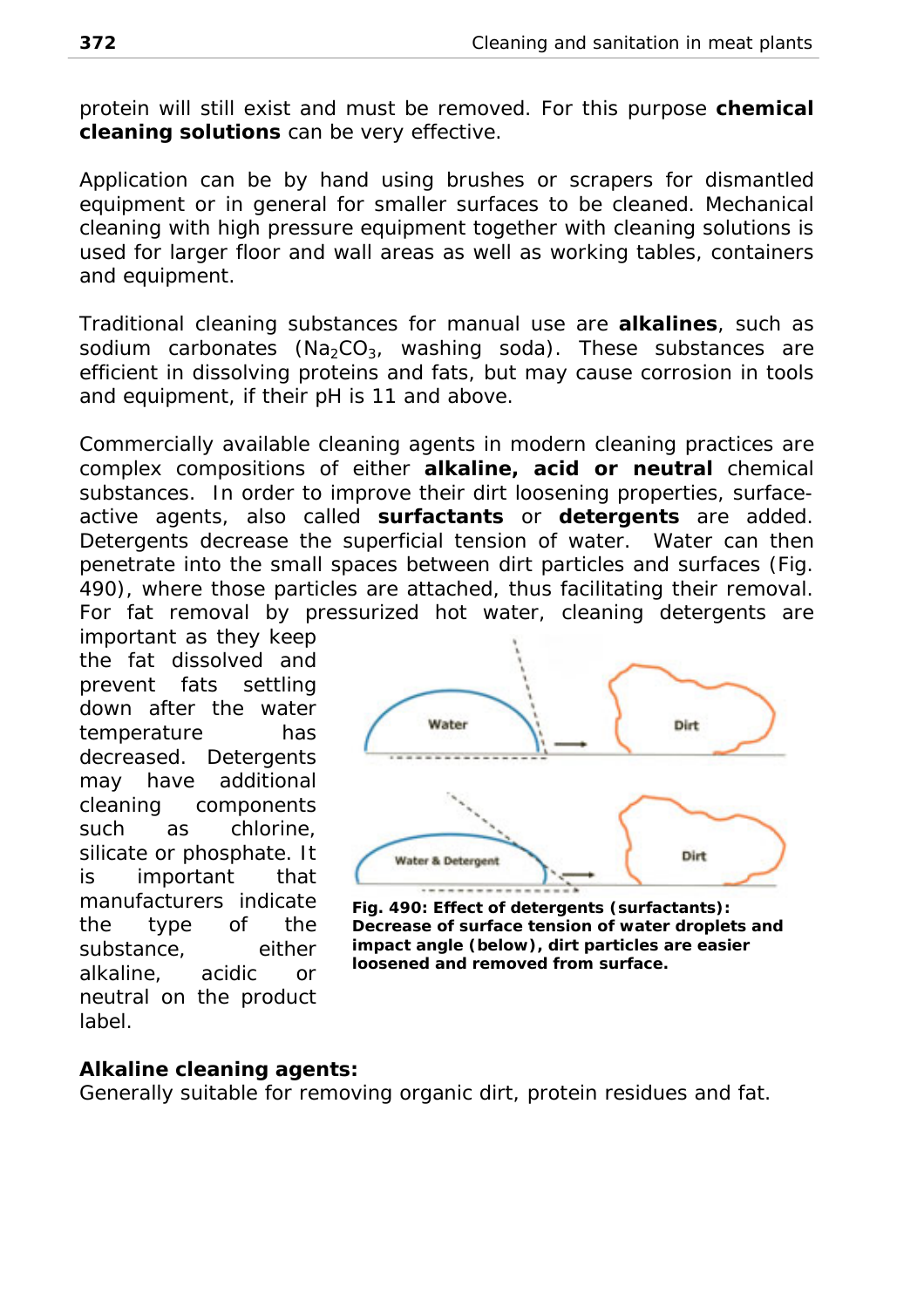## **Acid cleaning agents:**

Used particularly for removal of encrusted residues of dirt or protein or of inorganic deposits ("scaling") such as waterstone, milkstone, lime etc.

## **Neutral cleaning agents:**

Have much less effect than alkaline or acid cleaning agents, but have mild impact on skin and materials and are useful for manual cleaning of smooth surfaces without encrusted dirt.

In practice alkaline and acid cleaning substances should be used **alternatively**. The alkaline agent should be the substance used for routine cleaning, but every few days an acid substance should be employed instead in order to remove encrusted residues, scaling etc.

Cleaning substances together with the suspended dirt particles and fat must be rinsed off using potable water.

A relatively new cleaning method for the food industry, in particular the larger-scale plants, is **foam cleaning** (Fig. 491). Water foam containing detergents and other cleaning agents is sprayed on wetted walls, floors

and surfaces of equipment. The foam does not immediately run off but clings to the surfaces. This allows a longer term contact on the surfaces to be cleaned. After a sufficient impact period (min. 15 minutes) the foam is washed down with water (water hose or low-pressure water spray). As no high pressure water spraying is needed for washing off the foam, the spreading of water droplets (aerosol) in the room to be cleaned is minimized.



**Fig. 491: Foam cleaning** 

## **c) Disinfection techniques**

Cleaning reduces a substantial amount of microorganisms (Fig. 492b) but it does not have the potential to completely eliminate all surface contamination. Persistent microorganisms will continue to grow in number by using remaining protein as nutrients and pose a further risk to the foods to be processed.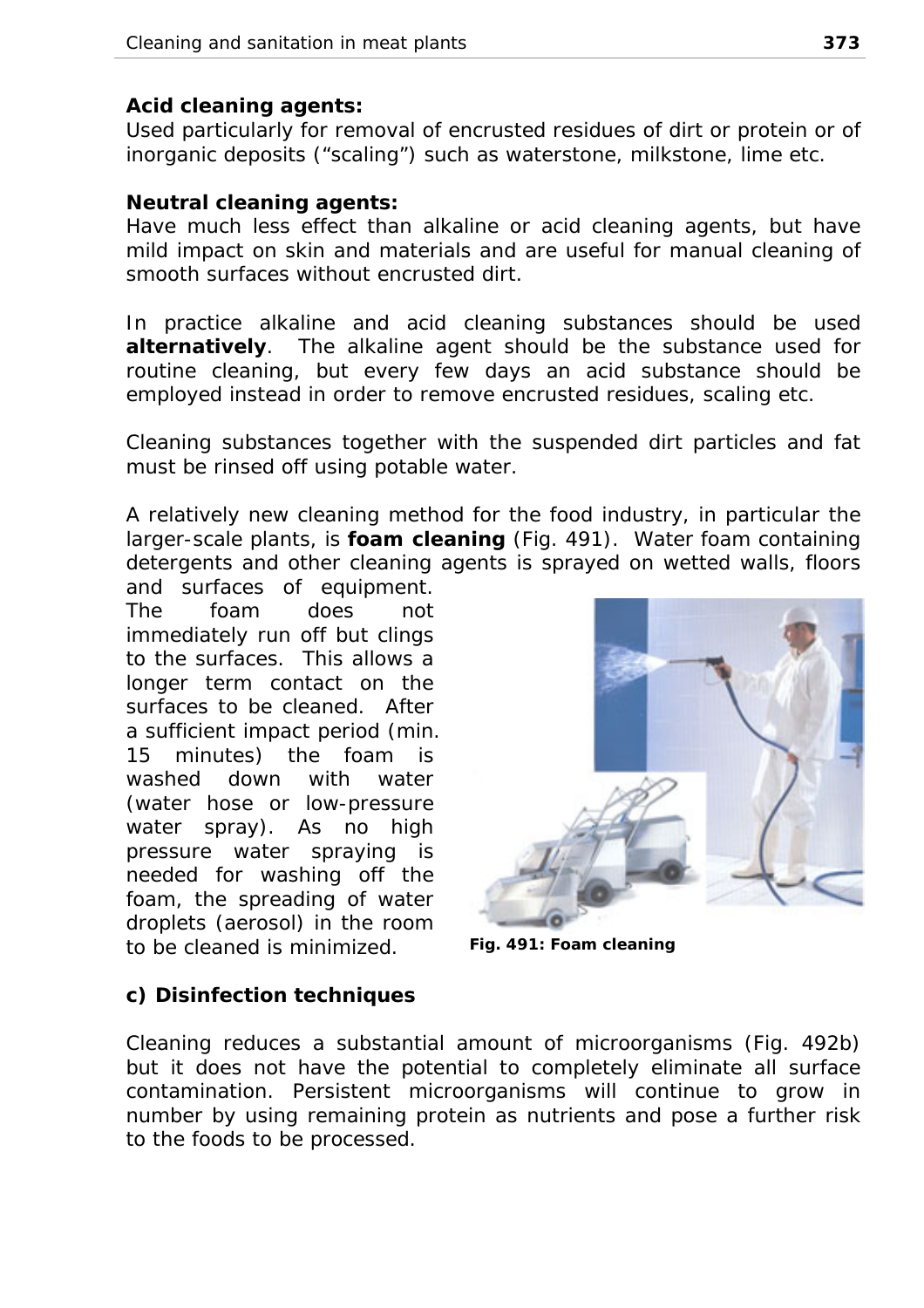The elimination of microorganisms is achieved through **disinfection**1), either by using hot water (or better steam) or chemical disinfectants (Fig. 492c). **Chemical disinfectants** are preferred for most applications in the meat industries as they are easy to use and do not involve the risk of accidents or other negative side effects such as damage to equipment by generating high humidity or water condensation, which may occur when using steam.



**Uncleaned (rinsed only) (a)**  Many bacterial colonies (white spots)

 $\overline{\phantom{a}}$  ,  $\overline{\phantom{a}}$  ,  $\overline{\phantom{a}}$  ,  $\overline{\phantom{a}}$  ,  $\overline{\phantom{a}}$  ,  $\overline{\phantom{a}}$  ,  $\overline{\phantom{a}}$  ,  $\overline{\phantom{a}}$  ,  $\overline{\phantom{a}}$  ,  $\overline{\phantom{a}}$  ,  $\overline{\phantom{a}}$  ,  $\overline{\phantom{a}}$  ,  $\overline{\phantom{a}}$  ,  $\overline{\phantom{a}}$  ,  $\overline{\phantom{a}}$  ,  $\overline{\phantom{a}}$ 



**After chemical cleaning (b)**  Reduced numbers of bacterial colonies



**After cleaning and disinfection (c)**  Very few bacterial colonies remaining

**Fig. 492: Effect of cleaning and disinfection on the number of bacteria**  Image of impression plate samples (see page 332) taken from a meat container (plastic)

 $1)$  Disinfection in the food sector does not aim at the complete absence of microorganisms (such as sterilization of surgical instruments in hospitals), but the number of microorganisms must be substantially reduced by the process.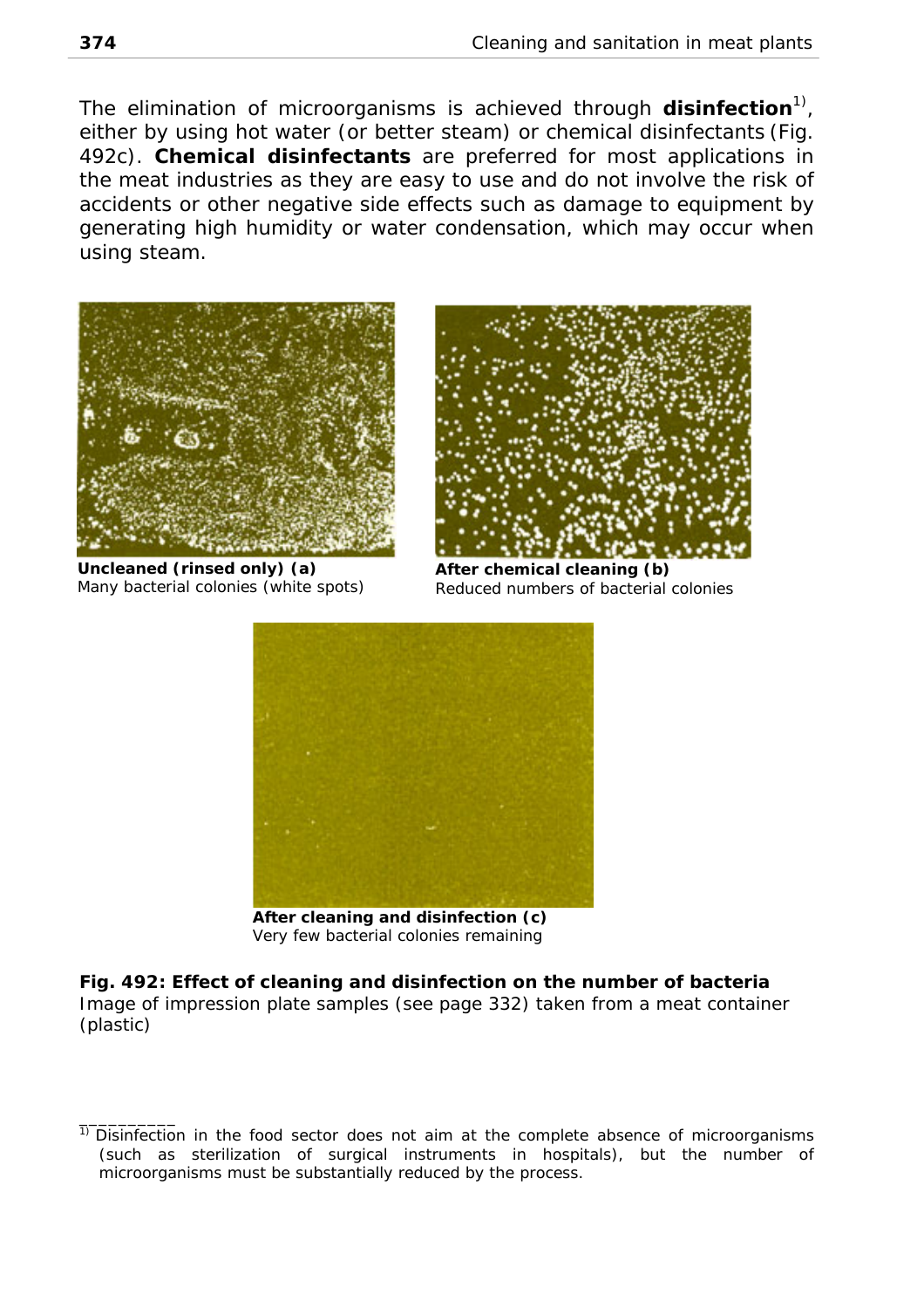Best disinfection results are achieved when chemical disinfection is preceded by intensive dry/wet cleaning (see page 370, b). Disinfection without precleaning is not fully efficient as many microorganisms remain embedded in encrusted dirt, protein and fat, which cannot be properly dissolved by disinfection chemicals. Therefore microorganisms remain protected against the disinfection chemicals. Moreover, remaining protein may inactivate chemical disinfectants.

Adequate rinsing with water after cleaning and prior to disinfection is also indispensable, as chemical disinfectants may be neutralized by remaining cleaning substances. All this has to be taken into account, otherwise the disinfection procedures may be inefficient and a waste of money.

A compromise on this issue is proposed by the chemical industry by offering so called combined **disinfection/cleaning** agents. They are made on the basis of *quaternary ammonium compounds*, which have surfactant and disinfectant properties. The combined method should be considered only in cases of very little dirt contamination.

It is very important that disinfection chemicals are strictly used according to the specifications given by the suppliers. Lower concentrations and shorter impact periods than prescribed will considerably reduce the efficacy of disinfection or make it totally inefficient. Surfaces should be **dried** after cleaning and rinsing before starting disinfection. This is important, as the concentration of the disinfection solution would be lowered with remaining water on the surfaces and possibly ineffective when becoming too highly diluted.

The application of chemical disinfectants is done with stationary or mobile spraying devices. In medium or small scale meat plants, mobile spraying devices are sufficient (Fig. 493). The disinfectant is applied by means of spraying lances and manual or electrical pumps. One important rule is, that the disinfectant solution must be applied from **top** to **bottom**, i.e., first upper parts of walls, then lower parts of walls and the floor last. The same applies to equipment.



**Fig. 493: Disinfection of walls by using portable spray equipment. For operator's protection gloves and facemask are recommended.**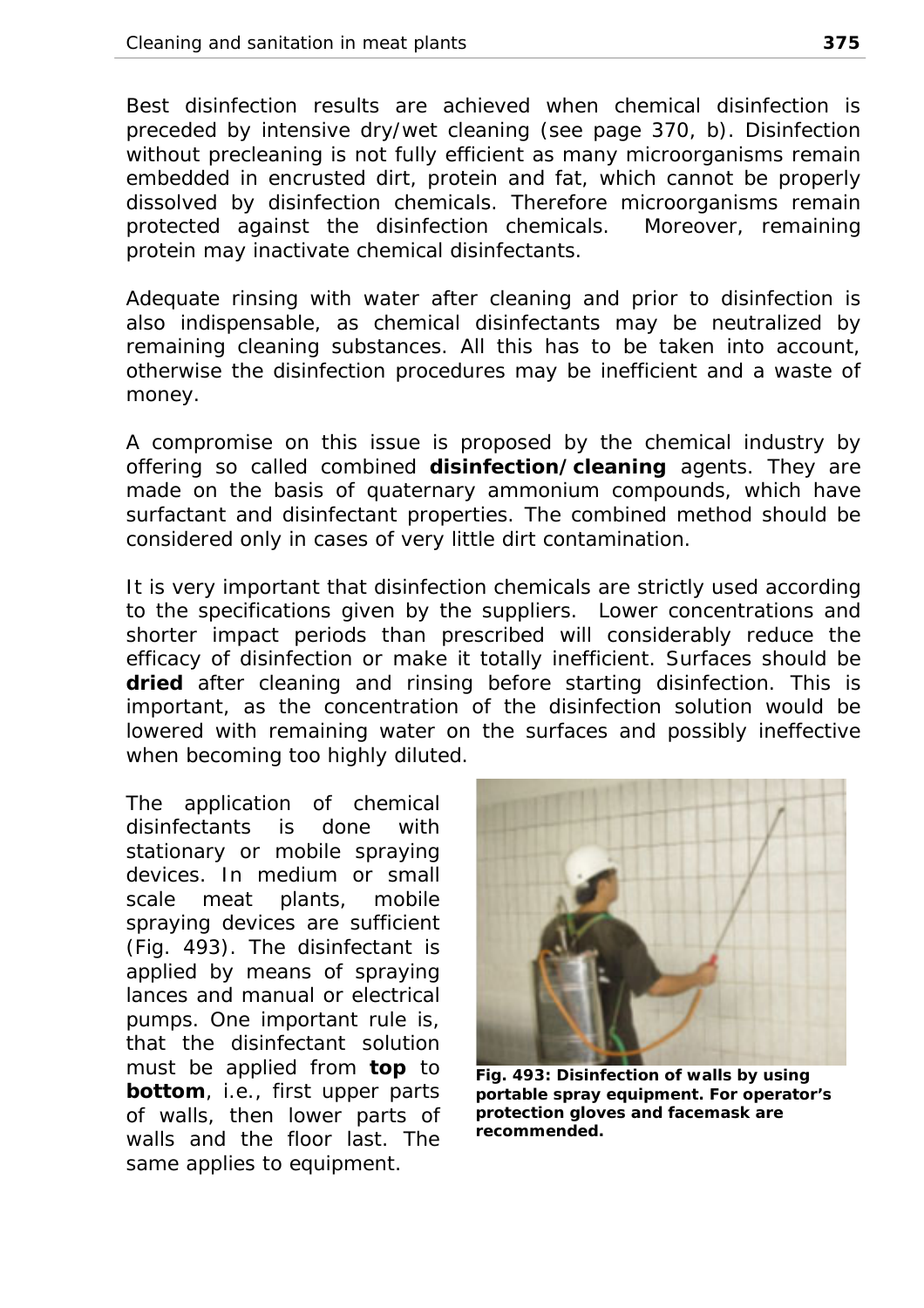Hot disinfectant solutions (up to  $50^{\circ}$ C) are more effective than cold ones. After application, the disinfectant solution must remain for a certain period of time on the surfaces to be disinfected as indicated in the user instructions, normally for 30 minutes. Thereafter removal of the chemicals through rinsing with potable water is needed.

## **d) Disinfectants for the meat industry**

Disinfectants should be effective and rapidly acting in killing microorganisms (Fig. 494). It should be noted that disinfectants do not sterilize the surfaces treated, *absolute germ-free surfaces* cannot be achieved, but disinfectants should kill all **pathogens.** The chemical composition of disinfectants vary depending on the specific target (slaughterhouse, meat processing, easily accessible open processing lines or closed food pipeline systems) and on chemical formulations by the individual disinfectant manufacturer. Modern disinfectants are mostly mixtures of different chemical substances. Combinations of disinfection chemicals achieve a synergistic effect and result in the elimination of a broader spectrum of microorganisms. The exact compositions are sometimes not fully revealed by the manufacturers. In principle the following groups of substances are used:

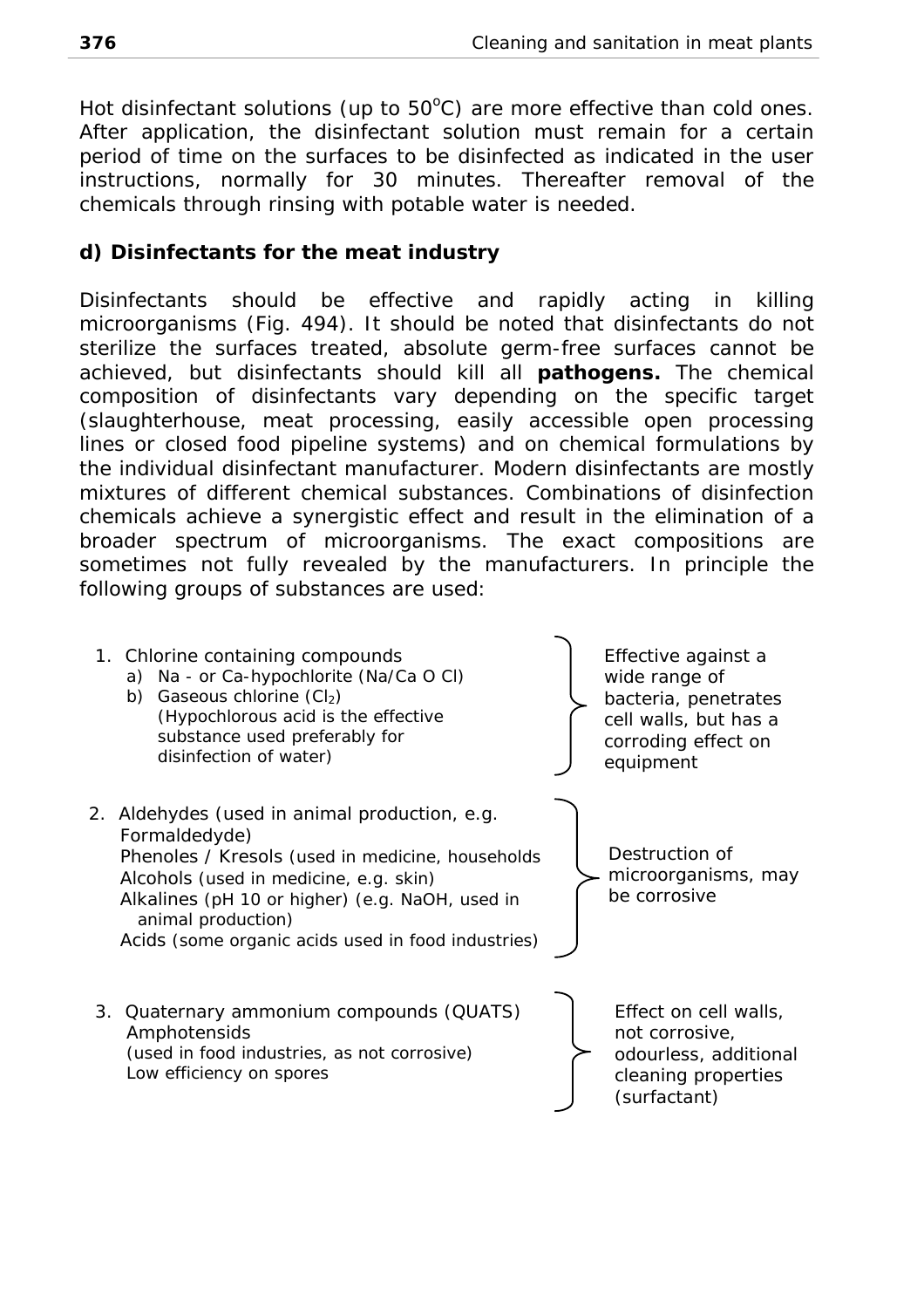4. Oxygen releasing substances Penetrate into cells, Peroxide compounds  $(H<sub>2</sub>O<sub>2</sub>)$ good effect on all Per-acetic acid microorganisms incl. (use in food industries) spores and virus, odourless, may be corrosive in concentrations >1% mold **Phenois Alcohols** highly effective Quats effective (with possible restriction) Peroxygen not effective (Per-acetic acid compound) Chlorine, Iodine Aldehydes

**Fig. 494: Effect of some chemical disinfectants on microorganisms** 

The following commercially available disinfectant is an example for an efficient **combination of components**:

- $\triangleright$  organic acids
- $\triangleright$  surfactants (= surface active agents)
- $\triangleright$  peroxide compounds

The **organic acids**, apart from their sanitizing effect, decrease the pH as some disinfectants are more efficient at lower pH. The **surfactants** assist in penetrating organic material. The **peroxide compounds** have the direct antimicrobial effect by coagulation and denaturation of proteins (virus) and penetration through cell walls causing cell destruction (bacteria).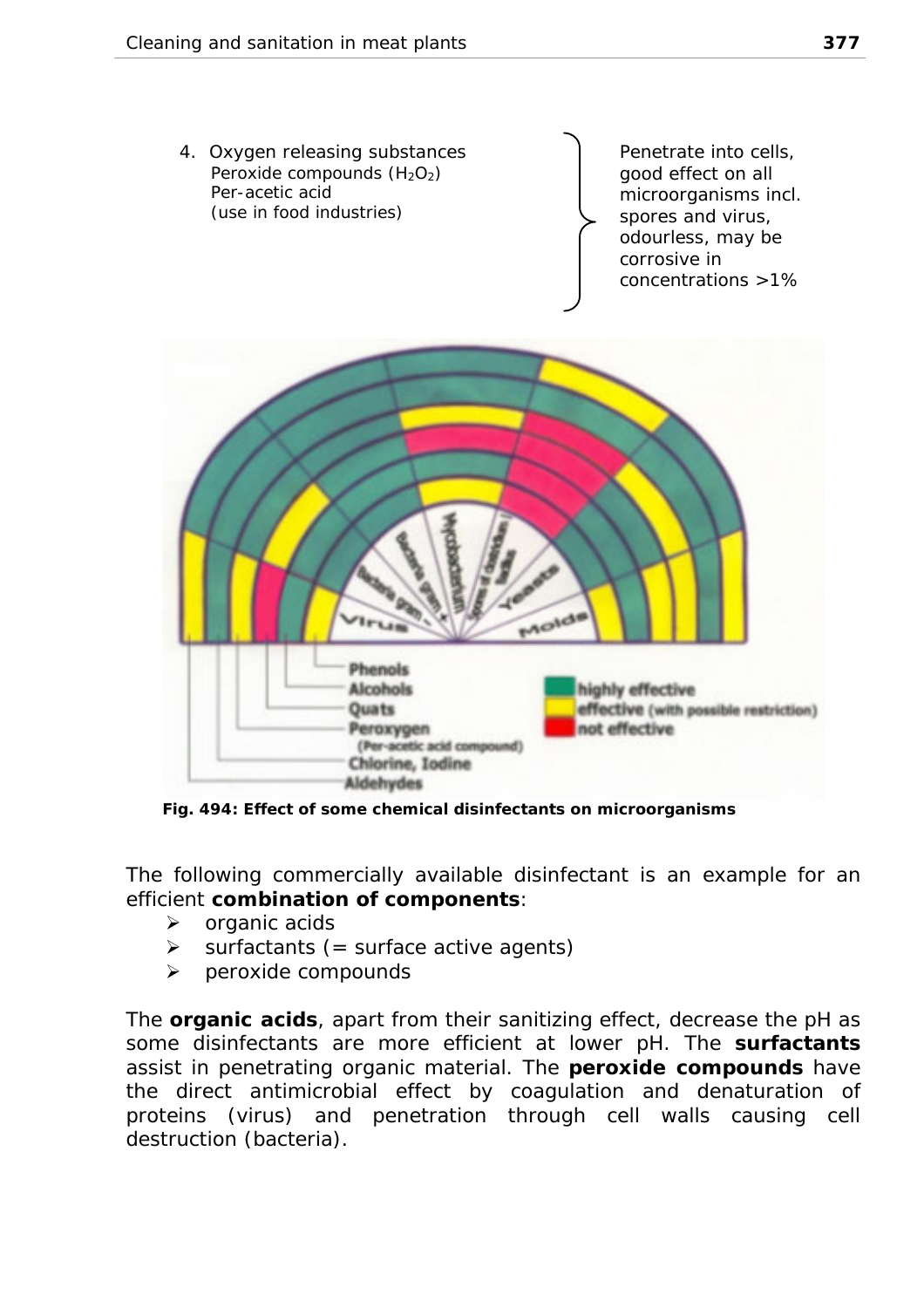The available types of chemical disinfectants act differently on certain groups of bacteria and under certain pH-ranges. In order to achieve a maximum disinfection effect, it is recommended to **alternate periodically** the type of the chemical disinfectant applied. Utilization of suitable alternative substances will inactivate bacteria, which were possibly surviving the previous sanitation process. This procedure will also help to counteract the development of resistant bacteria in the meat plant (see "Cleaning and sanitation plan", table 22).

## **e) Cleaning and disinfection (sanitation) schemes**

Meat industry staff must be made fully aware of the need for proper cleaning. Cleaning should be treated as an integral part of the production process. It should be done carefully and not just superficially or in a rush at the end of the production process.

While daily cleaning or even cleaning several times a day is an absolute necessity, it has to be decided according to type and product lines or activity of each individual meat plant, where and at which time intervals disinfection measures should be applied.

Frequency of disinfection depends on need requirements:

- ¾ **Several daily disinfections** (by hot water or chemicals) are necessary for hand tools, meat saws and cutting boards.
- ¾ **Daily disinfection** is useful for dismantled equipment such as parts of grinders, fillers, stuffers, etc.
- ¾ **Disinfection once a week** is recommended for other equipment and floors and walls of processing and chilling rooms.

## **Cleaning and disinfection plans**

For all rooms and all equipment used for meat processing or meat storage, specific **cleaning and disinfection plans** should be established.

In table 22, an example is given for disinfection of meat processing equipment, in this case for a meat grinder. This type of equipment is an integral part of almost every meat processing line. Meat grinders require particular careful and frequent cleaning and sanitation, as the output product **minced meat** is hygienically very sensitive.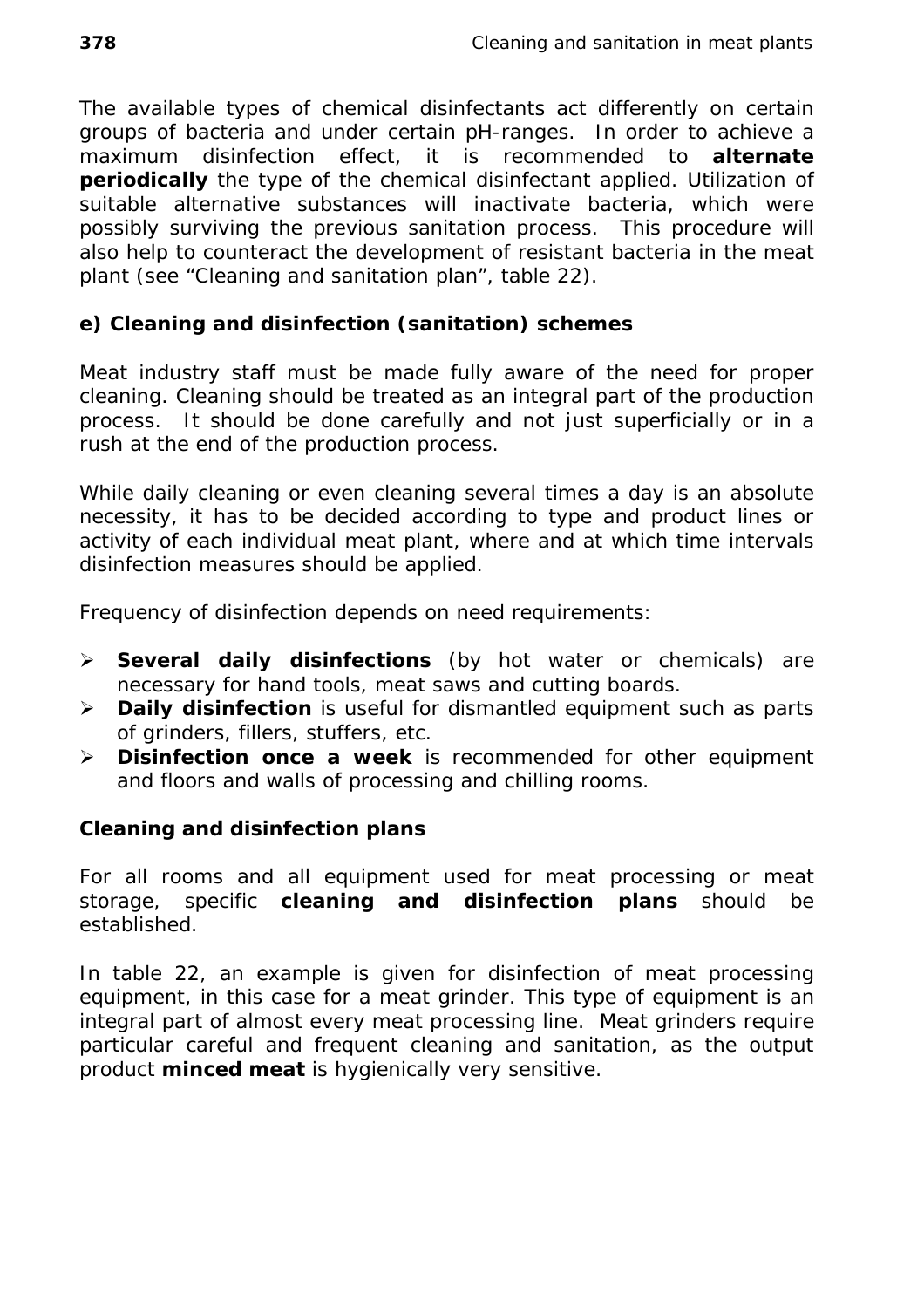#### **Table 22: Cleaning and disinfection plan** (example)

#### Equipment: Meat grinder

| Pre-cleaning        | Potable water        |                  |  |
|---------------------|----------------------|------------------|--|
|                     | Temp.: 40-50°C       |                  |  |
|                     | Pressure: 20-30 bars |                  |  |
| Cleaning            | Daily                | 1 x monthly      |  |
|                     | Agent: A             | Agent: B         |  |
|                     | Concentr.: 1.0%      | Concentr.: 1.5%  |  |
|                     | Temp.: 40-50°C       | Temp.: 40-50°C   |  |
|                     | Time: 20-30 min      | Time: 20-30 min  |  |
|                     | pH: approx. 12       | pH: approx. 1.8  |  |
| Rinsing             | Potable water        |                  |  |
|                     | Temp.: 30-50°C       |                  |  |
|                     | Pressure: 5-10 bars  |                  |  |
| Drying              |                      |                  |  |
| <b>Disinfection</b> | 2 x weekly           | 3 x weekly       |  |
|                     | Agent: C             | Agent: D         |  |
|                     | Concentr.: 0.5%      | Concentr.: 1.0%  |  |
|                     | Temp.: 30-40°C       | Temp.: 30-40°C   |  |
|                     | Time: 30 min         | Time: 30 min     |  |
|                     | pH: approx. 5.7      | pH: approx. 10.2 |  |
| Rinsing             | Potable water        |                  |  |
|                     | Temp.: 30-50°C       |                  |  |
|                     | Pressure: 5-10 bars  |                  |  |

Agent **A**: Alkaline cleaning substance

Agent **B**: Acid cleaning substance

Agent **C**: Disinfectant

Agent **D**: Disinfectant chemically different from C and supplementing impact of C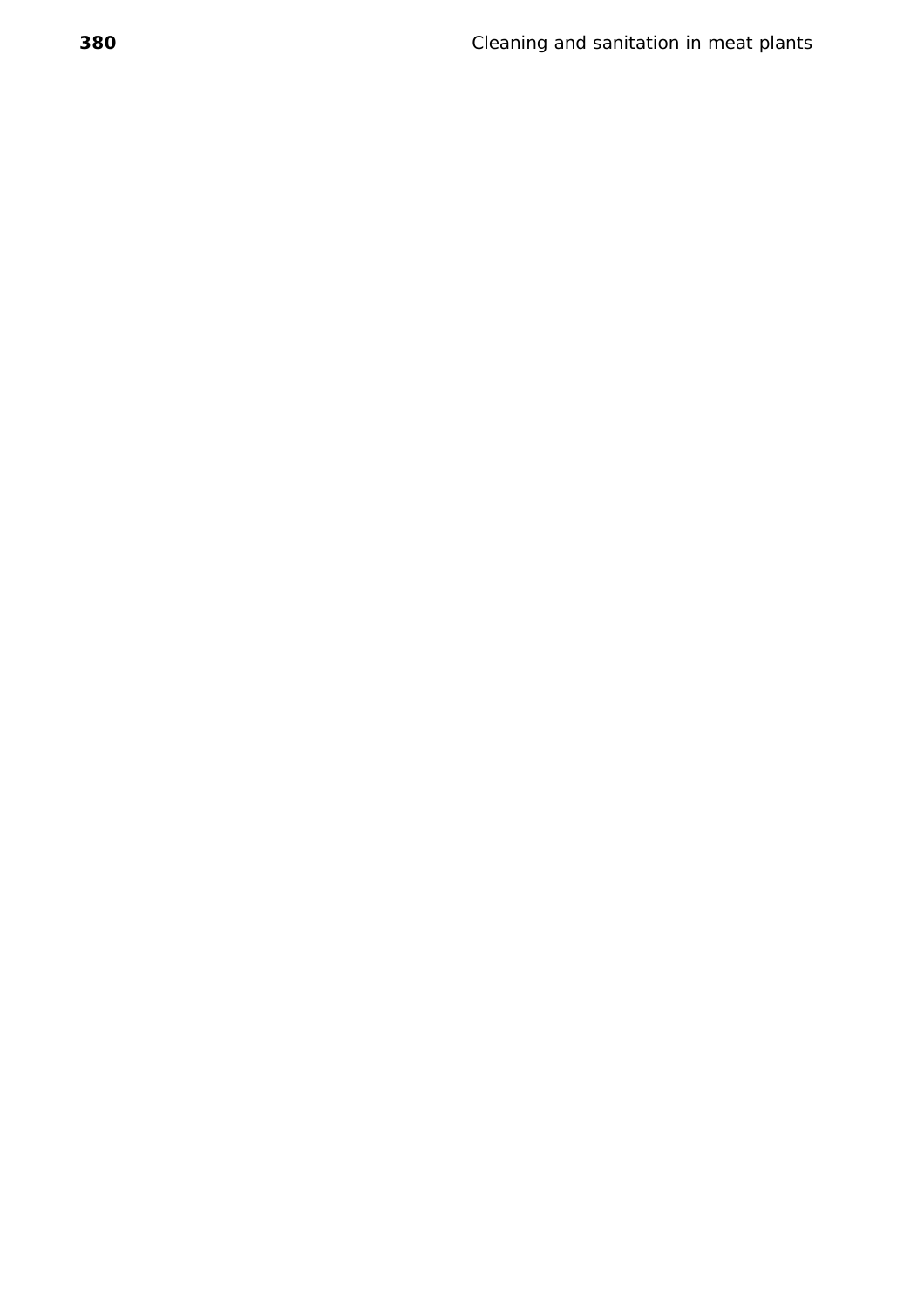## **ANNEX I**

## **RECIPES FOR PROCESSED MEAT PRODUCTS**

#### **Fresh meat products**

| 383 |
|-----|
| 384 |
| 385 |
| 386 |
| 387 |
| 388 |
| 389 |
| 390 |
| 391 |
| 392 |
| 393 |
|     |

## **Raw-fermented sausages**

| Chorizo / medium-term ripened raw sausage       | 394 |
|-------------------------------------------------|-----|
| Mutton salami / medium-term ripened raw sausage | 395 |
| Summer sausage / quick-cured raw sausage        | 396 |
| Cervelat sausage / quick-cured raw sausage      | 397 |
| Salami sausage (meat grinder only)              | 398 |
| Salami sausage (meat grinder - bowl cutter)     | 399 |

#### **Raw-cooked meat products**

| Frankfurters (mixed product)            | 400 |
|-----------------------------------------|-----|
| Vienna sausages (premium)               | 401 |
| Chicken viennas (premium)               | 402 |
| Beef frankfurters (pure beef)           | 403 |
| Lyoner / fine ham sausage               | 404 |
| Coarse ham sausage                      | 405 |
| White sausage / Veal sausage            | 406 |
| Krakow sausage                          | 407 |
| Buffalo sausage                         | 408 |
| Mortadella (with slaughter by-products) | 409 |
| Beef frankfurters (moderately extended) | 410 |
| Beef hotdog (substantially extended)    | 411 |
|                                         |     |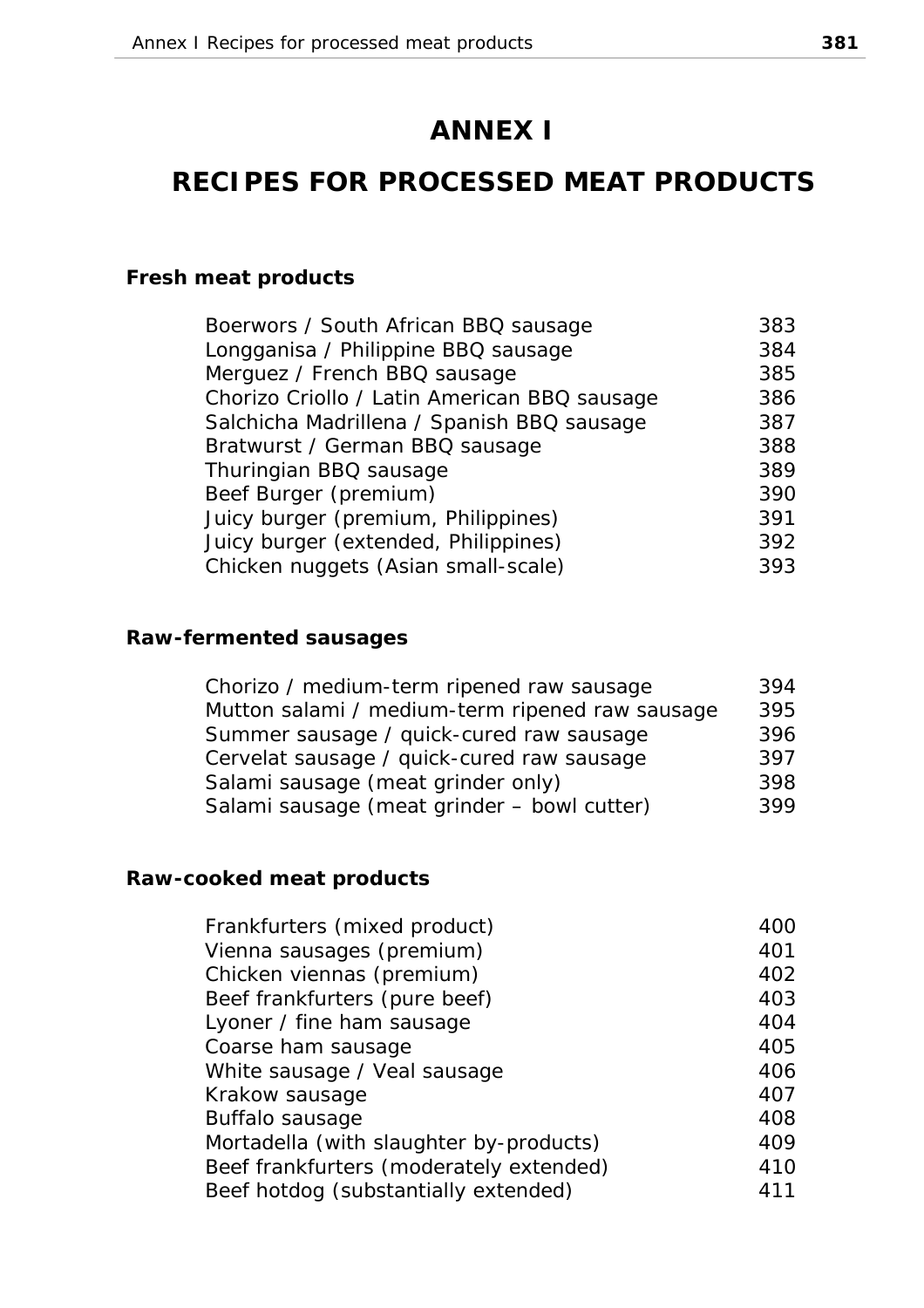| Chicken hotdog (substantially extended) | 412 |
|-----------------------------------------|-----|
| Breakfast sausage (moderately extended) | 413 |
| Meat loaves / meat balls                | 414 |

#### **Precooked-cooked products**

| Corned beef (traditional method, South America)   | 415 |
|---------------------------------------------------|-----|
| Corned beef (premium, Philippines)                | 416 |
| Corned beef (substantially extended, Philippines) | 417 |
| Fine liver sausage / Liver pate                   | 418 |
| Coarse liver sausage                              | 419 |
| Blood sausage (Central European)                  | 420 |
| Blodkorv (extended blood sausage, Sweden)         | 421 |

#### **Cured meat cuts**

| Cooked ham (entire muscle pieces, standard) | 422 |
|---------------------------------------------|-----|
| Raw fermented hams                          | 423 |
| Pork bacon                                  | 423 |
| Beef bacon                                  | 423 |

#### **Indigenous meat products**

| Lup-cheong / Chinese dry pork sausage           | 424 |
|-------------------------------------------------|-----|
| Naem (Nham) / fermented pro sausage (SA-Asia)   | 425 |
| Isaan sausage / herb sausage (quick-cured)      | 426 |
| Isaan sausage / herb sausage (fresh)            | 427 |
| List of other products with details in chapters | 428 |

#### **Please note:**

*The term NITRITE CURING SALT used in some of the recipes refers to a standard mixture of common salt with the curing agent sodium nitrite. The premix consists of 99.5% salt and 0.5% nitrite.*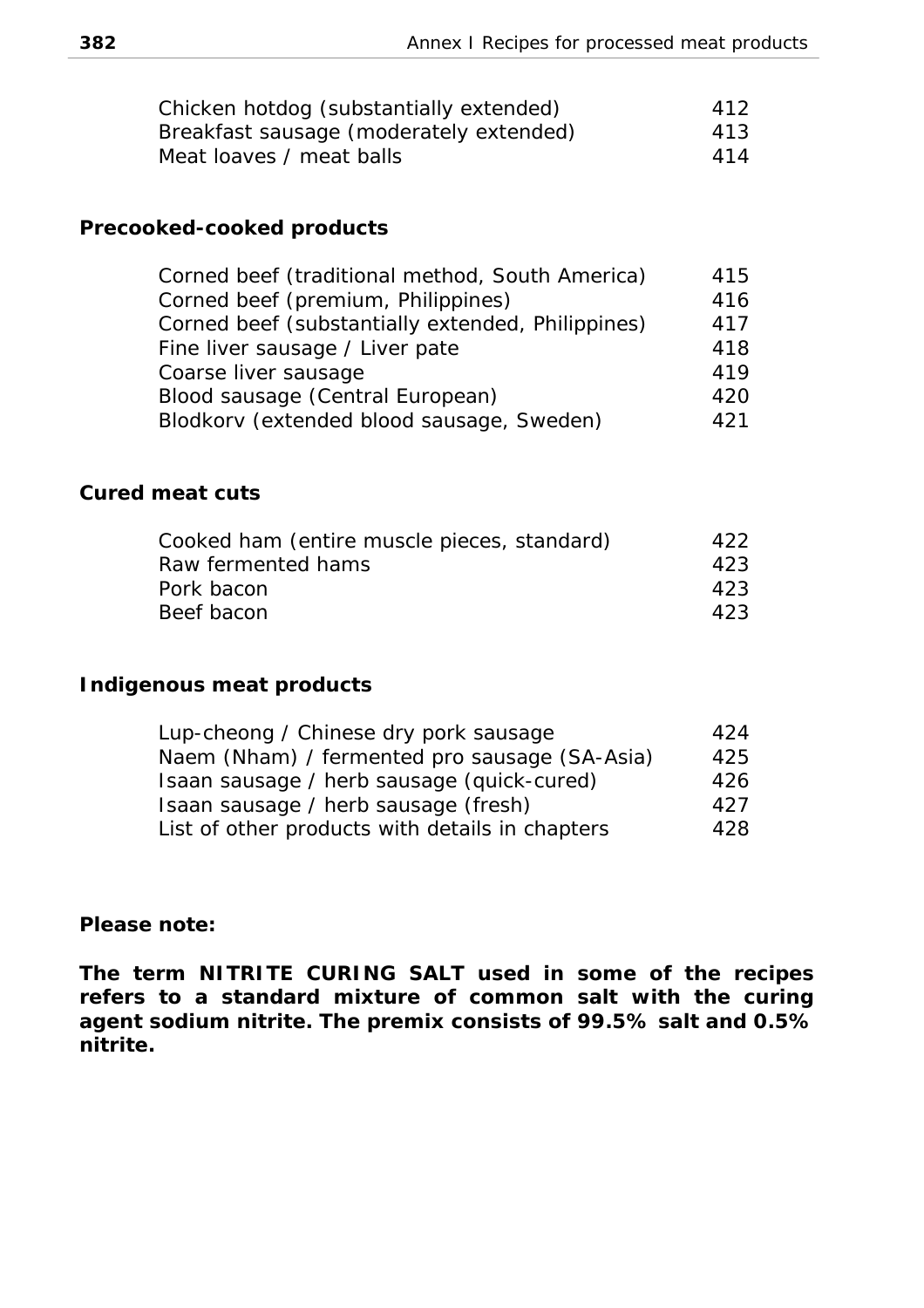## **FRESH MEAT PRODUCTS**

## **BOERWORS / South African BBQ sausage**

*(Fresh sausage type, coarse mixture)* 

## *INGREDIENTS*

| <b>Raw materials:</b><br>90.00 %                                      | (calculated for 10 kg batch)<br>Beef trimmings without tendons   | 9.000 kg                                                     |
|-----------------------------------------------------------------------|------------------------------------------------------------------|--------------------------------------------------------------|
| <b>Extenders:</b><br>4.00 %<br>3.00%<br>3.00%                         | Rusk (baked and crushed wheat flour<br>Water, potable<br>Vinegar | $0.400$ kg<br>$0.300$ kg<br>$0.300$ kg                       |
| <b>Additives:</b><br>(per kg of raw materials)                        | 18.00 g Common salt (refined)                                    | (total for 10 kg)<br>180.00 g                                |
| Seasonings:<br>(per kg of raw materials)<br>2.00 g<br>1.50 g<br>0.50q | White pepper, ground<br>Coriander, ground<br>Thyme               | (total for 10 kg)<br>20.00 g<br>15.00 g<br>5.00 <sub>q</sub> |

| <b>CUT</b>     | Fresh meat trimmings into small pieces        |
|----------------|-----------------------------------------------|
| <b>SOAK</b>    | Rusk in added potable water                   |
| <b>MIX</b>     | Meat trimmings, rusk, vinegar and seasonings  |
| <b>GRIND</b>   | Mixture 3 mm                                  |
| <b>STUFF</b>   | Into natural sheep casings (26-28 mm)         |
| <b>PORTION</b> | Link into sausages of desired size (60-100 q) |
| <b>STORE</b>   | Below $+4^{\circ}$ C, shelf life $<$ 4 days   |
| <b>PREPARE</b> | Fry in a frying pan or roast on a grill       |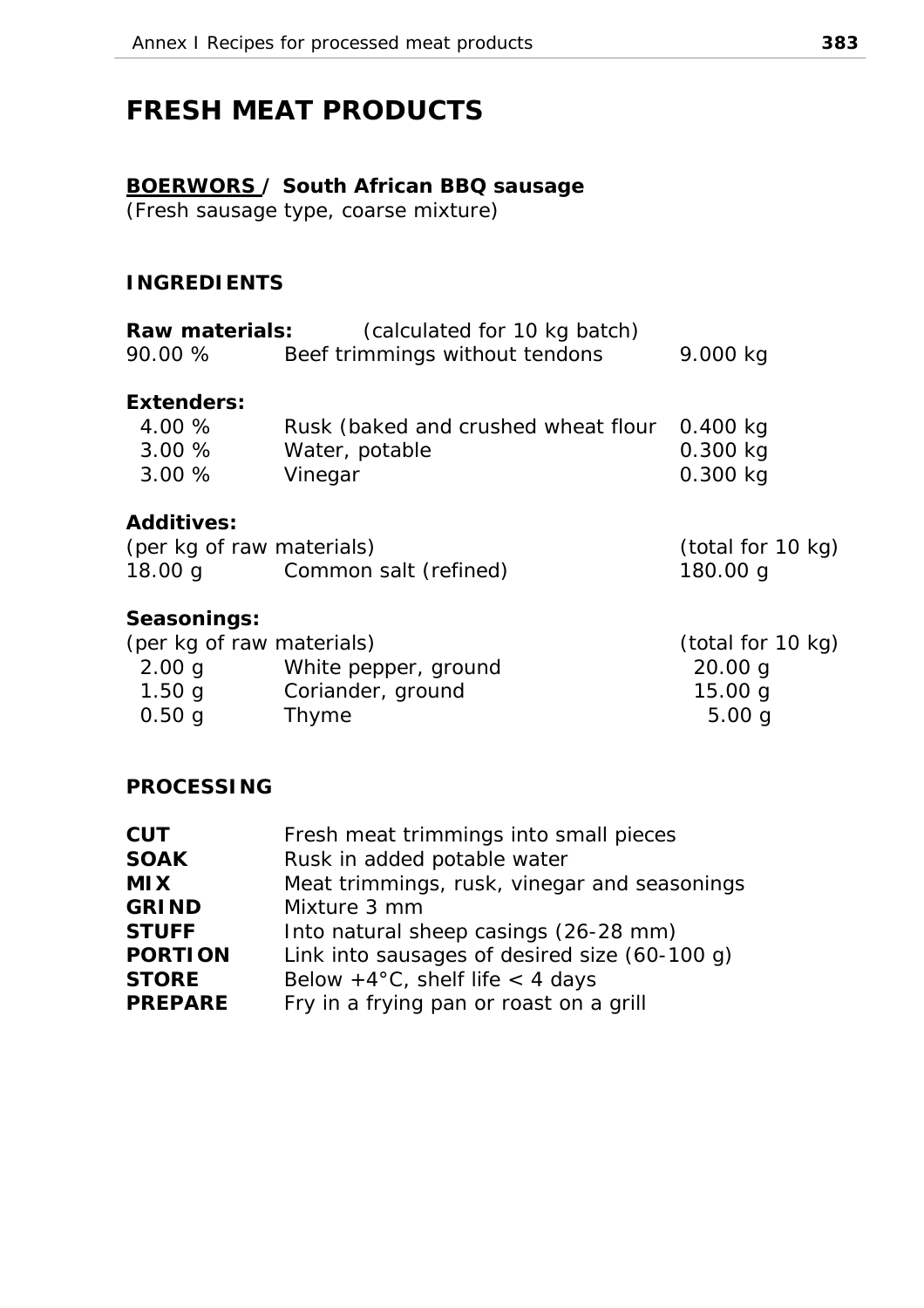## **LONGGANISA / Philippine BBQ Sausage**\*\*

*(Fresh sausage type, coarse mixture)* 

## *INGREDIENTS*

| Raw materials: | (calculated for 10 kg batch) |          |
|----------------|------------------------------|----------|
| 60.00 %        | Pork trimmings, fresh        | 6.000 kg |
| 40.00 %        | Pork belly without rind      | 4.000 kg |

#### **Extenders: ---**

## **Additives:**

| (per kg of raw materials) |                       | (total for 10 kg) |
|---------------------------|-----------------------|-------------------|
| 7.00 g                    | Nitrite curing salt   | 70.00 g           |
| 7.00 g                    | Common salt (refined) | 70.00 g           |
| 2.50 g                    | Phosphate             | 25.00 g           |

## **Seasonings:**

| (per kg of raw materials) |                      | (total for 10 kg) |
|---------------------------|----------------------|-------------------|
| 50.00 g                   | Sugar (refined)      | 500.00 g          |
| 20.00 g                   | Pineapple juice      | 200.00 g          |
| 10.00 q                   | Anisado wine         | 100.00 g          |
| 20.00 g                   | Garlic, fresh        | $200.00$ q        |
| 5.00q                     | Black pepper, ground | 50.00q            |

## *PROCESSING*

| <b>CUT</b>     | Fresh meats into small pieces               |
|----------------|---------------------------------------------|
| <b>MIX</b>     | Fresh meats, additives, seasonings          |
| <b>GRIND</b>   | Meat/seasonings mixture 5 mm                |
| <b>MIX</b>     | All ground materials thoroughly             |
| <b>STUFF</b>   | Into natural sheep casings (22-24 mm)       |
| <b>PORTION</b> | Link to sausages of desired size (60-100 g) |
| <b>STORE</b>   | Below $+4^{\circ}$ C, shelf life < 4 days   |
| <b>PREPARE</b> | Fry in a frying pan or roast on a grill     |

## \*\* **CHICKEN LONGGANISA** see page 191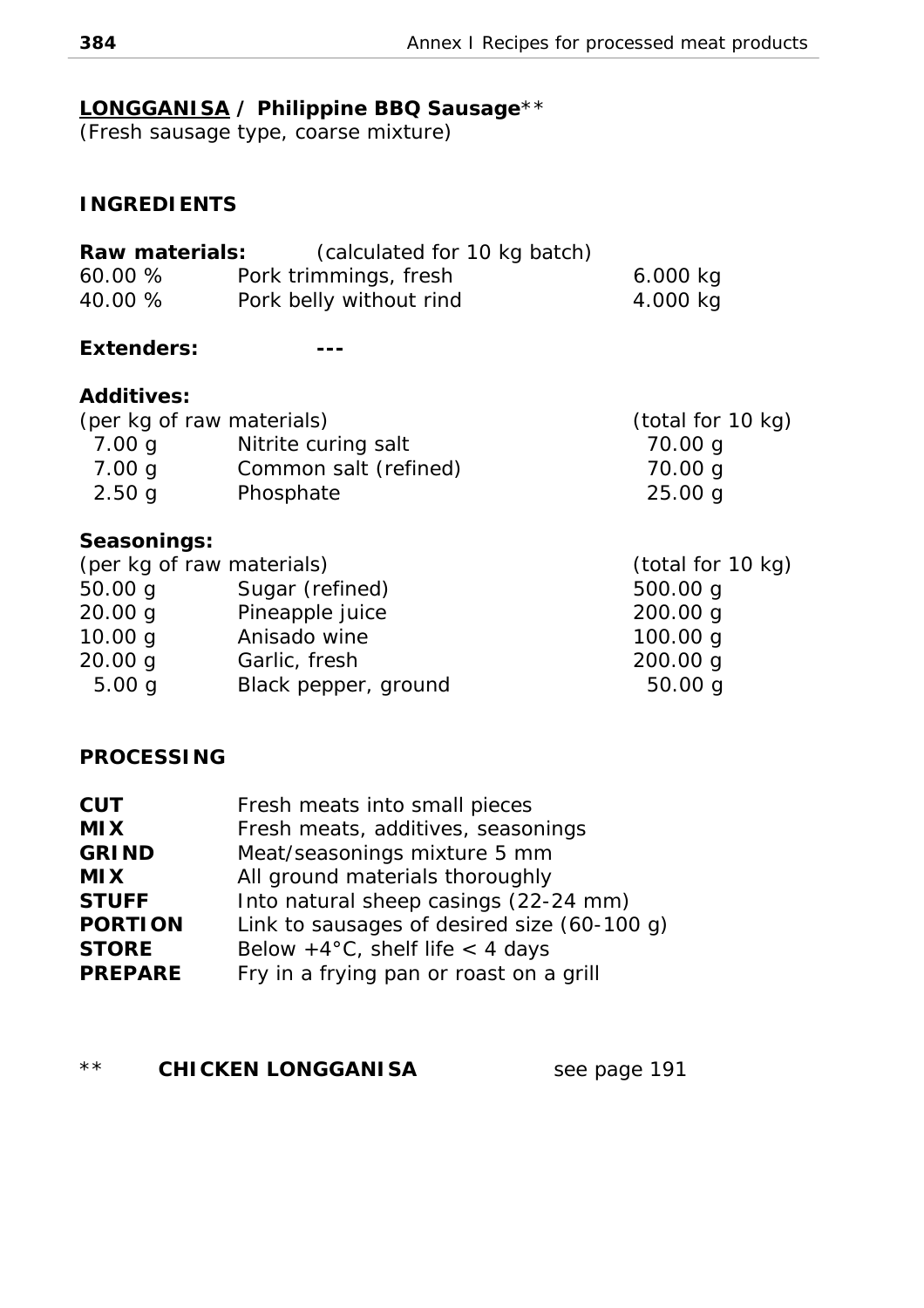## **MERGUEZ / French BBQ Sausage**

*(Fresh sausage type, coarse mixture)* 

#### *INGREDIENTS*

| Raw materials: | (calculated for 10 kg batch) |            |
|----------------|------------------------------|------------|
| 40.00 %        | Beef meat trimmings          | 4.000 kg   |
| 35.00 %        | Mutton meat trimmings        | 3.500 kg   |
| 10.00 %        | Beef muscle and brisket fat  | 1.000 kg   |
| 5.00 %         | Mutton fats                  | $0.500$ kg |
| 5.00 %         | Green pepper, fresh          | $0.500$ kg |
| 5.00 %         | Onions, fresh                | $0.500$ kg |

**Extenders: ---** 

## **Additives:**

|        | (per kg of raw materials) | (total for 10 kg) |
|--------|---------------------------|-------------------|
| 15.0 g | Common salt (refined)     | 150.00 $q$        |

## **Seasonings:**

| (per kg of raw materials) |                      | (total for 10 kg) |
|---------------------------|----------------------|-------------------|
| 2.0 <sub>q</sub>          | Black pepper, ground | 20.00 g           |
| 1.0 <sub>q</sub>          | Chilli, ground       | 10.00 g           |
| 5.0 <sub>q</sub>          | Garlic, fresh        | 50.00 g           |

| <b>CUT</b>     | Fresh meats and fats into small pieces             |
|----------------|----------------------------------------------------|
| <b>GRIND</b>   | Meat and onions 13 mm, muscle and brisket fat 5 mm |
| <b>MIX</b>     | Ground meat and fat with seasonings                |
| <b>GRIND</b>   | Meat/seasonings mixture 5 mm                       |
| <b>STUFF</b>   | Into natural sheep casings (22-24 mm)              |
| <b>PORTION</b> | Link to sausages of desired size (60-100 g)        |
| <b>STORE</b>   | Below $+4^{\circ}$ C, shelf life < 4 days          |
| <b>PREPARE</b> | Fry in a frying pan or roast on a grill            |
|                |                                                    |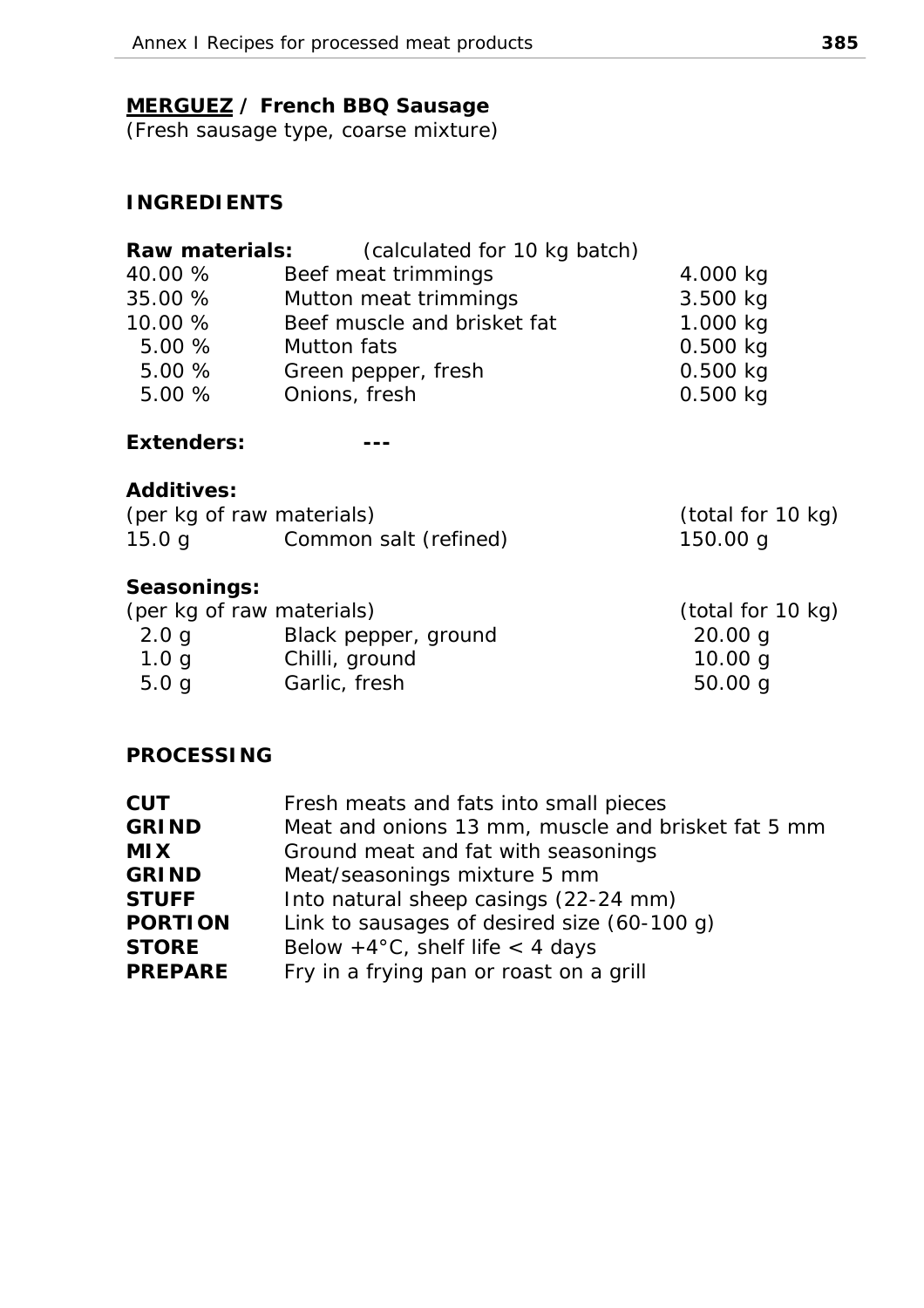## **CHORIZO CRIOLLO / Latin American BBQ sausage**

*(Fresh sausage type, coarse mixture)* 

## *INGREDIENTS*

| <b>Raw materials:</b> | (calculated for 10 kg batch) |            |
|-----------------------|------------------------------|------------|
| 75.00 %               | Pork meat trimmings          | 7.500 kg   |
| 20.00 %               | Beef meat trimmings          | 2.000 kg   |
| 5.00%                 | Pork back fat                | $0.500$ kg |

## **Extenders: ---**

## **Additives:**

| (per kg of raw materials) |                       | (total for 10 kg) |
|---------------------------|-----------------------|-------------------|
| 16.00 g                   | Common salt (refined) | 160.00 $q$        |

## **Seasonings:**

| (per kg of raw materials) |                      | (total for 10 kg) |
|---------------------------|----------------------|-------------------|
| 4.00 g                    | Pepper, ground       | 40.00 g           |
| 3.00 g                    | Pepper, broken corns | 30.00 g           |
| 3.00 g                    | Red wine             | 30.00 g           |
| 1.00 g                    | Cane sugar           | 10.00 g           |
| 1.00 g                    | Garlic, fresh        | 10.00q            |

| <b>CUT</b>     | Fresh meat trimmings into small pieces      |
|----------------|---------------------------------------------|
| <b>MIX</b>     | Meat trimmings, additives and seasonings    |
| <b>GRIND</b>   | Mixture 5 mm                                |
| <b>STUFF</b>   | Into natural hog casings (24-26 mm)         |
| <b>PORTION</b> | Link to sausages of desired size (60-100 q) |
| <b>STORE</b>   | Below $+4^{\circ}$ C, shelf life < 4 days   |
| <b>PREPARE</b> | Fry in a frying pan or roast on a grill     |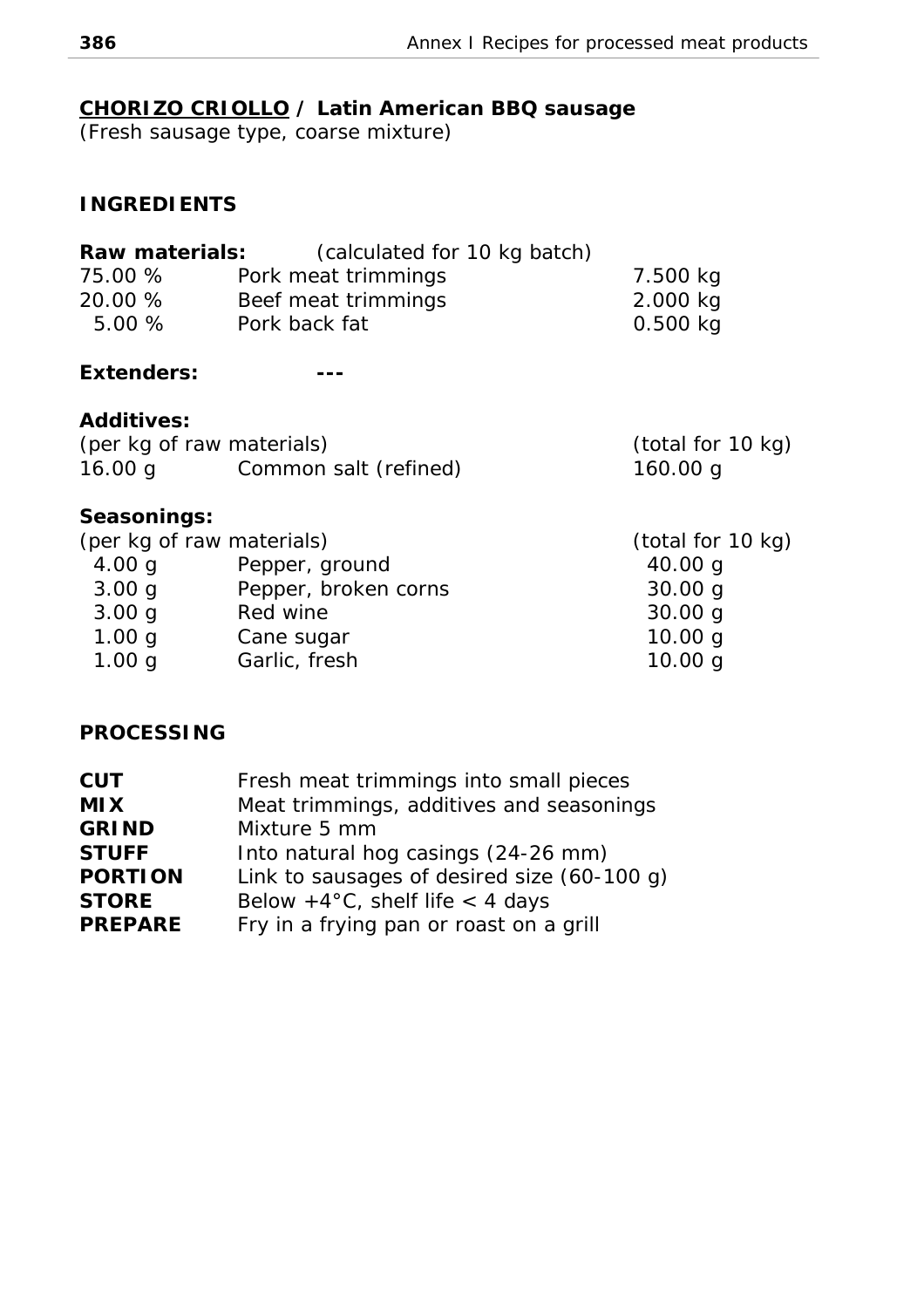## **SALCHICHA MADRILENA / Spanish BBQ sausage**

*(Fresh sausage type, coarse mixture)* 

#### *INGREDIENTS*

| Raw materials: | (calculated for 10 kg batch)    |          |
|----------------|---------------------------------|----------|
| 50.00 %        | Pork meat without tendons, lean | 5.000 kg |
| 50.00 %        | Pork belly without rind, fresh  | 5.000 kg |

#### **Extenders: ---**

## **Additives:**

| (per kg of raw materials) |                       | (total for 10 kg) |
|---------------------------|-----------------------|-------------------|
| 18.00 g                   | Common salt (refined) | 180.00 g          |

## **Seasonings:**

| (per kg of raw materials) |                    | (total for 10 kg) |
|---------------------------|--------------------|-------------------|
| 10.00 q                   | Paprika, sweet-red | 100.00 g          |
| 3.00q                     | Red pepper         | 30.00 g           |
| 3.00 <sub>q</sub>         | Marjoram           | 30.00 g           |
| 0.50q                     | Garlic, fresh      | 5.00q             |

| Fresh meat trimmings into small pieces      |
|---------------------------------------------|
| Meat trimmings and seasonings               |
| Mixture 3 mm                                |
| Into natural sheep casings (20-24 mm)       |
| Link to sausages of desired size (60-100 q) |
| Below $+4^{\circ}$ C, shelf life < 4 days   |
| Fry in a frying pan or roast on a grill     |
|                                             |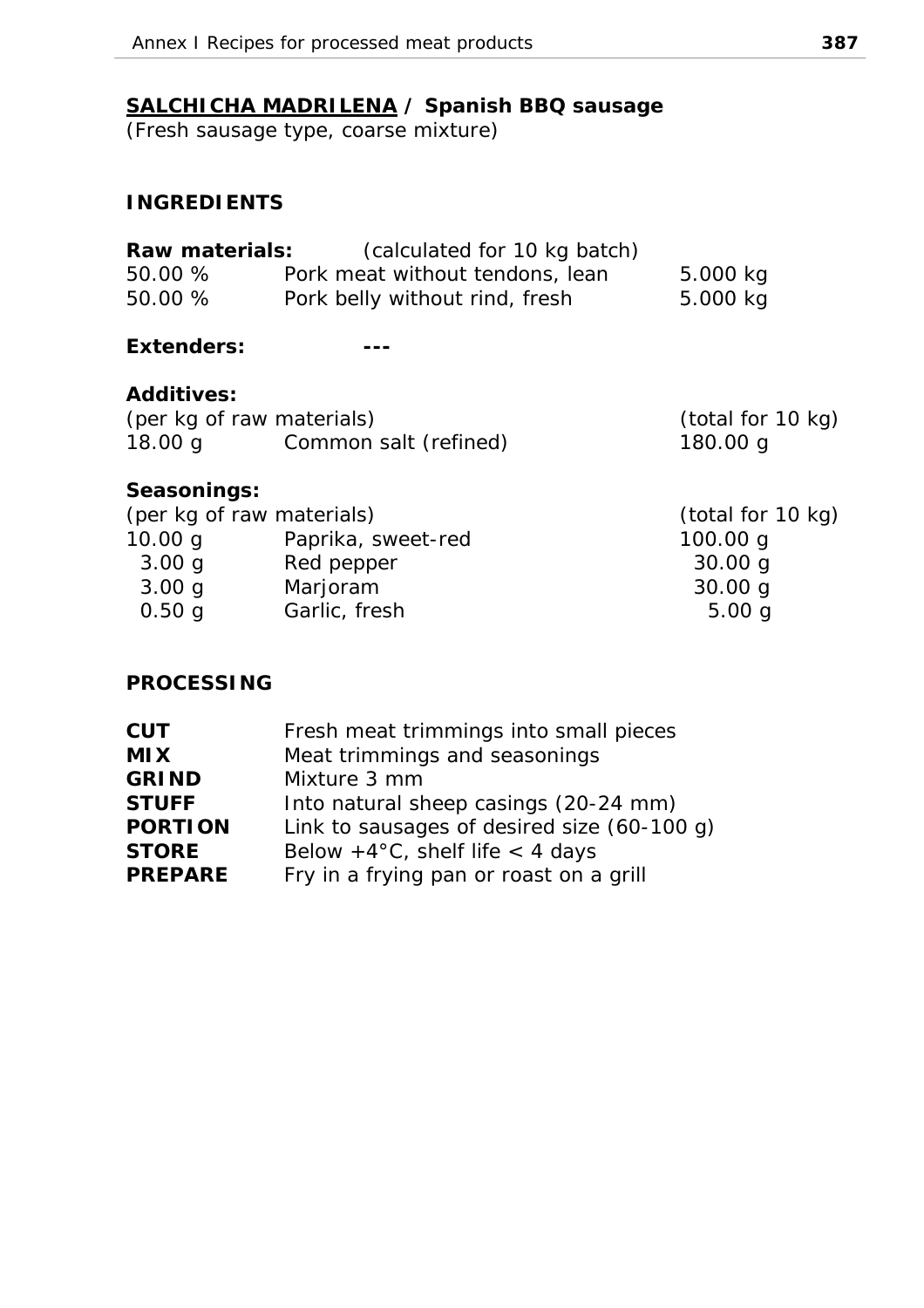## **BRATWURST / German BBQ sausage**

*(Fresh sausage type, coarse meat mixture)* 

#### *INGREDIENTS*

| <b>Raw materials:</b> | (calculated for 10 kg batch)   |          |
|-----------------------|--------------------------------|----------|
| 50.00 %               | Pork trimmings, lean, fresh    | 5.000 kg |
| 30.00 %               | Pork belly without skin, fresh | 3.000 kg |
| 20.00 %               | Beef trimmings, lean           | 2.000 kg |

#### **Extenders:** ---

#### **Additives:**

|                   | (per kg of raw materials)     | (total for 10 kg) |
|-------------------|-------------------------------|-------------------|
| 15.00 g           | Common salt (refined)         | 150.00 g          |
| 1.50 <sub>q</sub> | Phosphate, plain $($ >pH 7.3) | 15.00 g           |

## **Seasonings:**

| (per kg of raw materials) |                      | (total for 10 kg) |
|---------------------------|----------------------|-------------------|
| 50.00 g                   | Onions, fresh        | 500.00 g          |
| 2.00 g                    | White pepper, ground | 20.00 g           |
| 0.30 g                    | Ginger, ground       | 3.00 g            |
| 0.30q                     | Cardamom, ground     | 3.00 g            |
| 0.20q                     | Nutmeg, ground       | 2.00 <sub>g</sub> |

| <b>CUT</b>     | Pork meats and onions in small pieces            |
|----------------|--------------------------------------------------|
| <b>GRIND</b>   | Beef trimmings 3 mm                              |
| <b>MIX</b>     | Fresh pork meat, onions, ground beef, seasonings |
| <b>GRIND</b>   | Meat/onion/seasonings mixture 5 mm               |
| <b>MIX</b>     | All ground materials thoroughly                  |
| <b>STUFF</b>   | Into natural pork casings (26-28 mm)             |
| <b>PORTION</b> | Link to sausages of desired size (60-100 g)      |
| <b>STORE</b>   | Below $+4^{\circ}$ C, shelf life < 2 days        |
| <b>PREPARE</b> | Fry in a frying pan or roast on a grill          |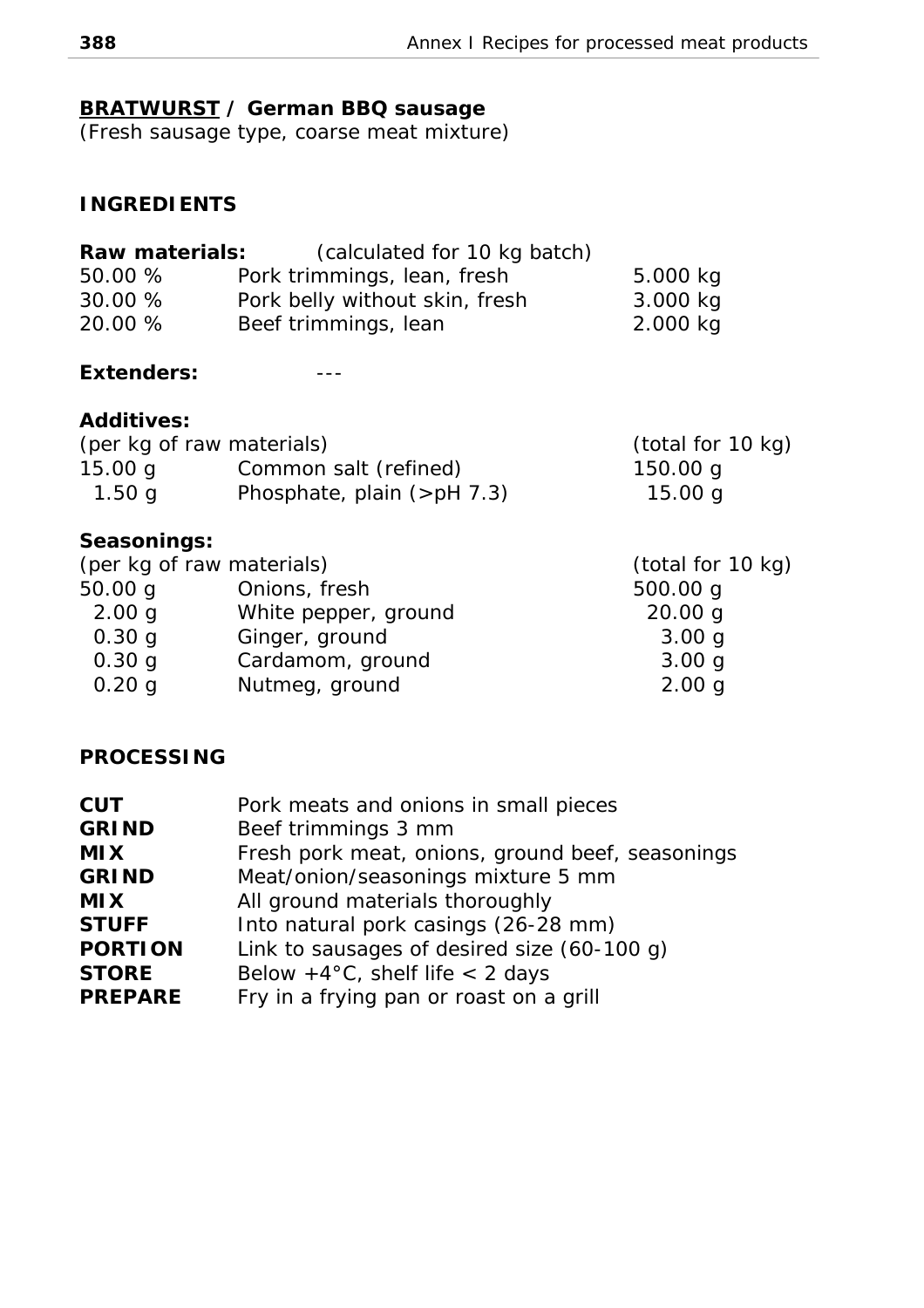## **THURINGIAN BBQ SAUSAGE**

*(Fresh sausage type, coarse meat with binder, water added)* 

#### *INGREDIENTS*

| <b>Raw materials:</b> | (calculated for 10 kg batch)   |            |
|-----------------------|--------------------------------|------------|
| 50.00 %               | Pork trimmings, lean, fresh    | 5.000 kg   |
| 30.00 %               | Pork belly without skin, fresh | 3.000 kg   |
| 15.00 %               | Beef trimmings, lean           | 1.500 kg   |
| 5.00%                 | Ice (potable water)            | $0.500$ kg |

#### **Extenders:** ---

#### **Additives:**

| (per kg of raw materials) |                               | (total for 10 kg) |
|---------------------------|-------------------------------|-------------------|
| 15.00 g                   | Common salt (refined)         | 150.00 g          |
| 1.50 <sub>q</sub>         | Phosphate, plain $($ >pH 7.3) | 15.00 g           |

## **Seasonings:**

| (per kg of raw materials) |                      | (total for 10 kg) |
|---------------------------|----------------------|-------------------|
| 50.00 g                   | Onions, fresh        | 500.00 g          |
| 2.00 g                    | White pepper, ground | 20.00 g           |
| 0.30 g                    | Ginger, ground       | 3.00 g            |
| 0.30 g                    | Cardamom, ground     | 3.00 <sub>q</sub> |
| 0.20 g                    | Nutmeg, ground       | 2.00 g            |

| <b>GRIND</b>   | Beef trimmings and onions 3 mm                       |
|----------------|------------------------------------------------------|
| <b>CHOP</b>    | Ground beef with ice and all additives               |
|                | Until a fine lean batter is achieved                 |
| <b>CUT</b>     | Pork meat and belly in small pieces                  |
| <b>MIX</b>     | Fresh pork meat, onions, ground beef, seasonings     |
| <b>GRIND</b>   | Meat/onion/seasonings mixture 5 mm                   |
| <b>MIX</b>     | All ground materials and fine beef batter thoroughly |
| <b>STUFF</b>   | Into natural sheep casings (22-24 mm)                |
| <b>PORTION</b> | Link to sausages of desired size (60-100 g)          |
| <b>STORE</b>   | Below $+4^{\circ}$ C, shelf life < 2 days            |
| <b>PREPARE</b> | Fry in a frying pan or roast on a grill              |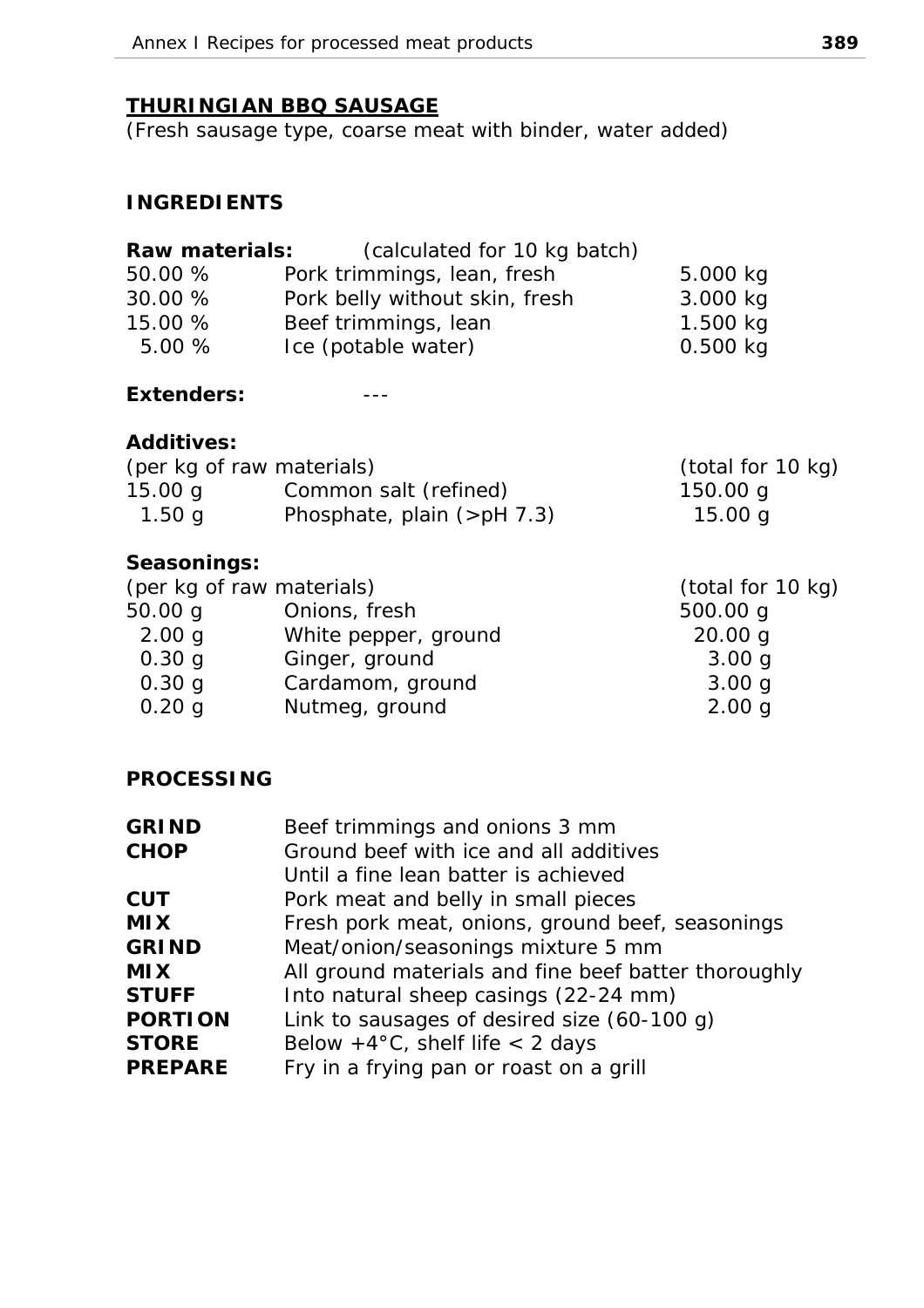**BEEFBURGER** (traditional recipe, premium)\*\* *(Fresh processed meat product, coarse mixture)* 

## *INGREDIENTS*

| Raw materials:                                 | (calculated for 5 kg batch)                    |                  |
|------------------------------------------------|------------------------------------------------|------------------|
| 100.00 %                                       | Lean beef meat, low connective tissue 5.000 kg |                  |
| <b>Extenders:</b>                              |                                                |                  |
| <b>Additives:</b><br>(per kg of raw materials) |                                                | (total for 5 kg) |
| 12.00 g                                        | Common salt                                    | 60.00 g          |
| Seasoning:<br>(per kg of raw materials)        |                                                | (total for 5 kg) |
| 5.00q                                          | Black pepper ground                            | 25.00 g          |

| Lean beef meat into small pieces               |
|------------------------------------------------|
| lean beef meat, additives and seasoning        |
| Mixture 3mm                                    |
| Into patties (50-100 g per patty) in paperlyne |
| In P.E. bag and seal                           |
| In freezer at -18°C                            |
| Fry in shallow oil or grill on charcoal        |
|                                                |

| $\star\star$ | <b>CHICKEN BURGERS</b>  | see page 191, 202 |
|--------------|-------------------------|-------------------|
|              | <b>LOW-COST BURGERS</b> | see page 201      |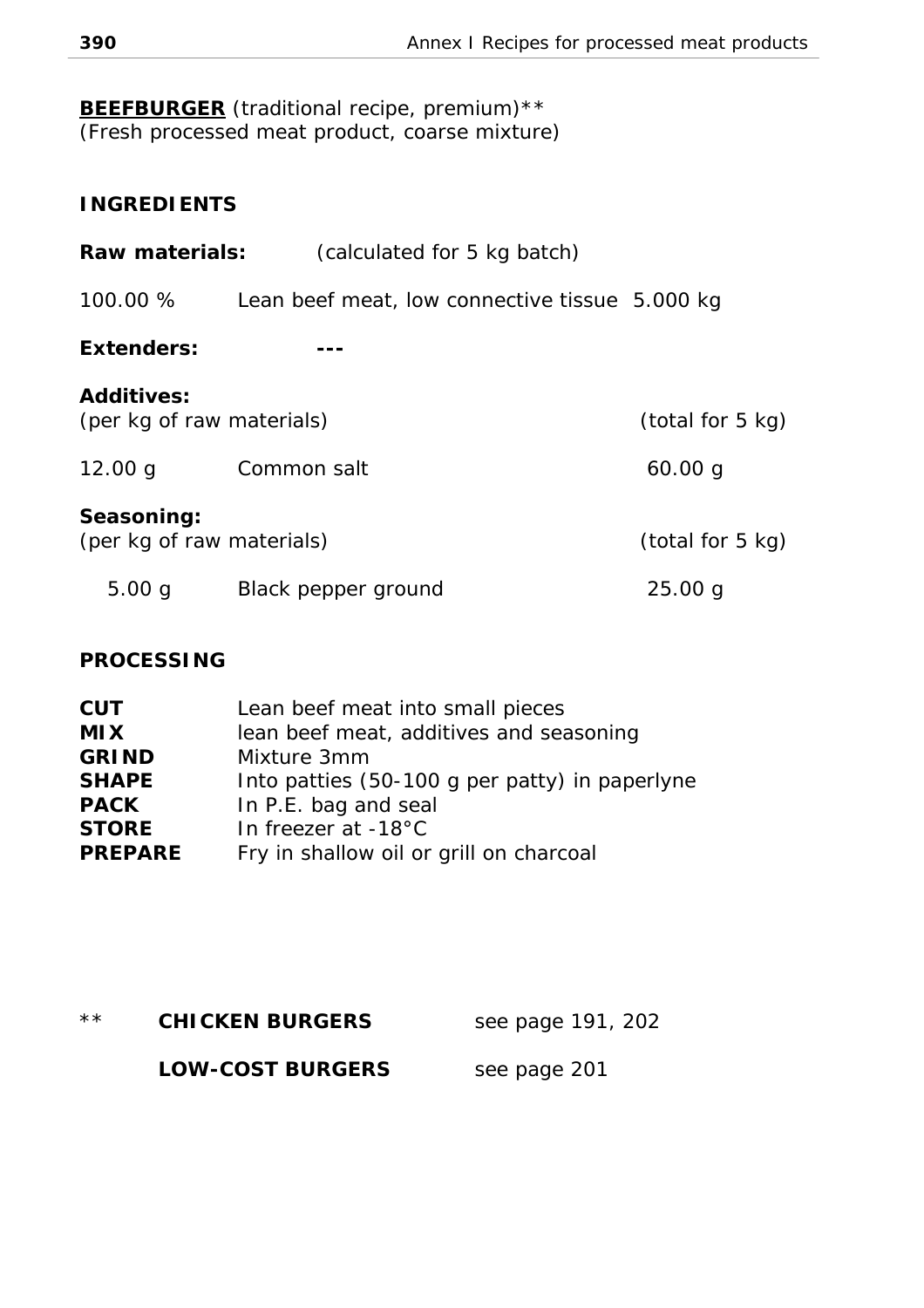**JUICY BURGER** (Beef/pork mixture, premium, Philippines) *(Fresh processed meat product, coarse mixture)* 

#### *INGREDIENTS*

| <b>Raw materials:</b>                                                                                    |                                                                                                                                                         |                                                                                    |
|----------------------------------------------------------------------------------------------------------|---------------------------------------------------------------------------------------------------------------------------------------------------------|------------------------------------------------------------------------------------|
| 40.00 %<br>45.00 %<br>10.00 %<br>5.00%                                                                   | Beef lean, ground<br>Pork lean, ground<br>Pork back fat<br><b>Potable water</b>                                                                         | 2.000 kg<br>2.250 kg<br>$0.500$ kg<br>0.250 kg                                     |
| <b>Extenders:</b>                                                                                        |                                                                                                                                                         |                                                                                    |
| <b>Additives:</b><br>(per kg of raw materials)                                                           |                                                                                                                                                         | (total for 5 kg)                                                                   |
| 12.00 g<br>2.00 g                                                                                        | Common salt<br>Phosphate                                                                                                                                | 60.00 g<br>15.00 g                                                                 |
| Seasoning:<br>(per kg of raw materials)                                                                  |                                                                                                                                                         | (total for 5 kg)                                                                   |
| 10.00 g<br>11.00 $g$<br>5.00 g<br>1.50 <sub>g</sub><br>1.00 <sub>g</sub><br>130.00 g<br>30.00 g<br>2 pcs | Sugar, refined<br>Garlic, chopped<br>Black pepper ground<br>Monosodium glutamate (MSG)<br>Celery powder<br>Onion, chopped<br>Wheat flour<br>Eggs, fresh | 50.00 g<br>55.00 g<br>25.00 g<br>7.50g<br>5.00 g<br>650.00 g<br>150.00 g<br>10 pcs |

| <b>CUT</b>     | Lean meat and pork back fat into small pieces |
|----------------|-----------------------------------------------|
| <b>MIX</b>     | Lean meat, back fat, additives and seasoning  |
| <b>GRIND</b>   | Mixture 3mm                                   |
| <b>FORM</b>    | Into patties (50 g per patty) in paperlyne    |
| <b>PACK</b>    | In PE bag and seal                            |
| <b>STORE</b>   | In freezer at -18°C                           |
| <b>PREPARE</b> | Fry in shallow oil or grill on charcoal       |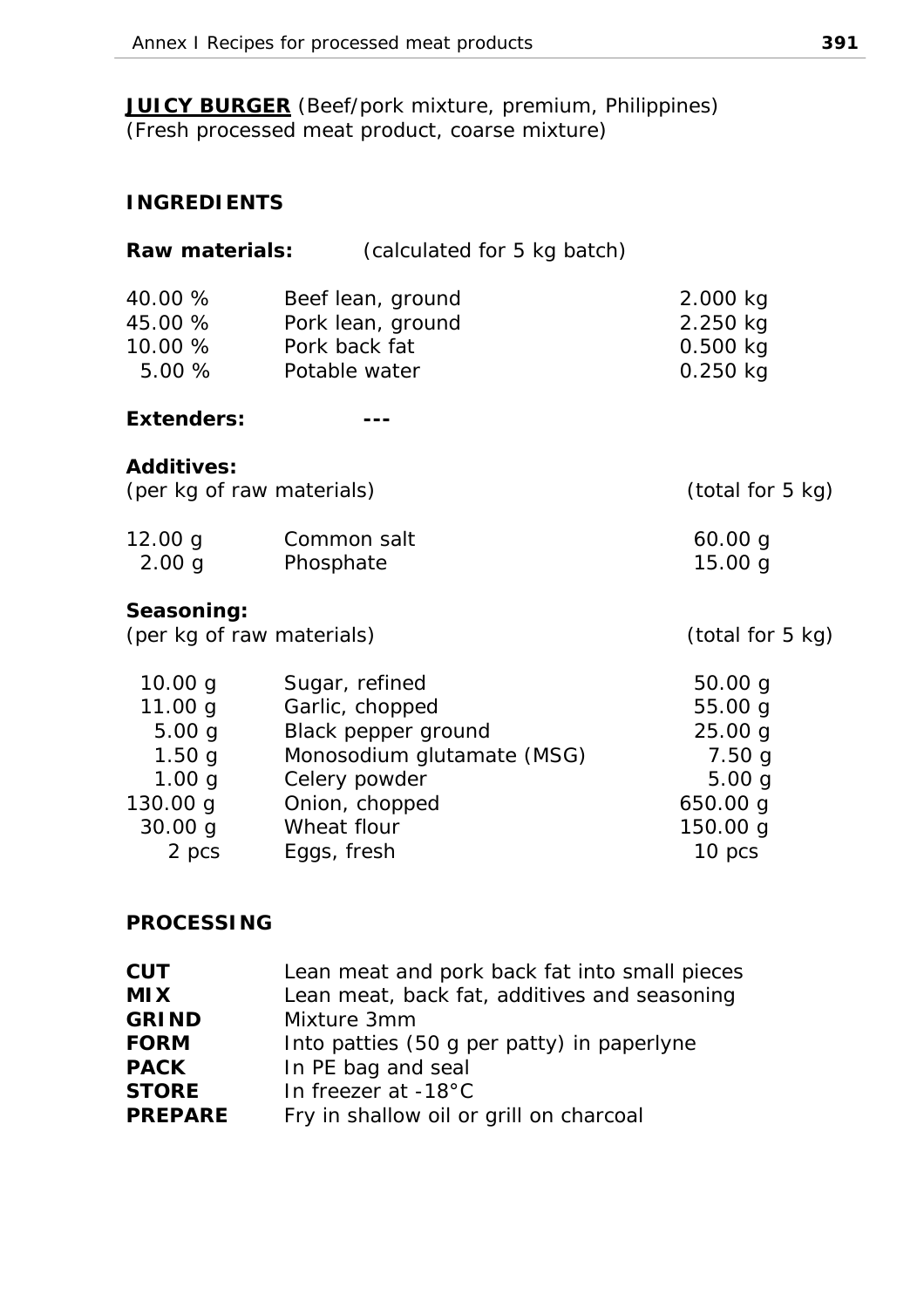**JUICY BURGER** (Beef/pork mixture, extended, Philippines) *(Fresh processed meat product, coarse mixture)* 

## *INGREDIENTS*

| <b>Raw materials:</b>     | (calculated for 5 kg batch)                   |                              |
|---------------------------|-----------------------------------------------|------------------------------|
| 25.00 %                   | Beef lean, ground                             | 1.250 kg                     |
| 25.00 %                   | Pork lean, ground                             | 1.250 kg                     |
| 20.00 %                   | Pork back fat, ground                         | 1.000 kg                     |
| <b>Extenders:</b>         |                                               | (total for 5 kg)             |
| 8.00%                     | TVP (textured vegetable protein)              | $0.400$ kg                   |
| 21.50 %                   | Water for hydration                           | 1.075 kg                     |
| 0.50%                     | ISP (isolated soy protein)                    | $0.025$ kg                   |
| <b>Additives:</b>         |                                               |                              |
| (per kg of raw materials) |                                               | (total for 5 kg)             |
| 12.00 g                   | Common salt                                   | 60.00 g                      |
| 2.00 g                    | Phosphate                                     | 10.00 g                      |
| 50.00q                    | Potable water                                 | 250.00 g                     |
| Seasonings:               |                                               |                              |
| (per kg of raw materials) |                                               | (total for 5 kg)             |
| 10.00 g                   | Sugar, refined                                | 50.00 g                      |
| 1.00 g                    | Celery powder                                 | 5.00 <sub>g</sub>            |
| 5.00 g                    | Black pepper ground                           | 25.00 g                      |
| 100.00 g                  | Onion, chopped                                | 500.00 g                     |
| 30.00 g                   | All purpose flour                             | 150.00 g                     |
| 10.00 g<br>2 pcs          | Garlic, chopped<br>Eggs, fresh                | 50.00 g<br>10 pcs            |
| <b>PROCESSING</b>         |                                               |                              |
|                           |                                               |                              |
| <b>HYDRATE</b>            | TVP and ISP with potable water                |                              |
| <b>CUT</b>                | Lean meat and pork back fat into small pieces |                              |
| <b>GRIND</b>              | Pork back fat and lean meat 3mm               |                              |
| <b>MIX</b>                | with<br>Meat<br>and<br>fat<br>seasonings      | hydrated TVP/ISP, additives, |
| <b>FORM</b>               | Into patties (50 g) in paperlyne              |                              |
| 10 מה                     | In D.F. hog and cool hoge                     |                              |

- **PACK** In P.E. bag and seal bags
- **STORE** In freezer at -18°C
- **PREPARE** Fry in shallow oil or grill on charcoal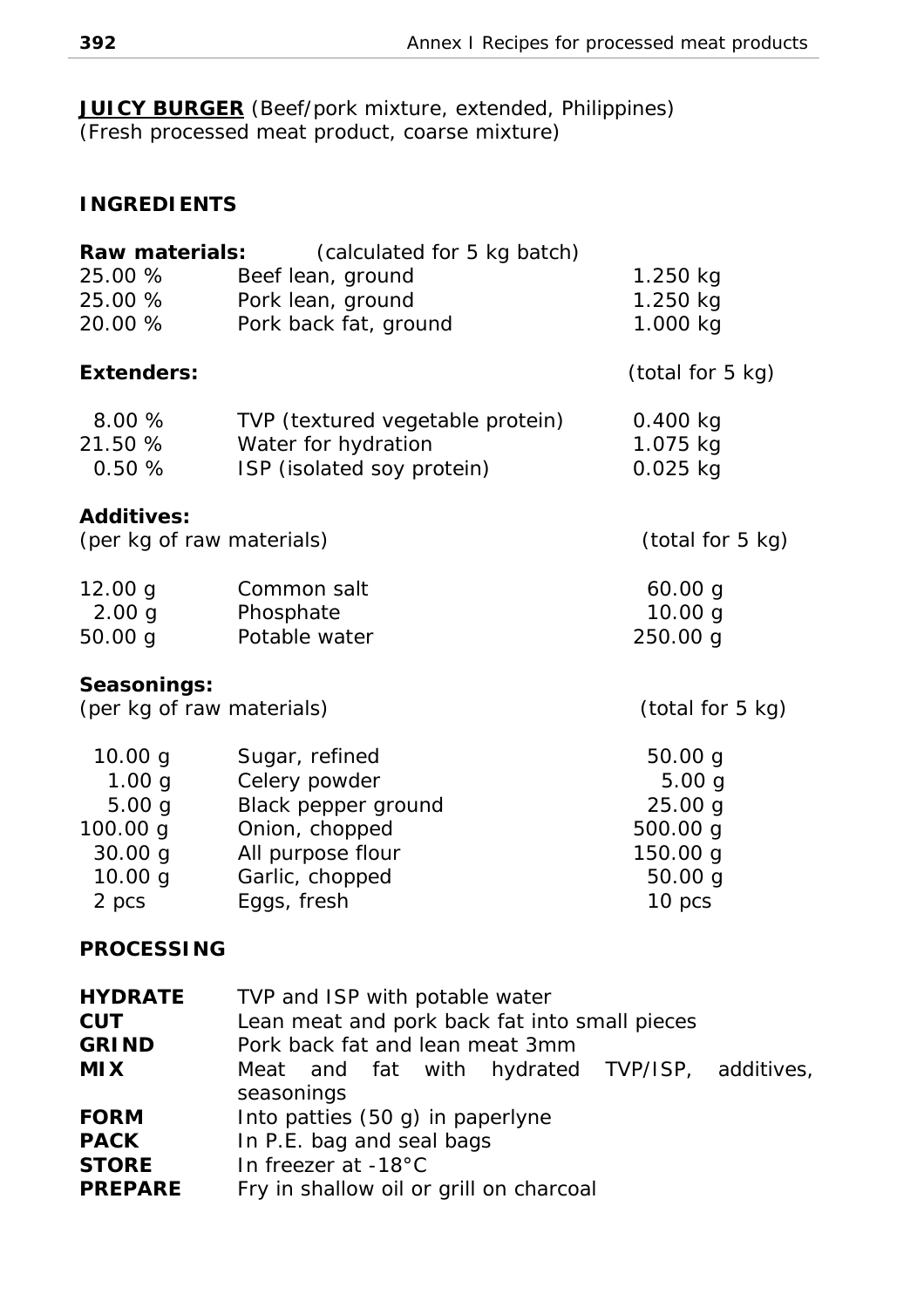## **CHICKEN NUGGETS / Asian small-scale product**

*(Fresh processed meat product, coarse mixture)* 

## *INGREDIENTS*

| <b>Raw materials:</b>     | (calculated for 5 kg batch)                          |                        |
|---------------------------|------------------------------------------------------|------------------------|
| 95.00 %<br>5.00%          | Chicken meat, boneless<br>Chicken skin (from breast) | 4.750 kg<br>$0.250$ kg |
| <b>Additives:</b>         |                                                      |                        |
| (per kg of raw materials) |                                                      | (total for 5 kg)       |
| 12.00 g                   | Common salt                                          | 60.00 g                |
| 3.00 <sub>q</sub>         | Phosphate                                            | 15.00 g                |
| 50.00q                    | Potable water (chilled)                              | 250.00 g               |
| <b>Seasonings:</b>        |                                                      |                        |
| (per kg of raw materials) |                                                      | (total for 5 kg)       |
| 10.00 g                   | Sugar (refined)                                      | 50.00 g                |
| 20.00 g                   | Garlic fresh, chopped                                | 100.00 g               |
| 6.00 g                    | White pepper, ground                                 | 30.00 g                |
| 1.00 <sub>q</sub>         | Monosodium glutamate (MSG)                           | 5.00 <sub>q</sub>      |

| <b>GRIND</b>   | Chilled chicken skin 3mm                       |
|----------------|------------------------------------------------|
|                | Chilled chicken meat, 5 mm                     |
| <b>MIX</b>     | Ground raw materials, additives and seasonings |
| <b>MOULD</b>   | Mixture in a rectangular tray, 10-15 mm thick  |
| <b>FREEZE</b>  | At -7°C to facilitate cutting into nuggets     |
| <b>CUT</b>     | Into desired size (e.g. 20x30 mm)              |
| <b>ROLL</b>    | In breading or in bread crumbs                 |
| <b>STORE</b>   | Packed and deep-frozen at -18°C                |
| <b>PREPARE</b> | Deep-fry at +180°C until golden brown          |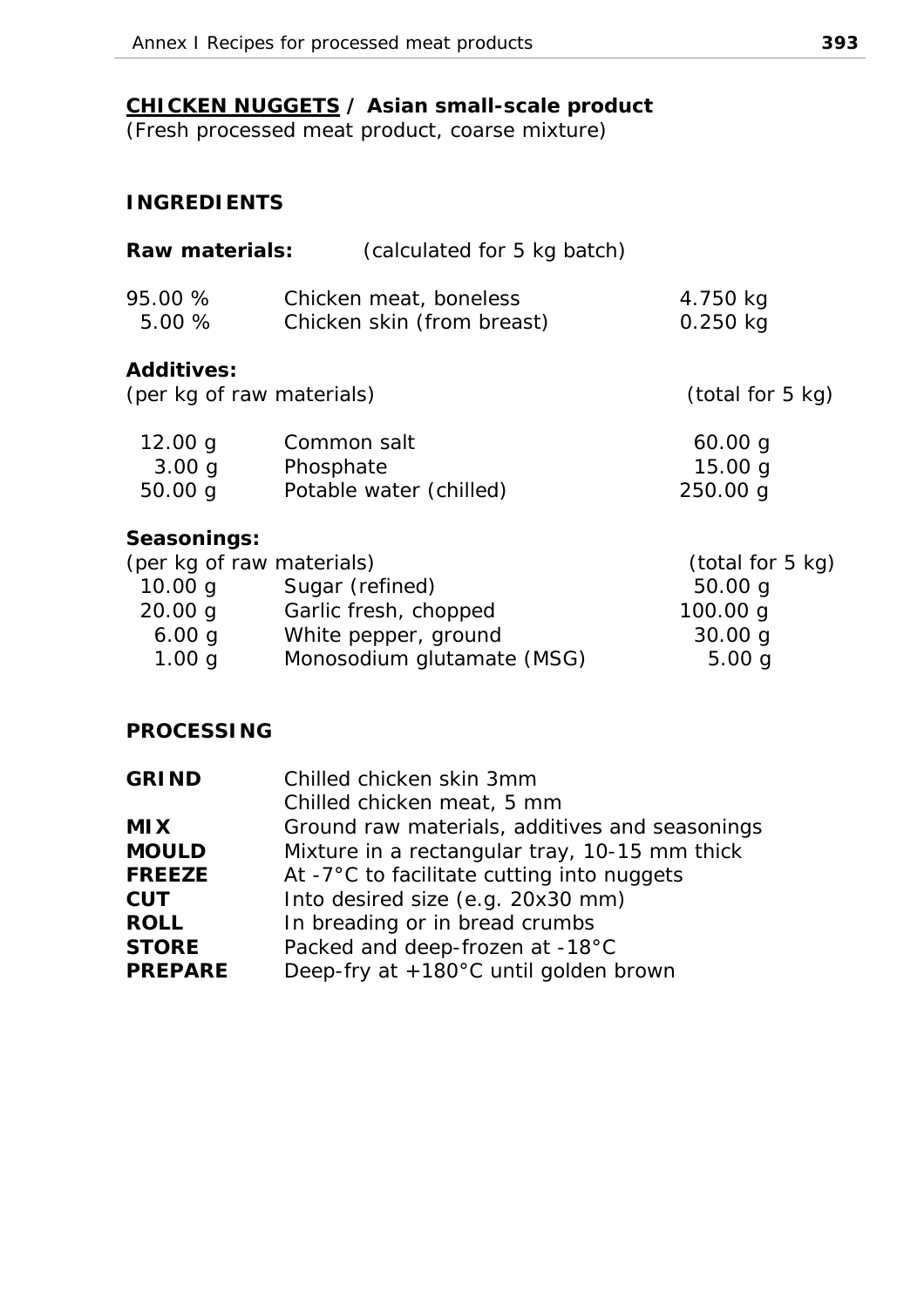## **RAW-FERMENTED SAUSAGES**

## **CHORIZO / Medium-term ripened raw sausage**

*(Raw-fermented sausage type, coarse mixture)* 

## *INGREDIENTS*

| Raw materials: | (calculated for 10 kg batch)    |          |
|----------------|---------------------------------|----------|
| 50.00 %        | Pork meat without tendons, lean | 5.000 kg |
| 50.00 %        | Pork belly without rind, fresh  | 5.000 kg |

#### **Extenders: ---**

## **Additives:**

| (per kg of raw materials) |                             | (total for 10 kg) |
|---------------------------|-----------------------------|-------------------|
| 28.00q                    | Common salt (refined)       | 280.00 g          |
| 0.50q                     | Sugar                       | 5.00q             |
| 0.50q                     | GdL (glucono-delta-lactone) | 5.00q             |

## **Seasonings:**

| (per kg of raw materials) |                     | (total for 10 kg) |
|---------------------------|---------------------|-------------------|
| 5.00 g                    | Paprika, sweet, red | 50.00 g           |
| 1.50 <sub>q</sub>         | Chilli, ground      | 15.00 g           |

| <b>CUT</b>     | Meat and belly into small pieces, keep at -4°C      |
|----------------|-----------------------------------------------------|
| <b>MIX</b>     | Raw materials, additives and seasonings             |
| <b>GRIND</b>   | Mixture 8 mm                                        |
| <b>STUFF</b>   | Into natural sheep casings (28-32 mm)               |
| <b>PORTION</b> | Link into sausages of desired size (100-200 g)      |
| <b>RIPEN</b>   | For 7 days at +18-22°C (weight loss 25-30.0 %)      |
| <b>SMOKE</b>   | Cold smoke $(<+22^{\circ}$ C) for 6 hrs. on day 2/5 |
|                | (weight loss 30-35 %)                               |
| <b>STORE</b>   | In a dry and cool place (below + $25^{\circ}$ C)    |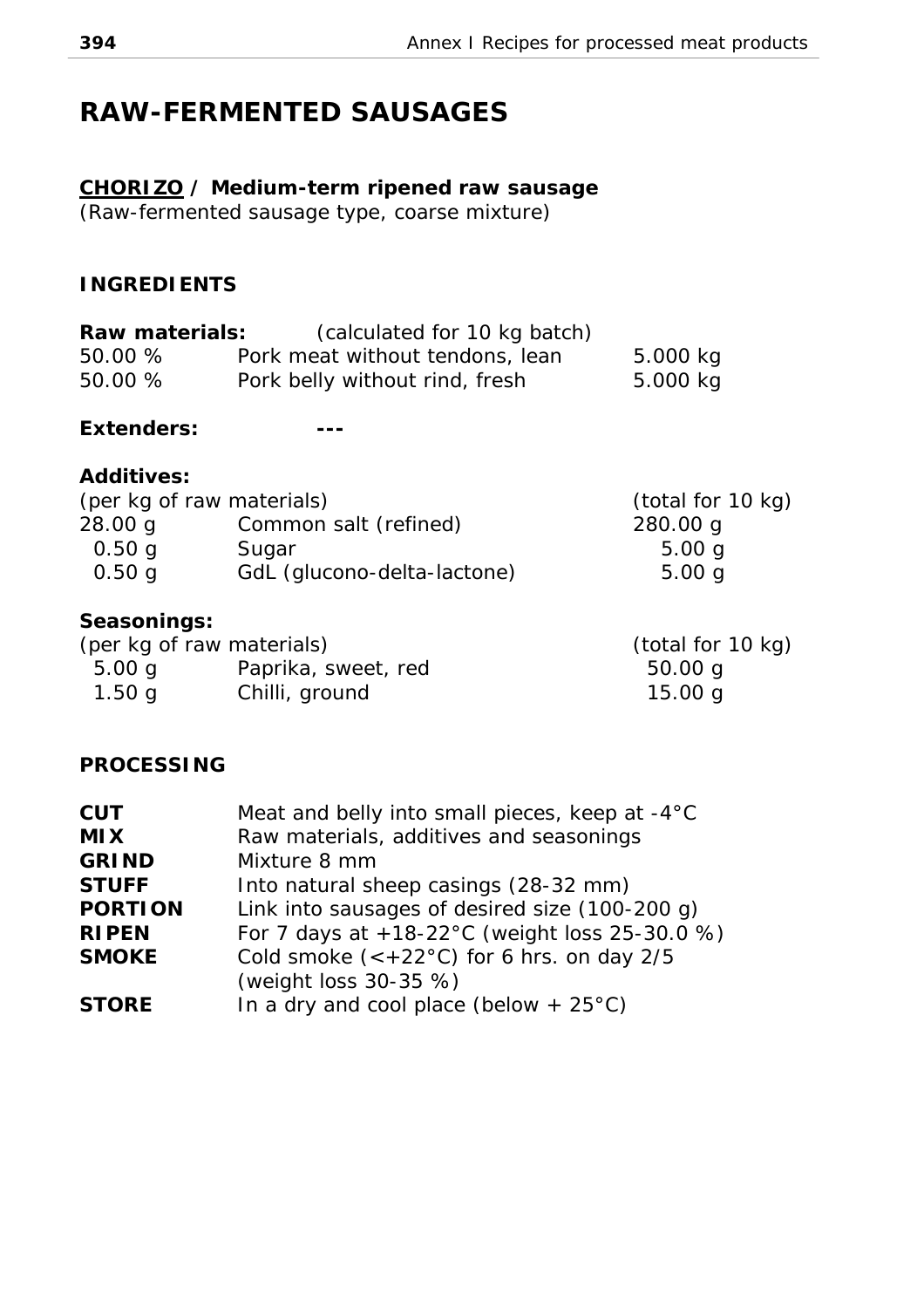## **MUTTON SALAMI / Medium-term ripened raw sausage**

*(Raw-fermented sausage type, coarse mixture)* 

#### *INGREDIENTS*

| <b>Raw materials:</b> | (calculated for 10 kg batch)       |          |
|-----------------------|------------------------------------|----------|
| 80.00 %               | Mutton meat without tendons, fresh | 8.000 kg |
| 20.00 %               | Beef fat, fresh                    | 2.000 kg |

#### **Extenders: ---**

## **Additives:**

| (per kg of raw materials) |                     | (total for 10 kg) |  |
|---------------------------|---------------------|-------------------|--|
| 22.00 g                   | Nitrite curing salt | 220.00 g          |  |

## **Seasonings:**

|                      | (total for 10 kg)         |
|----------------------|---------------------------|
| Black pepper, ground | 20.00 g                   |
| White pepper corns   | 10.00 g                   |
| Cardamom, ground     | 5.00q                     |
| Fresh garlic         | 10.00 g                   |
|                      | (per kg of raw materials) |

| <b>CUT</b>     | Meat and fat into small pieces and keep at -4°C     |
|----------------|-----------------------------------------------------|
| <b>MIX</b>     | Frozen meat and fat pieces and seasonings           |
| <b>GRIND</b>   | Meat/seasonings mixture 5 mm                        |
| <b>STUFF</b>   | Natural sheep or beef casings (28-34 mm)            |
| <b>PORTION</b> | Link into sausages of desired size (60-100 q)       |
| <b>RIPEN</b>   | 3-5 days at $+20^{\circ}$ C                         |
| <b>SMOKE</b>   | Cold smoke $(<+22^{\circ}$ C) for 6 hrs. on day 2/5 |
|                | (weight loss 30-35 %)                               |
| <b>STORE</b>   | In a dry and cool place (below + $25^{\circ}$ C)    |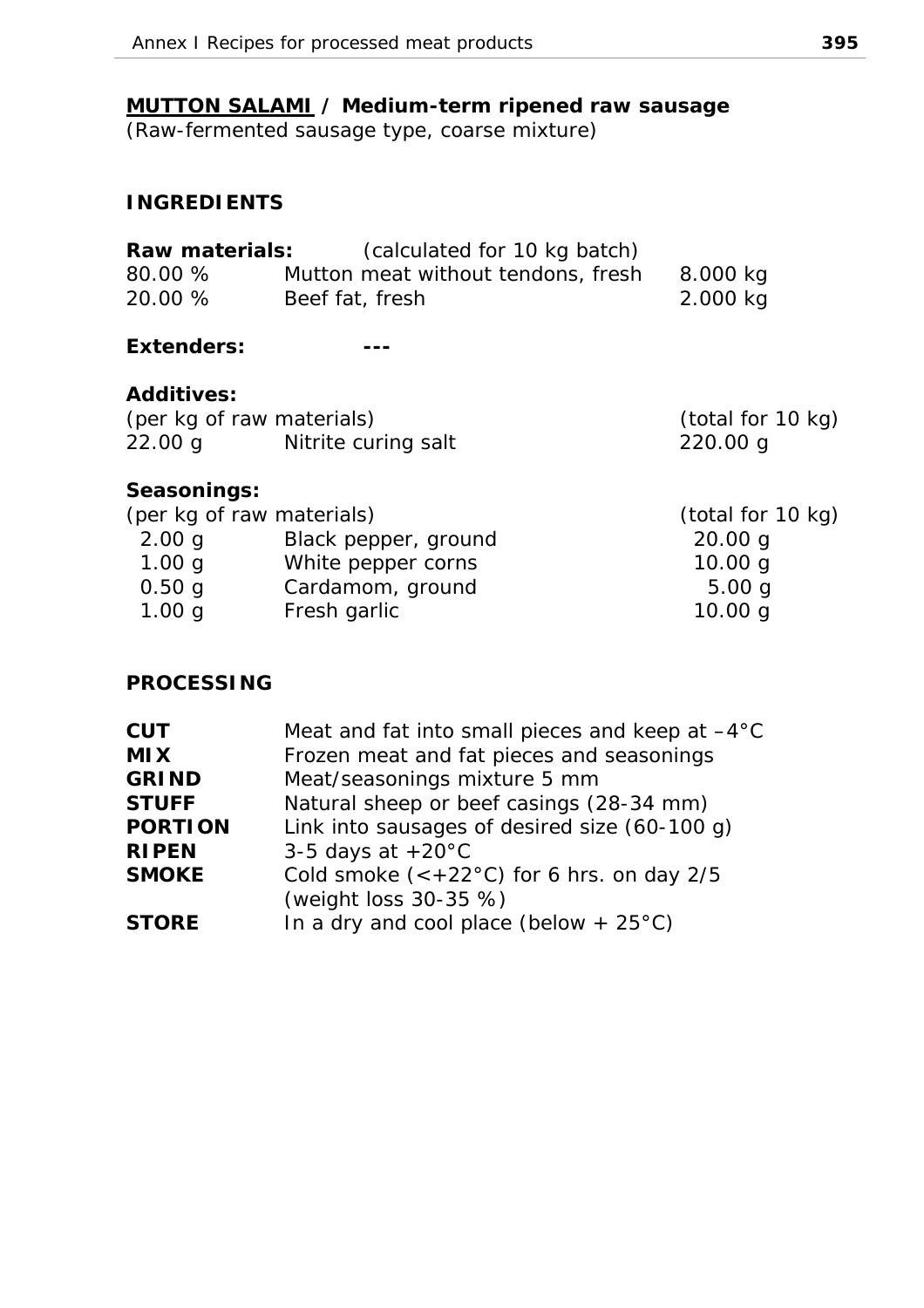#### **SUMMER SAUSAGE / Quick-cured raw sausage**

*(Semi-dry, raw-fermented sausage type, coarse mixture) Meat grinder use only* 

## *INGREDIENTS*

| <b>Raw materials:</b> | (calculated for 10 kg batch) |          |
|-----------------------|------------------------------|----------|
| 30.00 %               | Pork meat, lean              | 3.000 kg |
| 30.00 %               | Beef trimmings, lean         | 3.000 kg |
| 20.00 %               | Pork belly without skin      | 2.000 kg |
| 20.00 %               | Pork back fat                | 2.000 kg |

#### **Extenders:** ---

| <b>Additives:</b>         |                                        |                   |
|---------------------------|----------------------------------------|-------------------|
| (per kg of raw materials) |                                        | (total for 10 kg) |
| 28.00 g                   | Nitrite curing salt                    | 280.00 g          |
| 1.00 <sub>q</sub>         | Starter cultures (e.g. Staphylococcus) | 10.00 g           |
| 3.00q                     | GdL (glucono-delta-lactone)            | 3.00 g            |

#### **Seasonings:**

|                      | (total for 10 kg)         |
|----------------------|---------------------------|
| White pepper, ground | 30.00 g                   |
| Mustard seeds        | 20.00q                    |
| Coriander, ground    | 10.00 g                   |
| Pimento              | 5.00q                     |
|                      | (per kg of raw materials) |

| (meat grinder only)                              |
|--------------------------------------------------|
| Pork meat into small pieces and keep below -4°C  |
| Back fat into dices (10-20 mm), keep below -4°C  |
| Lean beef trimmings 3 mm                         |
| Raw materials, additives and seasonings          |
| Mixture 5 mm                                     |
| Beef middles (35-45 mm)                          |
| Fibrous/collage casings (50-60 mm)               |
| At $\lt +24-26^{\circ}$ C for 4-7 days           |
| Cold smoke $(<+22^{\circ}$ C) on days 2, 4 and 6 |
| (weight loss approx. 25-30%)                     |
| In a dry and cool place                          |
|                                                  |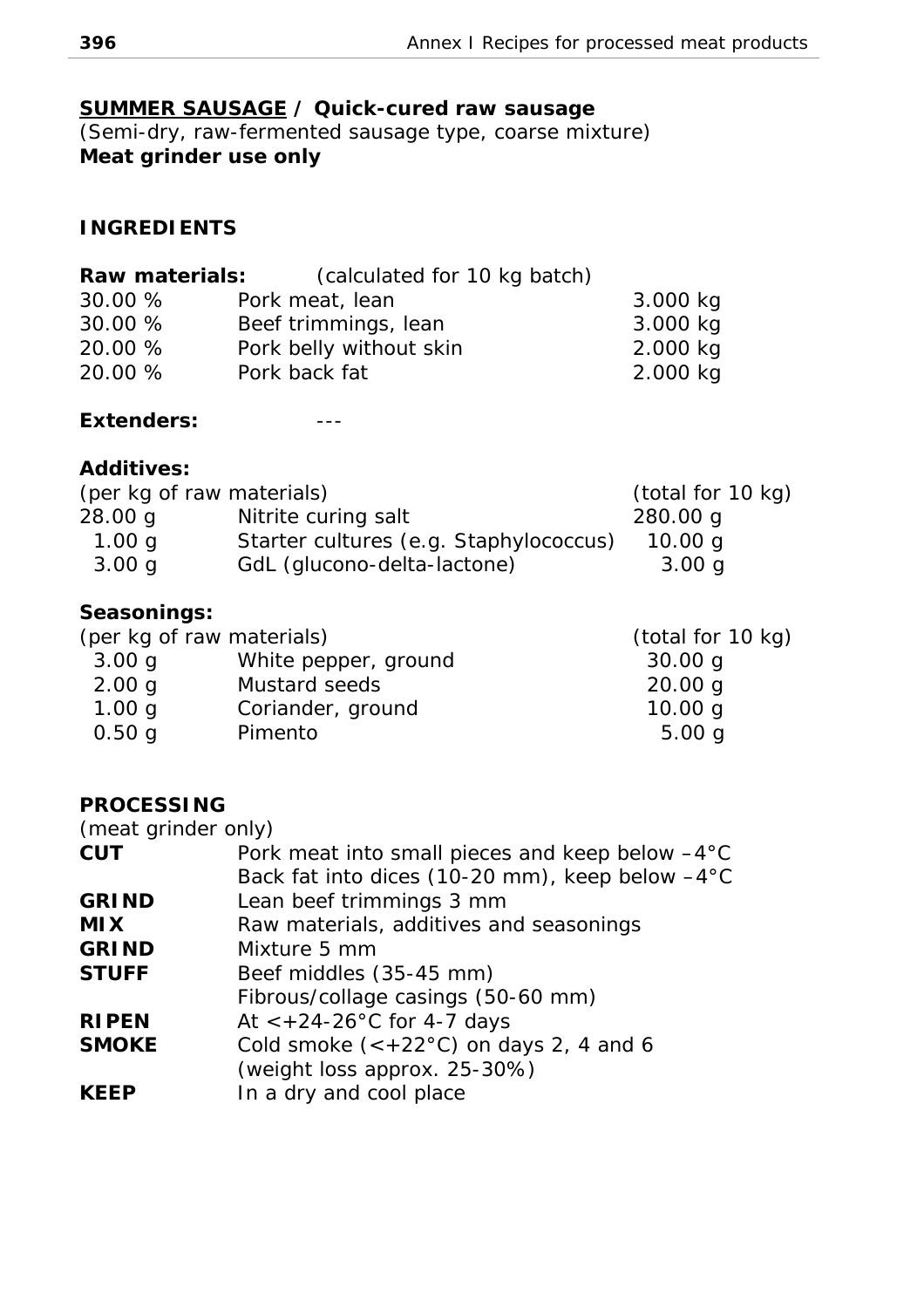**CERVELAT SAUSAGE / Quick-cured raw sausage**  *(Semi-dry, raw-fermented sausage type, fine particles) Meat grinder/ bowl cutter combined use* 

## *INGREDIENTS*

| Raw materials: | (calculated for 10 kg batch) |          |
|----------------|------------------------------|----------|
| 40.00 %        | Pork meat, lean              | 4.000 kg |
| 30.00 %        | Beef trimmings, lean         | 3.000 kg |
| 30.00 %        | Pork back fat                | 3.000 kg |

#### **Extenders:** ---

#### **Additives:**

| (per kg of raw materials) |                                        | (total for 10 kg) |
|---------------------------|----------------------------------------|-------------------|
| 28.00 g                   | Nitrite curing salt                    | 280.00 g          |
| 1.00 $q$                  | Starter cultures (e.g. Staphylococcus) | 10.00 g           |
| 3.00 <sub>q</sub>         | GdL (glucono-delta-lactone)            | 3.00q             |

#### **Seasonings:**

|                   | (per kg of raw materials) | (total for 10 kg) |
|-------------------|---------------------------|-------------------|
| 3.00 g            | White pepper, ground      | 30.00 g           |
| 1.00 <sub>q</sub> | Coriander, ground         | 10.00 $q$         |

| <b>CUT</b>   | Pork meat into small pieces, keep below -12°C<br>50% beef meat into pieces, keep below -12°C<br>Back fat into dices (10-20 mm), keep below -12°C |
|--------------|--------------------------------------------------------------------------------------------------------------------------------------------------|
| <b>GRIND</b> | Remaining lean beef 2 mm, keep chilled                                                                                                           |
| <b>CHOP</b>  | At high speed the frozen lean pork, beef, back fat                                                                                               |
|              | including starter cultures and seasonings                                                                                                        |
|              | (until fine particle size is achieved)                                                                                                           |
| <b>ADD</b>   | At slow speed the ground beef trimmings and                                                                                                      |
|              | distribute thoroughly, now add the curing salt and                                                                                               |
|              | continue chopping (final temperature -4-6°C)                                                                                                     |
| <b>STUFF</b> | Beef bungs or fibrous/collagen casings (60-75 mm)                                                                                                |
| <b>RIPEN</b> | At <+24-26°C for 4 days, at +22°C for 5 days                                                                                                     |
| <b>SMOKE</b> | Cold smoke $(<+22^{\circ}$ C) on days 2, 5 and 8                                                                                                 |
|              | (weight loss approx. 30-35%)                                                                                                                     |
| <b>KEEP</b>  | In a dry and cool place                                                                                                                          |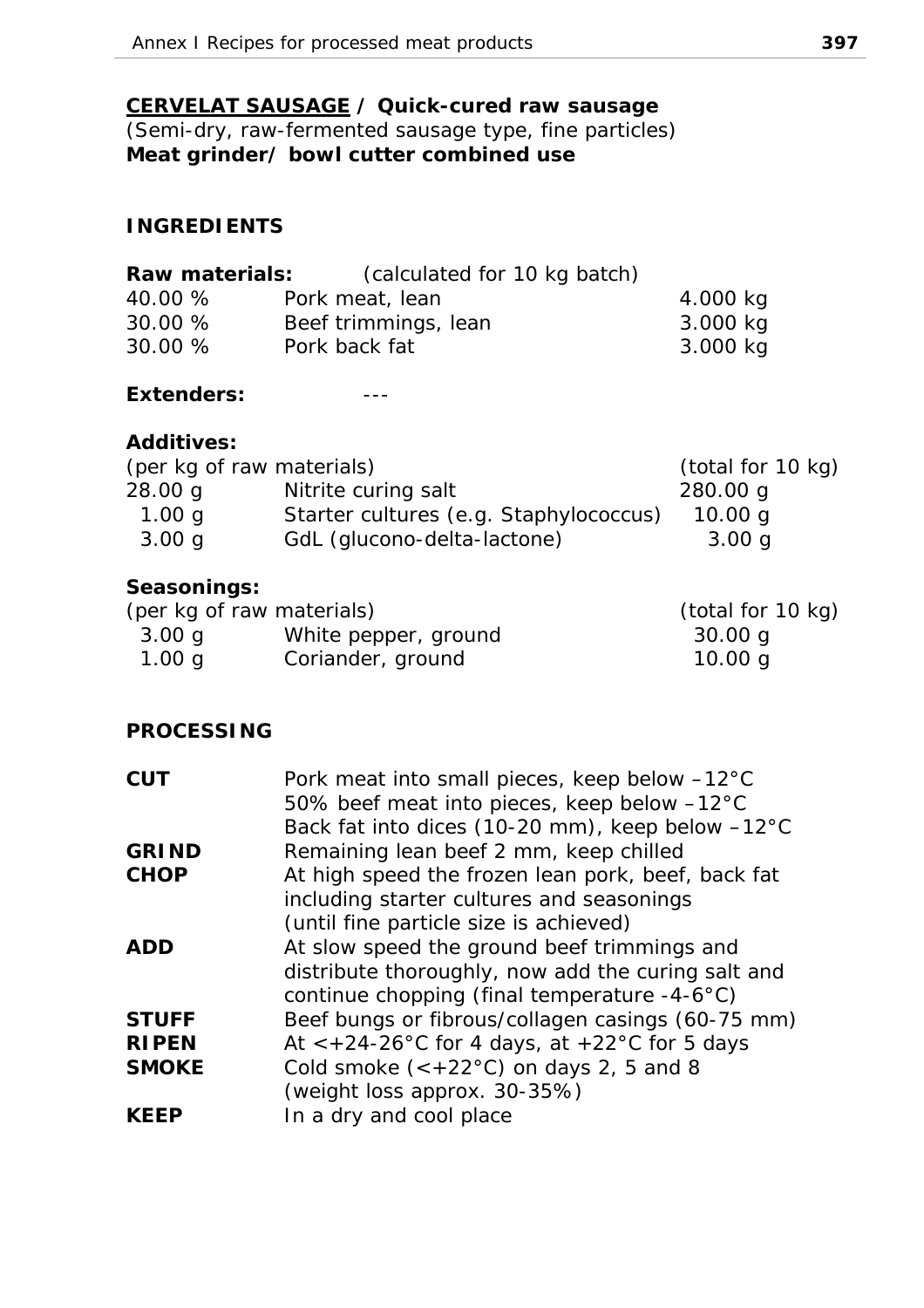## **SALAMI SAUSAGE / Long-term ripened raw sausage**

*(Raw-fermented sausage type, coarse mixture) Meat grinder use only* 

## *INGREDIENTS*

| <b>Raw materials:</b> | (calculated for 10 kg batch) |          |
|-----------------------|------------------------------|----------|
| 35.00 %               | Pork meat, lean              | 3.500 kg |
| 35.00 %               | Beef trimmings, lean         | 3.500 kg |
| 30.00 %               | Pork back fat                | 3.000 kg |

#### **Extenders:** ---

#### **Additives:**

|          | (per kg of raw materials)   | (total for 10 kg) |
|----------|-----------------------------|-------------------|
| 28.00 g  | Nitrite curing salt         | 280.00 g          |
| 1.00 $q$ | Starter cultures (mixtures) | 10.00 g           |
| 3.00q    | Sugar (lactose-glucose)     | 3.00 <sub>q</sub> |
|          |                             |                   |

#### **Seasonings:**

| (per kg of raw materials) |                      | (total for 10 kg) |
|---------------------------|----------------------|-------------------|
| 3.00q                     | White pepper, ground | 30.00 g           |
| 2.00 q                    | Mustard seeds        | 20.00q            |
| 1.00 g                    | Coriander, ground    | 10.00q            |
| 0.50q                     | Pimento              | 5.00q             |

| <b>CUT</b>     | Pork meat into small pieces and keep below -4°C           |  |
|----------------|-----------------------------------------------------------|--|
|                | Back fat into dices (10-20 mm), keep below $-4^{\circ}$ C |  |
| <b>GRIND</b>   | Lean beef trimmings 3 mm                                  |  |
| <b>MIX</b>     | Raw materials, additives and seasonings                   |  |
| <b>GRIND</b>   | Mixture 5 mm                                              |  |
| <b>STUFF</b>   | Beef middles (35-45 mm)                                   |  |
|                | Fibrous/collage casings (55-75 mm)                        |  |
| <b>PORTION</b> | Link, tie/clip and hang $(400-2000 g)$                    |  |
| <b>REDDEN</b>  | 6 days at $+20-25$ °C (lower temperature from day 4)      |  |
| <b>RIPEN</b>   | At $\lt$ +14°C for 10 days                                |  |
| <b>SMOKE</b>   | Cold smoke $(<+22^{\circ}$ C) on days 2, 4 and 6          |  |
|                | (weight loss 30-40%)                                      |  |
| <b>KEEP</b>    | In a dry and cool place                                   |  |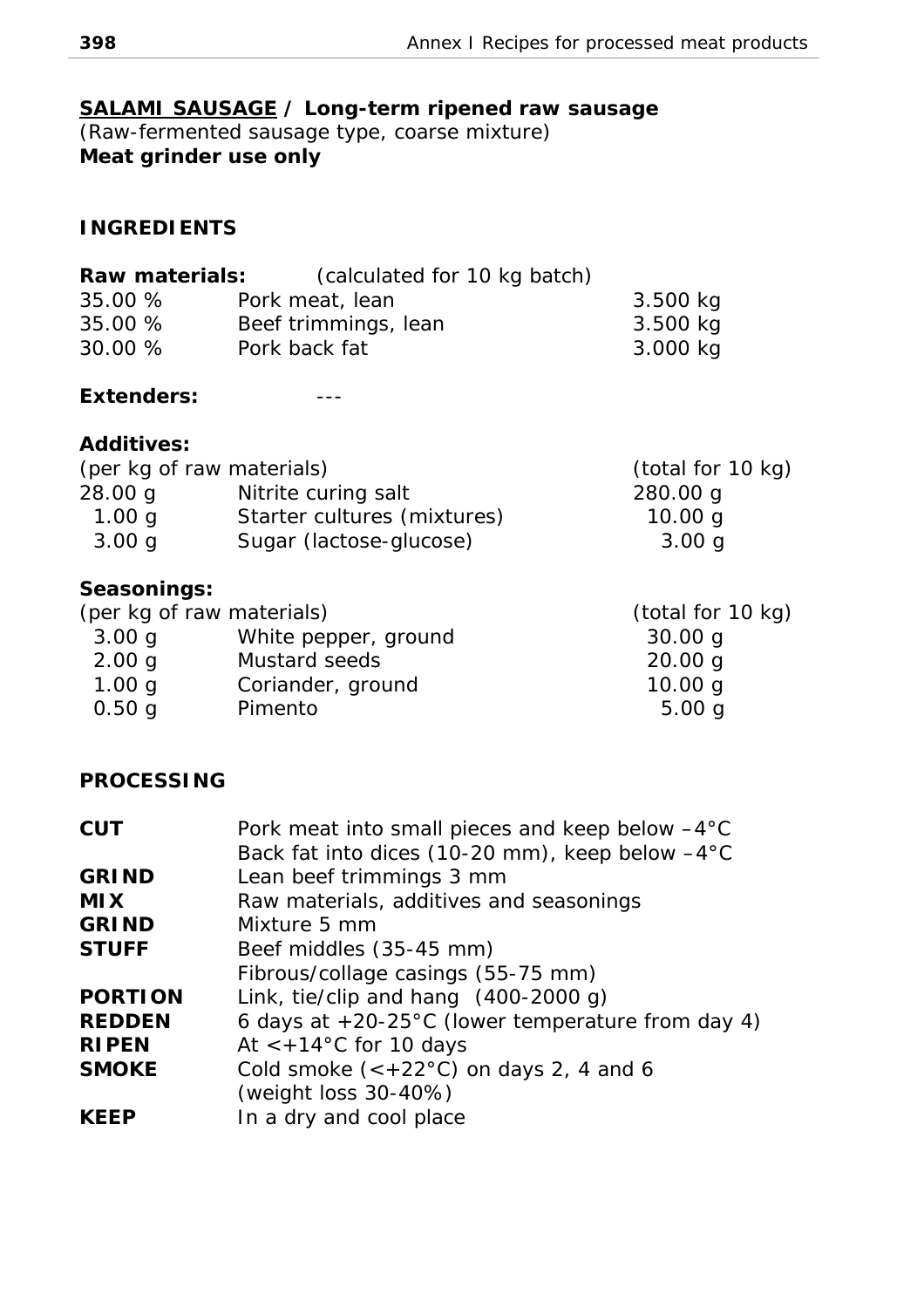## **SALAMI SAUSAGE / Long-term ripened raw sausage**  *(Raw-fermented sausage type, coarse mixture) Meat grinder / bowl cutter combined use*

## *INGREDIENTS*

| Raw materials: | (calculated for 10 kg batch) |          |
|----------------|------------------------------|----------|
| 35.00 %        | Pork meat, lean              | 3.500 kg |
| 35.00 %        | Beef trimmings, lean         | 3.500 kg |
| 30.00 %        | Pork back fat                | 3.000 kg |

## **Extenders:** ---

#### **Additives:**

| (per kg of raw materials) |                             | (total for 10 kg) |
|---------------------------|-----------------------------|-------------------|
| 28.00 g                   | Nitrite curing salt         | 280.00 g          |
| 1.00 $q$                  | Starter cultures (mixtures) | 10.00 $q$         |
| 3.00 g                    | Sugar (lactose-glucose)     | 3.00 <sub>q</sub> |

#### **Seasonings:**

| (per kg of raw materials) |                      | (total for 10 kg) |
|---------------------------|----------------------|-------------------|
| 3.00 <sub>q</sub>         | White pepper, ground | 30.00 g           |
| 2.00 q                    | Mustard seeds        | 20.00 g           |
| 1.00 <sub>q</sub>         | Coriander, ground    | 10.00 g           |
| 0.50q                     | Pimento              | 5.00q             |

| <b>CUT</b>   | Pork meat into small pieces and keep below -10°C                |
|--------------|-----------------------------------------------------------------|
|              | Back fat into dices (20 mm), keep below -12°C                   |
| <b>GRIND</b> | Lean beef trimmings $3$ mm, keep chilled ( $0^{\circ}$ C)       |
| <b>CHOP</b>  | At medium speed the lean pork meat, back fat                    |
|              | including starter cultures and seasonings                       |
|              | (until fat displays desired particle size)                      |
| <b>ADD</b>   | At slow speed the ground beef trimmings and                     |
|              | distribute thoroughly, now add the curing salt and              |
|              | continue chopping (final temperature $-4^{\circ}/-6^{\circ}$ C) |
| <b>STUFF</b> | Fibrous/collagen casings (55-75 mm)                             |
|              | <b>REDDEN - RIPEN - SMOKE - STORE</b>                           |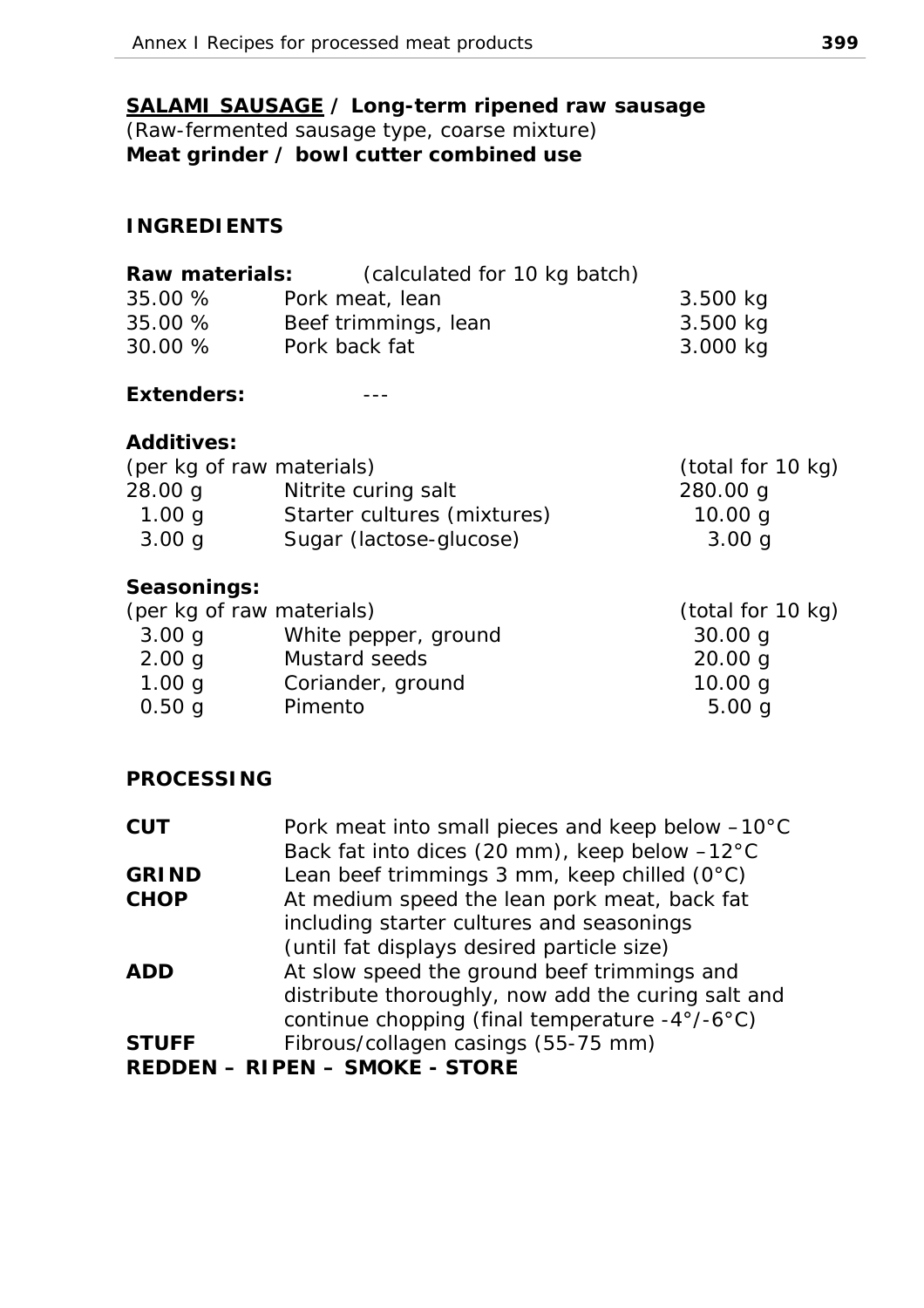## **RAW-COOKED MEAT PRODUCTS**

#### **FRANKFURTERS** (mixed beef/pork product) *(Raw-cooked sausage type, finely chopped batter)*

## *INGREDIENTS*

| <b>Raw materials:</b> | (calculated for a 30 kg batch) |          |
|-----------------------|--------------------------------|----------|
| 30.00 %               | Pork meat trimmings, lean      | 9.000 kg |
| 20.00 %               | Beef meat trimmings, lean      | 6.000 kg |
| 25.00 %               | Fatty pork tissues             | 7.500 kg |
| 25.00 %               | Ice (drinking water)           | 7.500 kg |

## **Additives:**

|                               | (total for 30 kg)      |
|-------------------------------|------------------------|
| Nitrite curing salt           | 540.00 g               |
| Phosphate $(\text{pH} > 7.3)$ | 90.00 g                |
| Ascorbic acid                 | 9.00 q                 |
|                               | (per kg raw materials) |

## **Seasonings:**

| (per kg raw materials) |                      | (total for 30 kg) |
|------------------------|----------------------|-------------------|
| 3.00 <sub>q</sub>      | White pepper, ground | 90.00q            |
| 1.00 g                 | Nutmeg, ground       | 30.00 g           |
| 0.50q                  | Cardamom, ground     | 15.00 g           |
| 0.20q                  | Coriander, ground    | 6.00q             |

| <b>GRIND</b> | Meats and fats separately 3 mm                          |
|--------------|---------------------------------------------------------|
| <b>CHILL</b> | Meats and fats over night at $< +4^{\circ}$ C           |
| <b>CHOP</b>  | Ground meat, ice and additives for 10-15 rounds         |
|              | Add fats and seasonings and chop until $+12^{\circ}$ C  |
| <b>STUFF</b> | Sheep casings (24/26 mm) or pig casings (26/28 mm)      |
| <b>LINK</b>  | To desired length and twist                             |
| <b>SMOKE</b> | At $+65^{\circ}$ C for 40 min.                          |
| <b>COOK</b>  | In water or steam $+76^{\circ}$ C for $> 30$ min.       |
|              | (core temperature $> +72^{\circ}$ C for all products)   |
| <b>COOL</b>  | Under cold shower or in water until $\lt$ +20°C         |
| <b>STORE</b> | In chiller below $+4^{\circ}$ C, shelf life $<$ 14 days |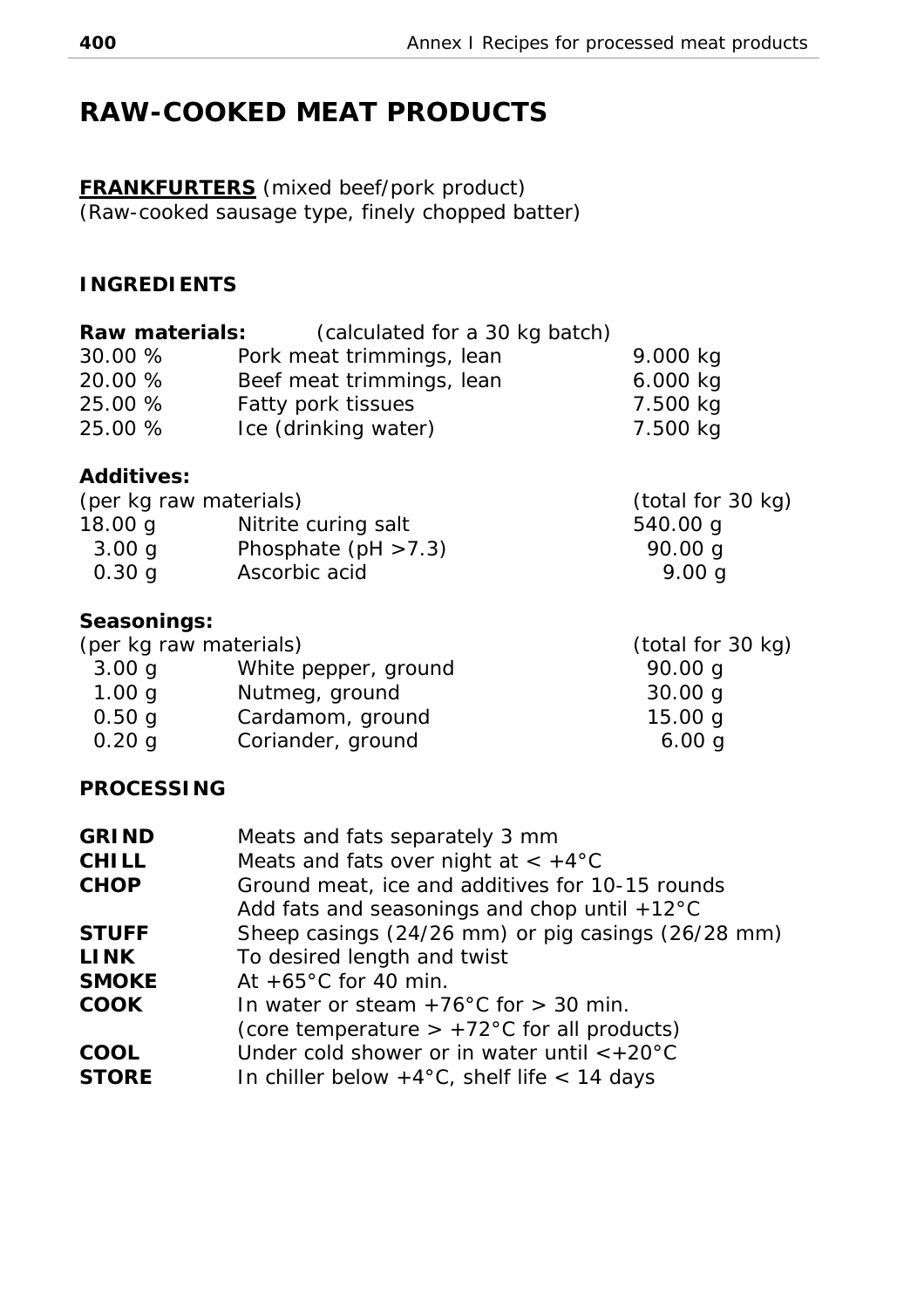**VIENNA SAUSAGES** (premium quality, mixed beef/pork product) *(Raw-cooked sausage type, finely chopped batter)* 

#### *INGREDIENTS*

| <b>Raw materials:</b> | (calculated for a 30 kg batch) |           |
|-----------------------|--------------------------------|-----------|
| 40.00 %               | Pork meat trimmings, lean      | 12.000 kg |
| 16.00 %               | Beef meat trimmings, lean      | 4.800 kg  |
| 22.00 %               | Fatty pork tissues             | 6.600 kg  |
| 22.00 %               | Ice (drinking water)           | 6.600 kg  |

#### **Extenders: ---**

#### **Additives:**

| (per kg raw materials) |                          | (total for 30 kg) |
|------------------------|--------------------------|-------------------|
| 18.00 g                | Nitrite curing salt      | 540.00 g          |
| 3.00 g                 | Phosphate ( $pH > 7.3$ ) | 90.00 g           |
| 0.30q                  | Ascorbic acid            | 9.00 q            |

#### **Seasonings:**

| (per kg raw materials) |                      | (total for 30 kg) |
|------------------------|----------------------|-------------------|
| 3.00 <sub>q</sub>      | White pepper, ground | 90.00 g           |
| 1.00 <sub>q</sub>      | Nutmeg, ground       | 30.00 g           |
| 0.50q                  | Cardamom, ground     | 15.00 g           |
| 0.20q                  | Coriander, ground    | 6.00q             |

| <b>GRIND</b> | Meats and fats separately 3 mm                         |
|--------------|--------------------------------------------------------|
| <b>CHILL</b> | Meats and fats over night at $< +4$ °C                 |
| <b>CHOP</b>  | Ground meat, ice and additives for 10-15 rounds        |
|              | Add fats and seasonings and chop until $+12^{\circ}$ C |
| <b>STUFF</b> | Sheep casings (20/22 mm)                               |
| <b>LINK</b>  | To desired length and twist                            |
| <b>SMOKE</b> | At $+65^{\circ}$ C for 40 min.                         |
| <b>COOK</b>  | In water or steam $+76^{\circ}$ C for $> 30$ min.      |
|              | (core temperature $> +72^{\circ}$ C for all products)  |
| <b>COOL</b>  | Under cold shower or in water until $\lt$ +20°C        |
| <b>STORE</b> | In chiller below $+4^{\circ}$ C, shelf life < 14 days  |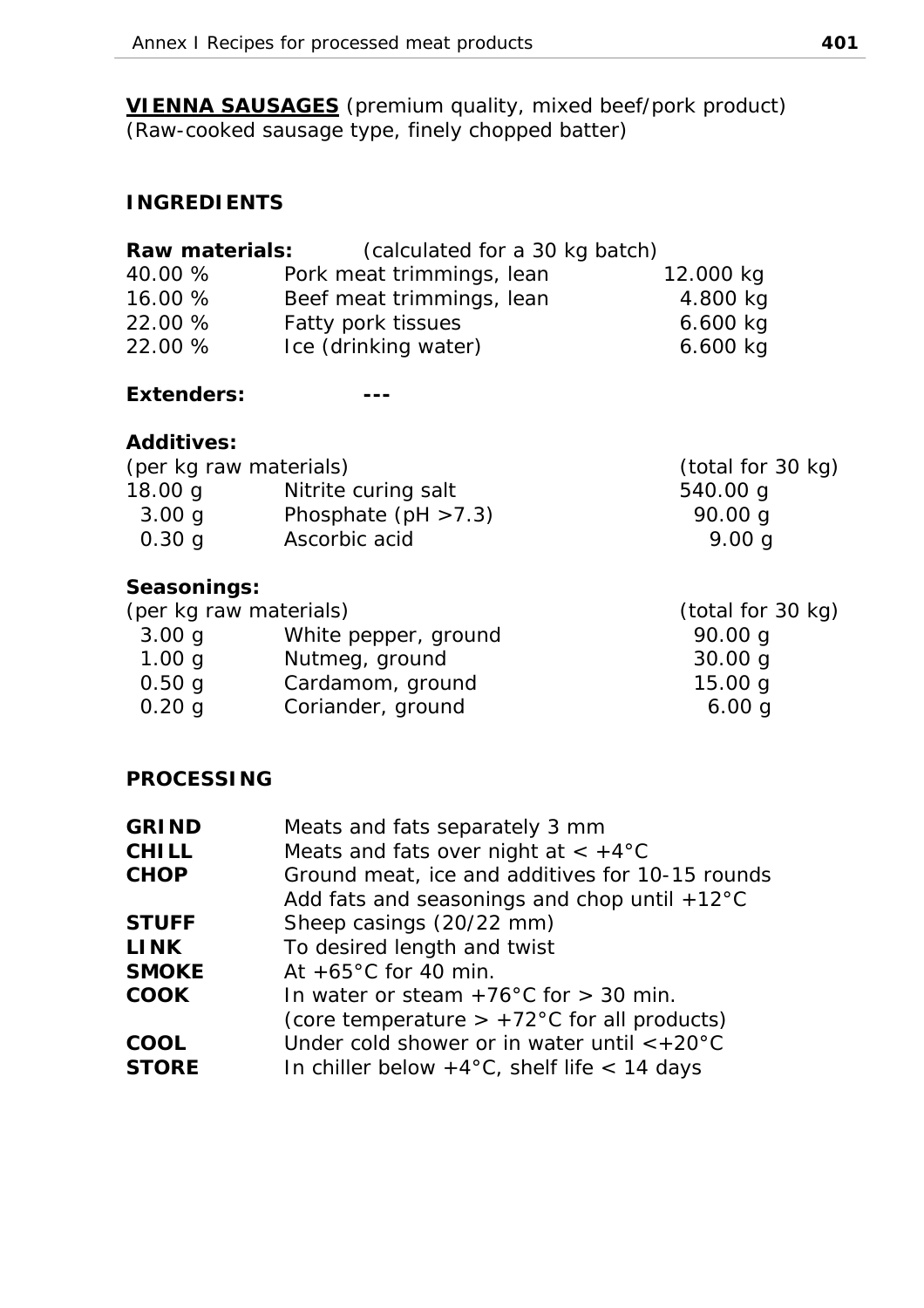**CHICKEN VIENNAS** (premium quality, pure poultry product) *(Raw-cooked sausage type, finely chopped batter)* 

## *INGREDIENTS*

| <b>Raw materials:</b> | (calculated for a 30 kg batch) |           |
|-----------------------|--------------------------------|-----------|
| 50.00 %               | Chicken meat trimmings, lean   | 15.000 kg |
| 10.00 %               | Vegetable oil                  | 3.000 kg  |
| 20.00 %               | Chicken fat emulsion (1:6:6)   | 6.000 kg  |
| 20.00 %               | Ice (drinking water)           | 6.000 kg  |

## **Extenders:** ---

## **Additives:**

| (per kg raw materials and extenders) |                         | (total for 30 kg) |
|--------------------------------------|-------------------------|-------------------|
| 10.00 g                              | Nitrite curing salt     | 300.00 g          |
| 2.00 g                               | Phosphate               | 60.00 g           |
| 0.10 g                               | Sodium erythorbate      | 3.00 g            |
| 1.00 g                               | Food colouring (liquid) | 30.00q            |
| Seasonings:                          |                         |                   |
| (per kg raw materials and extenders) |                         | (total for 30 kg) |

|        | $\mu$ , $\mu$ , $\mu$ , $\mu$ , $\mu$ , $\mu$ , $\mu$ , $\mu$ , $\mu$ , $\mu$ , $\mu$ , $\mu$ , $\mu$ , $\mu$ , $\mu$ , $\mu$ , $\mu$ , $\mu$ , $\mu$ , $\mu$ , $\mu$ , $\mu$ , $\mu$ , $\mu$ , $\mu$ , $\mu$ , $\mu$ , $\mu$ , $\mu$ , $\mu$ , $\mu$ , $\mu$ , $\mu$ , $\mu$ , $\mu$ , $\mu$ , $\mu$ , | (10141101001) |
|--------|---------------------------------------------------------------------------------------------------------------------------------------------------------------------------------------------------------------------------------------------------------------------------------------------------------|---------------|
| 2.00 g | White pepper, ground                                                                                                                                                                                                                                                                                    | 60.00 g       |
| 0.30 g | Nutmeg, ground                                                                                                                                                                                                                                                                                          | 9.00 q        |
| 0.60 g | Garlic powder                                                                                                                                                                                                                                                                                           | 18.00 g       |
|        |                                                                                                                                                                                                                                                                                                         |               |

## *PROCESSING*

| <b>GRIND</b>    | Meat trimmings 3 mm                                                      |
|-----------------|--------------------------------------------------------------------------|
| <b>EMULSIFY</b> | Chicken skin/fats, chill emulsions at $< 0^{\circ}$ C                    |
| <b>CHILL</b>    | Meat trimmings and vegetable oil over night                              |
| <b>CHOP</b>     | Meats, ice, extenders and additives for 10-15 rounds                     |
|                 | Add fat emulsion and seasonings and chop until $+12^{\circ}$ C           |
| <b>STUFF</b>    | Into sheep or collagen casings, 20-22 mm and link                        |
| <b>SMOKE</b>    | Dry for 30 min. at $+45^{\circ}$ C, smoke at $+65^{\circ}$ C for 30 min. |
| <b>COOK</b>     | In water or steam at $+75^{\circ}$ C for 20 min.                         |
| <b>COOL</b>     | under cold shower or in water, vacuum pack and chill                     |
| <b>STORE</b>    | $<$ +4 C, shelf life less than 10 days                                   |

\* Part of the lean chicken meat is often replaced by other poultry meats, mostly turkey, to improve texture, colour and binding; subject to availability.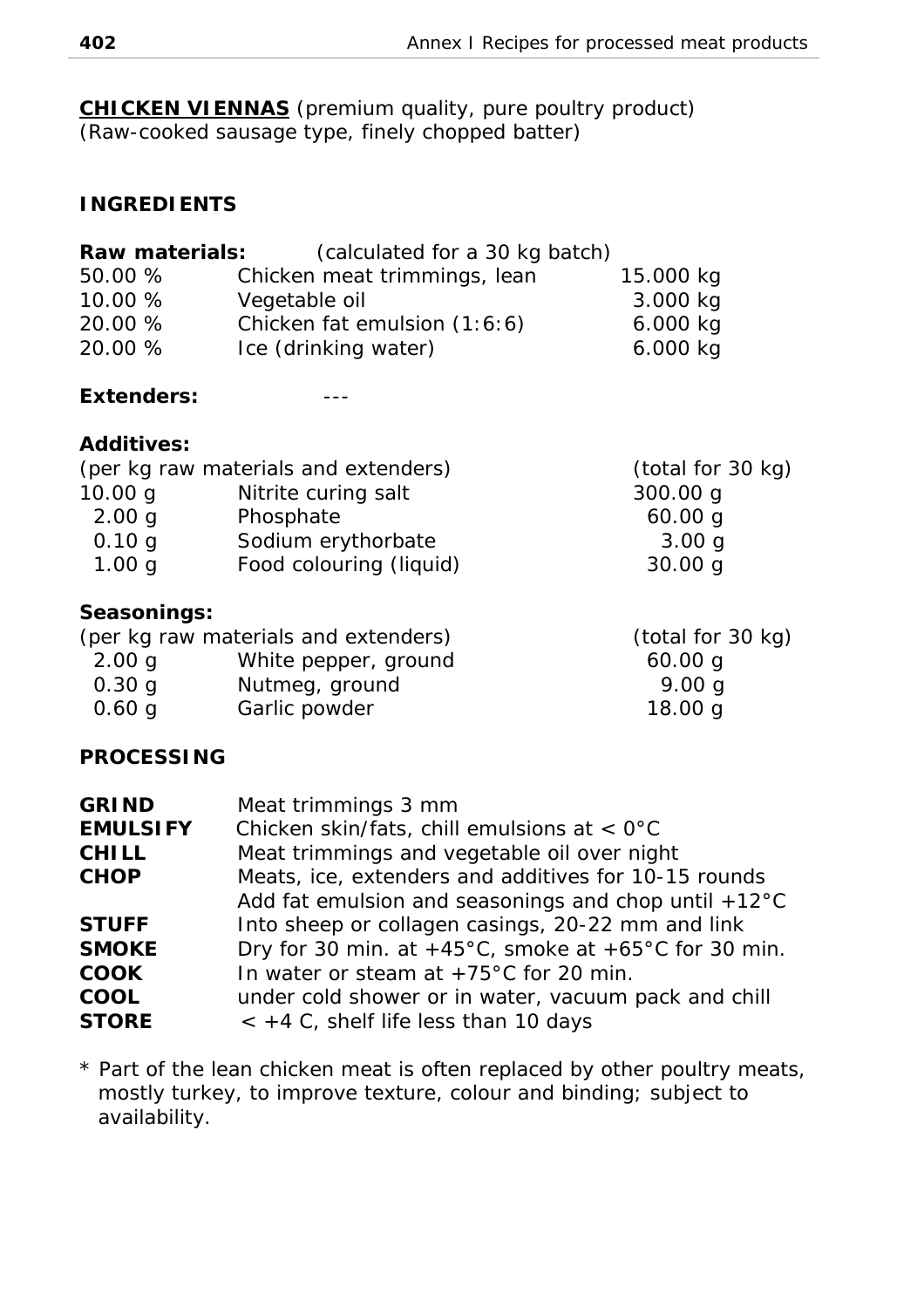# **BEEF FRANKFURTERS** (pure beef product)

*(Raw-cooked sausage type, finely chopped batter)* 

## *INGREDIENTS*

| <b>Raw materials:</b> | (calculated for a 30 kg batch) |           |
|-----------------------|--------------------------------|-----------|
| 40.00 %               | Beef meat trimmings, lean      | 12.000 kg |
| 20.00 %               | Beef meat trimming, fatty      | 6.000 kg  |
| 15.00 %               | Vegetable oil                  | 4.500 kg  |
| 25.00 %               | Ice (drinking water)           | 7.500 kg  |

## **Extenders: ---**

## **Additives:**

| (per kg raw materials) |                               | (total for 30 kg) |
|------------------------|-------------------------------|-------------------|
| 18.00 g                | Nitrite curing salt           | 540.00 g          |
| 3.00 g                 | Phosphate $(\text{pH} > 7.3)$ | 90.00 g           |
| 0.30q                  | Ascorbic acid                 | 9.00 q            |

## **Seasonings:**

| (per kg raw materials) |                      | (total for 30 kg) |
|------------------------|----------------------|-------------------|
| 3.00 <sub>q</sub>      | White pepper, ground | 90.00 g           |
| 1.00 g                 | Nutmeg, ground       | 30.00 g           |
| 0.50q                  | Cardamom, ground     | 15.00 g           |
| 0.20q                  | Coriander, ground    | 6.00q             |

| <b>GRIND</b> | Beef meats 3 mm                                                                                               |
|--------------|---------------------------------------------------------------------------------------------------------------|
| <b>CHILL</b> | Meats and vegetable oil over night at $< +4^{\circ}$ C                                                        |
| <b>CHOP</b>  | Ground meats, ice and additives for 25 rounds<br>Add vegetable oil and seasonings, chop until $+12^{\circ}$ C |
| <b>STUFF</b> | In sheep or collagen casings, 24/26 mm                                                                        |
| <b>LINK</b>  | To desired length and twist                                                                                   |
| <b>SMOKE</b> | At $+65^{\circ}$ C for 40 min.                                                                                |
| <b>COOK</b>  | In water or steam $+76^{\circ}$ C for $> 30$ min.                                                             |
|              | (core temperature $> +72^{\circ}$ C)                                                                          |
| <b>COOL</b>  | Under cold shower or in water until $\lt$ +20°C                                                               |
| <b>STORE</b> | In chiller below $+4^{\circ}$ C, shelf life $<$ 14 days                                                       |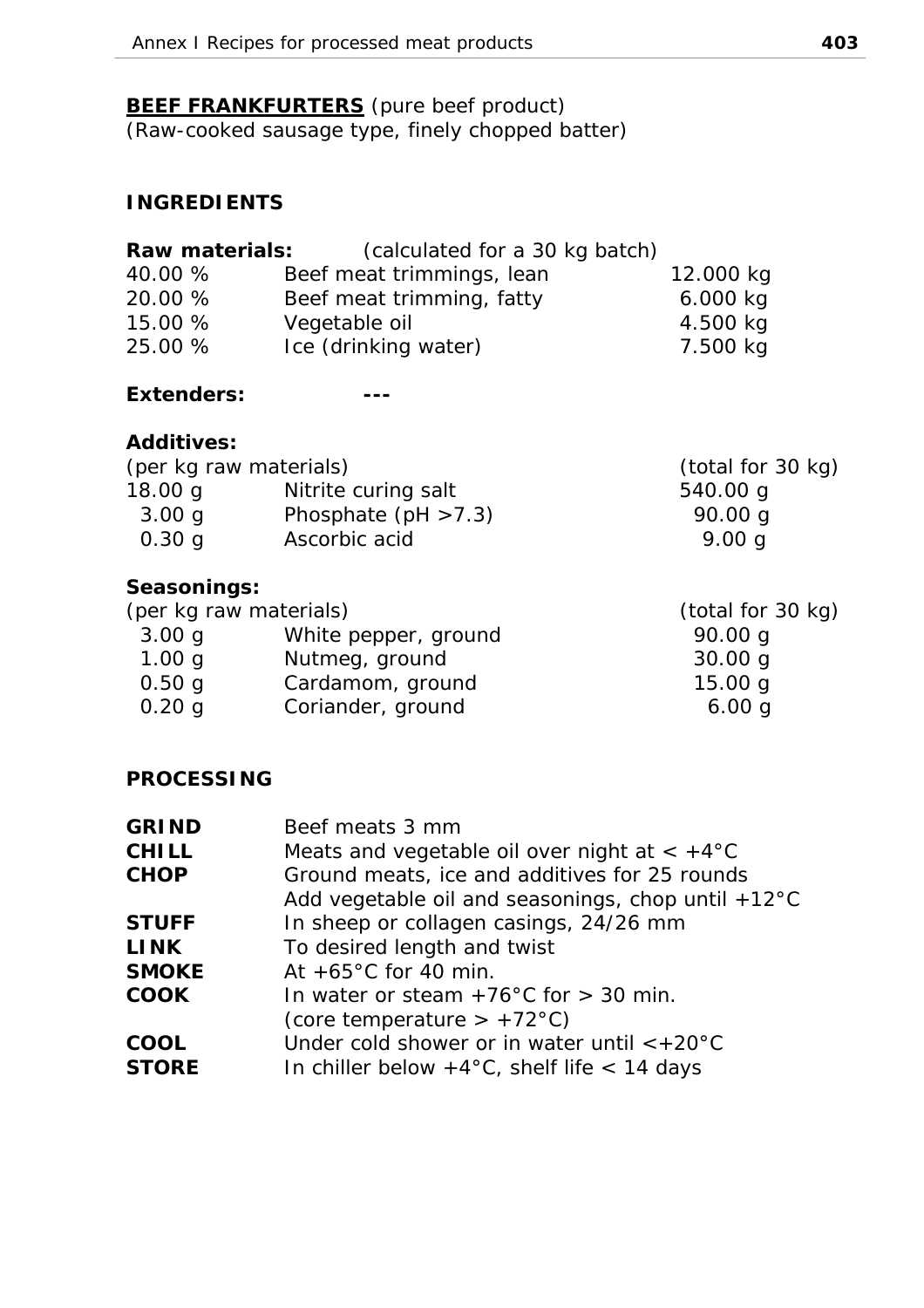## **LYONER / Fine ham sausage**

*(Raw-cooked sausage type, finely chopped batter)* 

## *INGREDIENTS*

| <b>Raw materials:</b> | (calculated for 30 kg medium batch) |           |
|-----------------------|-------------------------------------|-----------|
| 40.00 %               | Pork meat trimmings, lean           | 12.000 kg |
| 15.00 %               | Beef meat trimmings, lean           | 4.500 kg  |
| 22.50 %               | Fatty pork tissues                  | 6.750 kg  |
| 22.50 %               | Ice (potable water)                 | 6.750 kg  |

## **Extenders: ---**

## **Additives:**

| (per kg raw materials) |                               | (total for 30 kg) |
|------------------------|-------------------------------|-------------------|
| 18.00 g                | Nitrite curing salt           | 540.00 g          |
| 3.00 q                 | Phosphate $(\text{pH} > 7.3)$ | 90.00 g           |
| 0.30q                  | Ascorbic acid                 | 9.00 q            |
|                        |                               |                   |

## **Seasonings:**

|                      | (total for 30 kg)      |
|----------------------|------------------------|
| White pepper, ground | 60.00 g                |
| Nutmeg, ground       | 15.00 g                |
| Mace, ground         | 15.00 g                |
| Cardamom, ground     | 9.00q                  |
|                      | (per kg raw materials) |

| <b>GRIND</b> | Meats and fats separately 3 mm                               |                                |  |
|--------------|--------------------------------------------------------------|--------------------------------|--|
| <b>CHILL</b> | Meats and fats over night at $< +4$ °C                       |                                |  |
| <b>CHOP</b>  | Ground meat, ice and additives for 10-15 rounds              |                                |  |
|              | Add fats and seasonings and chop until $+12^{\circ}$ C       |                                |  |
| <b>STUFF</b> | Plastic casings, 60 mm or Cattle rounds, 40 mm               |                                |  |
| <b>SMOKE</b> | N/A                                                          | at $+65^{\circ}$ C for 40 min. |  |
| <b>COOK</b>  | At $+76^{\circ}$ C for 75 min.                               | at $+76^{\circ}$ C for 40 min. |  |
|              | (core temperature $> +72^{\circ}$ C for both casing formats) |                                |  |
| <b>COOL</b>  | Under cold shower or in water until $\lt$ +20°C              |                                |  |
| <b>STORE</b> | In chiller below $+4^{\circ}$ C, shelf life $<$ 14 days      |                                |  |
|              |                                                              |                                |  |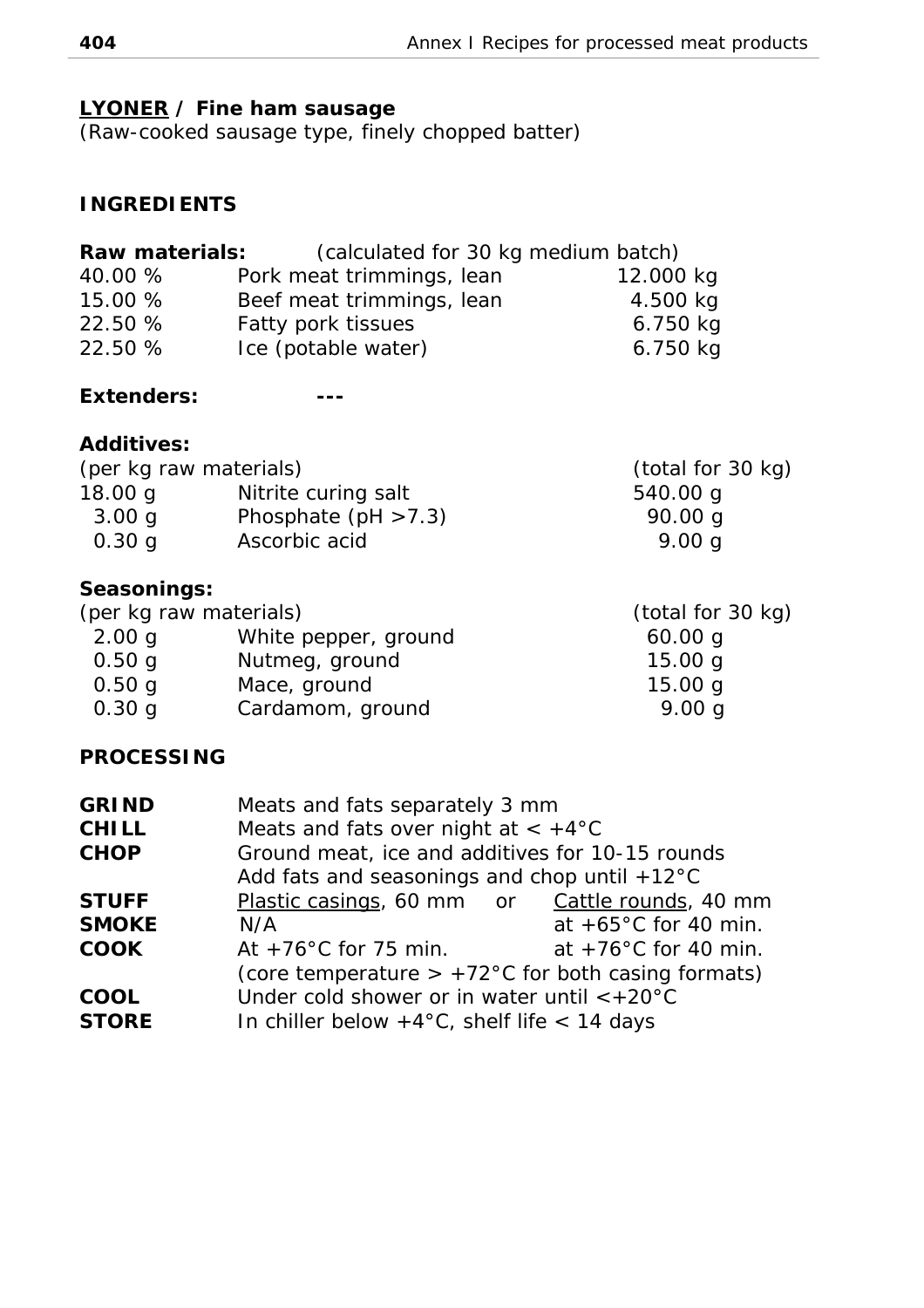# **COARSE HAM SAUSAGE**

*(Raw-cooked sausage type, finely chopped batter with coarse meats)* 

## *INGREDIENTS*

| <b>Raw materials:</b> | (calculated for 30 kg batch)    |           |
|-----------------------|---------------------------------|-----------|
| 50.00 %               | Lyoner sausage mix (raw batter) | 15.000 kg |
| 40.00 %               | Pork meat, lean, no tendons     | 12.000 kg |
| 10.00 %               | Pork belly without skin (50/50) | 3.000 kg  |

# **Extenders: ---**

# **Additives:**

| (per kg pork meat and belly – 15 kg) |                     | (total for $15$ kg) |
|--------------------------------------|---------------------|---------------------|
| 18.00 g                              | Nitrite curing salt | 270.00 g            |
| 3.00 <sub>q</sub>                    | Phosphate           | 45.00 g             |

# **Seasonings:**

| (per kg pork meat and belly – 15 kg) |                      | (total for 15 kg) |
|--------------------------------------|----------------------|-------------------|
| 2.00 <sub>q</sub>                    | White pepper, ground | 30.00 g           |
| 0.50q                                | Mace, ground         | 7.50q             |
| 0.50q                                | Coriander, ground    | 7.50q             |
| 0.50q                                | Ginger, ground       | 7.50q             |

| <b>CUT</b>   | pork meat and belly in small pieces                          |                                                   |  |
|--------------|--------------------------------------------------------------|---------------------------------------------------|--|
| <b>MIX</b>   |                                                              | pork meat, belly, salt and spices                 |  |
| <b>GRIND</b> |                                                              | Mixture 8-13 mm and store over night in cold room |  |
| <b>MIX</b>   | Lyoner batter and ground mixture                             |                                                   |  |
| <b>STUFF</b> | Plastic casings, 60 mm or cattle rounds, 40 mm               |                                                   |  |
| <b>SMOKE</b> | N/A                                                          | at $+65^{\circ}$ C for 60 min.                    |  |
| <b>COOK</b>  | At $+75^{\circ}$ C for 75 min.                               | at $+76^{\circ}$ C for 40 min.                    |  |
|              | (core temperature $> +72^{\circ}$ C for both casing formats) |                                                   |  |
| <b>COOL</b>  | Under cold shower or in water, drain and air-dry             |                                                   |  |
| <b>STORE</b> | In chiller below $+4^{\circ}$ C, shelf life < 14 days        |                                                   |  |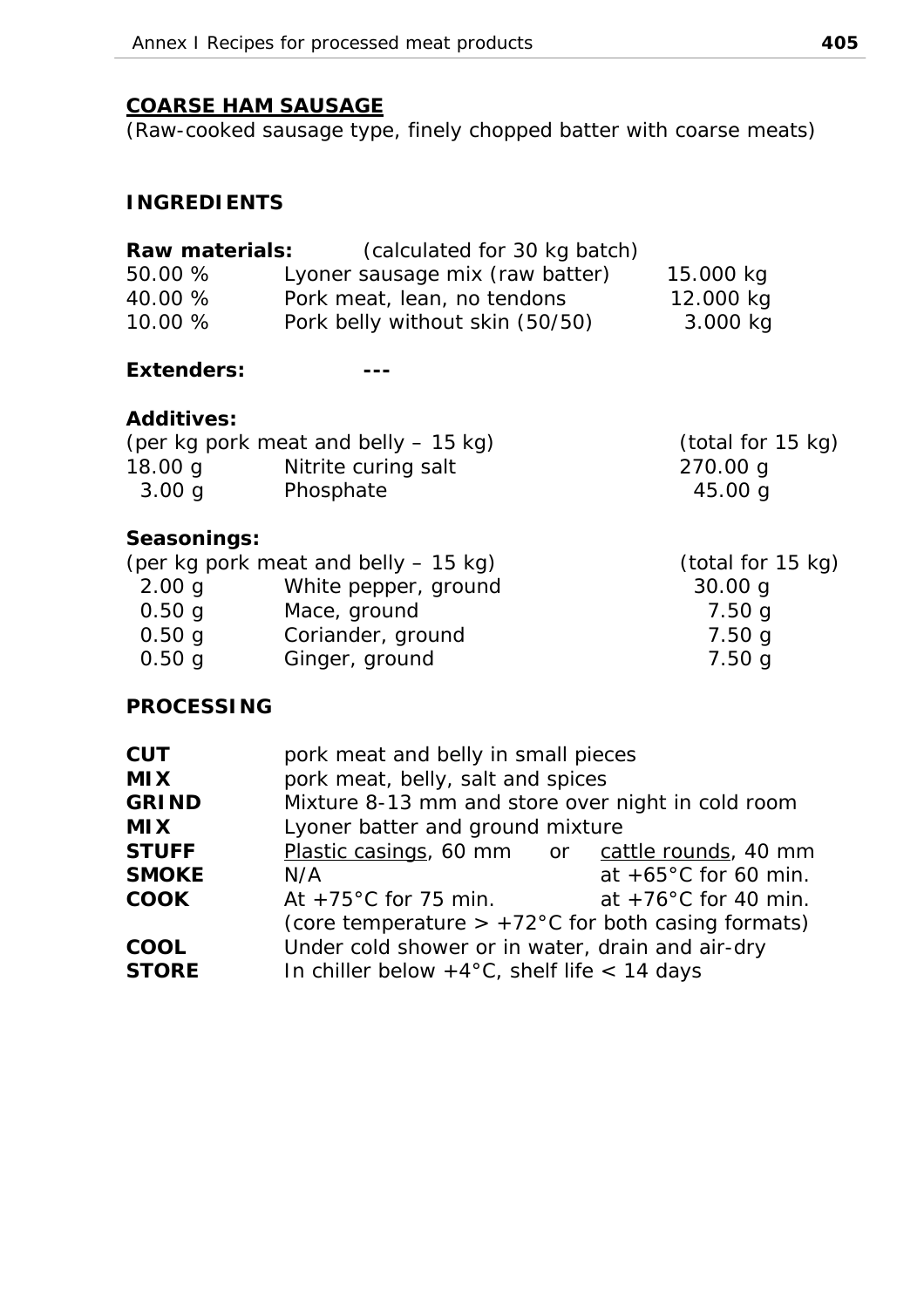# **WHITE SAUSAGE** / **Veal Sausage (**Bavaria)

*(Raw-cooked sausage type, finely chopped batter)*

# *INGREDIENTS*

| <b>Raw materials:</b> | (calculated for 30 kg batch) |          |
|-----------------------|------------------------------|----------|
| 30.00 %               | Veal trimmings               | 9.000 kg |
| 20.00 %               | Pork trimmings               | 6.000 kg |
| 25.00 %               | Pork fat, soft fatty tissue  | 7.500 kg |
| 25.00 %               | Ice (drinking water)         | 7.500 kg |

# **Extenders: ---**

# **Additives:**

| (per kg raw materials) |             | (total for 30 kg) |
|------------------------|-------------|-------------------|
| 18.00 g                | Common salt | 540.00 g          |
| 3.00 g                 | Phosphate   | 90.00 g           |

# **Seasonings:**

| (per kg raw materials) |                       | (total for 30 kg) |
|------------------------|-----------------------|-------------------|
| 1.00 g                 | White pepper, ground  | 30.00 g           |
| 0.50 g                 | Ginger, ground        | 15.00q            |
| 0.50 g                 | Mace, ground          | 15.00 q           |
| 0.50 g                 | Lemon skin            | 15.00q            |
| 1.00 <sub>q</sub>      | Parsley leaves, fresh | 30.00q            |
| 3 pieces               | Onions, fresh         |                   |

| <b>CUT</b>     | Meats and fatty tissues in small pieces                        |
|----------------|----------------------------------------------------------------|
| <b>CHILL</b>   | Meats and fats over night at $< +4$ °C                         |
| <b>GRIND</b>   | Meats and fats separately 3 mm                                 |
| <b>CHOP</b>    | Ground meat, ice and ingredients for 10                        |
|                | rounds. Add fats and seasonings and chop until +12°C           |
| <b>STUFF</b>   | In hog casings 26/28 mm                                        |
| <b>COOK</b>    | In water at $+74^{\circ}$ C for 40 min.                        |
| <b>COOL</b>    | Under cold shower or in cold water                             |
| <b>PREPARE</b> | Traditionally eaten immediately after production               |
|                | Heated in simmering water                                      |
| <b>STORE</b>   | Optional: In chiller below $+4^{\circ}$ C, shelf life < 5 days |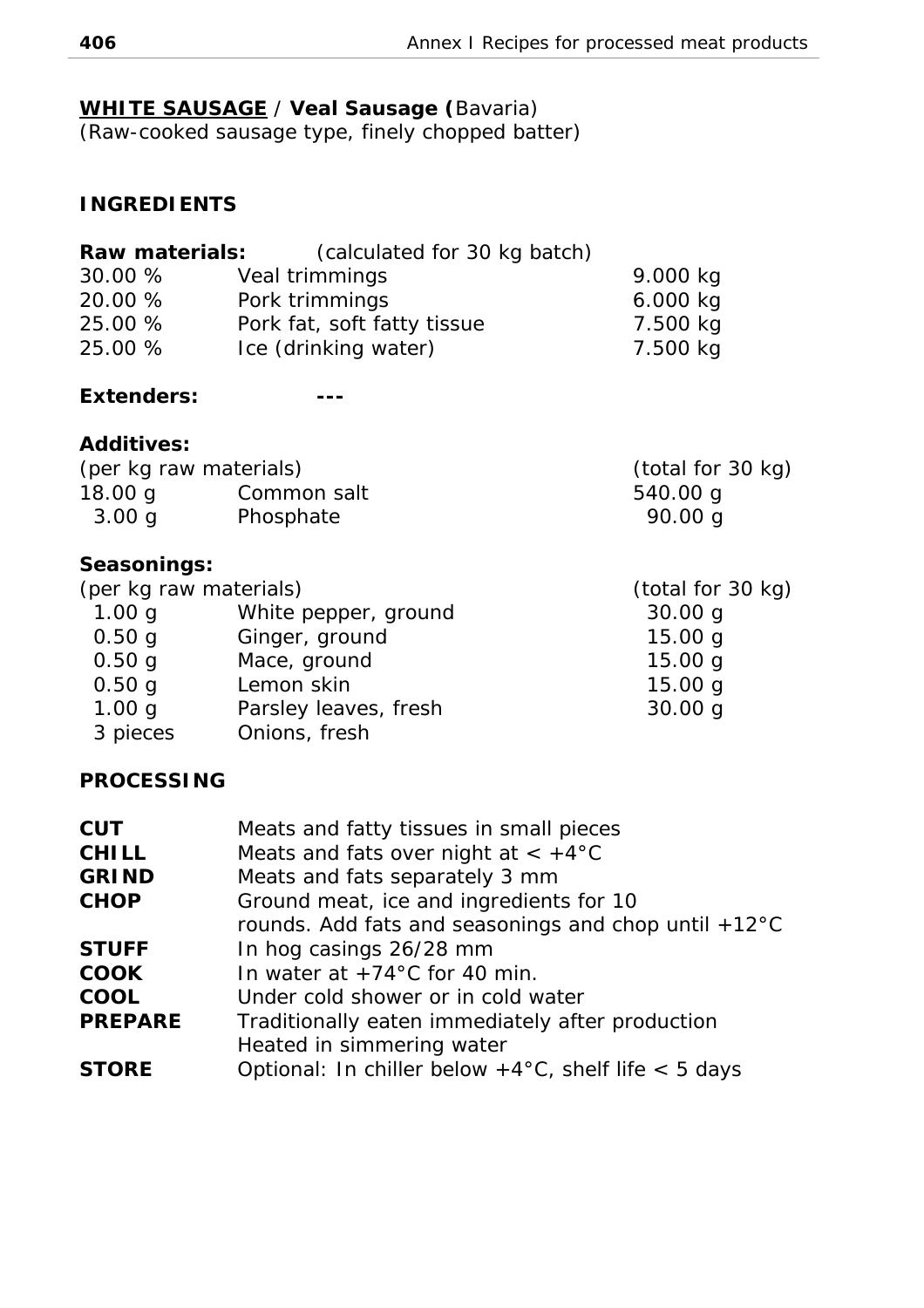# **KRAKOW SAUSAGE** (Polish traditional product)\*

*(Raw-cooked sausage type, finely chopped batter with coarse meats)* 

# *INGREDIENTS*

| <b>Raw materials:</b> | (calculated for 30 kg batch)                   |           |
|-----------------------|------------------------------------------------|-----------|
| 10.00 %               | Beef trimmings, high collagen content 3.000 kg |           |
| 10.00 %               | Pork trimmings, high collagen content 3.000 kg |           |
| 10.00 %               | Ice (potable water)                            | 3.000 kg  |
| 50.00 %               | Pork meat, lean, no tendons                    | 15.000 kg |
| 20.00 %               | Pork belly without skin                        | 6.000 kg  |

# **Extenders: ---**

# **Additives:**

| (per kg raw materials) |                     | (total for 30 kg) |
|------------------------|---------------------|-------------------|
| 18.00 g                | Nitrite curing salt | 540.00 g          |
| 3.00 g                 | Phosphate           | 90.00 g           |

# **Seasonings:**

| (per kg pork meat and belly $-15$ kg) |                      | (total for 30 kg) |
|---------------------------------------|----------------------|-------------------|
| 2.00 g                                | Black pepper, ground | 60.00 g           |
| 0.20q                                 | Cardamom, ground     | 6.00q             |
| 0.50 <sub>q</sub>                     | Mace, ground         | 15.00 g           |

# *PROCESSING*

| <b>CUT</b><br><b>MIX</b> | Lean pork meat and belly in small pieces<br>Lean meat, belly, remaining additives, seasonings |
|--------------------------|-----------------------------------------------------------------------------------------------|
| <b>GRIND</b>             | Mixture 13 mm and store over night in cold room                                               |
| <b>GRIND</b>             | Beef and pork trimmings 3 mm                                                                  |
| <b>CHOP</b>              | Ground trimmings with ice, and 30% additives                                                  |
|                          | In bowl cutter until a fine lean batter is achieved                                           |
| <b>MIX</b>               | Fine lean batter and chilled ground mixture                                                   |
| <b>STUFF</b>             | Into fibrous or collagen casings 60-75 mm                                                     |
| <b>SMOKE</b>             | Hot at $+65^{\circ}$ C for 60 min.                                                            |
| <b>COOK</b>              | At +75°C for 75-90 min. (core temp. $> +72$ °C)                                               |
| <b>COOL</b>              | Under cold shower or in water, drain and air-dry                                              |
| <b>SMOKE</b>             | Cold at $+18-22$ °C the following day                                                         |
| <b>STORE</b>             | In cold room below $+12^{\circ}$ C                                                            |

\* Due to continuing moisture loss, the product can become semi-dry and display a reasonable shelf-life at cooler temperatures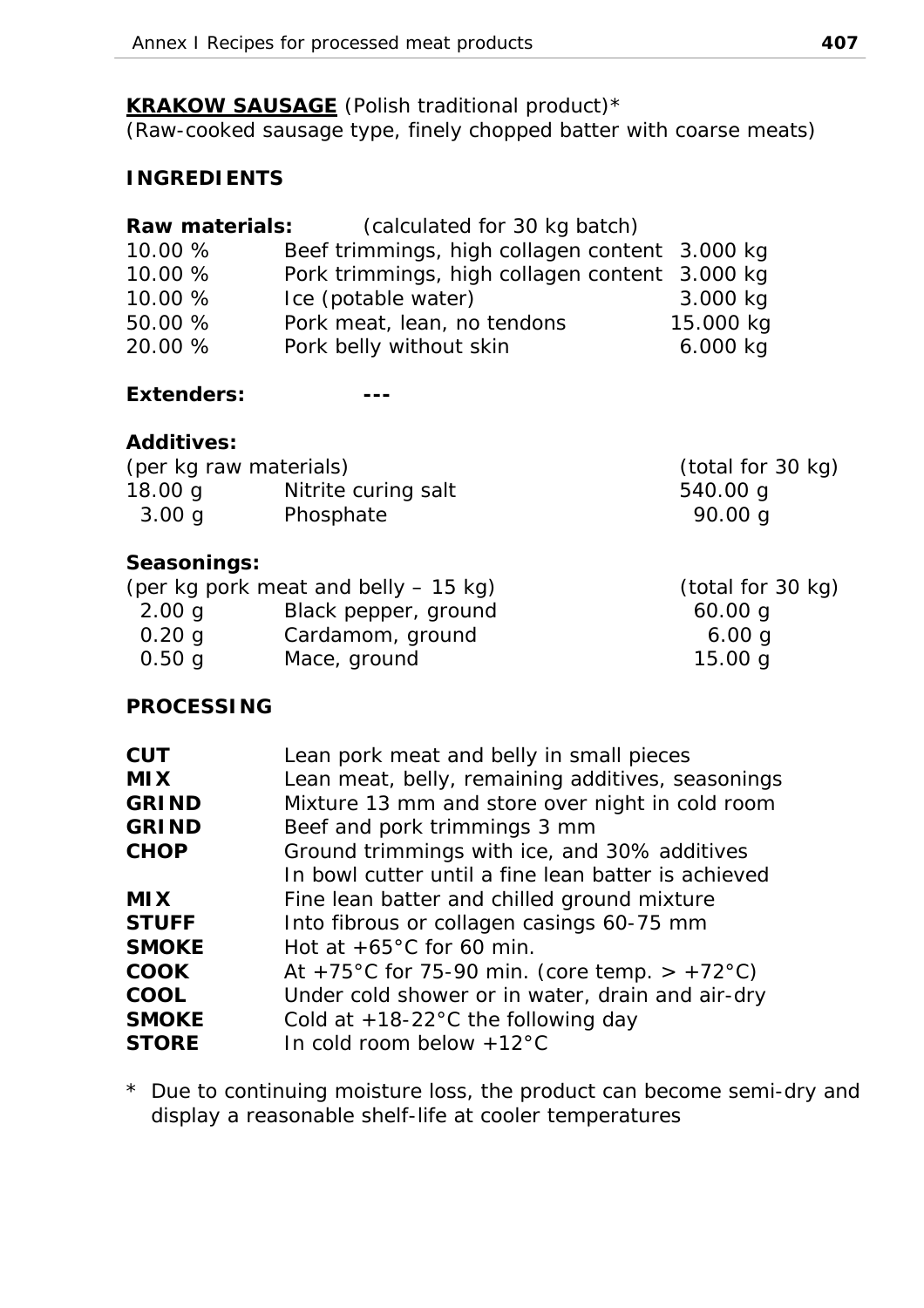# **BUFFALO SAUSAGE** (non-pork product)

*(Raw-cooked sausage type, finely chopped batter with coarse meats)* 

# *INGREDIENTS*

| <b>Raw materials:</b> | (calculated for 30 kg batch)         |           |
|-----------------------|--------------------------------------|-----------|
| 45.00 %               | Lean buffalo meat                    | 13.500 kg |
| 35.00 %               | Buffalo trimmings (30 % fat)         | 10.500 kg |
| 10.00 %               | Buffalo brisket fat or beef hump fat | 3.000 kg  |
| 10.00 %               | Ice (drinking water)                 | 3.000 kg  |

# **Extenders: ---**

# **Additives:**

| (per kg of material) |                     | (total for 30 kg) |
|----------------------|---------------------|-------------------|
| 18.00 g              | Nitrite curing salt | 540.00 g          |
| 3.00 g               | Phosphate           | 90.00 g           |
| 0.30q                | Ascorbic Acid       | 9.00 q            |

# **Seasonings:**

|                      | (total for 30 kg)    |
|----------------------|----------------------|
| White pepper, ground | 30.00q               |
| Nutmeg, ground       | 10.00q               |
| Coriander, ground    | 5.00 <sub>q</sub>    |
| Chilli, ground       | 5.00q                |
| Garlic, fresh        | 20.00q               |
|                      | (per kg of material) |

| <b>GRIND</b> | Lean buffalo meat 3 mm, trimmings 5 mm, fats 13 mm                     |                                  |
|--------------|------------------------------------------------------------------------|----------------------------------|
|              | Store over night in cold room                                          |                                  |
| <b>CHOP</b>  | Lean buffalo meat, ice, additives, spices until fine batter            |                                  |
|              | Add fat and distribute in slow gear evenly                             |                                  |
|              | Add trimmings and distribute in slow gear evenly                       |                                  |
| <b>STUFF</b> | Into plastic casings                                                   | into tin plate cans              |
|              | Diameter 75 mm                                                         | size 73/110                      |
| <b>COOK</b>  | At $+75^{\circ}$ C for 90 min.                                         | at $+121^{\circ}$ C for 120 min. |
|              | (core temp +72 $^{\circ}$ C) (core temp +114 $^{\circ}$ C, F-value 12) |                                  |
| <b>COOL</b>  | Under cold shower or in cold water, drain and air-dry                  |                                  |
| <b>STORE</b> | In cold rooms below $+4^{\circ}$ C                                     | below $+40^{\circ}$ C            |
|              | Shelf life $<$ 14 days                                                 | shelf life 1 year as             |
|              |                                                                        | fully sterilized cans            |
|              |                                                                        |                                  |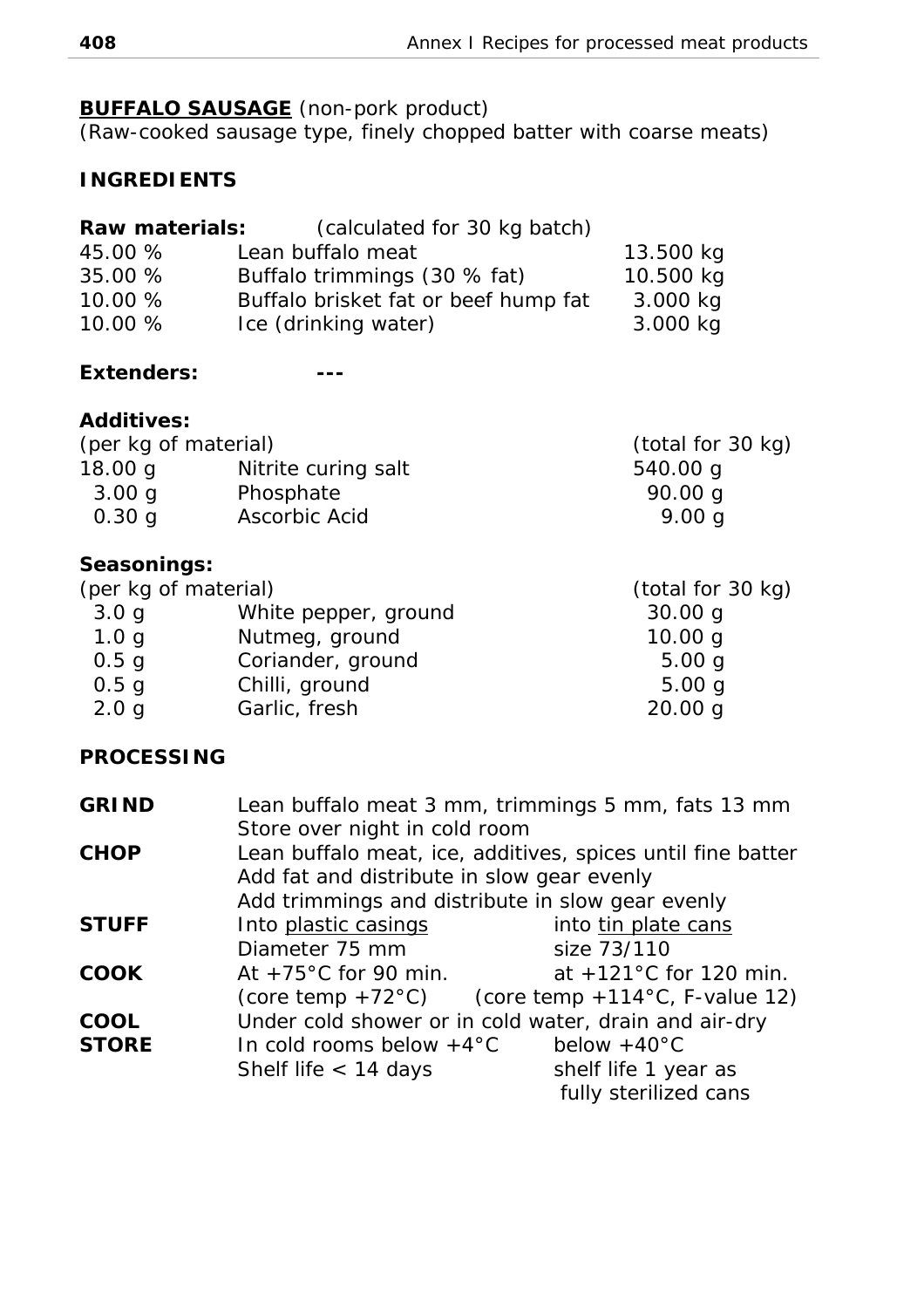**MORTADELLA** (with slaughter by-products, Italy) *(Raw-cooked sausage type, finely chopped batter)* 

# *INGREDIENTS*

| Raw materials:         | (calculated for 30 kg batch)          |                   |
|------------------------|---------------------------------------|-------------------|
| 30.00 %                | Beef trimmings                        | 9.000 kg          |
| 20.00 %                | Pork/beef (gullet, skirt, cheeks)     | 6.000 kg          |
| 15.00 %                | <b>Fatty tissues</b>                  | 4.500 kg          |
| 10.00 %                | Soft by-products (lung, spleen, etc.) | 3.000 kg          |
| 15.00 %                | Ice (potable water)                   | 4.500 kg          |
| <b>Extenders:</b>      | (calculated for 30 kg batch)          |                   |
| 10.00 %                | Wheat flour                           | 3.000 kg          |
| <b>Additives:</b>      |                                       |                   |
| (per kg raw materials) |                                       | (total for 30 kg) |
| 18.00 g                | Nitrite curing salt                   | 540.00 g          |
| 3.00 g                 | Phosphate                             | 90.00 g           |
| 0.30 g                 | Ascorbic acid                         | 9.00 g            |
| Seasonings:            |                                       |                   |
| (per kg raw materials) |                                       | (total for 30 kg) |
| 2.50 g                 | White pepper, ground                  | 75.00 g           |
| 1.00 g                 | Nutmeg, ground                        | 30.00 g           |
| 0.50 g                 | Cardamom, ground                      | 15.00 g           |
| 0.50 g                 | Coriander, ground                     | 15.00 g           |
| 0.20 g                 | Cloves, ground                        | 6.00 g            |
| 0.20 g                 | Fresh garlic                          | 6.00 g            |

#### *PROCESSING\**

| Meat, fats and by-products in small pieces                  |
|-------------------------------------------------------------|
| Meat, fats and by-products separately 3 mm                  |
| Meat, by-products, ice and additives for 10 to 15 rounds    |
| Add fatty tissue, seasonings and chop until $+12^{\circ}$ C |
| Into plastic casings diameter 120-240 mm                    |
| At +80°C for > 150-280 min. (core temp. $> +72$ °C)         |
| Under cold shower or in cold water, drain and air-dry       |
| In cold room below $+4^{\circ}$ C, shelf life < 14 days     |
|                                                             |

\* Sometimes small back fat cubes (5 mm) and pistachio are added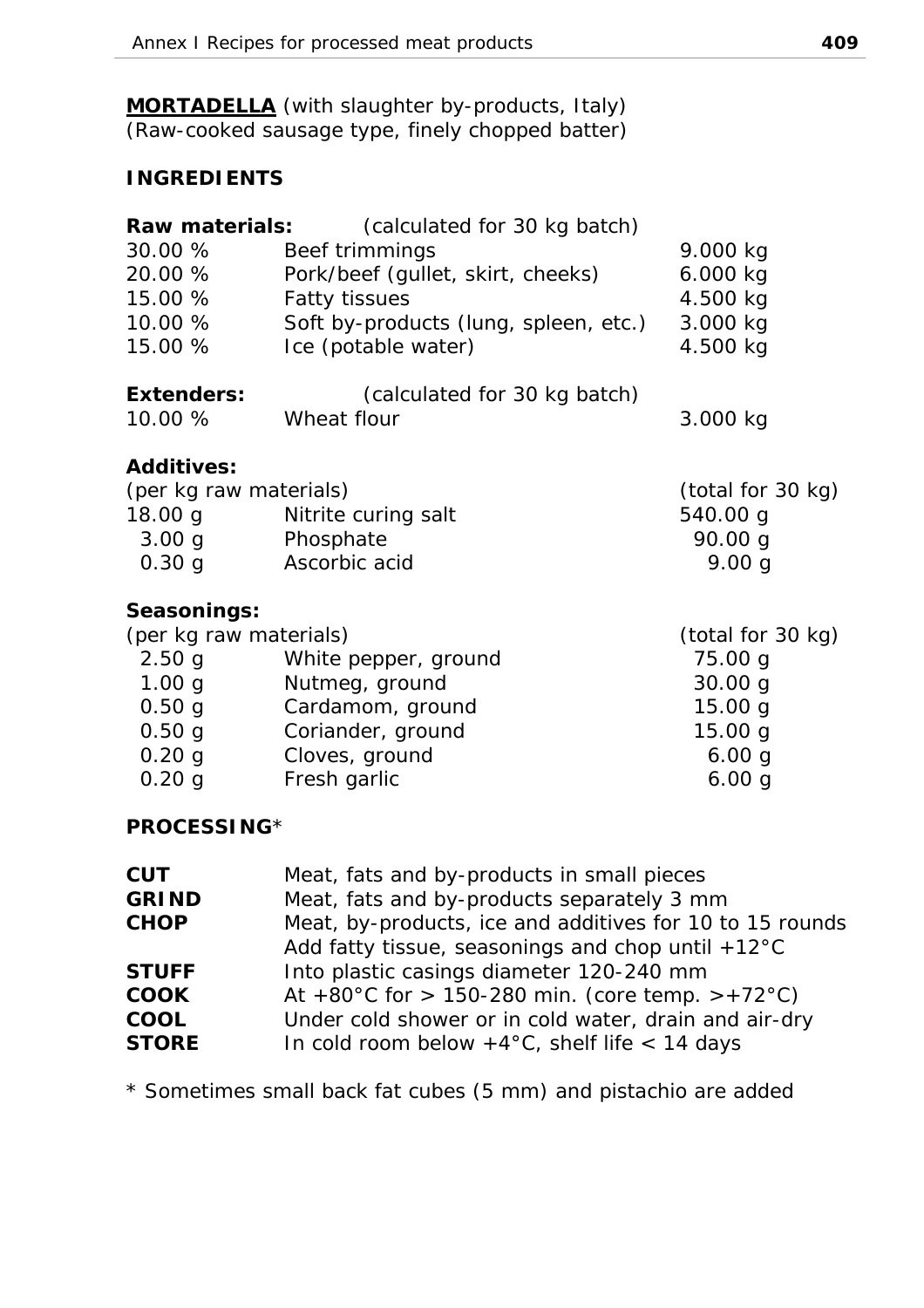*(Raw-cooked sausage type, finely chopped batter)* 

# *INGREDIENTS*

| Raw materials:         | (calculated for a 30 kg batch)       |                   |
|------------------------|--------------------------------------|-------------------|
| 33.00 %                | Beef meat trimmings, lean            | 9.900 kg          |
| 20.00 %                | Beef trimmings, fatty                | 6.000 kg          |
| 20.00 %                | Vegetable oil                        | 6.000 kg          |
| 25.00 %                | Ice (drinking water)                 | 7.500 kg          |
| <b>Extenders:</b>      | (calculated for a 30 kg batch)       |                   |
| 2.00 %                 | Wheat flour                          | $0.600$ kg        |
| <b>Additives:</b>      |                                      |                   |
|                        | (per kg raw materials and extenders) | (total for 30 kg) |
| 18.00 g                | Nitrite curing salt                  | 540.00 g          |
| 3.00 g                 | Phosphate ( $pH > 7.3$ )             | 90.00 g           |
| 0.30 g                 | Ascorbic acid                        | 9.00 <sub>q</sub> |
| Seasonings:            |                                      |                   |
| (per kg raw materials) |                                      | (total for 30 kg) |
| 3.00 g                 | White pepper, ground                 | 90.00 g           |
| 1.00 g                 | Nutmeg, ground                       | 30.00 g           |
| 0.50 g                 | Cardamom, ground                     | 15.00 g           |
| 0.20 g                 | Coriander, ground                    | 6.00 g            |
| 0.50 g                 | Garlic, fresh                        | 15.00 g           |
|                        |                                      |                   |

| <b>GRIND</b> | Meat and fatty trimmings separately 3 mm                     |
|--------------|--------------------------------------------------------------|
| <b>CHILL</b> | Meats, fats and vegetable oil over night at $< +4^{\circ}$ C |
| <b>CHOP</b>  | Ground meats, ice and additives for 15-20 rounds             |
|              | Add slowly vegetable oil, seasonings; chop until +12°C       |
| <b>STUFF</b> | Sheep or collagen casings, 20-24 mm                          |
| <b>LINK</b>  | To desired length and twist (60-100 g)                       |
| <b>SMOKE</b> | At $+65^{\circ}$ C for 40 min.                               |
| <b>COOK</b>  | In water or steam $+76^{\circ}$ C for $> 30$ min.            |
|              | (core temperature $> +72^{\circ}$ C)                         |
| <b>COOL</b>  | Under cold shower or in water until $\lt$ +20°C              |
| <b>STORE</b> | In chiller below $+4^{\circ}$ C, shelf life $<$ 14 days      |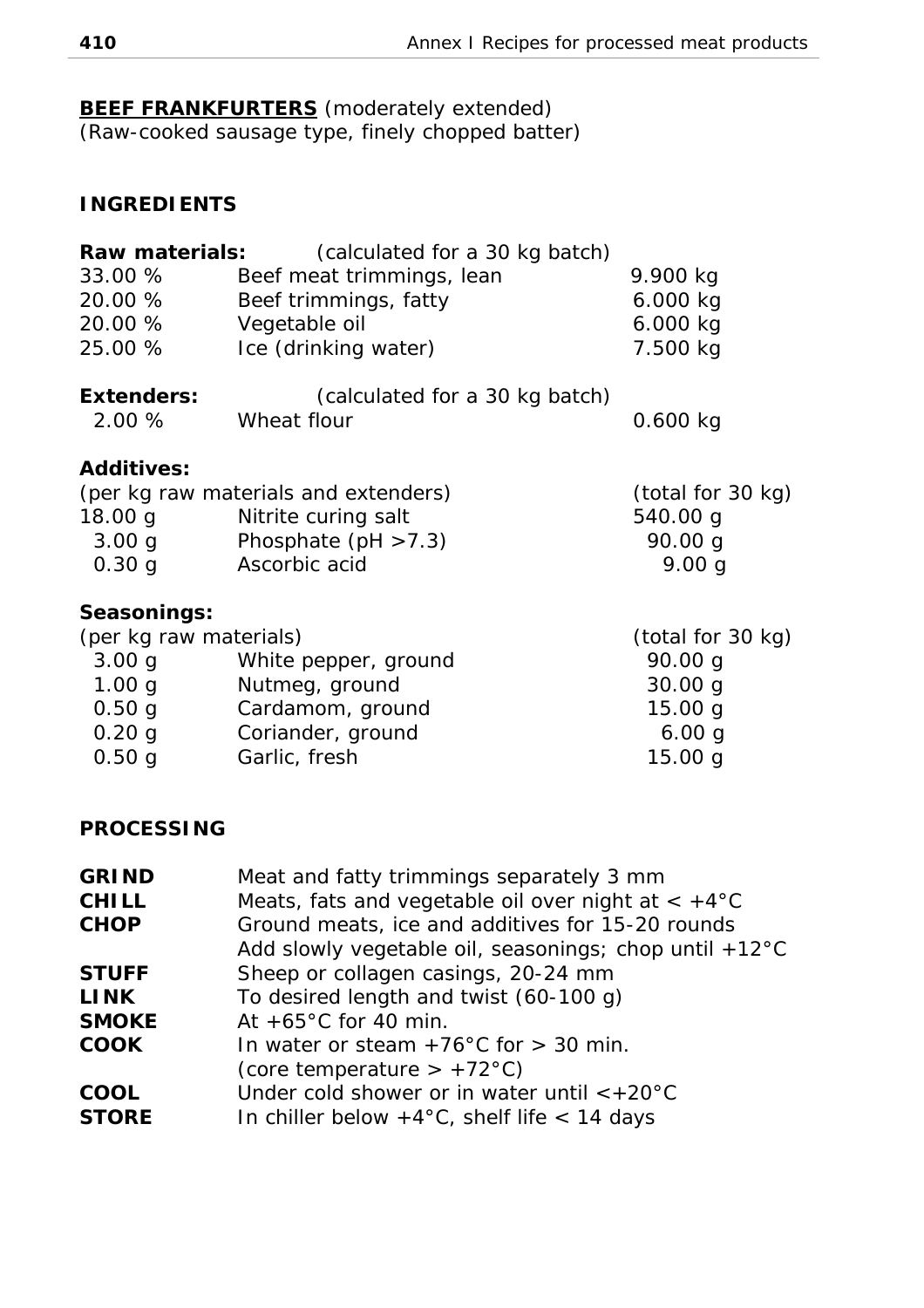# **BEEF HOTDOG** (substantially extended)

*(Raw-cooked sausage type, finely chopped batter)* (see also page 204)

# *INGREDIENTS*

| <b>Raw materials:</b> | (calculated for a 30 kg batch)     |            |
|-----------------------|------------------------------------|------------|
| 35.00 %               | Beef meat trimmings, lean          | 10.500 kg  |
| 14.00 %               | Fat emulsion $(1:6:6)$             | 4.200 kg   |
| 20.00 %               | Ice (drinking water)               | 6.000 kg   |
| <b>Extenders:</b>     | (calculated for a 30 kg batch)     |            |
| 18.00 %               | Water for hydration of TVP $(1:3)$ | 5.400 kg   |
| 6.00%                 | TVP (Textured Vegetable Protein)   | 1.800 kg   |
| 0.50%                 | ISP (Isolated Soya Protein)        | $0.150$ kg |
| 5.00 %                | Potato starch                      | 1.500 kg   |
| 1.50 %                | Skimmed milk                       | $0.450$ kg |

# **Additives:**

|                   | (per kg raw materials and extenders) | (total for 30 kg) |
|-------------------|--------------------------------------|-------------------|
| 10.00 g           | Nitrite curing salt                  | 300.00 g          |
| 2.00 <sub>q</sub> | Phosphate                            | 60.00 g           |
| 2.00 <sub>q</sub> | Carrageenan                          | 60.00 g           |
| 0.10q             | Sodium erythorbate                   | 3.00 <sub>q</sub> |

# **Seasonings:**

| (total for 30 kg) |
|-------------------|
| 60.00 g           |
| 9.00q             |
| 18.00q            |
| 10.50q            |
| 10.50 g           |
|                   |

| <b>GRIND</b>    | Meat trimmings 3 mm and chill over night                                 |
|-----------------|--------------------------------------------------------------------------|
| <b>EMULSIFY</b> | ISP, water and vegetable oil, chill emulsion at $< 0^{\circ}$ C          |
| <b>HYDRATE</b>  | TVP by mixing with cold water 1:3                                        |
| <b>CHOP</b>     | Meats, ice, extenders and additives for 10-15 rounds                     |
|                 | Add fat emulsion and seasonings and chop until $+12^{\circ}$ C           |
| <b>STUFF</b>    | Into peeling casings diameter 20-22 mm and link                          |
| <b>SMOKE</b>    | Dry for 30 min. at $+45^{\circ}$ C, smoke at $+65^{\circ}$ C for 30 min. |
| <b>COOK</b>     | In water or steam at $+75^{\circ}$ C for 20 min.                         |
| <b>COOL</b>     | under cold shower or in water, vacuum pack and chill                     |
| <b>STORE</b>    | $\lt$ +4 C, shelf life less than 14 days                                 |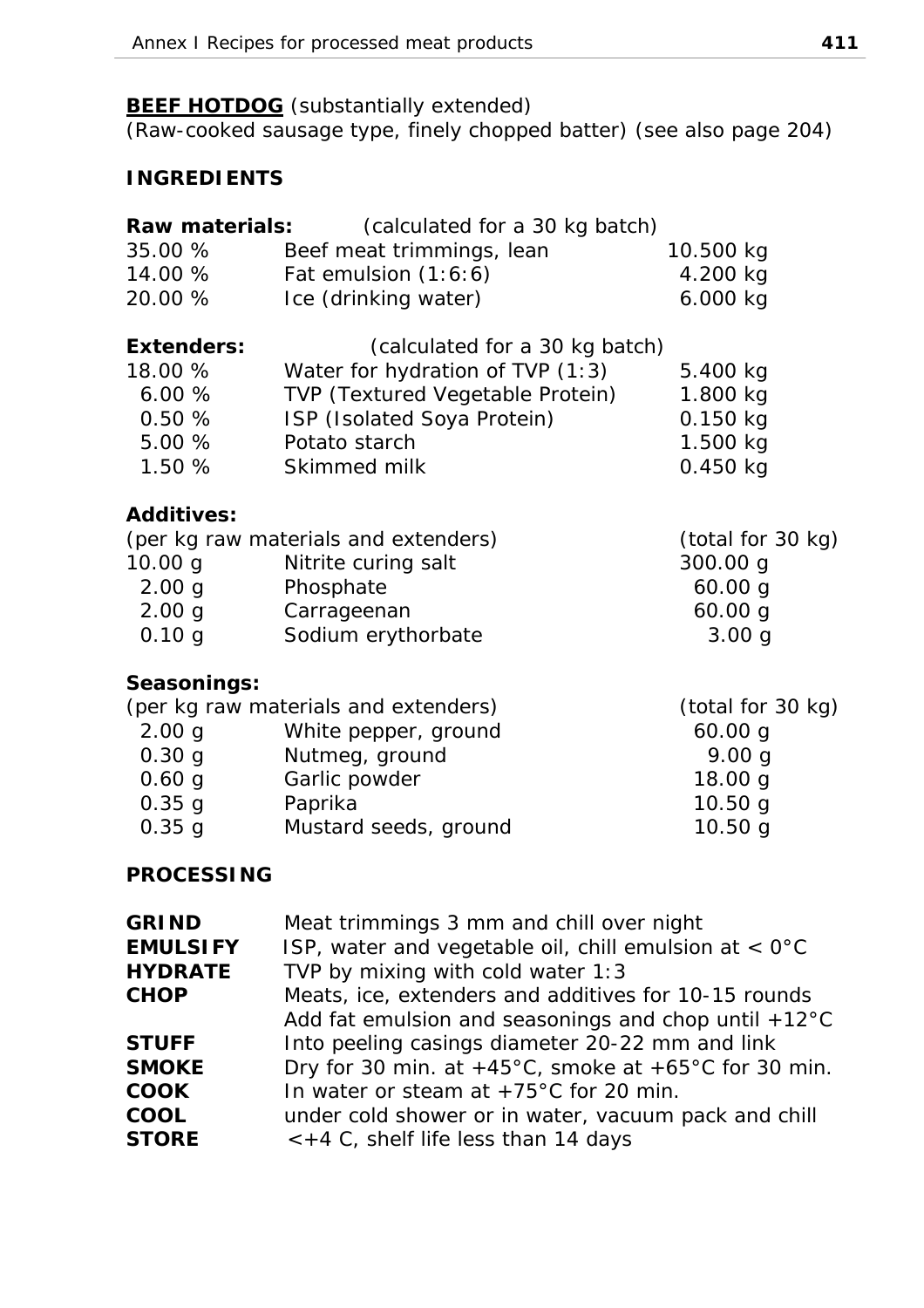# *INGREDIENTS*

| <b>Raw materials:</b> | (calculated for 30 kg batch)         |                   |
|-----------------------|--------------------------------------|-------------------|
| 20.00 %               | Chicken meat trimmings, lean         | 6.000 kg          |
| 20.00 %               | Chicken MDM                          | 6.000 kg          |
| 20.00 %               | Chicken fat emulsion $(1:6:6)$       | 6.000 kg          |
| 18.00 %               | Ice (drinking water)                 | 5.400 kg          |
| <b>Extenders:</b>     |                                      |                   |
| 12.00 %               | Water for hydration of TVP $(1:3)$   | 3.600 kg          |
| 4.00 %                | TVP (Textured Vegetable Protein)     | 1.200 kg          |
| 0.50%                 | ISP (Isolated Soya Protein)          | $0.150$ kg        |
| 4.00 %                | Potato starch                        | 1.200 kg          |
| 1.50%                 | Skimmed milk                         | $0.450$ kg        |
| <b>Additives:</b>     |                                      |                   |
|                       | (per kg raw materials and extenders) | (total for 30 kg) |
| 10.00 g               | Nitrite curing salt                  | 300.00 g          |
| 2.00 g                | Phosphate                            | 60.00 g           |
| 0.10 g                | Sodium erythorbate                   | 3.00 g            |
| 1.00 g                | Food colouring (liquid)              | 30.00 g           |
| Seasonings:           |                                      |                   |
|                       | (per kg raw materials and extenders) | (total for 30 kg) |
|                       | 2.00 g White pepper, ground          | 60.00 g           |
| $0.30$ g              | Nutmeg, ground                       | 9.00 g            |

0.60 g Garlic powder 18.00 g

| <b>GRIND</b><br><b>EMULSIFY</b><br><b>HYDRATE</b> | Meat trimmings 3 mm and chill over night<br>Vegetable oil and chicken fats, chill emulsions at $< 0^{\circ}$ C<br>TVP by mixing with cold water $1:3$ |
|---------------------------------------------------|-------------------------------------------------------------------------------------------------------------------------------------------------------|
| <b>CHOP</b>                                       | Meats, ice, extenders and additives for 10-15 rounds                                                                                                  |
|                                                   | Add fat emulsion and seasonings and chop until $+12^{\circ}$ C                                                                                        |
| <b>STUFF</b>                                      | Into peeling casings diameter 20-22 mm and link                                                                                                       |
| <b>SMOKE</b>                                      | Dry for 30 min. at $+45^{\circ}$ C, smoke at $+65^{\circ}$ C for 30 min.                                                                              |
| <b>COOK</b>                                       | In water or steam at $+75^{\circ}$ C for 20 min.                                                                                                      |
| <b>COOL</b>                                       | Under cold shower or in water, vacuum pack and chill                                                                                                  |
| <b>STORE</b>                                      | <4°C, SHELF LIFE LESS THAN 10 DAYS                                                                                                                    |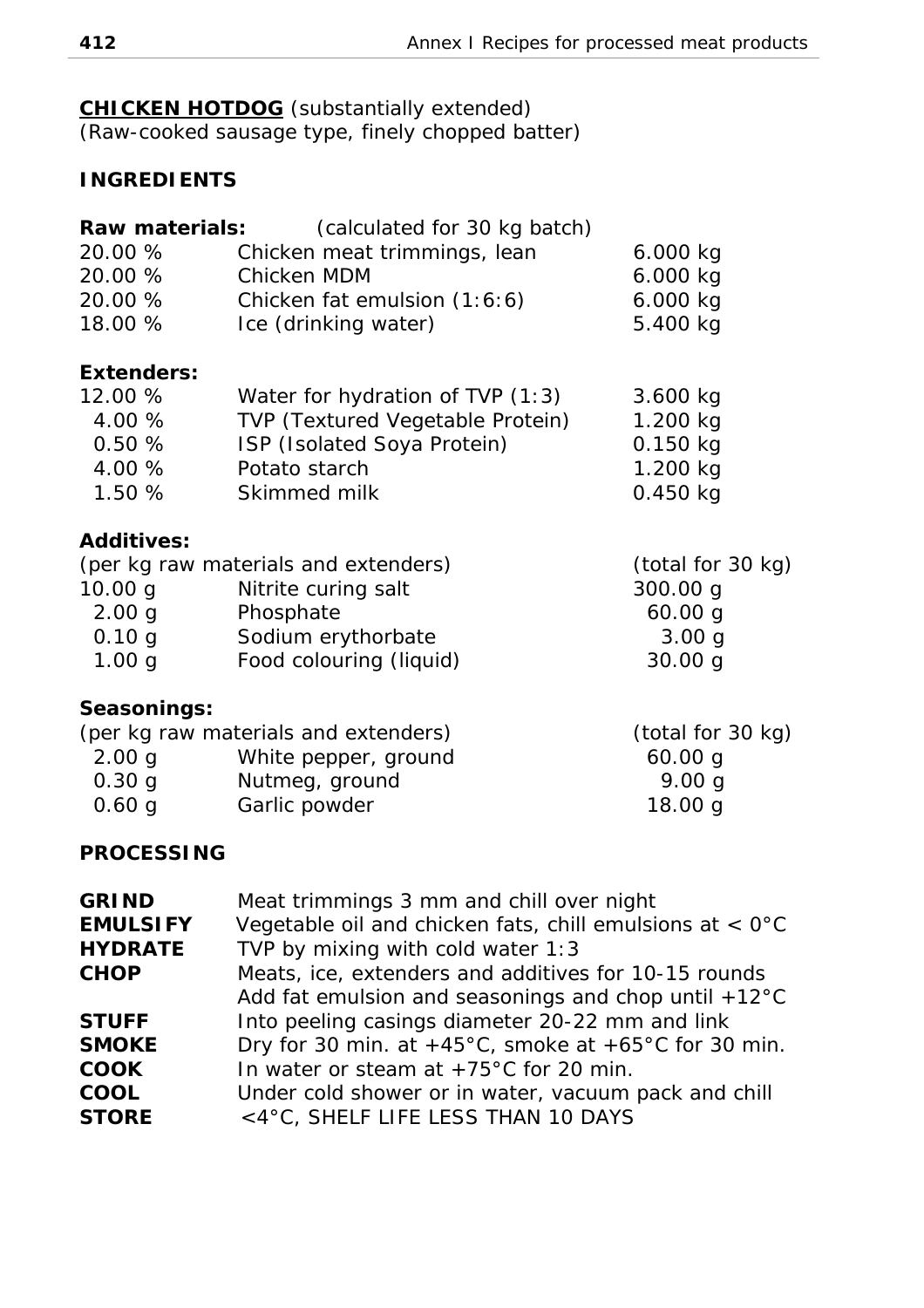# **BREAKFAST SAUSAGE** (moderately extended) *(Raw-cooked sausage type, finely chopped batter)*

#### *INGREDIENTS*

| <b>Raw materials:</b> | (calculated for 30 kg batch) |          |
|-----------------------|------------------------------|----------|
| 30.00 %               | Beef meat trimmings, lean    | 9.000 kg |
| 20.00 %               | Pork meat trimmings, lean    | 6.000 kg |
| 20.00 %               | Fatty pork tissues           | 6.000 kg |
| 18.00 %               | Ice (potable water)          | 5.400 kg |

#### **Extenders:**

| 6.00%  | Wheat flour                    | 1.800 kg |
|--------|--------------------------------|----------|
| 4.00 % | Rusk (baked and crushed flour) | 1.200 kg |
| 2.00%  | Corn starch                    | 0.600 kg |

# **Additives:**

| (per kg raw materials) |                             | (total for 30 kg) |
|------------------------|-----------------------------|-------------------|
| 16.0 <sub>q</sub>      | Common salt                 | 480.00 g          |
| 3.0 <sub>q</sub>       | Phosphate                   | 90.00 $q$         |
| 0.3 <sub>q</sub>       | Ascorbic acid               | 9.00q             |
| 0.5 <sub>q</sub>       | MSG (mono sodium glutamate) | 15.00 g           |

# **Seasonings:**

|                  | (per kg raw materials) | (total for 30 kg) |
|------------------|------------------------|-------------------|
| 2.0 <sub>g</sub> | White pepper, ground   | 60.00 g           |
| 0.3 <sub>q</sub> | Nutmeg, ground         | 9.00q             |
| 0.3 <sub>q</sub> | Mace, ground           | 9.00 <sub>q</sub> |
| 0.2 <sub>g</sub> | Coriander, ground      | 6.00 g            |
| 0.2 <sub>q</sub> | Ginger, ground         | 6.00q             |
|                  |                        |                   |

| <b>CUT</b>   | Meat trimmings and fatty tissues in small pieces                |
|--------------|-----------------------------------------------------------------|
| <b>CHILL</b> | Meat trimmings and fats over night                              |
| <b>GRIND</b> | Meat trimmings and fats separately 3 mm                         |
| <b>CHOP</b>  | Meat mince, fats, ice, spices and additives to $+12^{\circ}$ C  |
| <b>STUFF</b> | Into collagen casings 26-28 mm, link 50 g                       |
| <b>PACK</b>  | 10-20 pieces (0.5-1.0 kg) in plastic pouches                    |
| <b>STORE</b> | In deep-freezer below $-18^{\circ}$ C, shelf life 3 to 6 months |
|              | Stored raw frozen, heat-treated only prior to                   |
|              | consumption                                                     |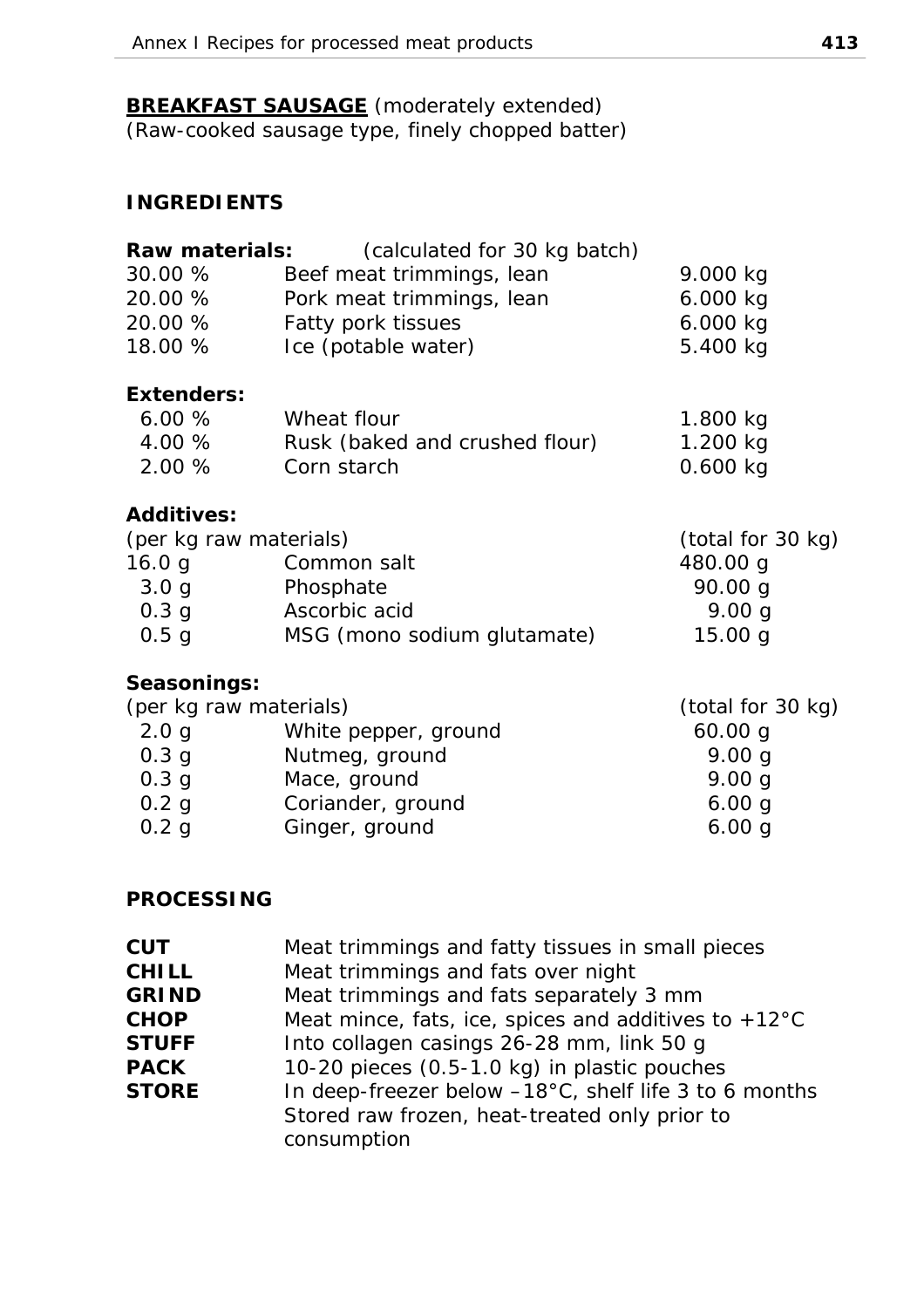# **MEAT LOAVES**

The common formulations for raw-cooked sausages can be used in principle for the fabrication of product mixes for meat loaves. There are meat loaves entirely composed of finely chopped batter and varieties consisting of fine batter mixed with coarse meat materials (usually ground 5-12 mm). Meat loaves are subject to intensive heat treatment when they are baked in ovens at  $+150^{\circ}$ C, resulting in some weight loss (water evaporation). Usually the salt content is slightly reduced (from 18g to 16g calculated per kg of total raw materials).

Common recipes used for the fabrication of meat loaves are **frankfurters** (page 400) and **coarse ham sausage** (page 405), with the above mentioned adjustment on salt content.

# **MEAT BALLS**

Raw-cooked meat mixes are used for the material, from which meat balls are shaped. These mixes are mainly fabricated without curing substances but with common salt, as for the majority of such products a grey colour is required. Formulations usually have high contents of lean meat (fat and water contents significantly reduced) to make these products firmelastic. The salt content is reduced to 10-12g per kilo and often herbs are added.

Especially in Asia, there are several varieties of low-cost meat balls on the market. These meat balls are used as street food and in fast food outlets. One common formulation is shown below:

| <b>Raw materials:</b> | (calculated for 10 kg batch)                        |            |
|-----------------------|-----------------------------------------------------|------------|
| 40.00 %               | Pork meat trimmings, lean                           | 4.000 kg   |
| 20.00 %               | TVP (re-hydrated $1:3$ )                            | 2.000 kg   |
| 10.00 %               | Wheat flour                                         | 1.000 kg   |
| 10.00 %               | Ice (potable water)                                 | 1.000 kg   |
| 15.00 %               | Fatty pork tissues                                  | 1.500 kg   |
| 5.00%                 | Potato or corn starch                               | $0.500$ kg |
|                       | <b>Additives and spices:</b> (per kg raw materials) |            |
| 10.0 g                | Common salt                                         |            |
| 2.0 <sub>g</sub>      | Phosphate                                           |            |
| 2.0 <sub>g</sub>      | White pepper, ground                                | 60.00 g    |
| $0.2$ g               | Coriander, ground                                   | 6.00 g     |
| 0.2 g                 | Ginger, ground                                      | 6.00 g     |
|                       |                                                     |            |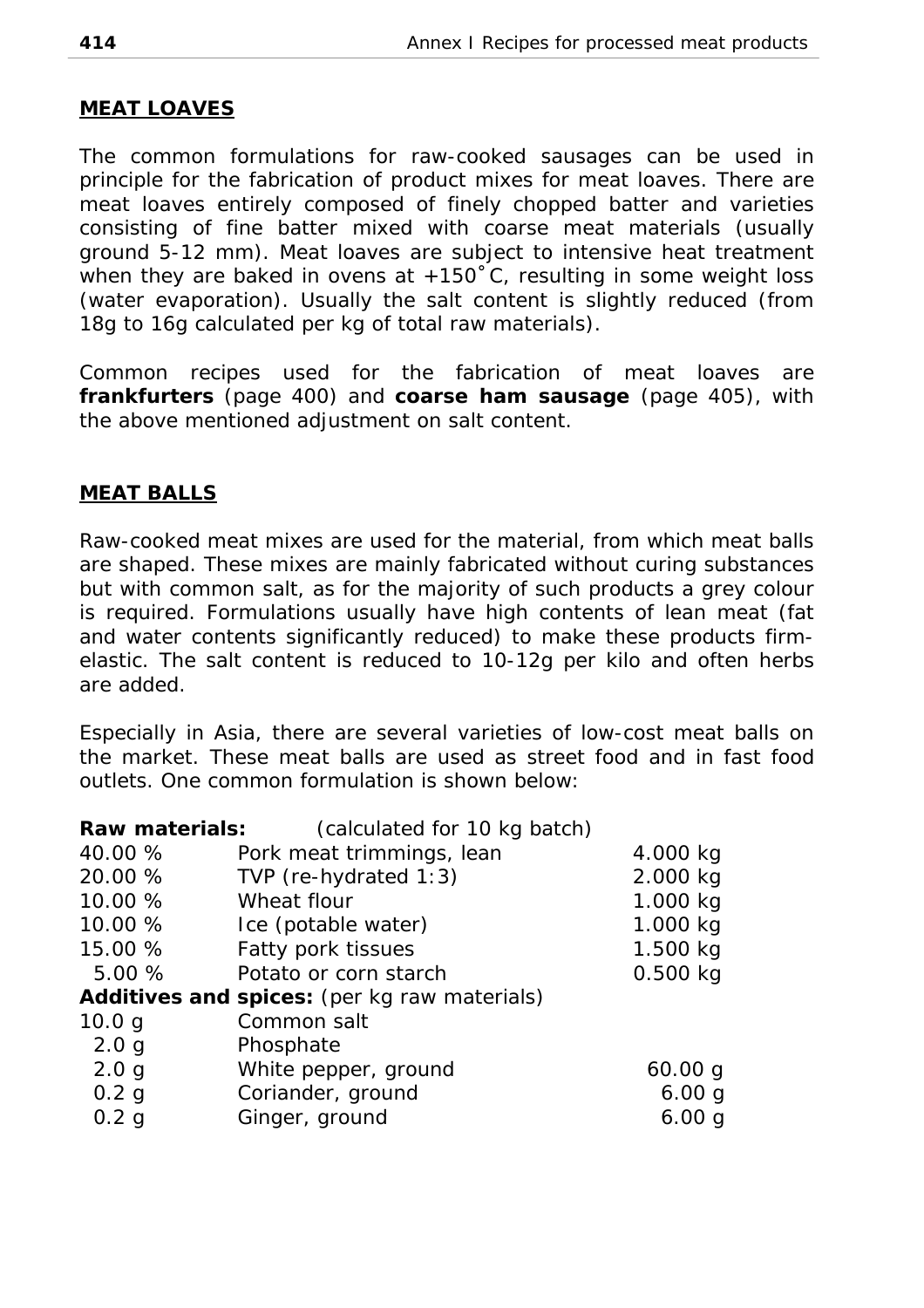# **PRECOOKED-COOKED PRODUCTS**

**CORNED BEEF** (traditional method, South America) *(Precooked-cooked meat product, coarse mixture)* 

The described procedure is a **small-scale processing** method. *Industrial processing* method see page 169.

# *INGREDIENTS*

| Raw materials: | (calculated for 10 kg batch) |          |
|----------------|------------------------------|----------|
| 80.00 %        | Beef meat pieces, lean       | 8.000 kg |
| 20.00 %        | Beef meat trimmings          | 2.000 kg |

# **Curing brine (10 litres):**

| (per litre brine) |                     | (total for 10 kg) |
|-------------------|---------------------|-------------------|
| 22.00 g           | Nitrite curing salt | 220.00 g          |
| 2.00 <sub>q</sub> | Sugar               | 20.00 g           |

#### *PROCESSING*

| <b>CUT</b>   | Beef meat in uniform big stripes                   |
|--------------|----------------------------------------------------|
| <b>CURE</b>  | Meat for 4 days in curing brine at $+10^{\circ}$ C |
| <b>COOK</b>  | Beef meat stripes at +82°C *                       |
| <b>CHECK</b> | Meat for tendons, remove if necessary              |
| <b>GRIND</b> | Cooked meat through kidney plate, reverse knife    |
| <b>STUFF</b> | Into typical cans (compact properly) and seal      |
| <b>COOK</b>  | Sterilise cans to F-value 12-14                    |
| <b>COOL</b>  | On air or in water                                 |
| <b>STORE</b> | at ambient temperature                             |

\* Cooking loss around 30-35 %, often small layer of cooked fats is added on top.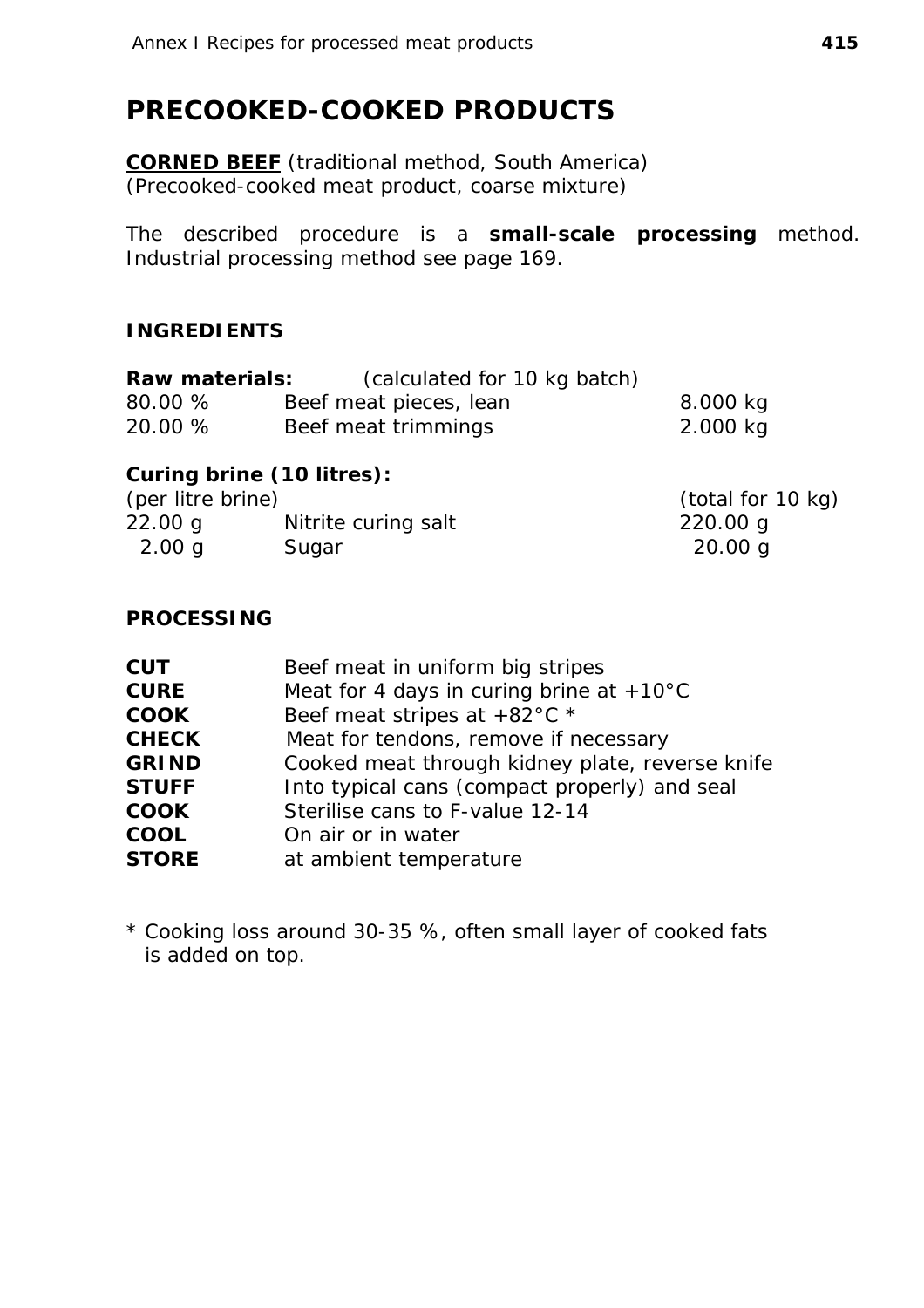# **CORNED BEEF (premium quality, spiced variety, Philippines)**

*(Precooked-cooked meat product, coarse mixture)* 

*Similar variations are common also on the Pacific islands. The corned beef is prepared with onions, garlic and often potato pieces and consumed hot together with cooked/steamed rice.* 

# **INGREDIENTS**

|                        | Raw Materials: (calculated for 10 kg batch)              |                   |
|------------------------|----------------------------------------------------------|-------------------|
| 50.00 %                | Beef meat and brisket)                                   | 5.000 kg          |
| 50.00 %                | Buffalo meat trimmings, lean                             | 5.000 kg          |
|                        | <b>Curing brine:</b> (2.500 kg brine, 10% salt solution) |                   |
| 88.86 %                | Potable water                                            | $2.224.00$ g      |
| 10.00 %                | Nitrite curing salt                                      | 250.00 g          |
| $1.00 \%$              | Sugar, refined                                           | 25.00q            |
| 1.50%                  | Phosphate (soluble)                                      | 37.50 g           |
| 0.04%                  | Sodium erythorbate                                       | 1.00 g            |
| Seasonings:            |                                                          |                   |
| (per kg raw materials) |                                                          | (total for 10 kg) |
| 1.50 g                 | Ground black pepper                                      | 15.00 g           |
| 2.00 g                 | Chopped garlic, fresh                                    | 20.00 g           |
| $0.05$ g               | Bay leaf                                                 | 0.50g             |
| 3.00q                  | Oregano powder                                           | 30.00 g           |

| <b>CUT</b>   | Fresh/ chilled meats into 50 mm cubes                               |
|--------------|---------------------------------------------------------------------|
| <b>BRINE</b> | Mix cold water $(+4^{\circ}C)$ with <i>ingredients</i> , start with |
|              | phosphate (soluble), thereafter                                     |
|              | nitrite curing salt, thereafter                                     |
|              | sugar, sodium erythorbate (see page 180)                            |
| <b>CURE</b>  | Meat in a clean container submerged in brine                        |
|              | at $+4$ for 1 day                                                   |
| <b>WASH</b>  | Cured meat once with potable water                                  |
| <b>COOK</b>  | Meat with seasonings in pressure cooker for 1 hour                  |
| <b>FLAKE</b> | Meat pieces and remix with broth $(7:3)$                            |
| <b>STUFF</b> | Into cans and sterilize at +110°C to F-value 12                     |
| <b>STORE</b> | At ambient temperature                                              |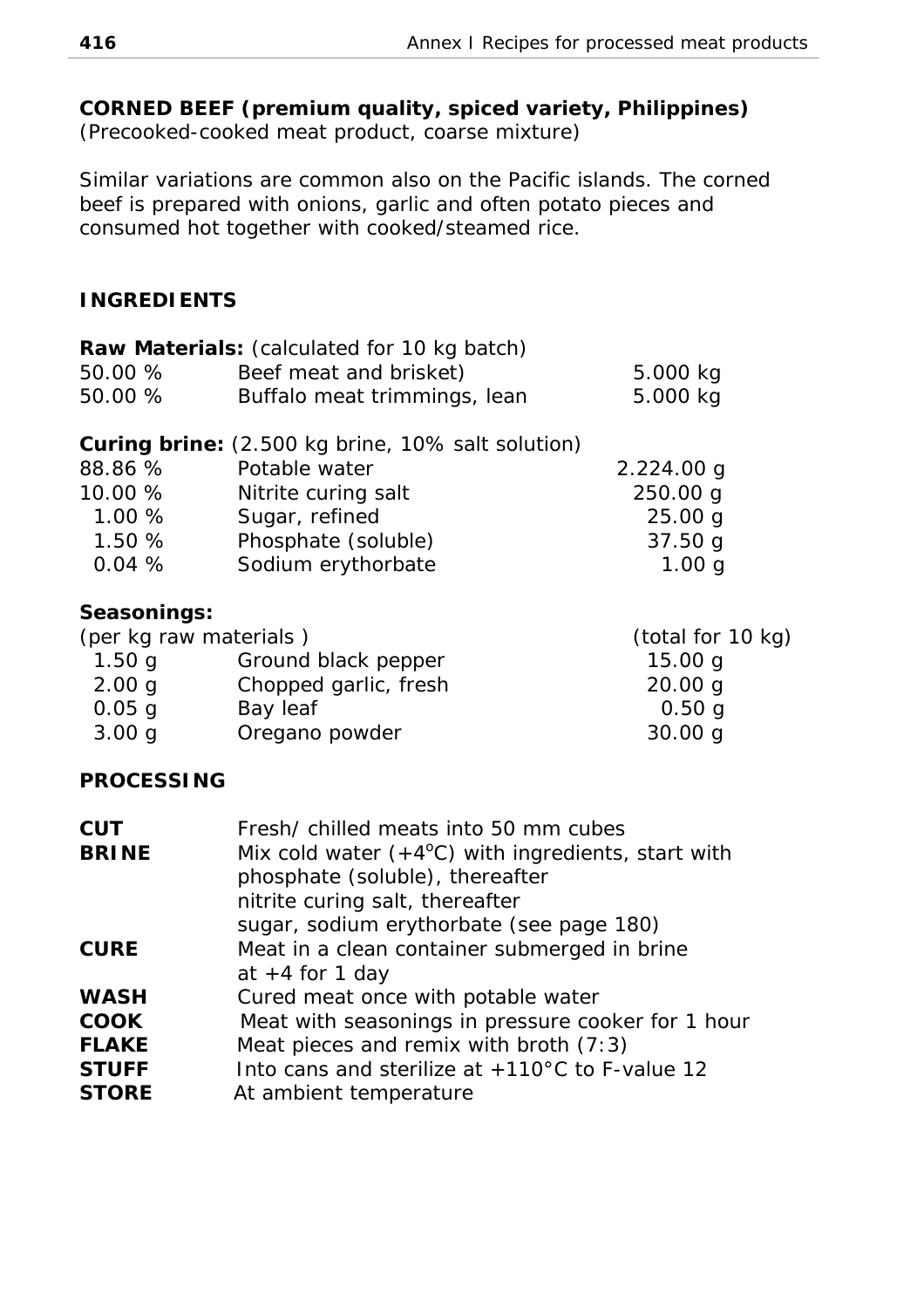# **CORNED BEEF (substantially extended, spicy, Philippines)**

*(Precooked-cooked meat product, coarse mixture)* (see also page 212)

# **INGREDIENTS**

| <b>Raw Materials:</b>  | (calculated for 10 kg batch)                             |                   |
|------------------------|----------------------------------------------------------|-------------------|
| 25.00 %                | Beef meat and brisket)                                   | 2.500 kg          |
| 50.00 %                | Buffalo meat trimmings, lean                             | 5.000 kg          |
|                        |                                                          |                   |
| <b>Extenders:</b>      | (calculated for 10 kg batch)                             |                   |
| 10.00 %                | Pork skin                                                | 1.000 kg          |
| 10.00 %                | Potable water (for re-hydration)                         | 1.000 kg          |
| 5.00%                  | TVP (textured vegetable protein)                         | $0.500$ kg        |
| 0.50%                  | Carrageenan                                              | $0.050$ kg        |
|                        | <b>Curing brine:</b> (2.500 kg brine, 10% salt solution) |                   |
| 88.86 %                | Potable water                                            | 2.224.00 g        |
| 10.00 %                | Nitrite curing salt                                      | 250.00 g          |
| 5.00 %                 | Sugar, refined                                           | 125.00 g          |
| $0.10 \%$              | Sodium erythorbate                                       | 2.50 g            |
| Seasonings:            |                                                          |                   |
| (per kg raw materials) |                                                          | (total for 10 kg) |
| 2.00 g                 | Ground black pepper                                      | $20.00$ g         |
| 2.00 g                 | Chopped garlic, fresh                                    | 20.00 g           |
| 3.00 g                 | Oregano powder                                           | 30.00 g           |
| 1.00 g                 | Ginger, ground                                           | 10.00 g           |
| 1.00 g                 | MSG (mono sodium glutamate)                              | 10.00 g           |
| <b>PROCESSING</b>      |                                                          |                   |
| <b>CUT</b>             | Fresh/ chilled meats into 50 mm cubes                    |                   |

| CUT          | Fresh/ chilled meats into 50 mm cupes               |
|--------------|-----------------------------------------------------|
| <b>BRINE</b> | Mix brine components, start with                    |
|              | phosphate (soluble), nitrite curing salt,           |
|              | sugar, sodium erythorbate                           |
| <b>CURE</b>  | Meat in a clean container submerged in brine        |
|              | at $+4^{\circ}$ C for 1 day                         |
|              | <b>RE-HYDRATE</b> TVP with potable water allocation |
| <b>COOK</b>  | Meat, pork skin with seasonings for 1 hour          |
| <b>FLAKE</b> | Meat, grind pork skin, remix with broth (7:3)       |
| <b>STUFF</b> | Into plastic bags (250, 500 g) and seal             |
| <b>STORE</b> | In deep-freezer, cook prior to consumption          |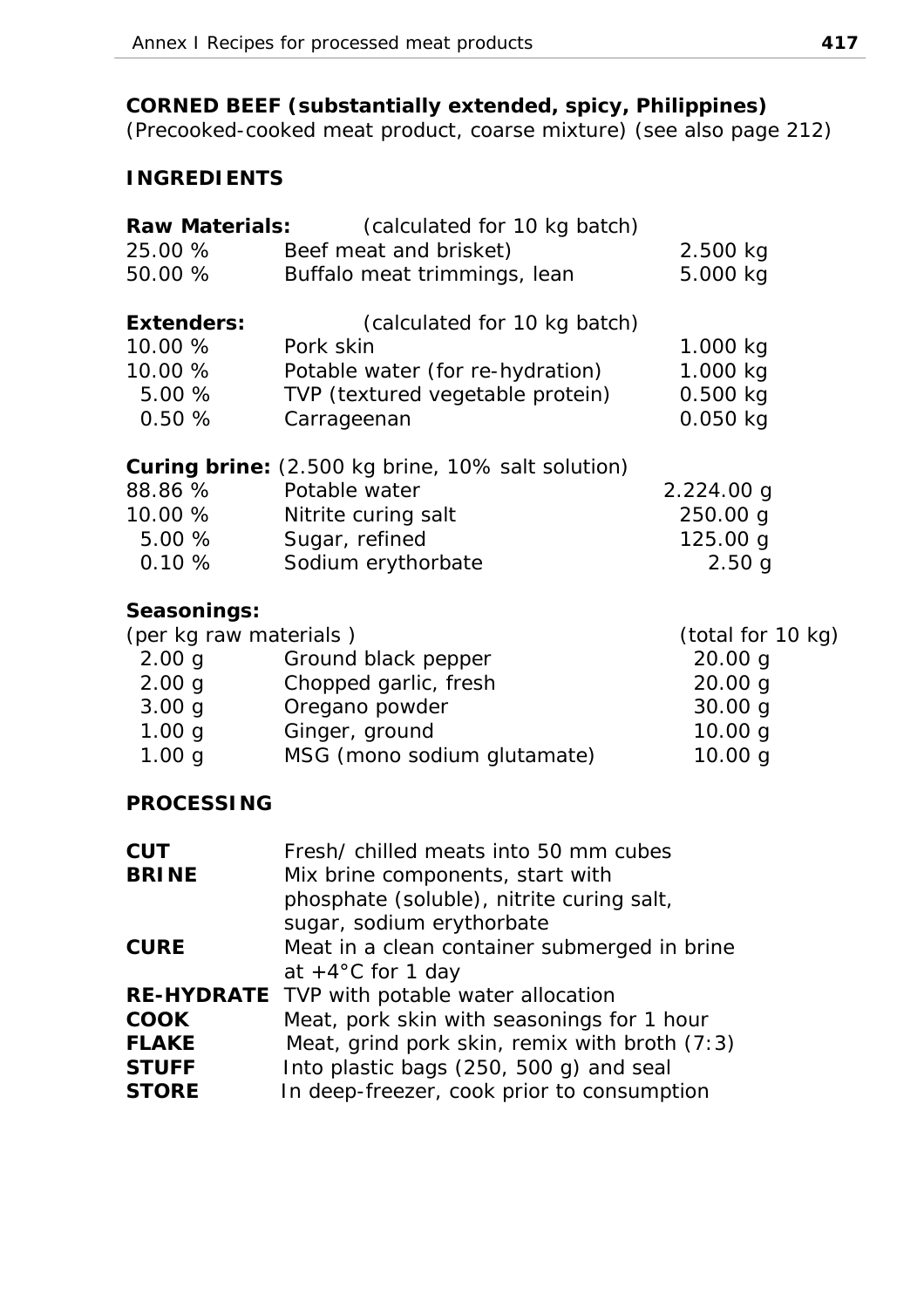# **FINE LIVER SAUSAGE / LIVER PATE**

*(Precooked-cooked sausage type, finely chopped batter)* 

# *INGREDIENTS*

| Raw materials: | (calculated for 30 kg batch) |
|----------------|------------------------------|
|                |                              |

| 35.00 % | Pork liver, raw                               | 10.500 kg |
|---------|-----------------------------------------------|-----------|
| 50.00 % | Pork belly, pre-cooked                        | 15.000 kg |
|         | (fresh weight 19.5 kg, cooking loss 4.500 kg) |           |
| 15.00 % | Meat soup ("broth")                           | 4.500 kg  |
|         | (compensation for cooking loss)               |           |

#### **Extenders: ---**

# **Additives:**

| (per kg materials) |                     | (total for 30 kg) |
|--------------------|---------------------|-------------------|
| 15.00 g            | Nitrite curing salt | 450.00 g          |

# **Seasonings:**

| (per kg materials) |                                | (total for 30 kg) |
|--------------------|--------------------------------|-------------------|
| 2.00 g             | White pepper, ground           | 60.00 g           |
| 0.50 g             | Ginger, ground                 | 15.00 g           |
| 0.30 g             | Cardamom, ground               | 9.00 g            |
| 0.30 g             | Mace, ground                   | 9.00 g            |
| 0.50 <sub>g</sub>  | Vanilla sugar                  | 15.00q            |
| 1.00 g             | Honey                          | 30.00 g           |
| 30.00 g            | Onions, slightly fried in lard | 900.00 g          |

| <b>CHOP</b>                 | Fresh, chilled pork liver with nitrite curing salt at high<br>speed until fine and creamy texture is achieved (bubbles) |
|-----------------------------|-------------------------------------------------------------------------------------------------------------------------|
| <b>CHILL</b>                | Chopped liver over night at $< +4$ °C                                                                                   |
| <b>PRE-COOK</b>             | Pork belly at $+85^{\circ}$ C, grind 13 mm                                                                              |
| <b>CHOP</b>                 | Hot ground pork belly, onions and hot broth at high<br>speed                                                            |
| <b>ADD</b>                  | Below $+45^{\circ}$ C add cold cured liver, spices and honey<br>Complete chopping until $+24^{\circ}$ C                 |
| <b>STUFF</b>                | Into plastic casings, diameter 60 mm                                                                                    |
| <b>COOK</b>                 | At +82°C for 75 min. to a core temperature $> +72$ °C                                                                   |
| <b>COOL</b><br><b>STORE</b> | Under cold shower or in cold water, drain and air-dry<br>In cold room below $+4^{\circ}$ C, shelf life $<$ 14 days      |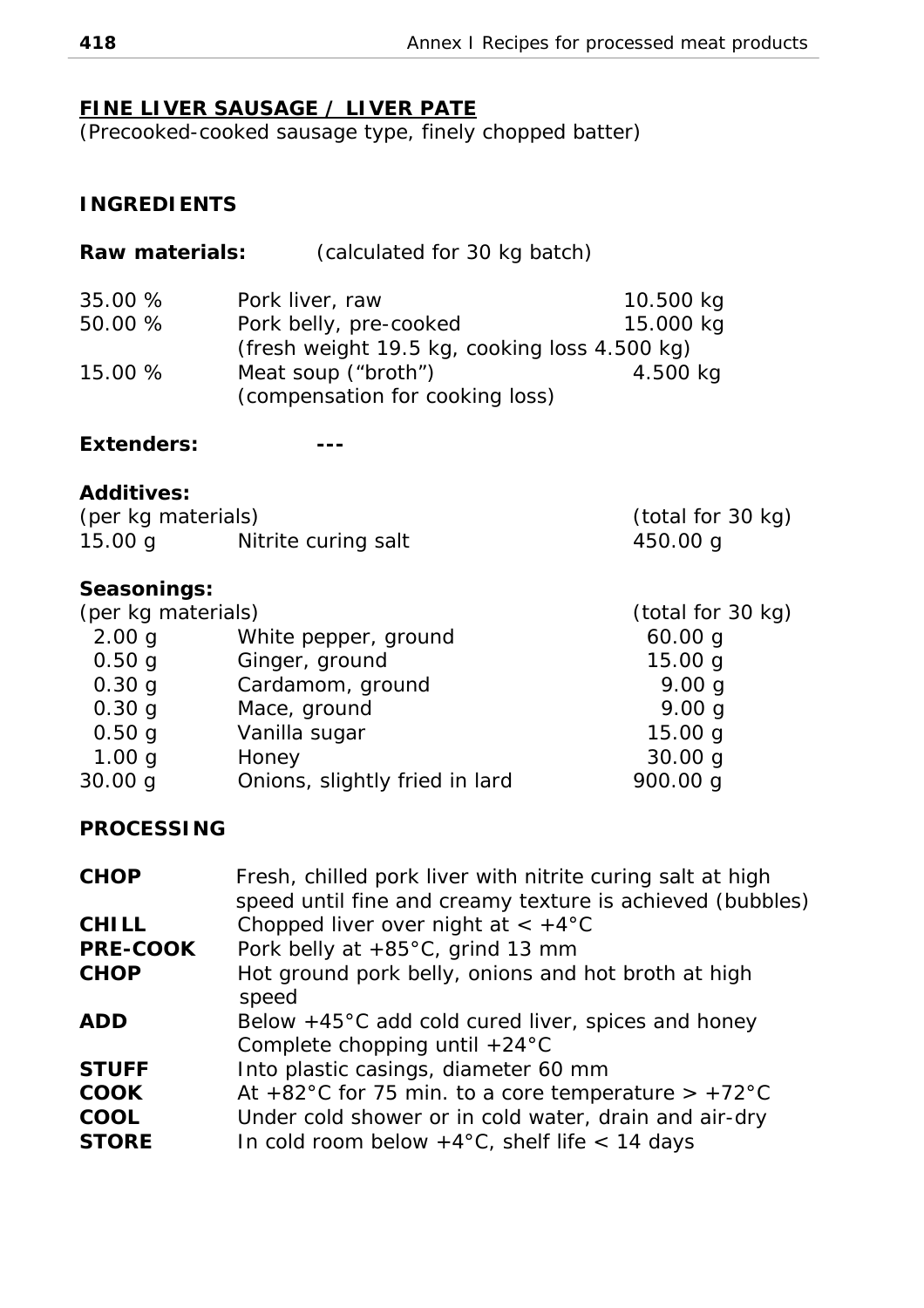# **COARSE LIVER SAUSAGE**

*(Precooked-cooked sausage type, coarse materials)* 

# *INGREDIENTS*

| <b>Raw materials:</b> | (calculated for 10 kg batch)     |                   |
|-----------------------|----------------------------------|-------------------|
| 15.00 %               | Pork liver and kidneys, raw      | 1.500 kg          |
| 35.00 %               | Meat and pork belly, pre-cooked  | 3.500 kg          |
| 15.00 %               | Fatty tissues, pre-cooked        | 1.500 kg          |
| 15.00 %               | Pig head meat, pre-cooked        | 1.500 kg          |
| 10.00 %               | Meat soup (broth)                | 1.000 kg          |
|                       | (compensation for cooking loss)  |                   |
| <b>Extenders:</b>     |                                  |                   |
| 5.00%                 | Wheat flour                      | $0.500$ kg        |
| 5.00%                 | Bread crumbs (old bread or bread |                   |
|                       | rolls)                           | $0,500$ kg        |
| <b>Additives:</b>     |                                  |                   |
| (per kg materials)    |                                  | (total for 10 kg) |
|                       | 16.00 g Common salt (refined)    | 160.00 g          |
| Seasonings:           |                                  |                   |
| (per kg materials)    |                                  | (total for 10 kg) |

| (pc) Ny materials) |                                | (101a110110N)     |
|--------------------|--------------------------------|-------------------|
| 50.00 g            | Onions, slightly fried in lard | 500.00 g          |
| 2.00 g             | White pepper, ground           | 20.00 g           |
| 1.50 <sub>g</sub>  | Marjoram                       | 15.00 g           |
| 0.30 g             | Ginger, ground                 | 3.00 <sub>g</sub> |
| 0.30 g             | Cardamom, ground               | 3.00 <sub>g</sub> |
| 0.20 g             | Pimento (allspice), ground     | 2.00 <sub>g</sub> |
|                    |                                |                   |

| <b>PRE-COOK</b> | Meat trimmings, fatty tissues, pig heads                |
|-----------------|---------------------------------------------------------|
| <b>DE-BONE</b>  | Pig heads (beware of teeth, hard tissue)                |
| <b>MIX</b>      | Cooked materials, fresh liver, seasoning and additives  |
| <b>GRIND</b>    | Mixed materials 3 mm, mix again                         |
| <b>STUFF</b>    | Into hog casings 26-30 mm, caps, middles                |
| <b>COOK</b>     | At +84°C to a core temperature > +72°C                  |
| <b>COOL</b>     | Under cold shower or in cold water, drain and air-dry   |
| <b>SMOKE</b>    | Cold smoke $\lt$ +20°C over night                       |
| <b>STORE</b>    | In chiller below $+4^{\circ}$ C, shelf life $<$ 14 days |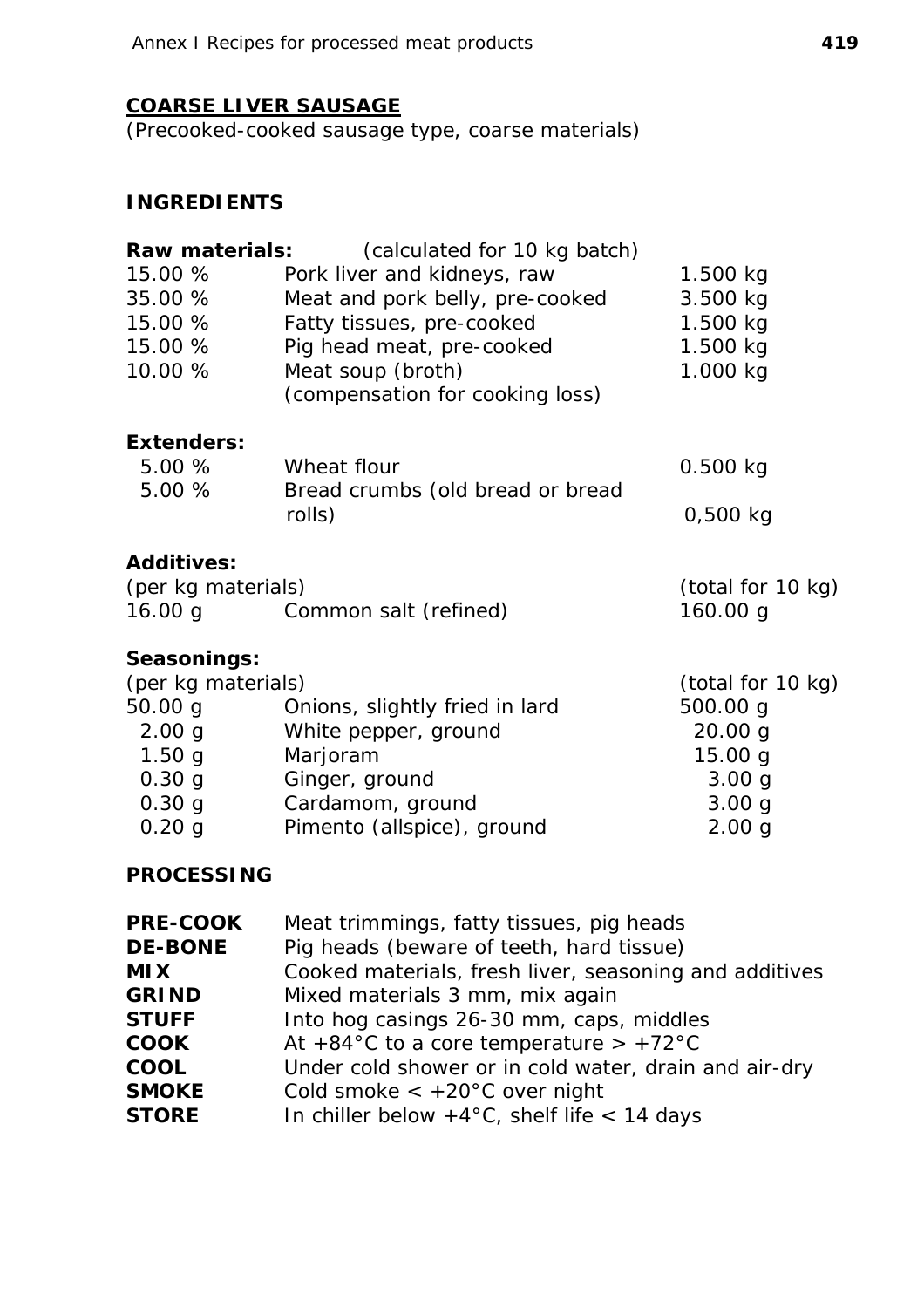# **BLOOD SAUSAGE / Central European product**

*(Precooked-cooked sausage type, coarse mixture)* 

# *INGREDIENTS*

| <b>Raw materials:</b> | (calculated for 10 kg batch) |            |
|-----------------------|------------------------------|------------|
| 20.00 %               | Pig blood, raw               | 2.000 kg   |
| 25.00 %               | Pork head-meat, pre-cooked   | 2.500 kg   |
| 25.00 %               | Pork belly, pre-cooked       | 2.500 kg   |
| 20.00 %               | Pork skin, pre-cooked        | 2.000 kg   |
| 5.00 %                | Meat soup (broth)            | $0.500$ kg |
| 5.00 %                | Onions, raw                  | $0.500$ kg |

#### **Extenders: ---**

#### **Additives:**

| (per kg materials) |                     | (total for 10 kg) |
|--------------------|---------------------|-------------------|
| 16.00 g            | Nitrite curing salt | 160.00 $q$        |

# **Seasonings:**

| (per kg materials) |                            | (total for 10 kg) |
|--------------------|----------------------------|-------------------|
| 2.50 <sub>g</sub>  | White pepper, ground       | 25.00 g           |
| 1.00 g             | Cloves, ground             | 10.00q            |
| 0.70q              | Marjoram                   | 7.00q             |
| 0.50 g             | Pimento (allspice), ground | 5.00 <sub>q</sub> |
| 0.30 g             | Nutmeg, ground             | 3.00 <sub>q</sub> |

| Pig heads, pork skin and pork belly                                                           |
|-----------------------------------------------------------------------------------------------|
| Cooked pig heads (beware of teeth)                                                            |
| Pig head material and belly into dices or stripes                                             |
| Cooked hot pork skin, onions and broth 3 mm                                                   |
| a) fat and meat dices with salt and spices                                                    |
| b) spiced dices with ground pork skin and add blood                                           |
| Into pork intestines of desired size                                                          |
| At +82 $^{\circ}$ C to a core temperature of +75 $^{\circ}$ C                                 |
| On air and transfer to cold room for 24 hours                                                 |
| Cold smoke at $\lt$ +22 $\degree$ C over night                                                |
| In cold room at $\langle 4^{\circ}C, 4^{\circ}C \rangle$ shelf life $\langle 21 \rangle$ days |
|                                                                                               |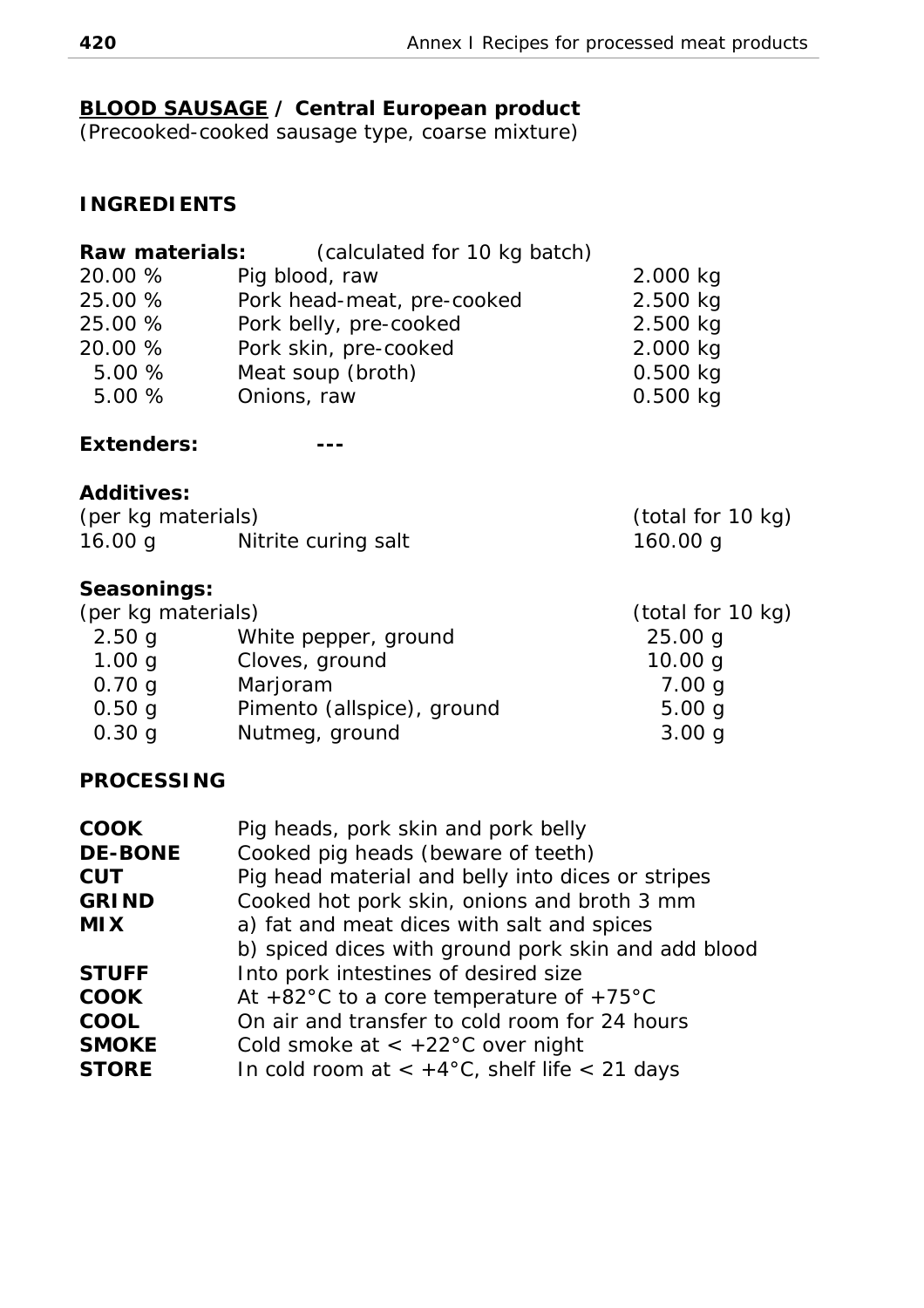# **BLODKORV/ Extended Blood Sausage** (Sweden)

*(Precooked-cooked sausage type, coarse mixture)* 

# *INGREDIENTS*

| <b>Raw materials:</b> | (calculated for 10 kg batch) |          |
|-----------------------|------------------------------|----------|
| 35.00 %               | Pig blood, raw               | 3.500 kg |
| 10.00 %               | Pork lard                    | 1.000 kg |
| 10.00 %               | Pork backfat, blanched       | 1.000 kg |
| 10.00 %               | Meat soup (broth)            | 1.000 kg |
| <b>Extenders:</b>     | (calculated for 10 kg batch) |          |
| 25.00 %               | Wheat flour                  | 2.500 kg |
| 10.00 %               | Sugar                        | 1.000 kg |

# **Additives:**

| (per kg materials) |             | (total for 10 kg) |
|--------------------|-------------|-------------------|
| 16.00 $q$          | Common salt | 160.00 $q$        |

# **Seasonings:**

| (per kg materials) |                | (total for 10 kg) |
|--------------------|----------------|-------------------|
| 1.00 <sub>q</sub>  | Cloves, ground | 10.00 g           |
| 1.00 <sub>q</sub>  | Cinnamon       | 10.00 g           |
| 1.00 <sub>q</sub>  | <b>Raisins</b> | 10.00 $q$         |

| <b>MIX</b>    | Blood, sugar, salt and seasonings                             |
|---------------|---------------------------------------------------------------|
| <b>CUT</b>    | Pork back fat into dices 5-8 mm                               |
| <b>BLANCH</b> | Pork back fat dices (scalding)                                |
| <b>MIX</b>    | Wheat flour, lard, dices into heated meat soup                |
|               | Add the blood mix also                                        |
| <b>STUFF</b>  | Into medium size beef middles                                 |
| <b>COOK</b>   | At +85 $^{\circ}$ C to a core temperature of +75 $^{\circ}$ C |
| <b>COOL</b>   | On air and transfer to cold room for 24 hours                 |
| <b>SMOKE</b>  | Cold smoke at $\lt$ +22°C over night and air-dry              |
| <b>STORE</b>  | In cold room at $\lt$ +4 $\degree$ C                          |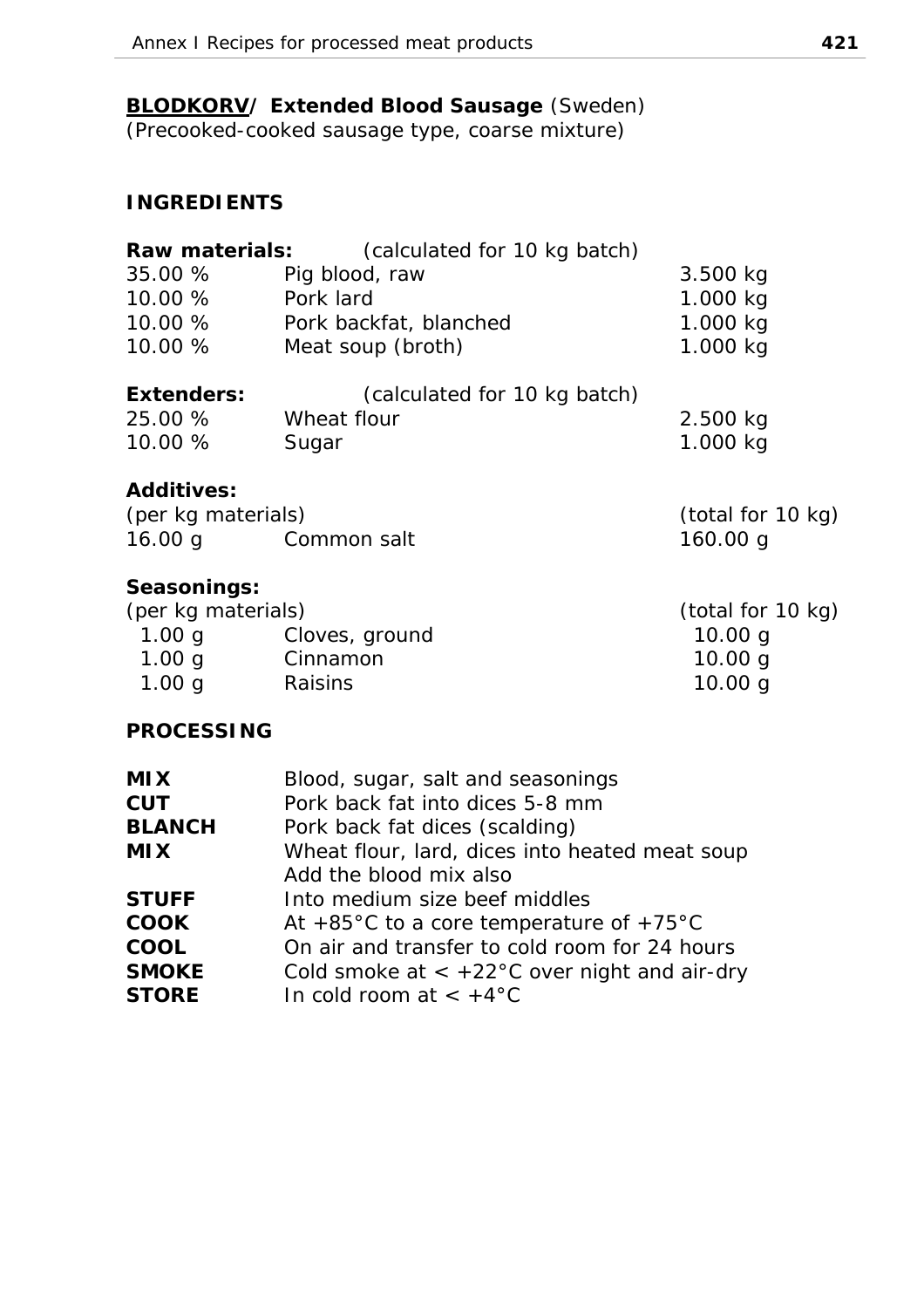# **CURED MEAT CUTS**

# **COOKED HAM / Entire muscle pieces formed together**

# **Raw materials:**

20.000 kg Pork topsides (meat piece from hind leg), all connective tissue and fats removed from surface, pH-value 5.7 or higher.

# **Brine composition:**

- 7.000 kg Potable water
- 1.800 kg Crushed ice
- 1.200 kg Nitrite curing salt
- 0.200 kg Phosphate (soluble)
- 0.100 kg Sugar
- 0.100 kg Carrageenan
- 0.020 kg Sodium ascorbate

# *PROCESSING***:**

Meat is chilled  $(+4^{\circ}C)$  prior to brine injection

Brine is prepared and chilled (supported by adding of crushed ice) *Without tumbler:*

Inject 20% curing brine in the meat (based on fresh meat weight)

Submerge injected meat pieces in remaining brine

Keep in chiller for 48 hours

*With tumbler:*

Inject 20% curing brine in the meat (based on fresh meat weight)

Transfer injected meat pieces to tumbler

Tumble under refrigeration for 12 hours

5-8 rpm, 5 minutes rotation / 20 minutes resting, +2°C

Transfer meat pieces into ham moulds and apply firm pressure with cover

Allow for resting phase of 5 hours in chiller

Cook at  $+75^{\circ}$ C to core temperature of  $+70^{\circ}$ C (use Delta-t cooking if possible)

Cool under running water, transfer to chiller over night

Remove hams from ham moulds and vacuum-pack final product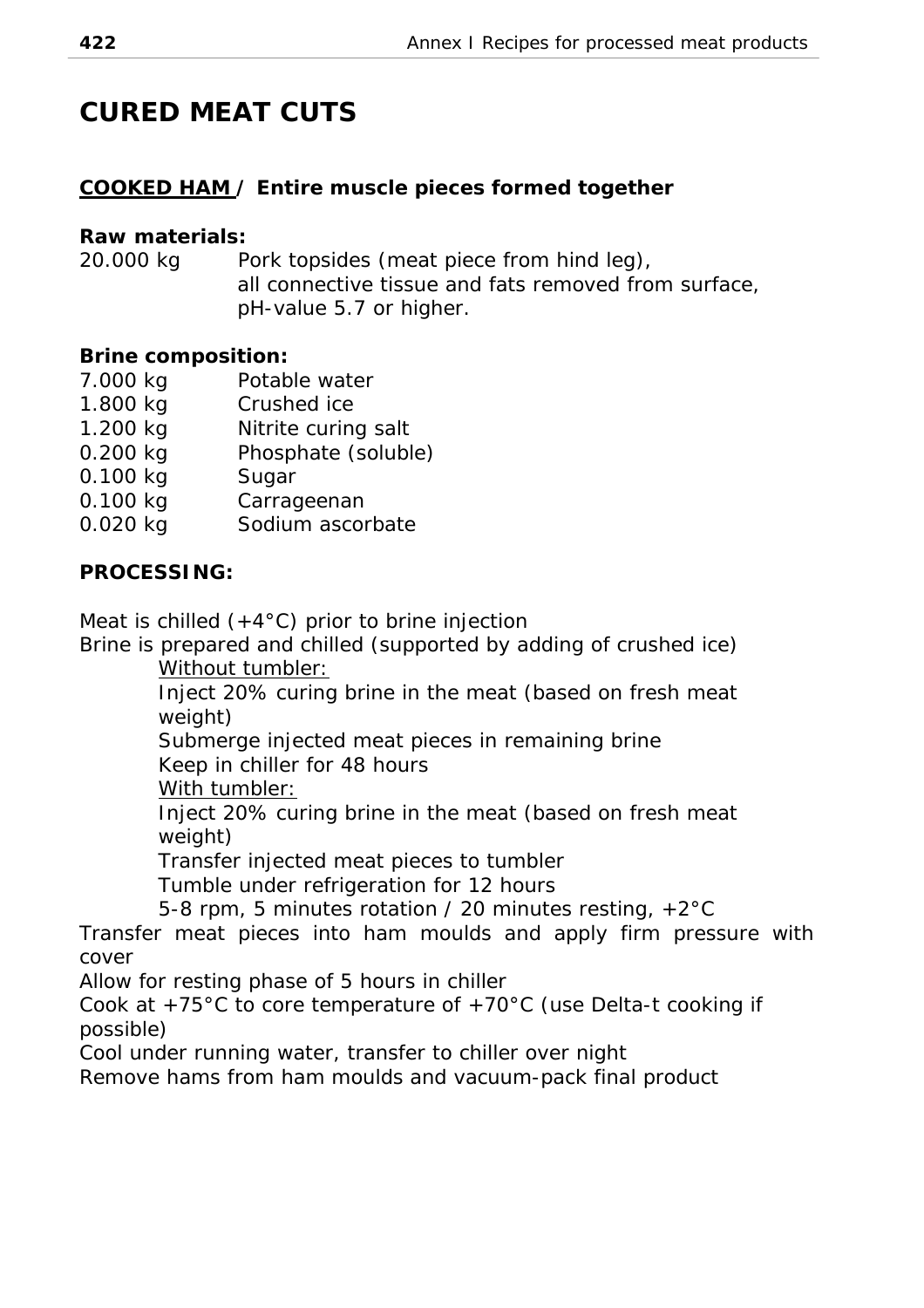# **RAW FERMENTED HAMS**

Production principles see page 172

#### **PORK BACON**

#### **Raw materials:**

20.000 kg Pork belly (meat/fat ratio 60/40) Rib bones and soft bones are removed Skin left on or also removed

#### **Brine composition:**

- 8.800 kg lce water
- 1.200 kg Nitrite curing salt
- 0.200 kg Phosphate (soluble)
- 0.100 kg Sugar
- 0.020 kg Sodium ascorbate

# *PROCESSING***:**

Belly is trimmed and chilled  $(+4^{\circ}C)$  prior to brine injection

Brine is prepared and chilled

20% curing brine are injected in the meat (based on fresh meat weight) Injected bellies are submerged in remaining brine

Keep in chiller for 36-48 hours

Bellies are hung and hot-smoked

After hot-smoking, cool down at ambient temperature and transfer to chiller over night

Slice 2-4 mm and vacuum-pack

# **BEEF BACON**

#### **Raw materials:**

20.000 kg Beef silverside tip or brisket (meat 60-80%) Bones and soft bones are removed 10 mm layer of body fat is left on silverside tip

# **Brine composition:**

- 8.800 kg lce water
- 1.200 kg Nitrite curing salt
- 0.200 kg Phosphate (soluble)
- 0.100 kg Sugar
- 0.020 kg Sodium ascorbate

# *PROCESSING***:**

See "pork bacon" above.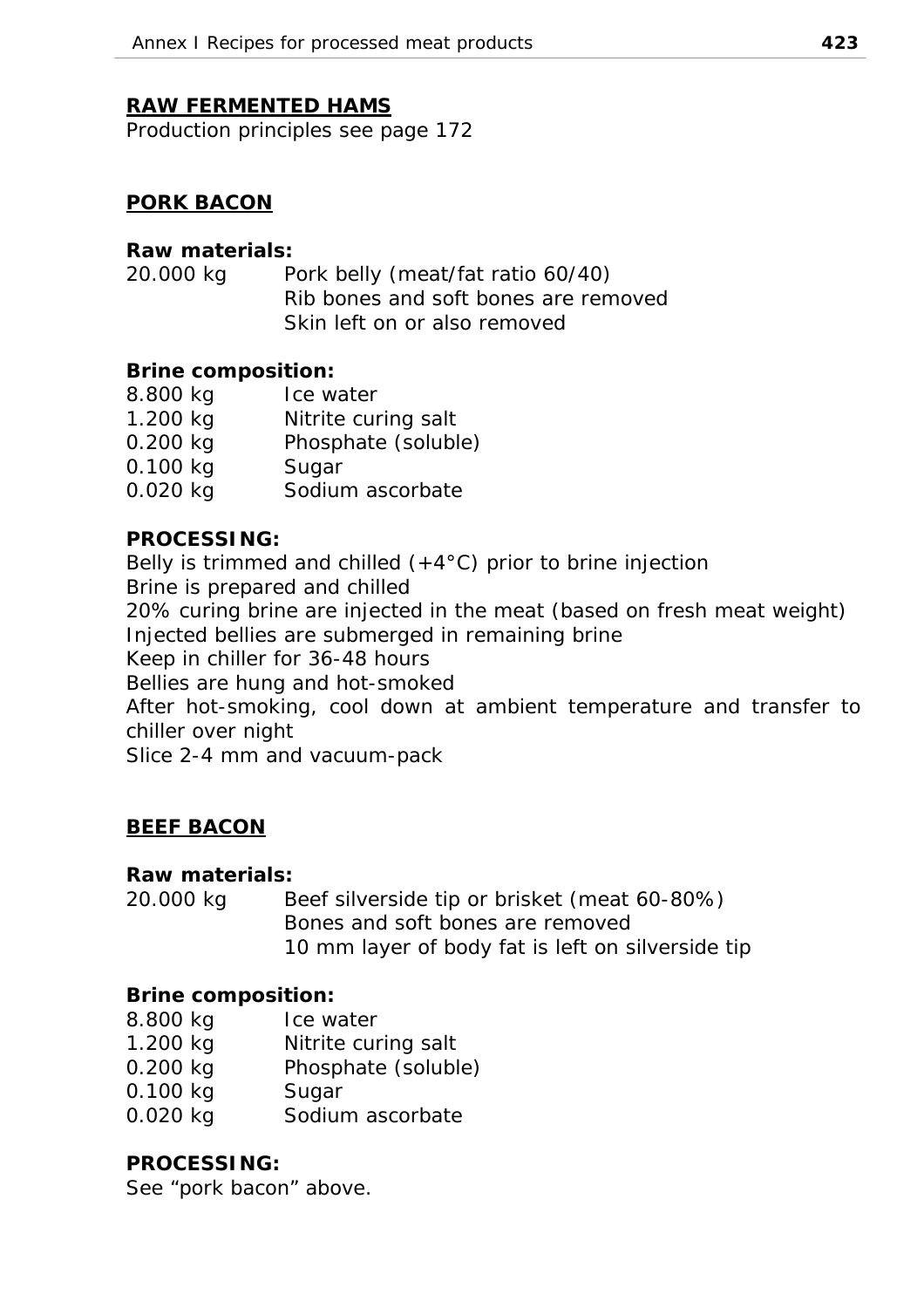# **INGIGENOUS MEAT PRODUCTS**

# **LUP-CHEONG / Chinese dry pork sausage**

*(Dried sausage type, coarse mixture)* (see also page 214)

# *INGREDIENTS*

| Raw materials: | (calculated for 10 kg batch)    |            |
|----------------|---------------------------------|------------|
| 60.00 %        | Lean pork meat (90/10)          | $6.000$ kg |
| 40.00 %        | Pork belly without skin (60/40) | 4.000 kg   |

#### **Extenders: ---**

# **Additives:**

| (per kg raw materials) |                       | (total for 10 kg) |
|------------------------|-----------------------|-------------------|
| 15.00 g                | Common salt (refined) | 150.00 g          |
| 15.00 g                | Sugar (saccharose)    | 150.00 $q$        |

# **Seasonings:**

| (per kg raw materials) |                  | (total for 10 kg) |
|------------------------|------------------|-------------------|
| 10.00 q                | Soy sauce        | 100.00 g          |
| 2.00 q                 | Rice wine        | 20.00 g           |
| 1.00 $q$               | Ginger, ground   | 10.00 g           |
| 0.50q                  | Cinnamon, ground | 5.00q             |

| <b>CUT</b>     | Meat and belly into small pieces, keep at $-2^{\circ}$ C           |
|----------------|--------------------------------------------------------------------|
| <b>MIX</b>     | Raw materials, additives and seasonings                            |
| <b>GRIND</b>   | Mixture 5 mm                                                       |
| <b>STUFF</b>   | Natural pig casings (26 mm)                                        |
| <b>PORTION</b> | Link into sausages of desired size (60-100 g)                      |
|                | <b>DRY (SMOKE)</b> +60°C for 24-48 hrs., another 48 hours +45-50°C |
| <b>KEEP</b>    | In a dry and cool place (if possible vacuum packed)                |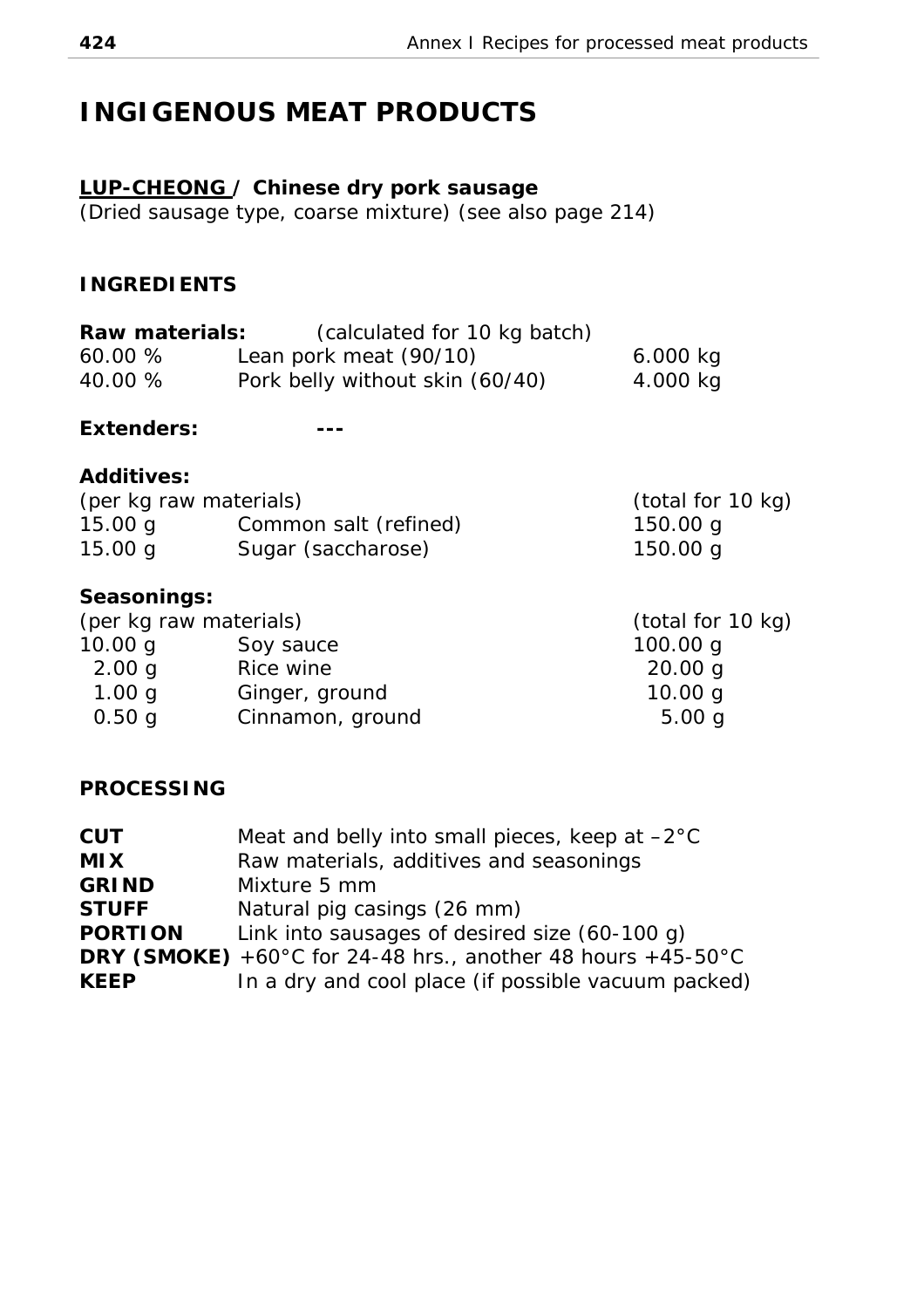**NAEM (also Nham) / Fermented Pork Product (SE-Asia)** 

*(Fermented sausage type, coarse mixture)* (see also page 217)

# **INGREDIENTS**

| <b>Raw Materials:</b>  | (calculated for 10 kg batch) |                    |
|------------------------|------------------------------|--------------------|
| 60.00 %                | Pork meat, lean              | 6.000 kg           |
| 20.00 %                | Pork skin                    | 2.000 kg           |
| <b>Extenders:</b>      | (calculated for 10 kg batch) |                    |
| 20.00 %                | Rice, medium quality, cooked | 2.000 kg           |
| <b>Additives:</b>      |                              |                    |
| (per kg raw materials) |                              | (total for 10 kg)  |
| 23.00 g                | Nitrite curing salt          | 230.00 g           |
| 1.00 <sub>q</sub>      | MSG (mono sodium glutamate)  | 10.00 <sub>q</sub> |
| Seasonings:            |                              |                    |
| (per kg raw materials) |                              | (total for 10 kg)  |
| 15.00 g                | Chilli, fresh                | 150.00 g           |
| 2.00 g                 | Sugar                        | 20.00 g            |
| 80.00 g                | Fresh garlic                 | 800.00 g           |

| Wrap small quantities in banana leaves (traditional) or |
|---------------------------------------------------------|
|                                                         |
|                                                         |
|                                                         |
|                                                         |
|                                                         |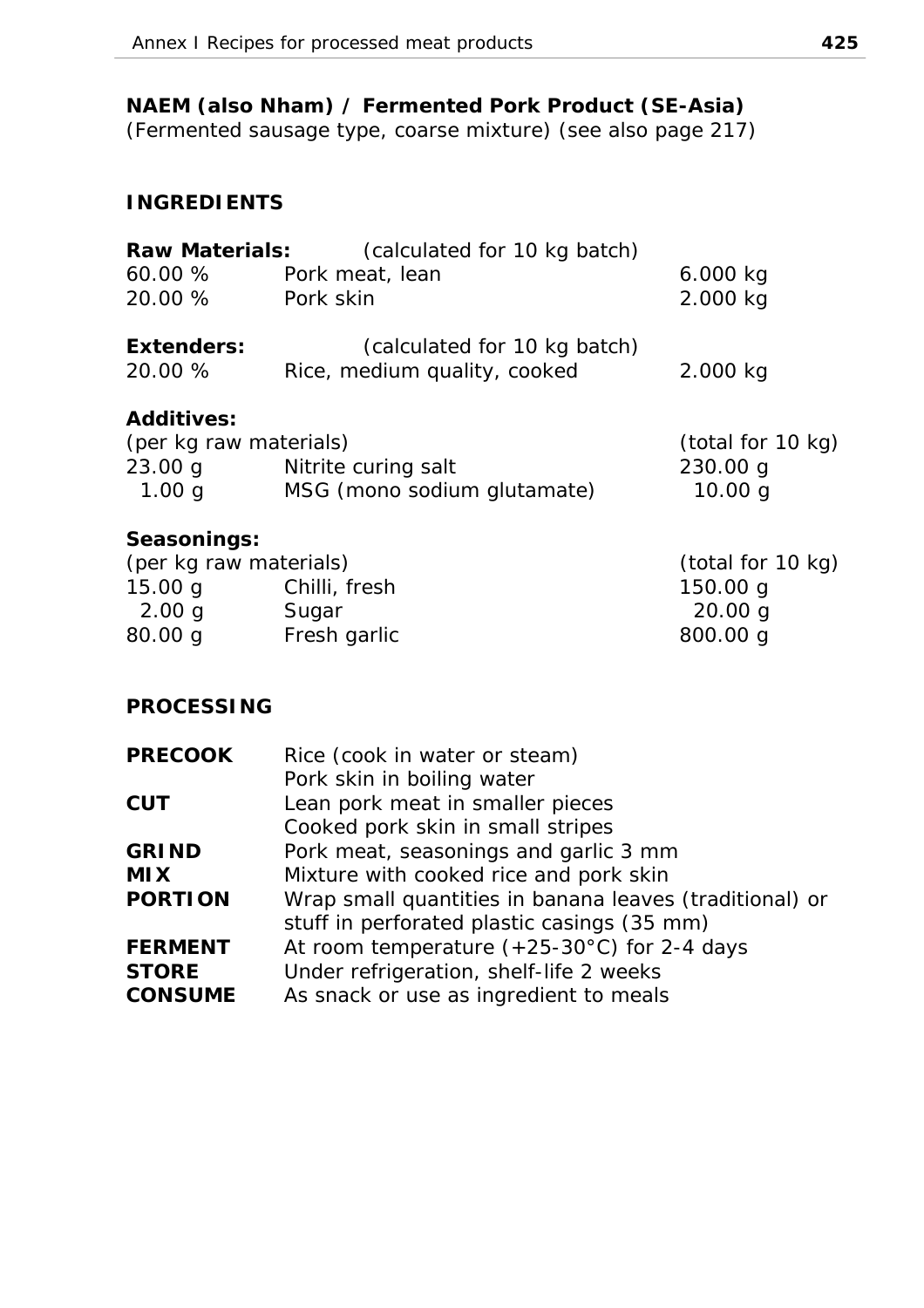# **ISAAN SAUSAGE / Herb Sausage (Thailand, recipe 1)**

*(Quick-cured sausage type, coarse mixture)*

# **INGREDIENTS**

| <b>Raw Materials:</b><br>80.00 %<br>10.00 % | (calculated for 10 kg batch)<br>Pork belly without skin, fresh<br>Potable water | 8.000 kg<br>1.000 kg |
|---------------------------------------------|---------------------------------------------------------------------------------|----------------------|
| <b>Extenders:</b><br>10.00 %                | Rice, medium quality                                                            | 1.000 kg             |
| <b>Additives:</b>                           |                                                                                 |                      |
| (per kg raw materials)                      |                                                                                 | (total for 10 kg)    |
| 12.00 g<br>2.00 g                           | Common salt<br>Erythorbate                                                      | 120.00 g<br>20.00q   |
| Seasonings:                                 |                                                                                 |                      |
| (per kg raw materials)                      |                                                                                 | (total for 10 kg)    |
| 6.00 g                                      | White pepper, ground                                                            | 60.00 g              |
| 1.00 g                                      | Sugar                                                                           | 10.00q               |
| 20.00 g                                     | Fresh garlic                                                                    | 200.00 g             |
| 1.00 <sub>q</sub>                           | MSG (mono sodium glutamate)                                                     | 10.00 <sub>q</sub>   |

| <b>CUT</b>     | Pork meat in small pieces                       |
|----------------|-------------------------------------------------|
| <b>SOAK</b>    | Rice in water                                   |
| <b>GRIND</b>   | Pork meat, seasonings and garlic 5 mm           |
| <b>MIX</b>     | Pork meat, garlic, seasoning and rice           |
| <b>STUFF</b>   | Into natural pork casings (26-28mm)             |
| <b>CURE</b>    | At room temperature $(+37^{\circ}C)$ for 2 days |
| <b>STORE</b>   | Under refrigeration, shelf-life 2 weeks         |
| <b>PREPARE</b> | Roast on charcoal or gas grill                  |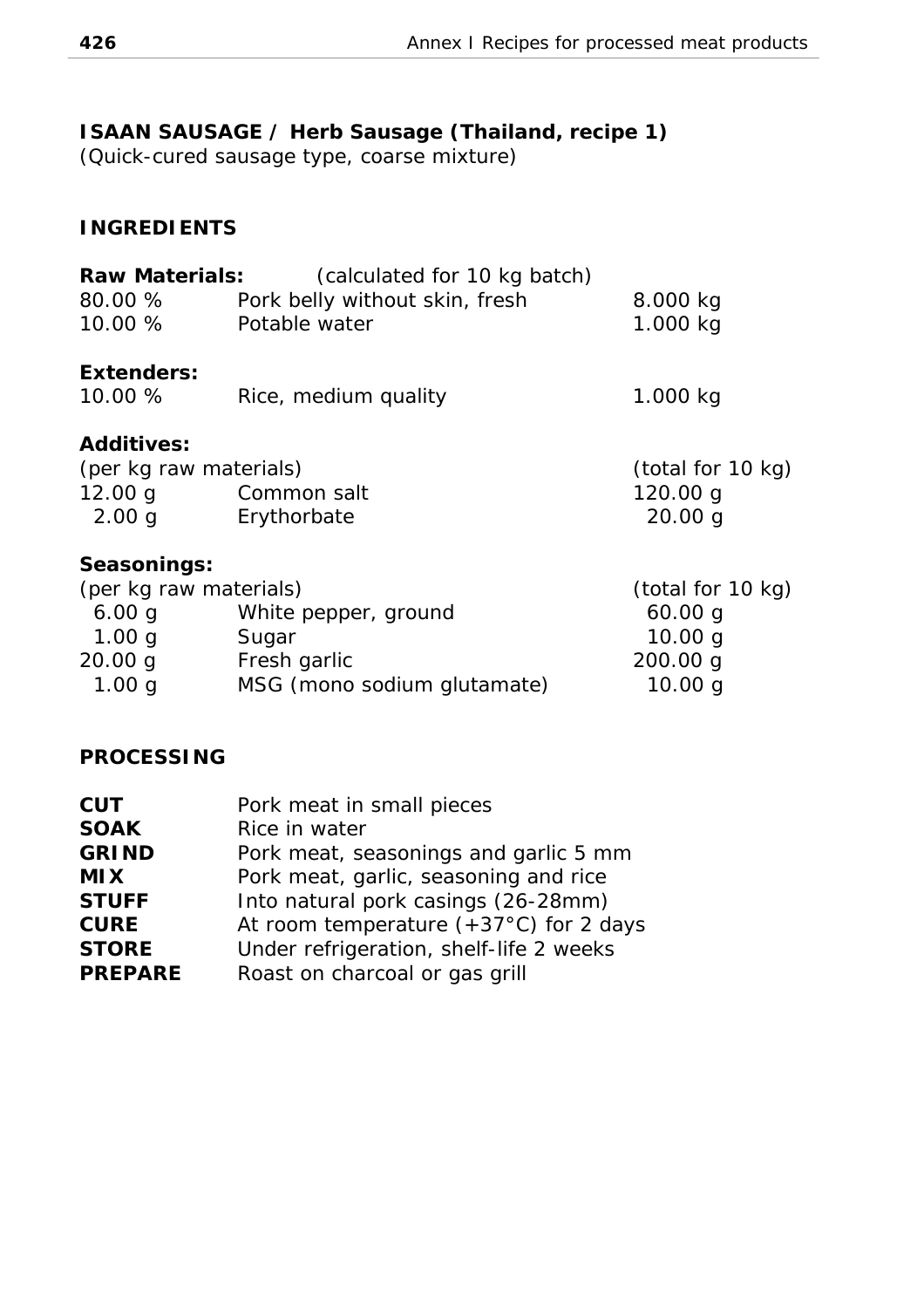# **ISAAN SAUSAGE / Herb Sausage (Thailand, recipe 2)**

*(Fresh sausage type, coarse mixture) (see also page 216)* 

## **INGREDIENTS**

| <b>Raw Materials:</b> | (calculated for 10 kg batch) |          |
|-----------------------|------------------------------|----------|
| 80.00 %               | Pork meat trimmings, lean    | 8.000 kg |
| 20.00 %               | Pork belly and back fat      | 2.000 kg |

#### **Extenders: ---**

# **Additives:**

| (per kg raw materials) |             | (total for 10 kg) |
|------------------------|-------------|-------------------|
| 10.00 $q$              | Common salt | 100.00 g          |
| 2.00 <sub>q</sub>      | Erythorbate | 20.00 g           |

# **Seasonings:**

| (per kg raw materials) |                             | (total for 10 kg) |
|------------------------|-----------------------------|-------------------|
| 1.00 g                 | Chilli paste                | 10.00q            |
| 1.50 <sub>g</sub>      | Soy sauce                   | 15.00q            |
| 1.00 <sub>g</sub>      | Shrimp paste                | 10.00q            |
| 1.00 g                 | Lemon grass                 | 10.00q            |
| 10.00 g                | Fresh garlic                | 100.00 g          |
| 1.00 <sub>g</sub>      | MSG (mono sodium glutamate) | 10.00 g           |

| <b>CUT</b>     | Pork meat and belly fat trimmings in small pieces |
|----------------|---------------------------------------------------|
| <b>MIX</b>     | Pork meat, fats, additives and seasoning          |
| <b>GRIND</b>   | Mixture 5 mm                                      |
| <b>STUFF</b>   | Into natural pork casings (26-28mm)               |
| <b>STORE</b>   | Under refrigeration, self-life $<$ 2 days         |
| <b>PREPARE</b> | Roast on charcoal or gas grill                    |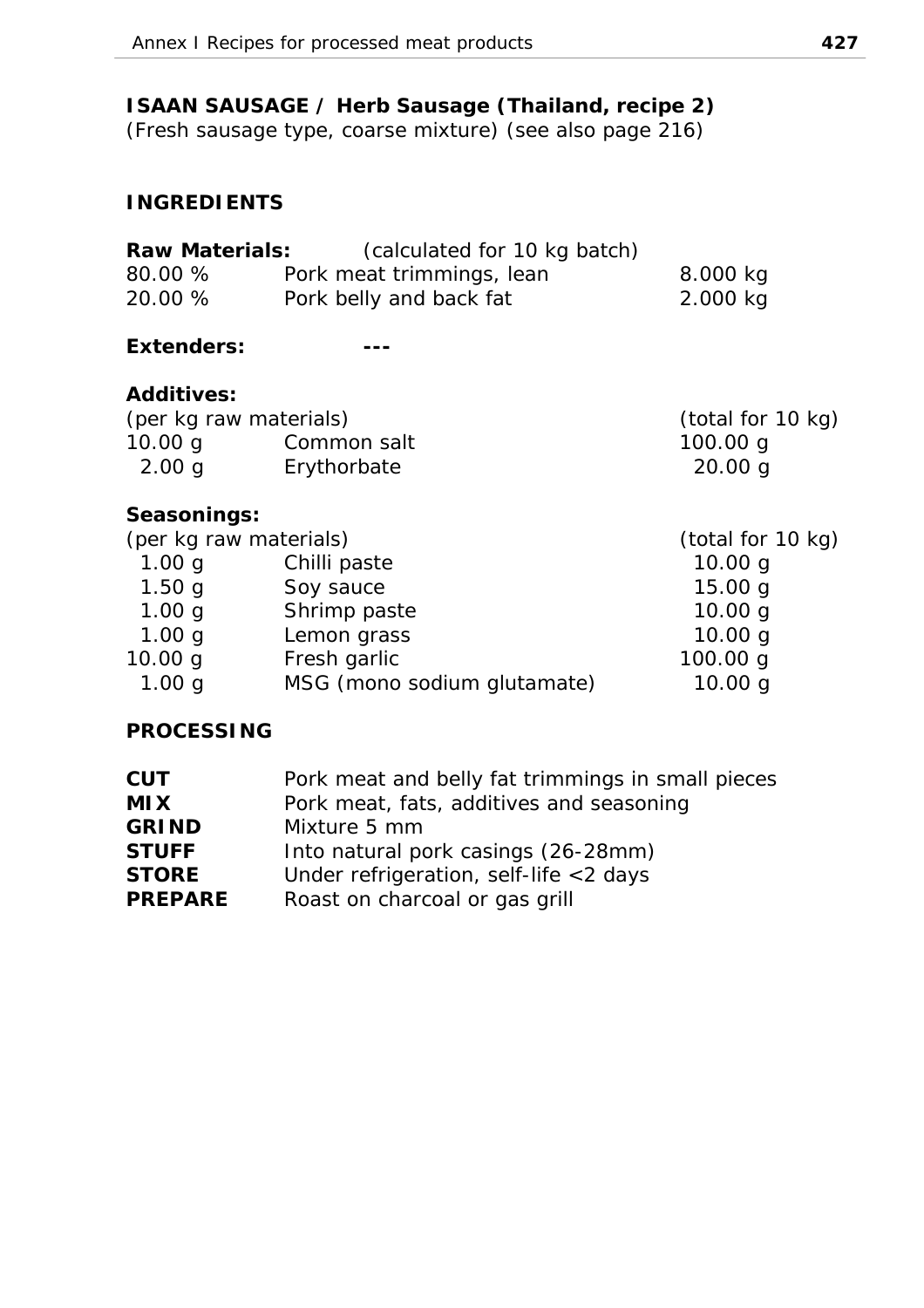| <b>RICE SAUSAGE</b> (Asian cereal sausage)                                 | see page 78                  |
|----------------------------------------------------------------------------|------------------------------|
| <b>KEBAB</b>                                                               | see page 106                 |
| <b>LOW-COST FRESH SAUSAGES</b>                                             | see page 113                 |
| <b>TRADITIONAL BLOOD SAUSAGES</b>                                          | see page 163                 |
| <b>CHICKEN PRODUCTS</b><br>a) Coated/breaded products<br>b) Chicken burger | see page 189<br>see page 191 |
| MOO-YOH (Asian flour sausage)                                              | see page 197                 |
| <b>SPLEEN-LIVER SAUSAGE</b> (Asian offal sausage)                          | see page 216                 |
| <b>FLOSSY SHREDDED PORK</b>                                                | see page 217                 |
| <b>SALAME</b> (South-American, raw-fermented)                              | see page 219                 |
| <b>MORCILLA</b> (South-American blood sausage)                             | see page 219                 |
| <b>SIMPLE DRIED MEAT</b> (without additives)                               | see page 233                 |
| <b>CHARQUE</b> (South-American dried meat)                                 | see page 236                 |
| <b>BILTONG</b> (South-African dried meat)                                  | see page 237                 |
| <b>PASTIRMA</b> (Middle-East dried meat)                                   | see page 238                 |
| <b>JERKY</b> (North-American dried meat)                                   | see page 239                 |
| <b>KILISHI</b> (African dried and processed meat)                          | see page 241                 |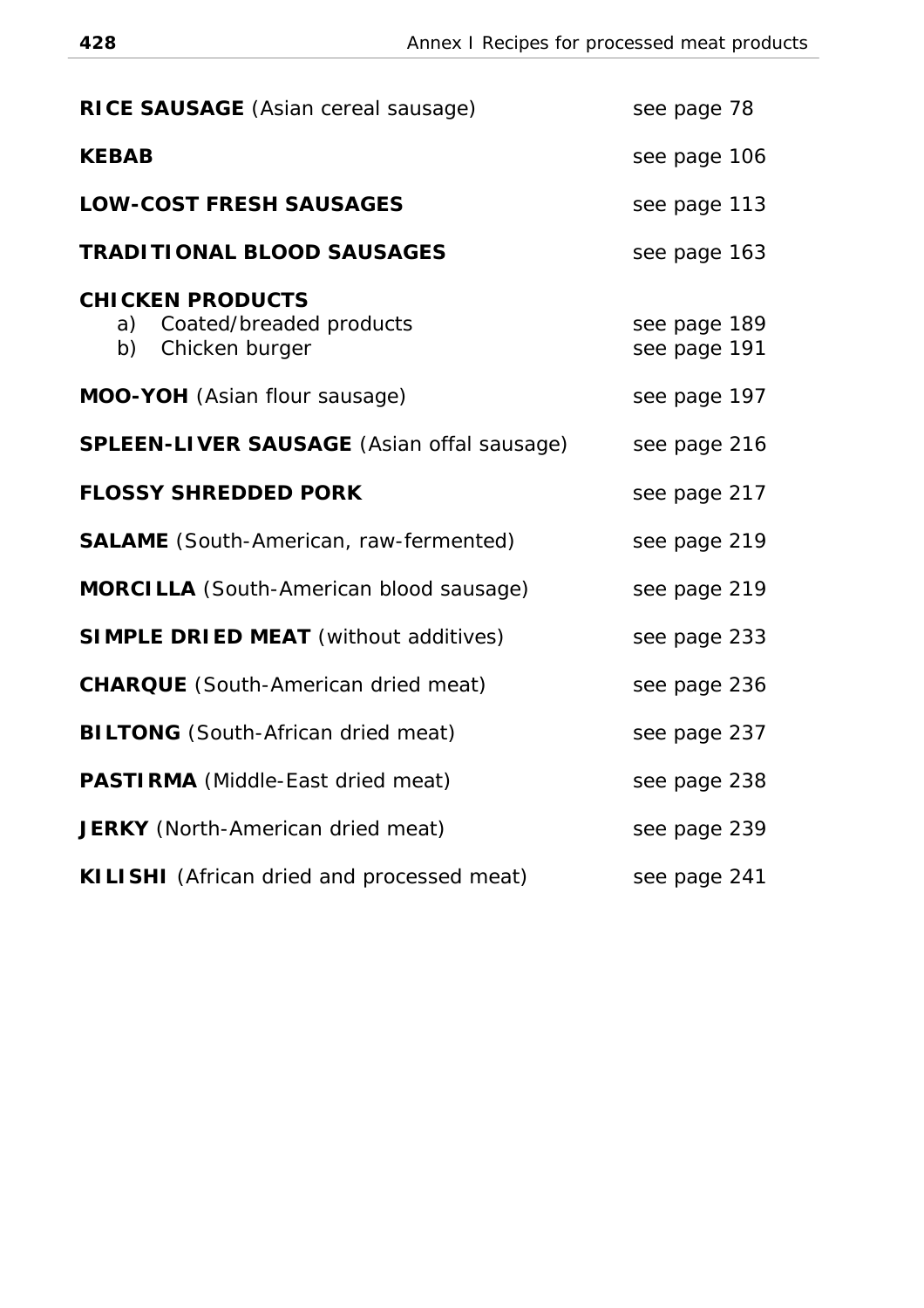# **ANNEX II**

# **GLOSSARY**

## **Acceptance test**

The acceptance test is a type of sensory examination. Acceptance testing is used during product development to test the market potential of a new product ready to be launched.

#### **Acid**

An acid is a substance which decreases pH into the acid range (< pH 7.0) when dissolved in water. Acids can be inorganic (e.g. hydrochloric acid, HCl) or organic (e.g. citric acid) compounds.

#### **Acidification**

This term relates to the capability of microorganisms of forming acid when carbohydrates are degraded. Such acid can be of the desirable type for meat products, such as lactic acid but also undesirable such as acetic acid.

#### **Actin**

Actin belongs to the so-called contractile proteins (and myosin) of the myofibrils of the meat musculature. The protein actin accounts for approximately 20 percent of the muscular protein.

# **Actomyosin**

Actomyosin is created by an association of actin with myosin, resulting under the influence of ATP in muscle contraction. Their dissociation results in muscular relaxation (in live animals).

#### **Additives**

The term additives as refers to food products (and meat products) manufacturing is defined as comprising all such materials or substances not classified as actual foods ("food by itself").

#### **Agar-agar**

Agar-agar is a swelling substance of plant origin. Extracted from red algae (Rhodophyta) and other algae, it is used as a gelatinizing/thickening agent in food manufacturing.

#### **Air humidity, relative**

The relative humidity of air (r.h.) is the ratio of water vapour contained in air of a certain temperature to the maximum water vapour content expressed in percent.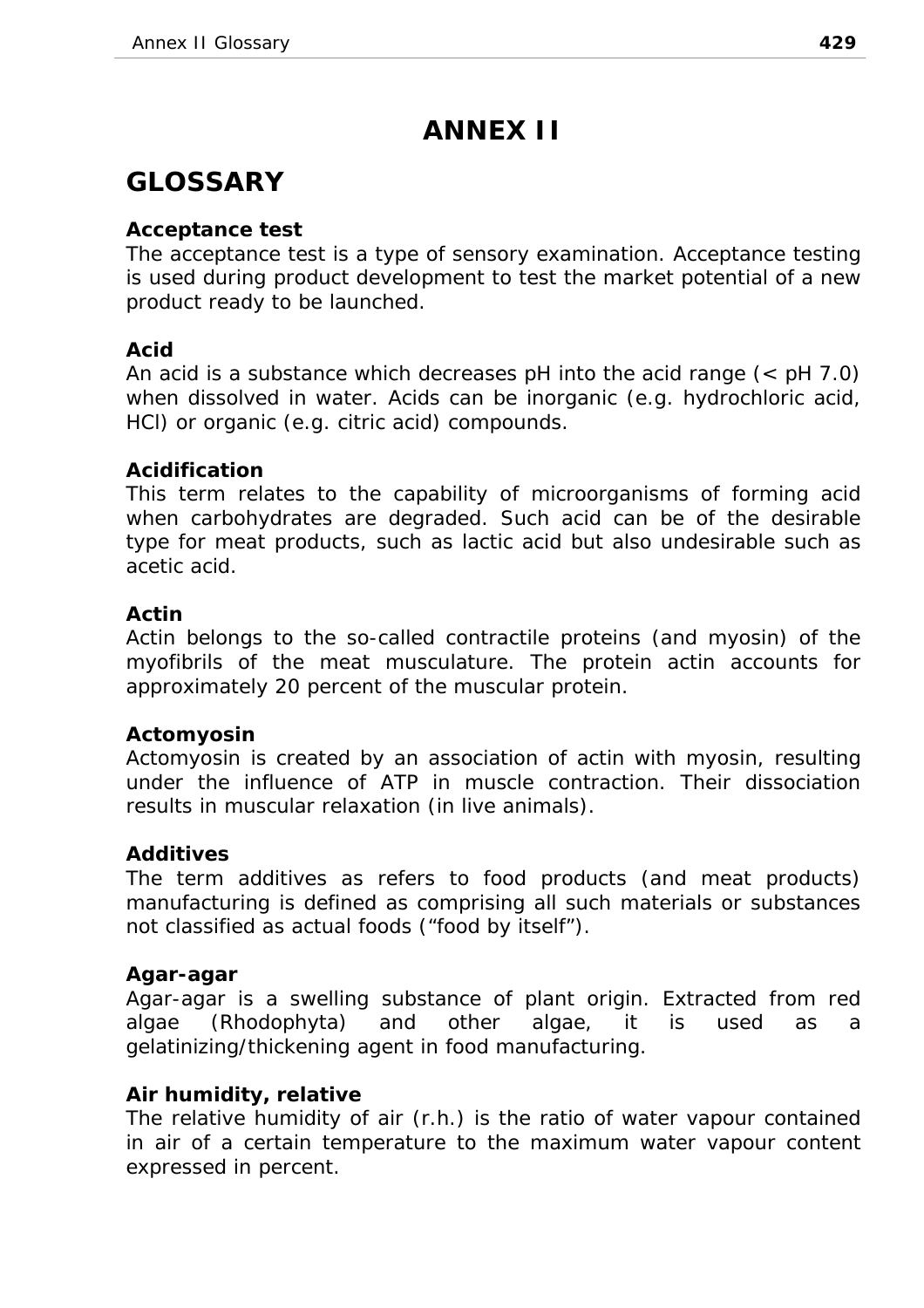# **Air-dried**

The term air-dried refers to non-smoked raw/uncooked meat products and sausages which, as the word implies, have been simply dried on air.

# **Airtight**

When a container is described as closed airtight, the meaning is that materials used are impermeable to oxygen and therefore suitable for extending the shelf-life of enclosed products.

# **Alginate**

Alginates are the salts of alginic acid (sodium alginate). They are obtained from marine algae through extraction and form highly viscous solutions in water. Contrary to products such as agar-agar or carrageenan, alginates do not gelatinate and are used as thickener in mayonnaises and gravies.

# **Antibacterial**

Processes or substances defined as antibacterial are capable of inhibiting the growth or multiplication of bacteria or effecting outright kill of bacteria.

# **Antioxidants**

Antioxidants are substances capable of slowing down oxidation, thereby postponing the occurrence of taste or colour alteration (e.g. rancidity).

# **Artificial casings**

The use of artificial sausage casings made of cellulose, collagen, textile fibres or plastics is firmly established in meat processing. The advantages of artificial casings are their attractive designs, easy stocking and uniform calibre.

# **Ascorbic acid**

Ascorbic acid (Vitamin C) or its salt (sodium ascorbate) is used in meat processing as cure accelerator to enforce the curing colour development. The reaction of ascorbic acid is fast and further accelerated by increasing temperatures. This makes it an ideal component in quick-cured and heat treated products. Sodium ascorbate reacts slower and is terefore mainly used in raw-fermented products.

# **ATP**

ATP (adenosine triphosphate) is a chemical compound occurring in almost all cells of the living body. ATP plays a role in the processes of muscular contraction and relaxation. ATP is also useful in the manufacturing of raw-cooked meat product.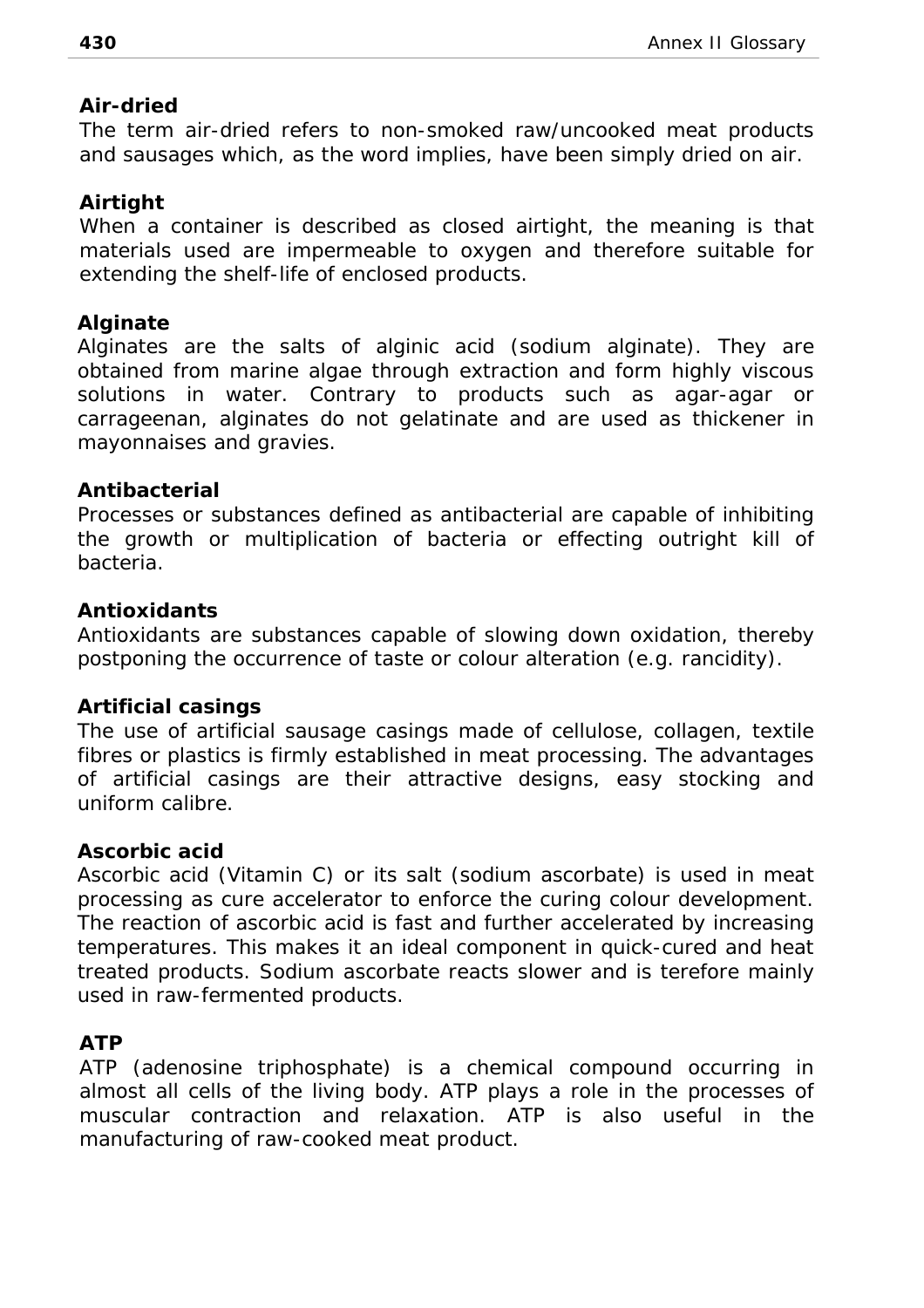# **Autoclave**

Autoclaves, also called retorts, are large pressure cookers achieving temperatures above +100°C and used for sterilization of meat products filled into hermetically sealed containers (cans, glass jars, flexible pouches, etc). Autoclaves can be designed as still or rotating autoclaves.

## **aw-value**

The  $a_w$ -value is an important measure used in meat processing. The  $a_w$ value describes the water activity, meaning the free water in the product. High  $a_w$ -values present good conditions for microorganisms, lower awvalues inhibit activities of such microorganisms. Bacteria require  $a_{w}$ values around and above 0.9, yeasts and moulds only need  $a<sub>w</sub>$ -values above 0.6.

# **Bacteria**

Bacteria are monocellular microorganisms of various shape and size. Bacteria are present everywhere, in soil, water, air, the intestinal tract, on all kinds of surfaces, etc. Some bacteria can cause food spoilage or food poisoning, other strains of bacteria are used in food products manufacturing (starter cultures used in raw-fermented sausage making, production of yogurt and cheese).

# **Benzpyrene (3,4-Benzpyrene)**

Benzpyrene is a condensating aromatic hydrocarbon and a carcinogenic substance. 3,4 benzpyrene is generated during the burning or smoldering of wood when the smoldering temperatures are relatively high. However, smoked meat products remain far below the content of 1 ppm benzpyrene, which is considered the risk level.

# **Binder**

The term binder is used for substances of animal or plant origin, which have a significant high level of protein that serves for both *water and fat binding*. Such substances include *high-protein soy, wheat and milk products*, such as isolated soy protein, wheat gluten or milk caseinate.

# **Biological value**

This is the method of measuring protein quality. Protein is used in the cells of the human and animal organisms. The more protein is retained in the organism the higher is the level of utilization of the particular protein provided through food/feed and the higher is its biological value. The biological value is the ratio of protein consumed to the amount of protein retained in the organism and not excreted as urine or faecal matter. Isolated whey and egg protein are amongst the products with the highest biological value and serve as measurement (biological value of isolated whey  $= 100$ ). Biological value of other foods: whole eggs 94, cow milk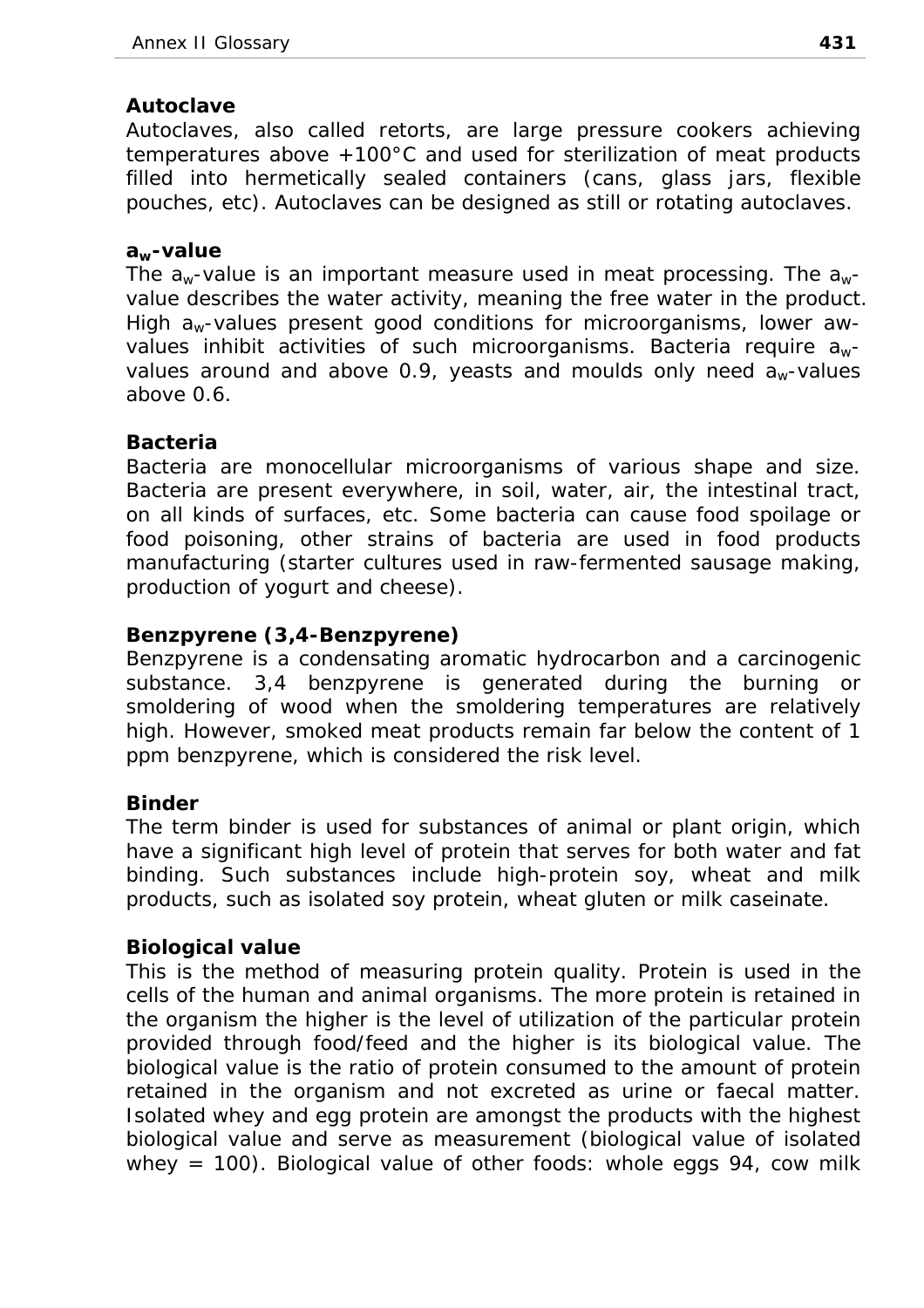91, fish 83, casein 80, beef 80, chicken 79, soy 74, wheat gluten 54, kidney beans 49.

#### **Blood plasma**

Blood plasma is the yellowish liquid obtained by centrifuging blood and contains 7-8% protein. This liquid is either stored frozen or spray-dried and stored as powder. It is used in finely-chopped raw-cooked (frankfurter type) sausages to increase the protein content and improve water binding.

#### **Blood sausage**

Blood sausages belong to the group of precooked-cooked products. In these products fresh blood (10-20%) is mixed with precooked animal tissues, cereals, vegetables, salt and spices. The final mixture is stuffed and heat treated again.

#### **Boiling point**

This term refers to the temperature at which a liquid changes over into gaseous state.

#### **Boning**

This term refers to the removing of bones from carcass parts of slaughter animals. It is often also called deboning.

#### **Botulism**

The term botulism describes a bacterial food poisoning caused by the botulinus toxin, which is discharged into the food by Clostridium botulinum. Botulism can occur in preserved meat, vegetable and fish products.

#### **Bowl cutter**

The bowl cutter is the most frequently used meat chopping equipment designed to produce very small lean meat and fat particles. Bowl cutters consist of a horizontally revolving bowl and a set of curved sharp knives rotating vertically on a horizontal axle at a high speed. Another name is bowl chopper.

# **Brine**

The term brine describes a water/salt solution used for curing meat products.

# **Burger**

Originally, burgers were made from *beef* (preferably lean cow meat), but in recent years also *chicken* and *mutton* burgers were introduced. Other animal tissues such as fats or connective tissue/tendons can also be part of the mixture, with quantities depending on the type and quality of the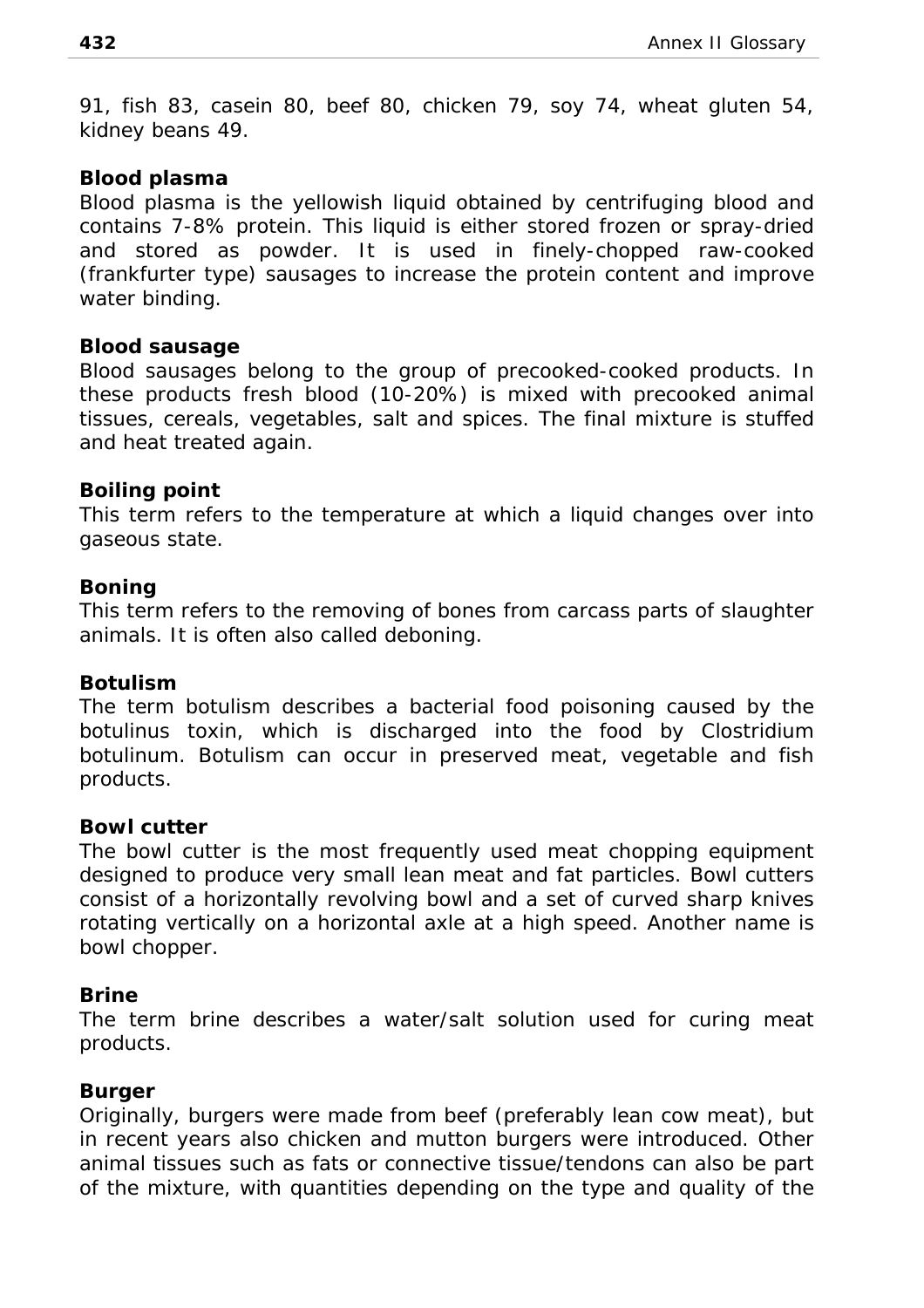products. Burgers are formed usually to disc-like shape with diameters of 80-150 mm and 5-20 mm height. Burgers are stored frozen and individually pan-fried before consumption.

# **Calibre**

In meat processing, the term calibre refers to the diameter of casings and sausages.

# **Canning**

This term refers to the filling of food into cans followed by hermetically sealing of the containers and heat treatment.

# **Carbohydrates**

These are organic substances formed by the elements carbon, hydrogen and oxygen. Sugars such as saccharose and dextrose are the best known carbohydrates, but also dextrines, starches, cellulose and pectines belong to this group.

# **Carcass**

The term carcass refers to the body of a slaughter animal (without internal organs) consisting of meat, fats, bones and connective tissues.

# **Carrageenan**

Carrageenan is a polysaccharide produced by red algae and obtained by water extraction. It has good gelling properties.

# **Casings**

Casings are defined as soft cylindrical containers used to be filled with sausage mix. Casings can be of natural origin or industrially manufactured (artificial). Natural casings are obtained by special treatment of animal intestines derived from slaughtering. Manufactured artificial casings are made of cellulose, collagen or synthetic materials.

# **Cellulose**

Cellulose is the substantial framework of plant cell walls. Because it is not attacked by digestive juices, it serves as dietary fiber in human nutrition. Cellulose also serves as material for paper, packaging films and foils and artificial casings. It belongs to the group of polysaccharides.

# **Cereal sausages**

For this product group sizeable quantities of various non-meat ingredients such as breadcrumbs, rice, potatoes, cassava, etc are incorporated into the basic mixture of pre-cooked lower value animal parts. Also liver or blood may be added thus making those cereal sausages either part of the liver or blood sausage variety. The term cereal refers to grain crops and other field crops.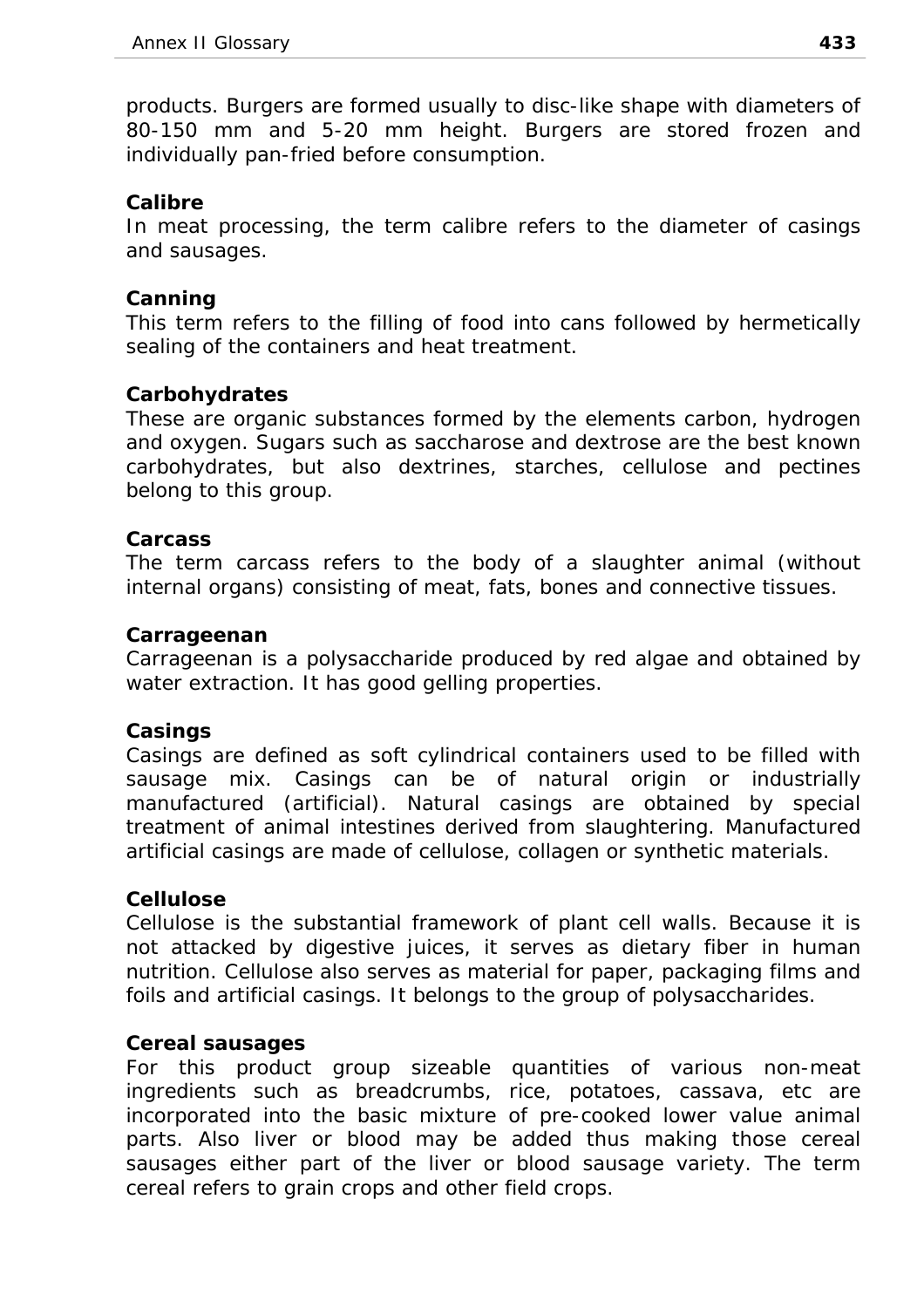#### **Coarse**

Coarse describes a degree of comminution, in this context not very finely comminuted.

#### **Cold smoking**

Cold smoking is the application of smoke to meat products at temperatures below 24°C. It is mainly used for raw-fermented sausages and raw hams.

#### **Collagen**

Collagen is an important component of connective tissue found in tendons, skin, bones and cartilage. Due to its high water holding capacity it is used as binding agent in blood sausages and gelatines. It serves also for the manufacture of artificial casings.

#### **Colloid mill**

Also known as emulsifier, this equipment is used for very fine cutting or comminution of sausage batters.

#### **Common salt**

Common salt (sodium chloride) is the sodium salt of hydrochloric acid (HCl) and is one of the most important aiding substances (additives) in meat processing. Common salt facilitates the extraction of protein (actin, myosin) and contributes to the taste.

#### **Conduction**

This term refers to the means of transmission of heat in food products consisting mainly of solids.

#### **Connective tissue**

Connective tissue consists of connective tissue proteins i.e. collagen, elastin and is found in many body parts, with particularly high quantities in tendons, skins and cartilages.

#### **Convection**

This term refers to the means of transmission of heat in food products which consist to a great extend of liquids.

#### **Corned beef**

The classical Corned beef was a by-product of meat extract production. Before refrigeration was available, the only way to utilize surplus beef from Latin-America and other regions of the Southern hemisphere for shipment to Europe was to produce meat extract. Originally a by-product, the cooked beef, which still has a high protein content, is filled into cans and heat sterilized. The result is Corned beef.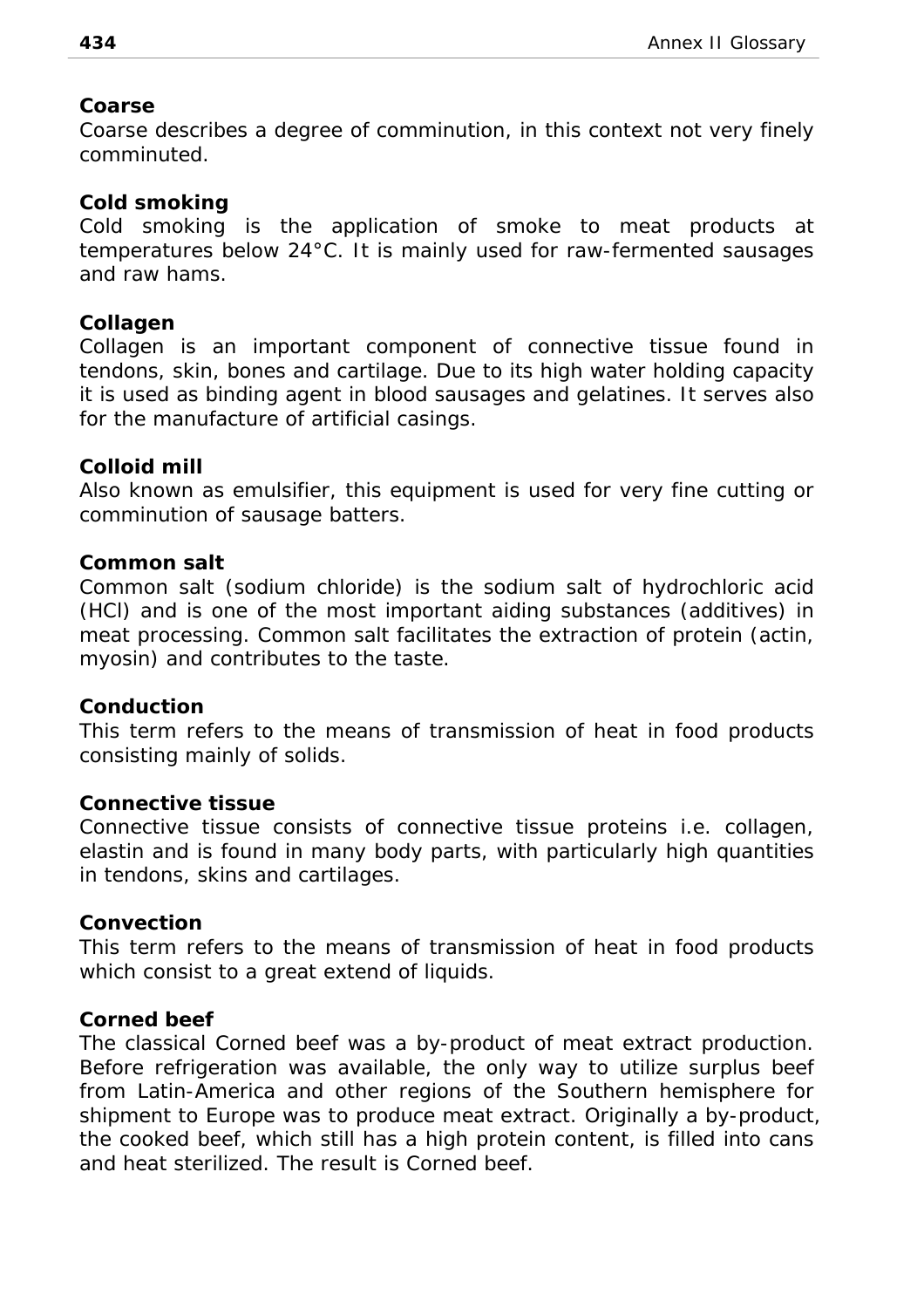# **Core temperature**

In meat processing, this term refers to the temperature achieved in the critical thermal point of products where it takes longest for the temperature to change.

# **Curing**

Curing is the method used to achieve the desired red colour in processed meat products. The products are salted with a mixture of common salt (sodium chloride NaCl) and the curing agent sodium nitrite (NaNO<sub>2</sub>). Sodium nitrite facilitates formation of a red curing colour and typical aroma/flavour.

# **Deep-freezing**

This term refers to storage temperatures of -18°C and below and is ideally suited for long-term storage of meat and meat products.

# **Detergents**

Detergents are substances used in cleaning and capable of relaxing the surface tension of water to enhance the cleaning effect. Most common are anion detergents (soaps), cation detergents (invert soaps) and nonionogenic detergents.

# **DFD meat**

The term DFD refers to "dark, firm, dry". Meat showing DFD properties can be identified by a pH-value above 6.2.

# **Erythorbate**

Cure accelerator with similar effect as sodium ascorbate.

# **F-value**

The F-value is a unit of measure for the heating effect obtained in heattreated products. The letter "F" in F-value is derived from Fahrenheit (temperature scale used in the US). Preservation by cooking/sterilization of processed products following the F-value concept is far more reliable than orientation by core temperatures alone. Computation of the F-value and cooking according to F-value is based on inhibition or elimination of microorganisms and maintaining as far as possible the sensory quality of products.

# **Fat**

Fat is defined as a substance under the category of triglycerides. It exists in various forms and is used in sausage production.

# **Fermentation**

Fermentation is the breakdown of organic substances by fermentative microorganisms. During fermentation, carbohydrates are partly reduced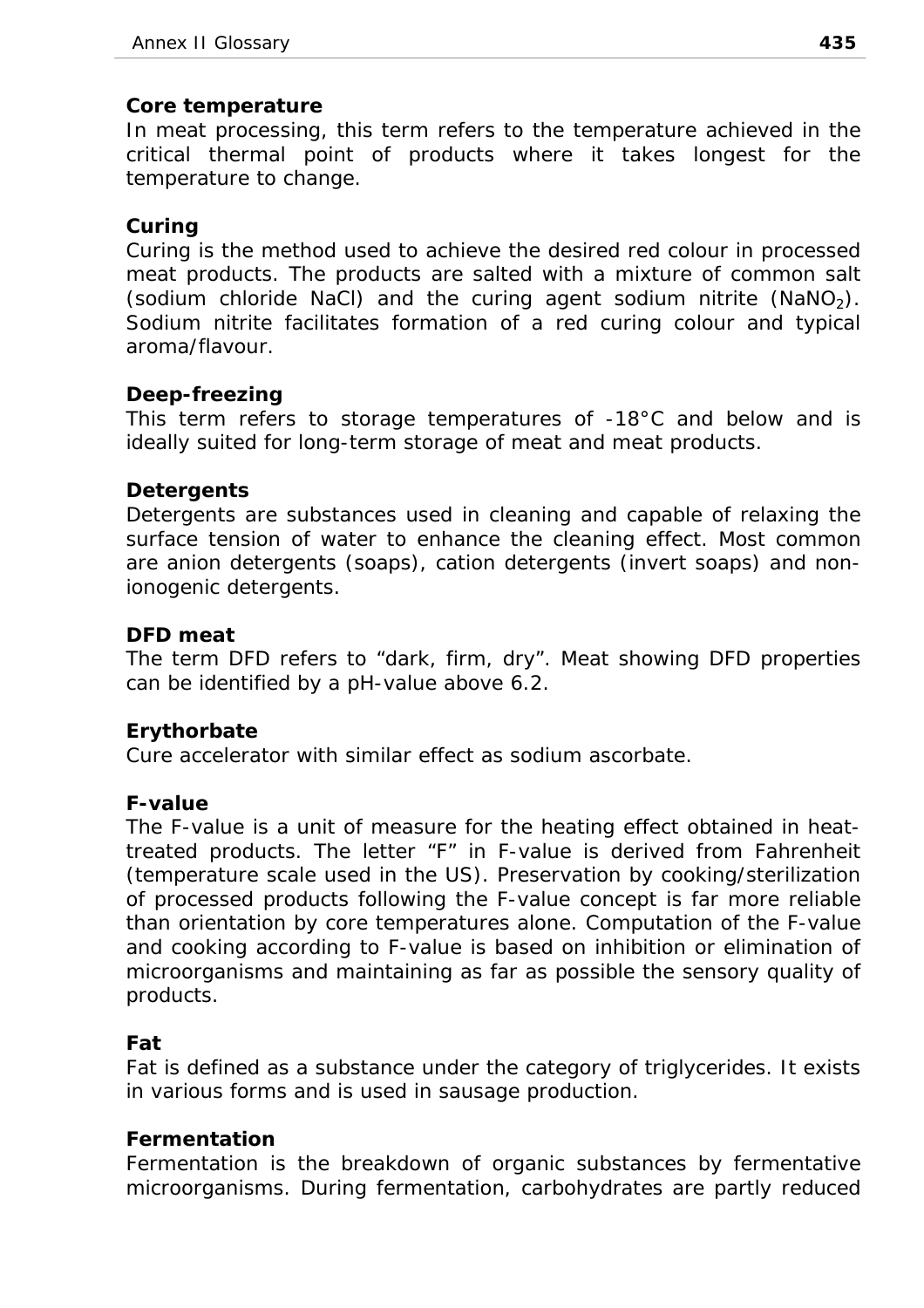to acids or other substances (extraction of alcohol from sugar). In meat processing, fermentation occurs in raw sausage and raw ham production.

#### **Flavour**

This term is used in sensory evaluation and refers to a combination of taste and odour.

## **Freezing point**

The term refers to the temperature at which a substance changes from liquid to solid. This temperature varies from substance to substance. Water freezes at  $0^{\circ}$ C, if salt is added the water/salt solution freezes at a much lower temperature. The freezing point of lean meat is at -1.5°C.

#### **Fresh processed meat products**

The characteristic of this group is that all meat and non-meat ingredients are added fresh (raw), either refrigerated or non-refrigerated, but not cooked. Most of the fresh meat mixes are filled in casings, which defines such products as sausages. If other portioning is customary, the products are known as patties, kebab, or burgers. Only prior to consumption the products are heat treated (frying, cooking) and usually consumed hot.

#### **Friction smoke**

A specific technique employed in smoke generation. Smoke is produced by pressing a wood log onto a rotating wheel. This causes friction and frictional heat so that the log smoulders and smoke is generated.

# **GdL**

GdL stands for Glucono-delta-lactone and is obtained from dextrose. In watery solution, GdL changes rapidly into gluconic acid. The prime area of GdL application is the manufacturing of fast cured raw-fermented sausages.

#### **Gelatine**

Gelatine is made of collagen containing materials such as bones, cartilage and skins (rinds, hides). Gelatine is a high-molecular protein which swells in cold water and which forms viscous solutions in warm water. Upon cooling, a solid gel is obtained.

# **Grind**

Grinding or mincing are terms used in meat processing, when bigger meat pieces are broken down in size by use of specialized equipment.

# **Grinder**

The grinder is a machine used to force meat or meat trimmings by means of a feeding worm (auger, feeding screw) under pressure inside a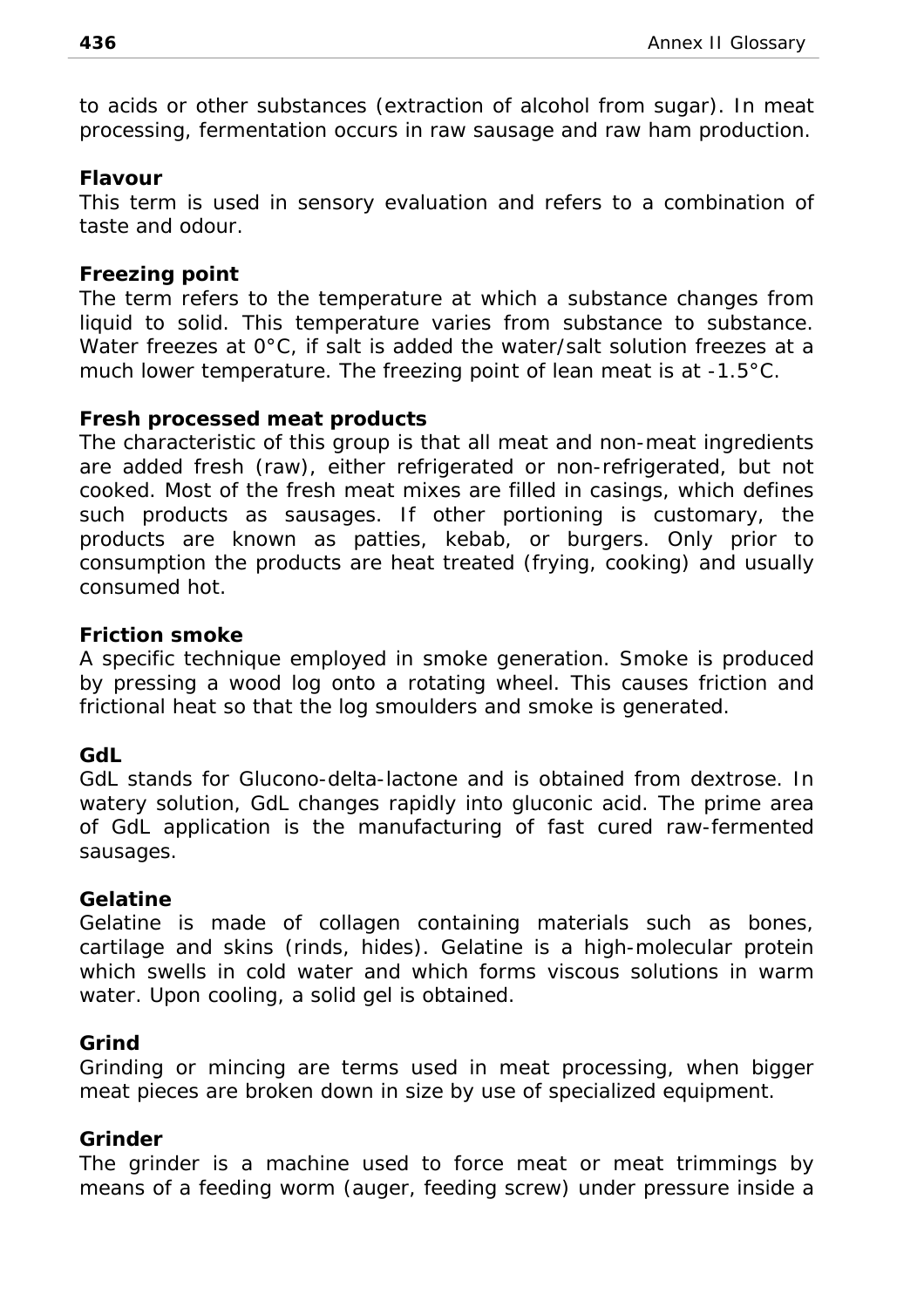horizontally mounted cylinder (barrel, feeding worm housing). At the end of the barrel the meat is broken down in size by a cutting system consisting of star shaped knives (cutters) rotating with the feeding worm and perforated cutting discs (grinding plates).

# **Guar gum**

Guar gum is a hydrocolloid obtained from the seeds of a leguminose plant and used as thickener in soups, gravies and sauces.

# **Halal**

Refers in the narrower sense to Muslim dietary laws. An important feature as far as meat and poultry are concerned, is the slaughtering according to Halal rules which in practice mostly excludes prestunning of slaughter animals. Pork and pork based products are prohibited and pork-based food operations such as pig slaughtering or pork processing must be absent where processing of Halal meat and meat products takes place.

#### **Hemoglobin**

Hemoglobin is the red pigment of blood.

#### **High hydrostatic pressure treatment**

Method of food preservation where microbial reduction is achieved through application of high pressure (in the range of 3000 bar) on the food product.

#### **Hot smoke**

Hot smoking is the form of smoking which involves high temperatures (>50-70°C) and is mainly used for frankfurter-type sausages.

# **Hot-boning**

This term describes the process of separating meat and bones from freshly slaughtered unchilled animal carcasses.

#### **Hurdle concept**

The hurdle concept serves as a system of estimating and influencing the shelf life of meat and processed meat products. In this concept several individual measures (hurdles) are combined to prevent microorganisms from growing/multiplying such as temperature, humidity, water content, pH-value, salt concentration, presence of preserving substances, etc.

#### **Hydroxyproline**

An amino acid, which in meat exclusively occurs in the connective tissue and which is therefore used as a parameter in connective tissue protein determination.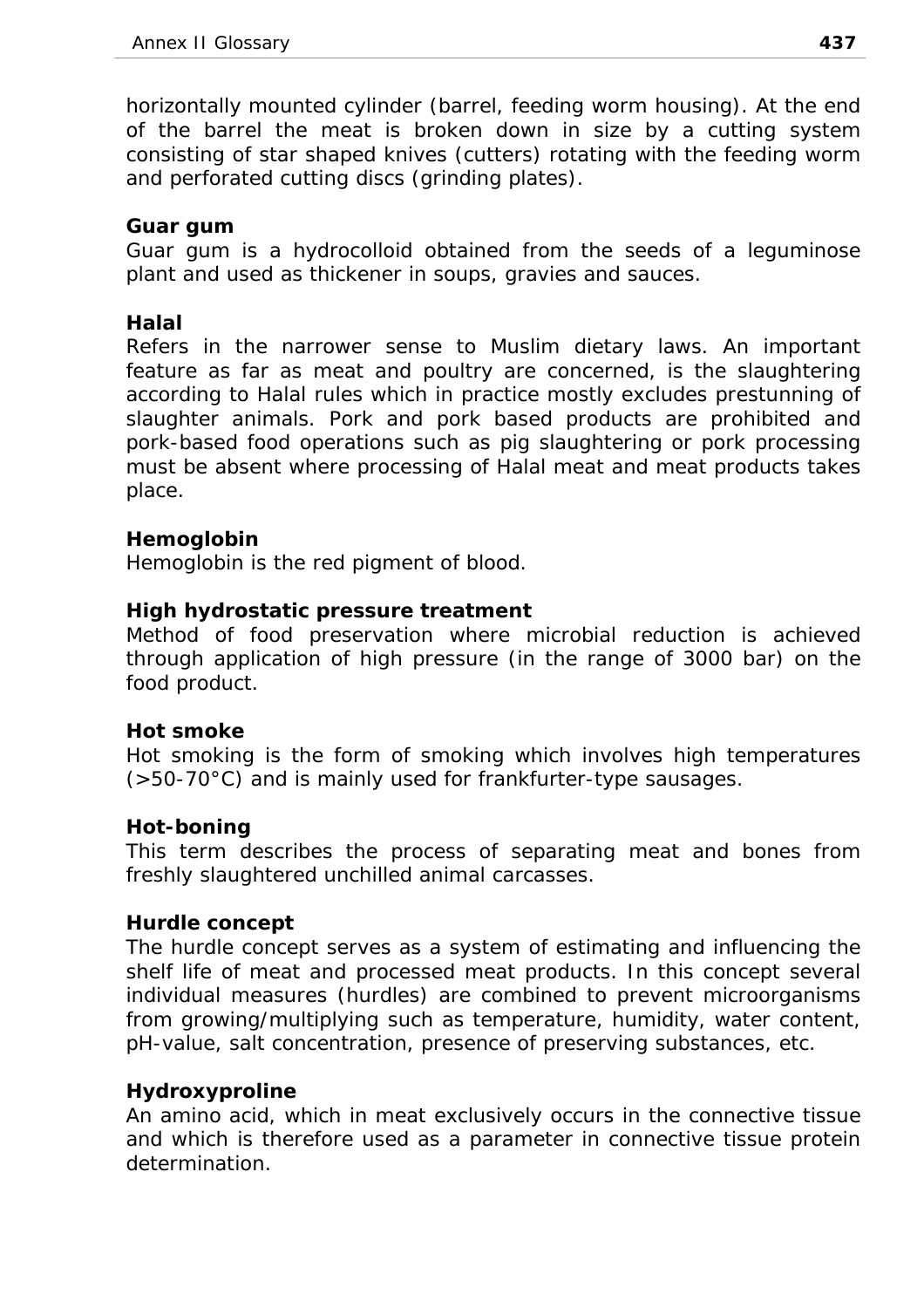#### **Hygrometer**

Such a device is used to determine the relative air humidity. Hygrometers are available as simple hair hygrometer models and electronic aspiration psychrometers.

## **Intermediate moisture food**

The term Intermediate Moisture Food characterizes processed products, which have a low  $a_w$ -value and possess great storage stability.

## **Irradiation**

In the food sector irradiation by ionizing high energy gamma rays, x-rays, or in some cases by high energy of electron sources, is used in some countries (where such treatments are legal) for reducing or eliminating microbial contamination in food, control parasite such as trichinae in meat or insect in grains and sanitize packing material prior to food packaging or treat drinking water.

#### **Kidney fat**

Also known as kidney tallow, this term describes the layer of fat where the kidneys are embedded.

#### **Lactic acid**

Lactic acid belongs to the so called food grade acids as do citric acid and acetic acid, and are used to lower the pH-values.

#### **Lactobacilli**

Lactobacilli are gram positive microorganisms which have the ability to form acids from carbohydrates. They are used as starter cultures in rawfermented sausage production.

# **Liquid smoke**

Liquid smoke is obtained by condensation of natural smoke in liquids and used in meat processing by being sprayed into smoking chambers where it will condensate on the surfaces of the products or by directly adding to meat mixes.

# **Liver sausage**

Liver sausage belongs to the group of precooked-cooked sausages and is composed of precooked meat trimmings and fatty tissues and liver (10- 20%). The liver (mainly added raw) provides not only the name for this sausage type but also contributes to its unique flavour and taste. In general two types of liver sausages are produced, the coarse-mixed type and the fine-emulsified type.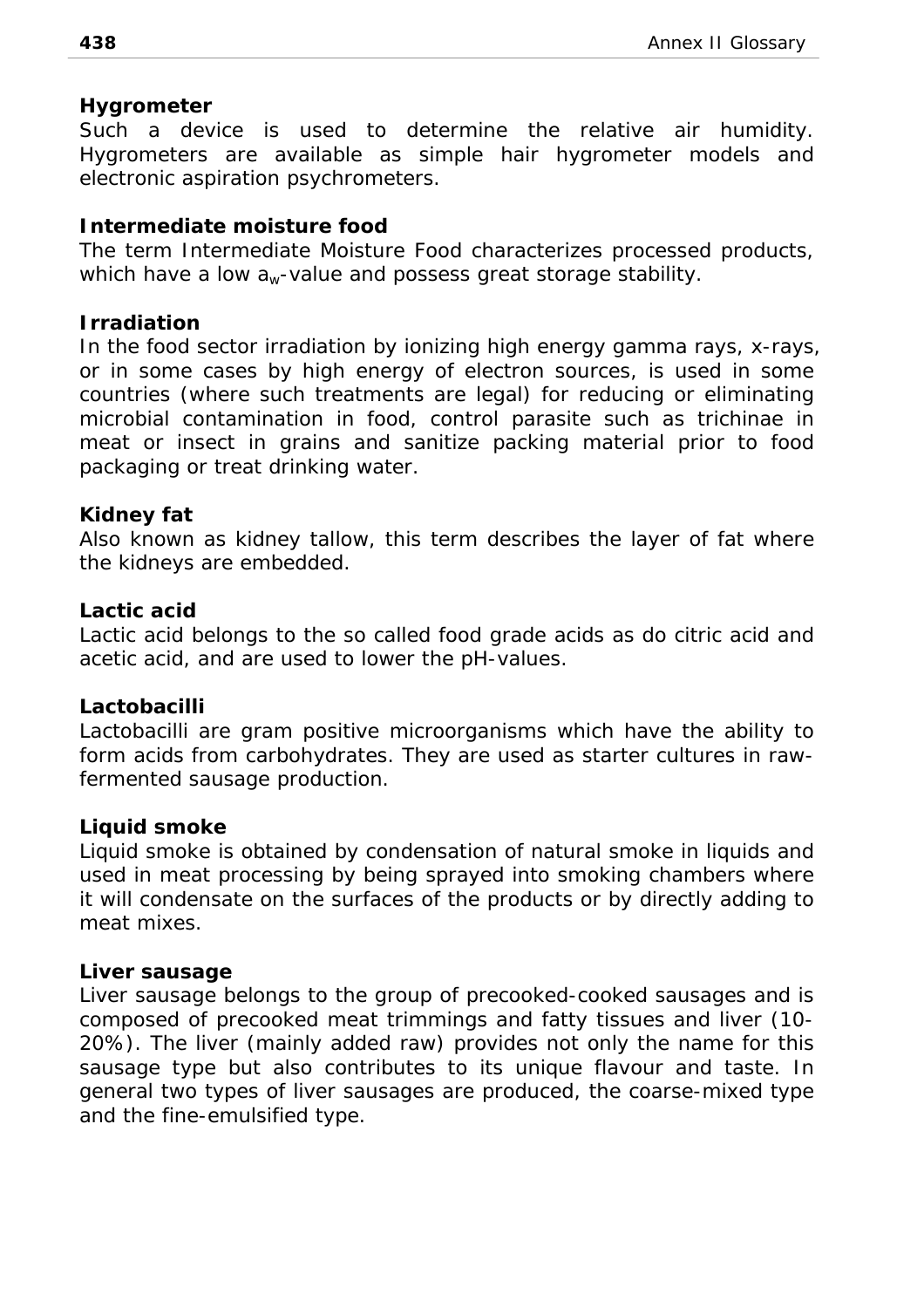# **Meat inspection**

Each slaughtered animal should undergo official meat inspection after slaughtering to ensure that only meat fit for human consumption enters into the sales and distribution chain. Respective national regulations must be observed.

# **Meat products**

Meat products are such food products which are exclusively or predominantly composed of meat.

# **Microorganism**

The term microorganisms is used collectively for all live organisms which in their cellular from cannot be detected upon visual inspection. The term microorganisms refers to bacteria, yeasts and moulds. All these microorganisms are of great importance in meat processing.

# **Moulds**

Moulds are microorganisms which may be desirable or undesirable in meat processing. They can cause a multitude of damages on surfaces of meat products, split proteins and break casings by digesting celluloses. Taste and colour deviations can also occur. But some moulds are also helpful by forming a protective and flavour providing layer on the surface of air-dried raw sausages.

# **Mono sodium glutamate (MSG)**

MSG is used in larger quantities as a flavour and taste enhancer in meat products and cooked foods especially in Asia. The use of MSG is often questioned as it can cause allergies and health problems.

# **Myofibrils**

Myofibrils belong to the structural elements of a muscle and form the content matter of the muscular fiber or muscle cell, enclosed by the sarcolemma. They develop from the filaments of the myofibrillary proteins actin and myosin.

# **Myoglobin**

Myoglobin is a proteinaceous substance in muscular meat responsible for oxygen transport in the live muscle and for the colour of fresh lean meat, but also for the curing-red colour in processed meat products after its reaction with nitrite. In this case, the myoglobin connects with the degradation product NO of the nitrite resulting in nitrosomyoglobin.

# **Myosin**

Moysin filaments represent approx. 40% of muscular proteins. As a result of association with actin they form the so called actomyosin,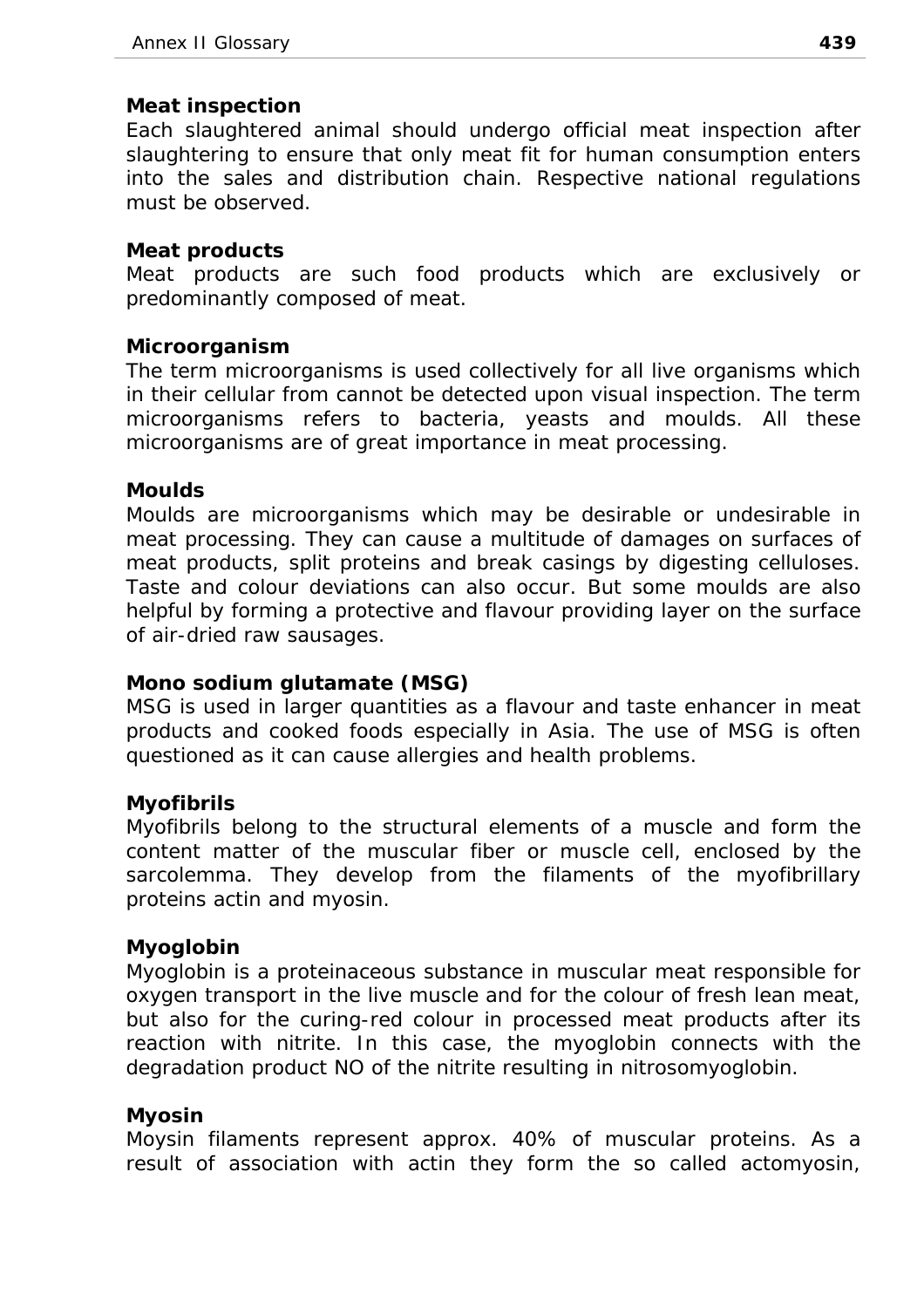responsible for muscular contraction. A dissociation of these two muscle proteins brings about muscular relaxation.

#### **Nitrite**

Nitrite (sodium nitrite) is used for curing of meat and meat products such as raw-cooked sausages, cooked hams, raw hams, raw-fermented sausages and other products. Nitrite (NaNO<sub>2</sub>), or rather nitrogen oxide (NO), which is formed from nitrite in an acid environment, combines with myoglobin to form nitrosomyoglobin and results in the red curing colour of the meat. Nitrosomyoglobin is heat stable i.e. when the meat is heat treated the bright red colour remains. In larger quantities, which, however, are not needed in meat curing, sodium nitrite has toxic effects.

#### **Nutritive value**

The nutritive value of a meat product is determined by its content levels of proteins, carbohydrates, fats and other nutrient such as mineral salts and vitamins (see also Biological value).

#### **Organic non-fat**

In simple analyses of meat products, only the fat, water and mineral contents are determined by extraction and drying respectively. The remaining constituents are described as organic non-fat (ONF), which can contain proteins and remains of carbohydrates. Minerals as inorganic compounds occur in very small quantities and can be determined by burning the sample in a furnace.

#### **Organoleptic test**

Organoleptic tests are sensory tests based on perceptions registered by the human senses, such as smell, taste, sight or touch. The testing involves colour development and retention, firmness, consistency, odour, flavour, taste and appearance.

#### **Pasteurisation**

Pasteurisation refers to the heat treatment at temperatures of up to 100°C, mostly in the temperature range of 60 to 85°C. Pasteurized products still contain a certain amount of viable ("living") microorganisms. Their growth in the stored product can only be prevented under low temperatures. Products must therefore be kept under refrigeration  $(0^{\circ} - 5^{\circ}C)$ .

# **Perforated disc (grinder plate)**

Perforated discs with holes of varying diameter are used with grinders as a mechanical gate through which meat being cut or comminuted can pass. By selecting the diameter of the holes in these perforated discs, the final particle size is determined.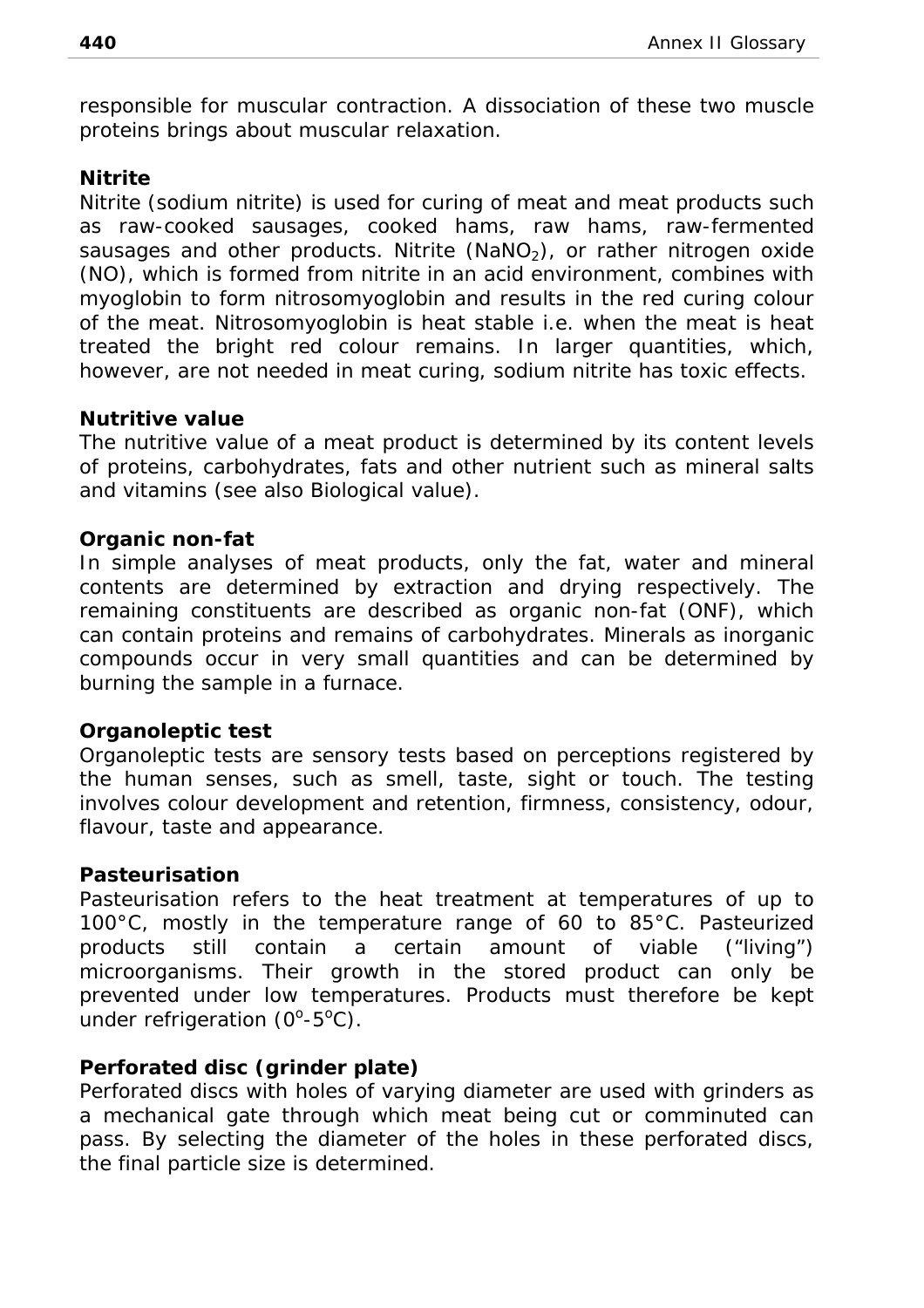## **pH-value**

The pH-values range from 1.0 to 14.0 with its neutral point at pH 7.0. The acidic range is below 7.0, the alkaline range above 7.0. In meat processing, the pH-values range from 4.0 to 7.0.

## **Phosphates**

Phosphates have a wide application in meat processing. They directly increase the water-holding capacity of muscle meat by raising the pHvalue as their own pH is above 7.0 and also stabilize the texture of meat products by increasing protein solubility in connection with salt. The most common phosphates in meat processing are Sodium tri-polyphosphate STPP (pH 9.8) and Sodium di-phosphate SDP (pH 7.3). The usual dose is 0.05 %.

## **Precooked-cooked meat products**

These products can be manufactured from a variety of animal tissues. The animal tissues used are precooked before processing. Only liver (for liver sausage) and blood (for blood sausage) are added uncooked (raw) to the mixture. Precooked-cooked sausages can only be cut or sliced when cold. According to the ingredients used, five types of precookedcooked sausage products can be distinguished: liver sausage, blood sausage, cooked gelatinous meat mixes, cereal sausage and corned beef.

## **Presalting**

The method of pre-salting meat as an initial step in meat processing was common in former times to increase storage properties and facilitate extraction of protein from fresh and ground raw meat materials. Presalting is not widely used in modern meat processing, as it delays production and may cause hygienic risks.

## **Preservation**

The term preservation refers to all measures taken to extend the shelf life of meat and meat products. Those measures can be both physical as well as chemical methods. The most common are heating, cooling, freezing, drying, smoking, lowering of pH-value and the addition of salt and nitrite.

## **Protein**

Proteins consist of large molecules of amino acids. Many of them are soluble, have the ability to swell in water and denaturate upon heating. Particular use is made of such protein properties in meat products manufacturing. Proteins are the most important constituents of meat and meat products.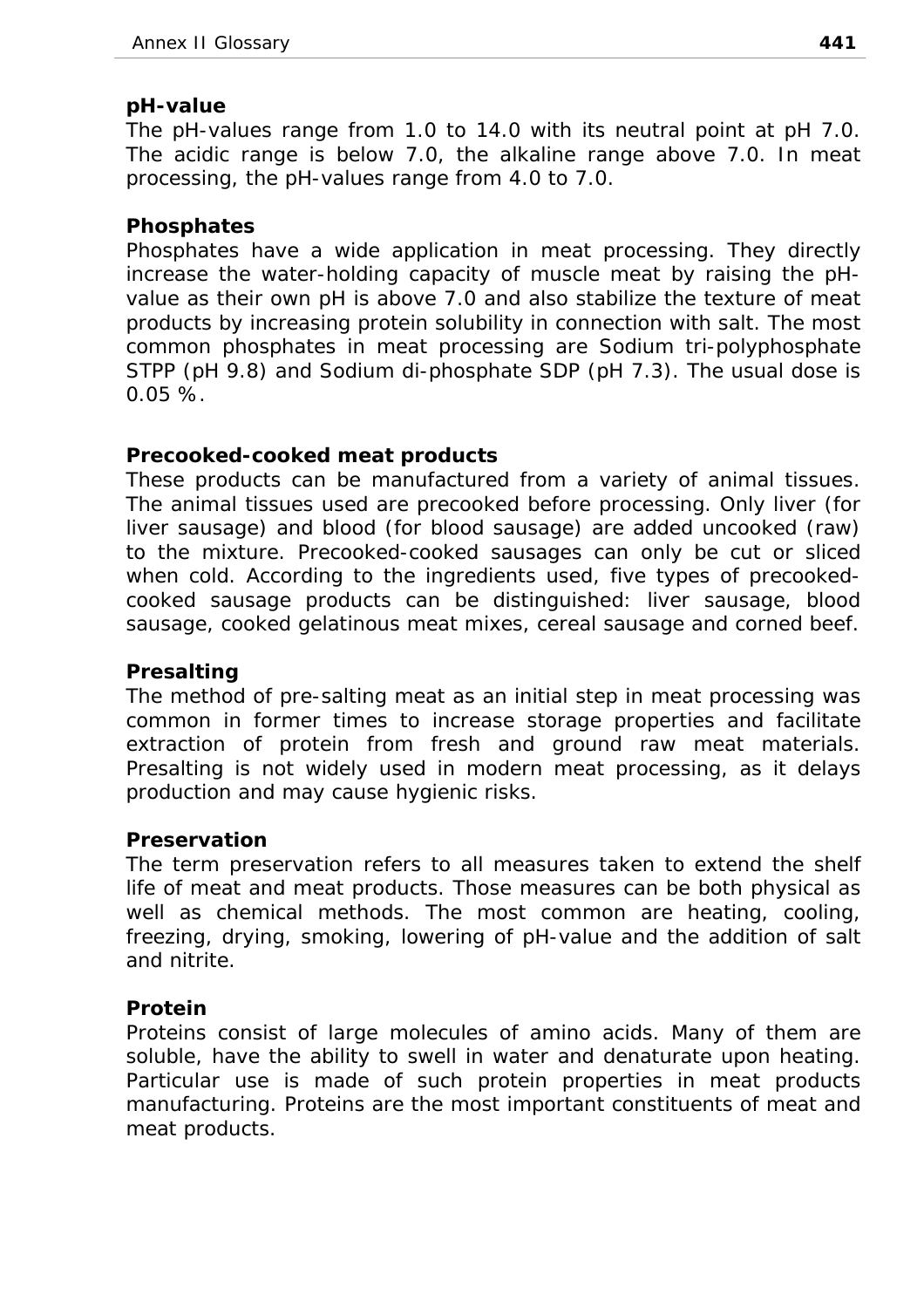### **PSE meat**

The term PSE refers to "pale, soft, exudative" and characterizes meat which shows poor water-binding capacity due to a non-normal fast drop of the ph after slaughter.

## **Rancidity**

Rancidity is the result of enzymatic or autoxidative fat spoilage. Rancidity is easily detected by sensory testing.

#### **Raw-cooked meat products**

For these products, the components meat, fat and non-meat ingredients are processed raw ("raw"=uncooked) by comminuting and mixing. The viscous mix/batter is portioned (in sausages, etc.) and then submitted to heat treatment ("cooking"), where protein coagulation results in the firm-elastic texture typical for ready-to-eat raw-cooked products. Rawcooked meat products are mostly manufactured and marketed as sausages in small to larger calibre casings, but are also available as meat loaves, meat balls or as canned products. The most common are the small-calibre "Frankfurters", "Vienna sausage" and "Hotdogs", the large calibre "Bologna" and "Lyoner" and the canned "Luncheon meat".

#### **Raw-fermented sausages**

These are uncooked meat products and consist of comminuted lean meats and fatty tissues with a mixture of salts, nitrite (curing agent), sugars and spices. Sometimes fermenting organisms (microbial starter cultures) are added. After stuffing the mixture into casings, the sausages undergo a drying and ripening process. Here bacterial fermentation (lowering of  $pH$  to  $4.9 - 5.4$ ) and dehydration (moisture content about 30%) takes place. The products are traditionally not subjected to heat treatment and usually also consumed raw.

#### **Reconstituted**

In meat processing, this term refers mainly to products such as cooked hams, where individual pieces of meat are put together to form a bigger ham.

#### **Reduction**

This term refers to the chemical process in which the substance oxygen is chemically reduced. One typical example is the reduction of sodium nitrite (NaNO<sub>2</sub>) to nitrogen oxide (NO) during curing.

## **Refrigeration chain**

Meat and processed meat products are highly perishable goods and must therefore be generated, stored and transported under refrigeration. All these individual stages of refrigeration form the "refrigeration chain" or "cold chain".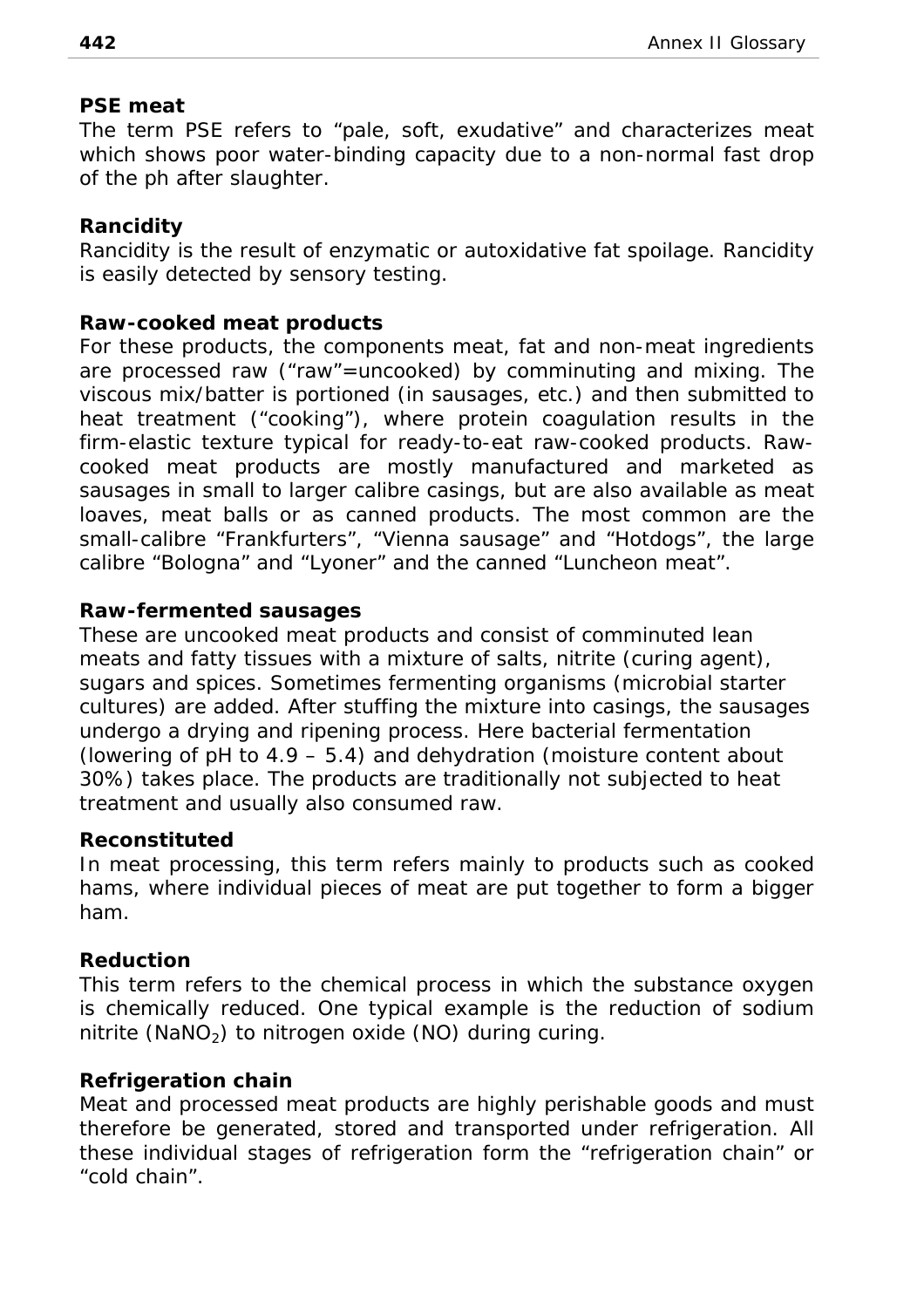## **Rind**

By definition, the term rind refers to the scalded and dehaired skin of pigs, which contains mainly connective tissue proteins.

## **Sausages**

This term refers to meat mixes which are stuffed into natural or artificial casings of various calibres.

## **Saccharose**

The scientific term saccharose refers to the common household sugar, which is partly also used in the manufacturing of sausage products (taste, assisting starter cultures). Saccharose is sweeter than dextrose.

## **Salmonellae**

Salmonellae are the best known and most feared type of bacteria, as they can lead to a great number of food poisonings (vomiting, diarrhoea, typhoid fever). Salmonellae belong to the Enterobacteriaceae family. Heating to a temperature of 68°C will kill salmonella bacteria reliably; storage temperatures of below 4°C inhibit their growth. Salmonellae have been primarily being identified in pork and poultry meat.

## **Separator**

A separator is a device designed to separate different components from liquid or solid substances. One well-know type of separator equipment is the blood separator used to separate and obtain blood plasma; other types include the hard separator used for separating muscular protein and connective tissue from bones and the soft separator used to separate muscle tissue from connective tissue.

## **Sheep casing**

When the small intestines of sheep are cleaned and properly processed, natural casings are obtained with small calibres (18-24mm). These casings are edible and mainly used for frankfurter type or BBQ sausages. Available and widely used are also artificial casings, which resemble sheep casings. These casings are obtained from collagen material and are also edible.

## **Smoke**

The most common way of generating smoke is by smoldering of wood, wood shavings or sawdust. The process of smoking plays an important role in meat processing, as it not only contributes to meat product preservation, but also adds to the flavour and taste of such products.

## **Soy protein**

In terms of nutritional value, soy protein is a high-quality protein with a wide application in meat processing all over the world. Depending on the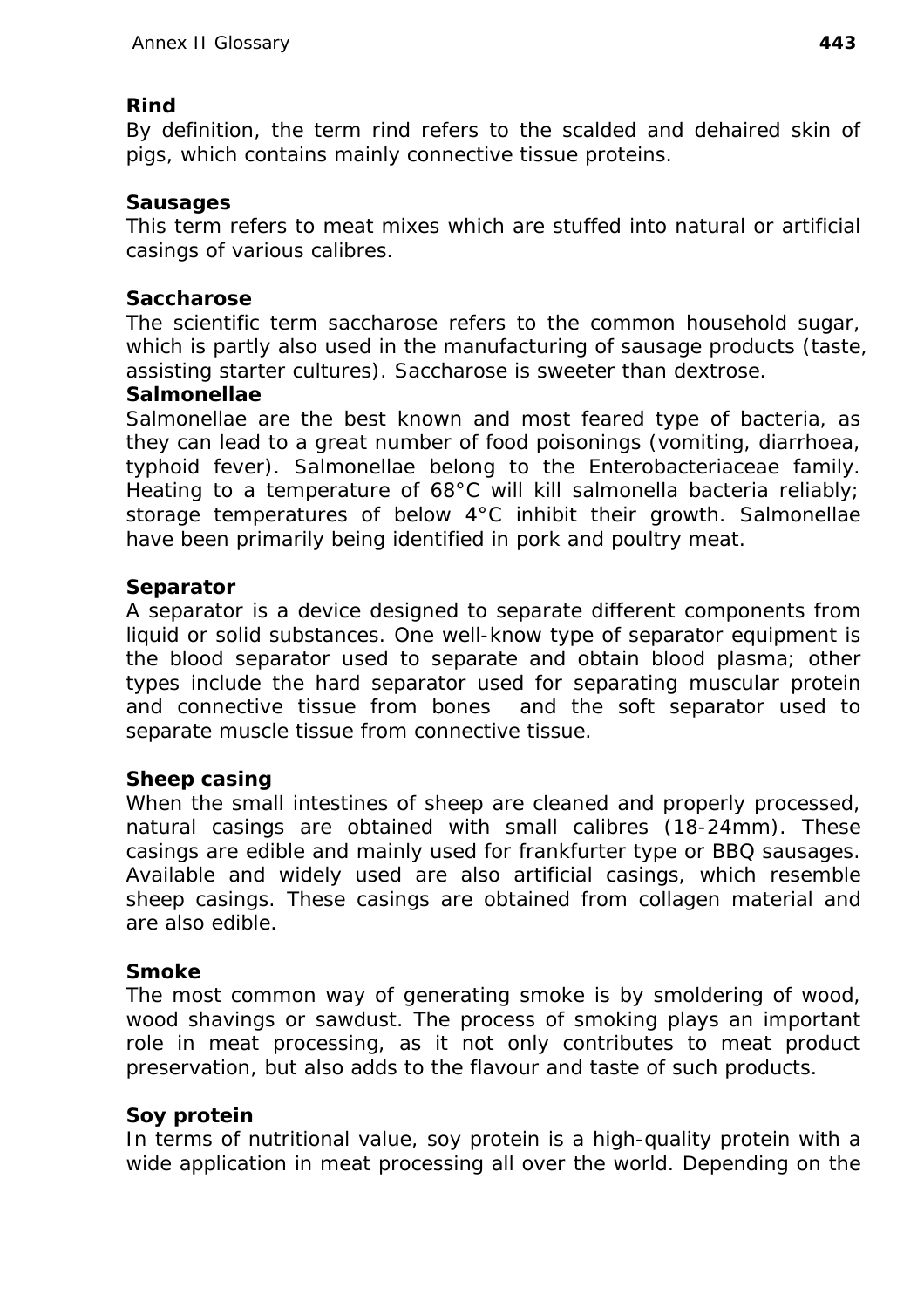way of fabrication, it acts as binder (soy isolate) or meat extender (soy concentrate).

### **Spices (condiments, seasonings)**

Spices are derived from certain parts of plant species processed to maintain their naturally occurring taste or flavour for use in foods and processed products.

#### **Stabilizer**

When stated in the list of ingredients, stabilizer is regarded as a class name which stands collectively for all ingredients and additives used for product stabilization in the broadest sense. As regards the manufacturing of meat products, citrates and phosphates are viewed as stabilizers.

#### **Delta-D (Staged) cooking**

This term refers to a cooking technique used in cooked ham or other cooked products of larger calibres such as Mortadella sausages. According to this technology the "cooking" temperature (cooking chamber or cooking vat temperature) is kept in relation to the core temperature of the product, in practice always approx. 25°-30°C above the prevailing core temperature. Upon reaching the chosen temperature of the cooking chamber/cooking vat (e.g. 75°C for cooked ham), this temperature is not increased further, but cooking continues until the required core temperature in the product has been achieved. This method reduces cooking losses and sensory damage.

#### **Starch**

Starch is a polysaccharide based on glucose. When placed in warm water (+50°C), starch undergoes intensive swelling resulting in glue formation. Because of its glue-forming property, starch is used in its modified form as a binding agent for soups and sauces, but also as a filler with binding properties in meat products.

#### **Starter cultures**

This is the term used for cultures of microorganisms which are helpful in fermentation of foodstuffs. Commercially marketed starter cultures for raw fermented sausage production usually contain *Lactobacilli* (lowering of pH-value) and *Micrococci* or *Staphylococci* (flavour building). Such cultures are marketed in either freeze-dried (lyophilisized) or deepfrozen form. Due to specific metabolic reactions, starter cultures initiate fermentation processes such as carbohydrate degradation and acid formation, nitrate reduction and thereby stable red colour formation and flavour development.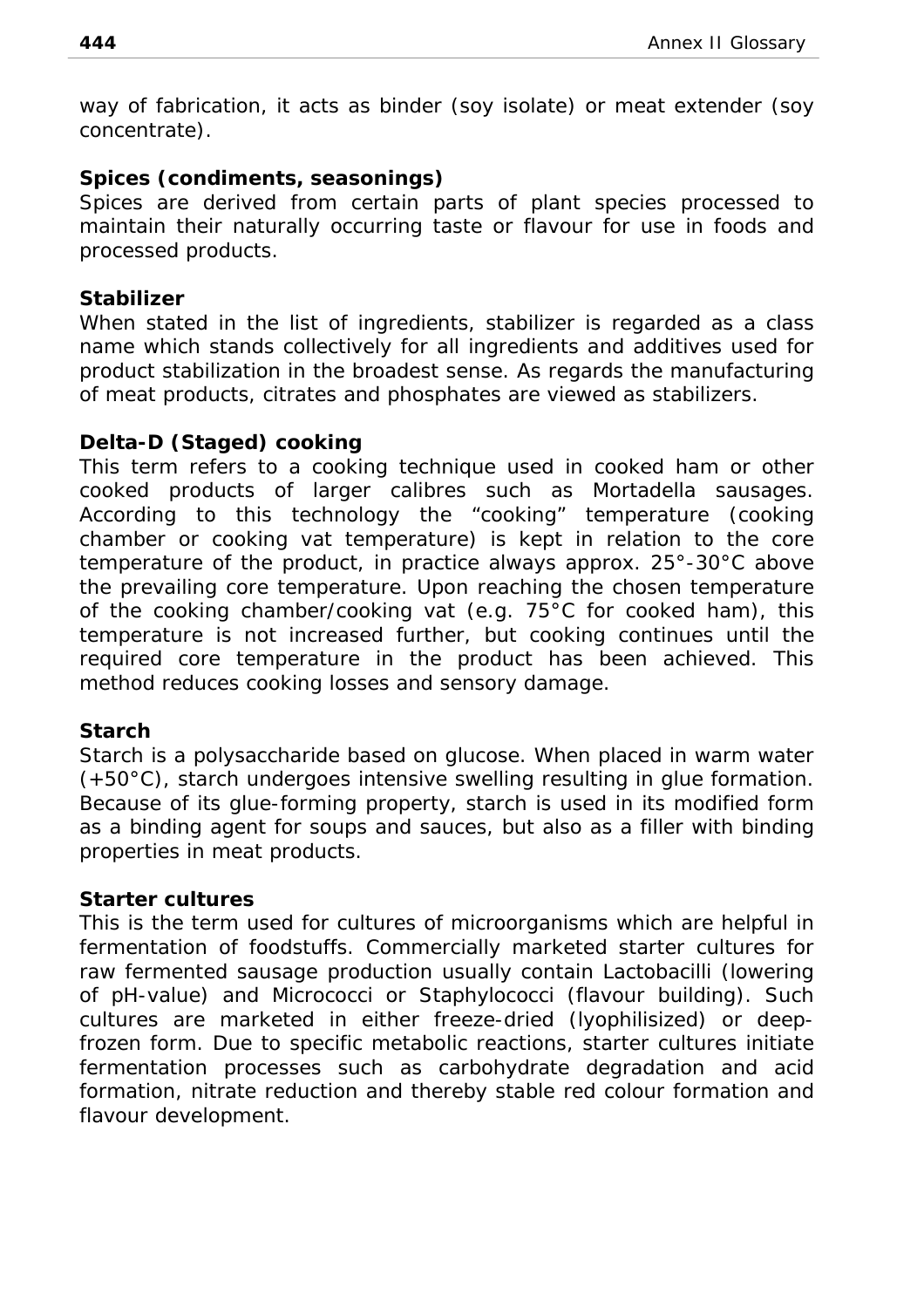## **Sterilization**

Sterilization refers to the heat treatment of meat products at temperatures above the boiling point. For meat and processed meat products mostly the temperature range of  $+105$  to  $+121^{\circ}$ C is used. Sterilized products are free of vegetative forms of microorganisms and practically also free of spores (Exception: Commercially sterile products, see page 294). Depending on the degree of sterilization, packaging material used and prevailing storage temperature, the shelf life of such products can be substantially extended.

## **Temperature**

This term describes a measure for hotness or coldness of solids, liquids or gases, and is expressed in degrees (e.g. Celsius, Fahrenheit).

## **Tenderizer, biochemical**

In this context, the term tenderizer refers to enzymes which can split meat proteins, thus increasing the tenderness. Such tenderizers, used in meat technology, are papain, bromelain, actinidin and ficin extracted from papaya, pineapple, kiwi and pig respectively.

## **Tenderizer, mechanical**

In this context, the term tenderizer refers to equipment or tools used to incise (steak) meat pieces intended for grilling or pan-frying or production of cooked hams prior to curing/tumbling. The purpose of this action is to break down muscle fibre structures (tenderness) and also enlarge the meat surface for protein extraction.

## **Tendon**

Tendons are connective tissue structures made of elastin, which serve to attach muscles to bones. Another name for tendon is sinew.

## **Texture**

This term is used in sensory evaluation describing those physical properties of foods, which are noticed by touch, bite and feel.

## **Tumbler**

Tumblers are used for the processing of meat products such as wholemuscle or reconstituted hams. A rotating drum with steel paddles inside slowly moves the meat pieces causing a mechanical massaging effect. This process helps to achieve equal brine distributions and sets free muscular protein from the meat tissue which joins the meat pieces firmly together during the following heat treatment.

## **TVP**

The abbreviation TVP stands for textured vegetable protein. Suitable plant proteins, in the first place soy protein, are treated to obtain a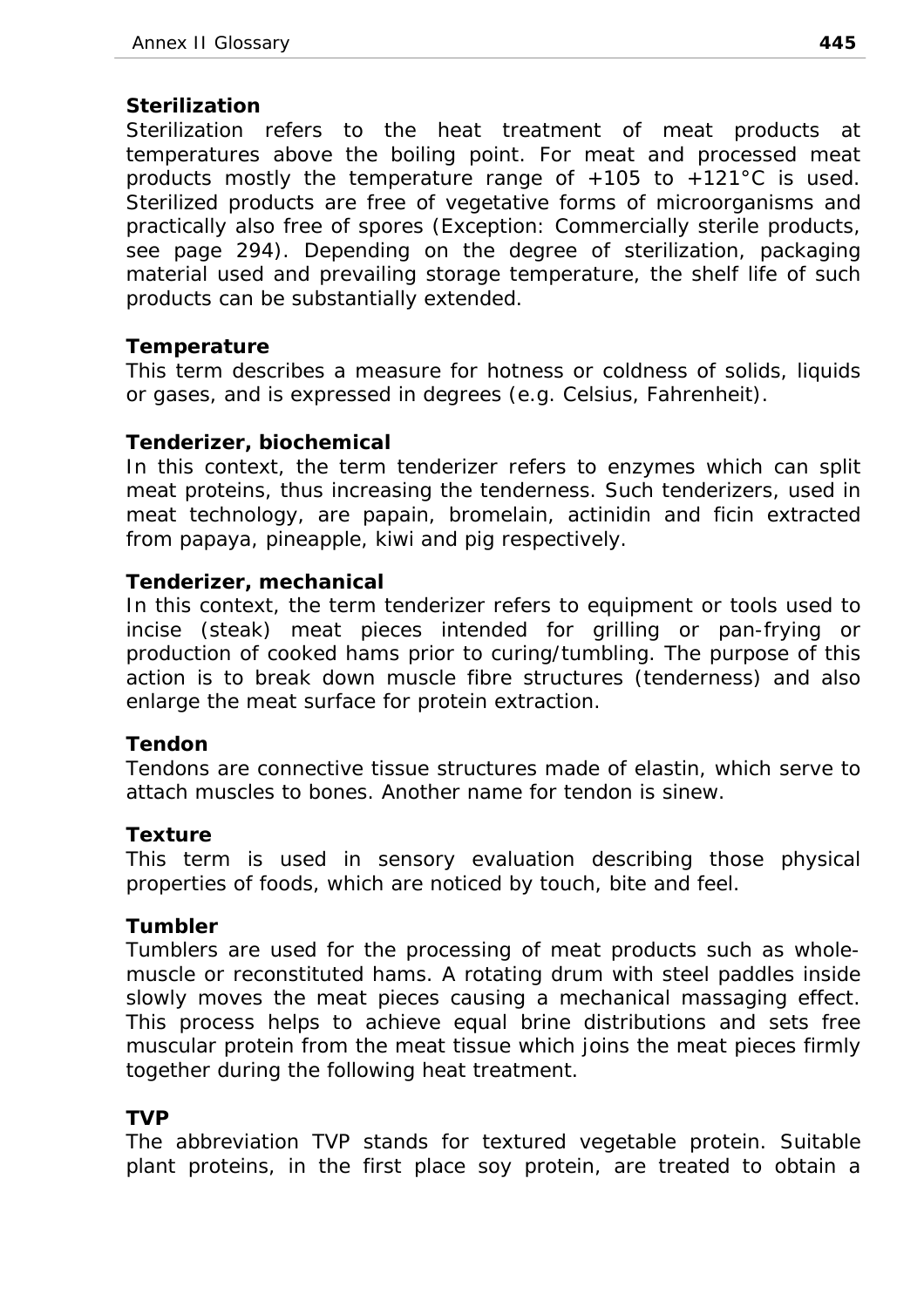certain structure and texture and are used as extenders or meat replacers.

#### **Vacuum stuffer**

A vacuum stuffer (filling machine) has a built-in vacuum pump which extracts air from the sausage mix prior to stuffing. This results in reduction of air pockets in the mix, the presence of which could lead to discolouration or gel/fat separation in the final product.

#### **Water**

Water (H<sub>2</sub>O) is the main component of meat (up to 80% in lean meat). Besides this "natural" water, water can also be used in some processed meat products as an ingredient. During the manufacture of raw/cooked meat batters water acts together with salt and phosphates to solubilize muscle proteins. Water is also needed as a solvent for curing substances or other non-meat ingredients.

#### **Water activity**

See aw-value

#### **Water holding capacity**

The ability to bind or release water is an important property of muscular protein in meat processing. For raw-cooked products a high water binding capacity is desirable, but for raw-fermented products a low water binding (increased release of water) is important. A first step is therefore the selection of suitable meat material and identification of suitable additives to support the desired properties. The higher the pH-value, the better will be the water holding capacity; the lower the pH-value, the higher the water loss.

#### **Wet curing**

Wet curing describes a technique where meat pieces are first injected with and later submerged in brine.

## **Yeasts**

In meat processing yeasts can be both, desirable and damaging. Selected yeasts are applied in fermentation of bread, raw hams, raw sausages and cheese, but undesirable yeasts can result in spoilage of meat products due to gas formation and excessive growth.

#### **Yield**

In the context of meat production and processing, yield describes the fresh weight: product weight ratio.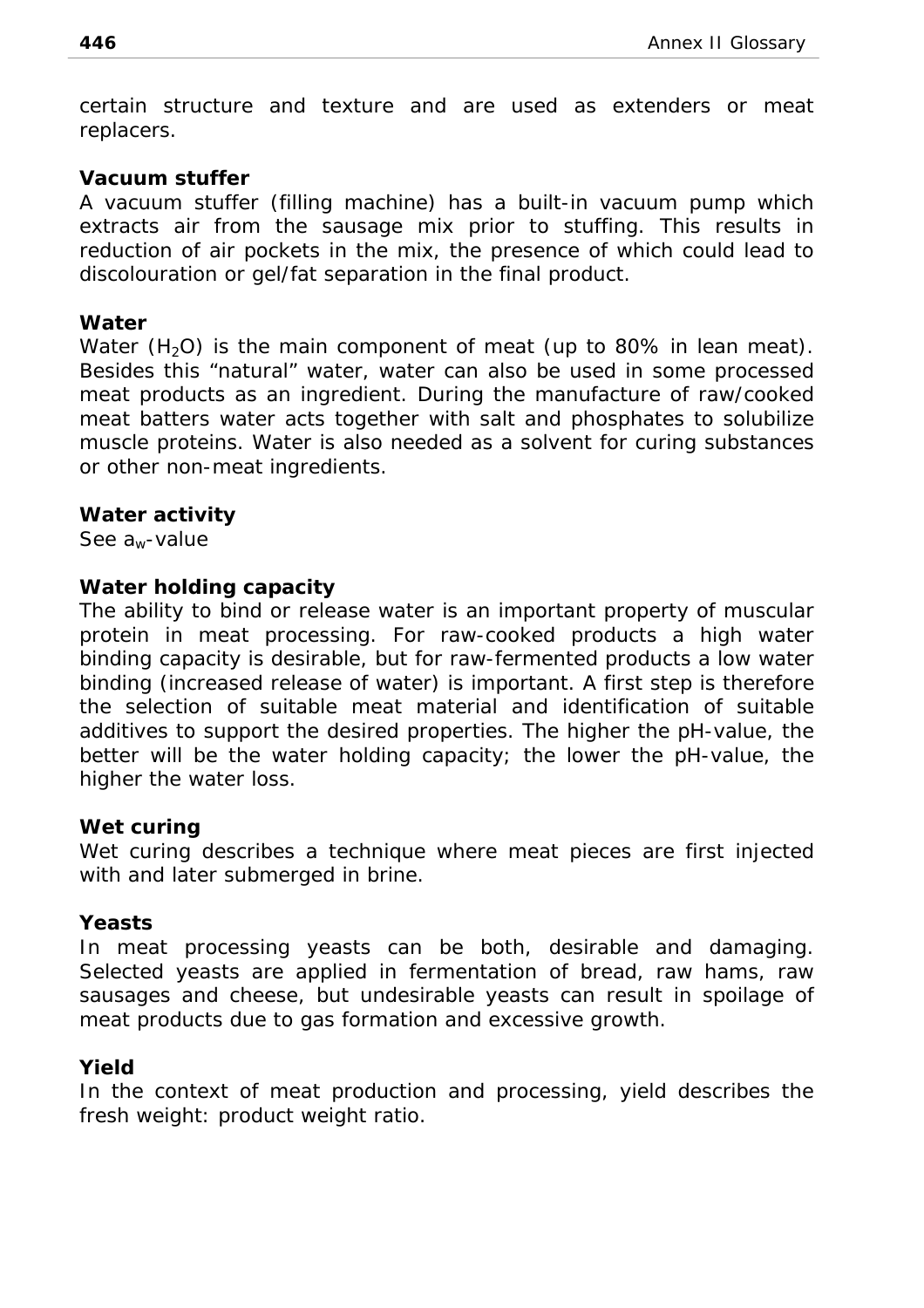# **Index**

# **A**

Acidity 92, 93, 117, 120, 123, 125 Additives 59, 180 Aflatoxins 359 Air humidity 122, 322, 323 Air temperature 122, 123, 175, 320, 321 Air-drying 117, 124 Aluminum (aluminium), food grade 367 Aminoacids 3 Analysis, chemical 326 Analysis, microbiological 331 Antibiotics 75, 76 Antioxidants 36, 77 Ascorbic acid / ascorbate 37, 68, 134 Autoclave 280, 281 Aw-meter 323  $a_{w}$  see Water activity

## **B**

Bacillus 95, 96, 277 Bacon 35, 42, 185 Bacteria - contamination 150, 157, 181 - cultures 116 Basil 83 Beef 7, 8, 48, 49, 185, 272 Beef jerky 240 Benzopyrene 40 Biltong 210, 213, 237 Binder 62, 64, 201 Blood 1, 150, 162, 163 - plasma 71 - protein 3, 71 Blood / pork skin mix 165 Blood products 161 Blood sausage 152, 162 Blood sausage, Central European 164 Blood sausage, traditional 163 Bologna 127, 208 Bread crumbs 78, 201, 208 Breakfast sausage 198 Burger 97, 98, 103, 104, 201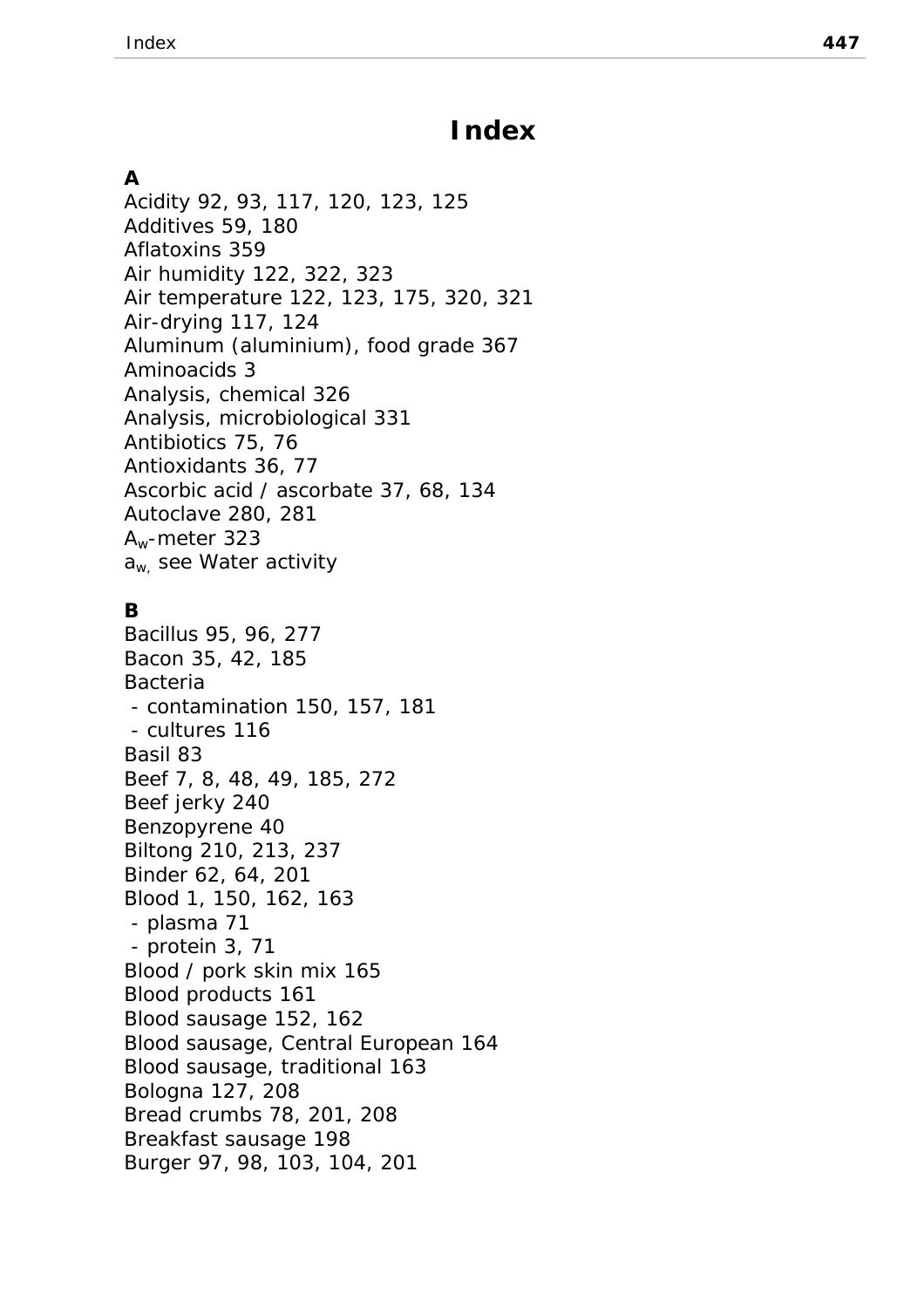**C** 

Can formats 283 Can seaming 286 Canned products 154, 160, 169, 288 Canning 146, 149, 154, 160, 166, 169, 277 Cans 283 Carbohydrate 2, 4, 64 Cardamon 83, 85 Charque 236 Carrageenan 71, 180,184, 202, 211 Casings 1, 122, 139, 155, 249 - artificial 154, 260 - cellulose 261 - collagen 263 - edible 249 - natural 154, 249 - processing 252 - storage 259 - synthetic 264 Cassava 81, 113, 202 Cellulose fibers 195, 201, 202, 204, 205 Cereal sausage 167 Charque 236 Chicken - burger 103, 191, 202 - frankfurter 187 - meat 51, 187 - meat balls 187 - nuggets 192 Chilli 83, 85, 86 Chinese sausage 214, 221 Chlorine 75, 76, 376 Cholesterol 15 Chopping process 136, 157, 165 Chorizo, criollo 219 Chorizo, Spanish 117 Cinnamon 85, 86, 135 Cleaning 244, 370 Cleaning agents (alkaline, acid, neutral) 372 Clostridium 95, 277, 293, 295, 358, 360 Cloves 83, 85, 86, 135 Collagen 3, 147, 166<br>- casings 263 Commercial sterility 294 Comminuting 17, 20, 31, 151, 209, 303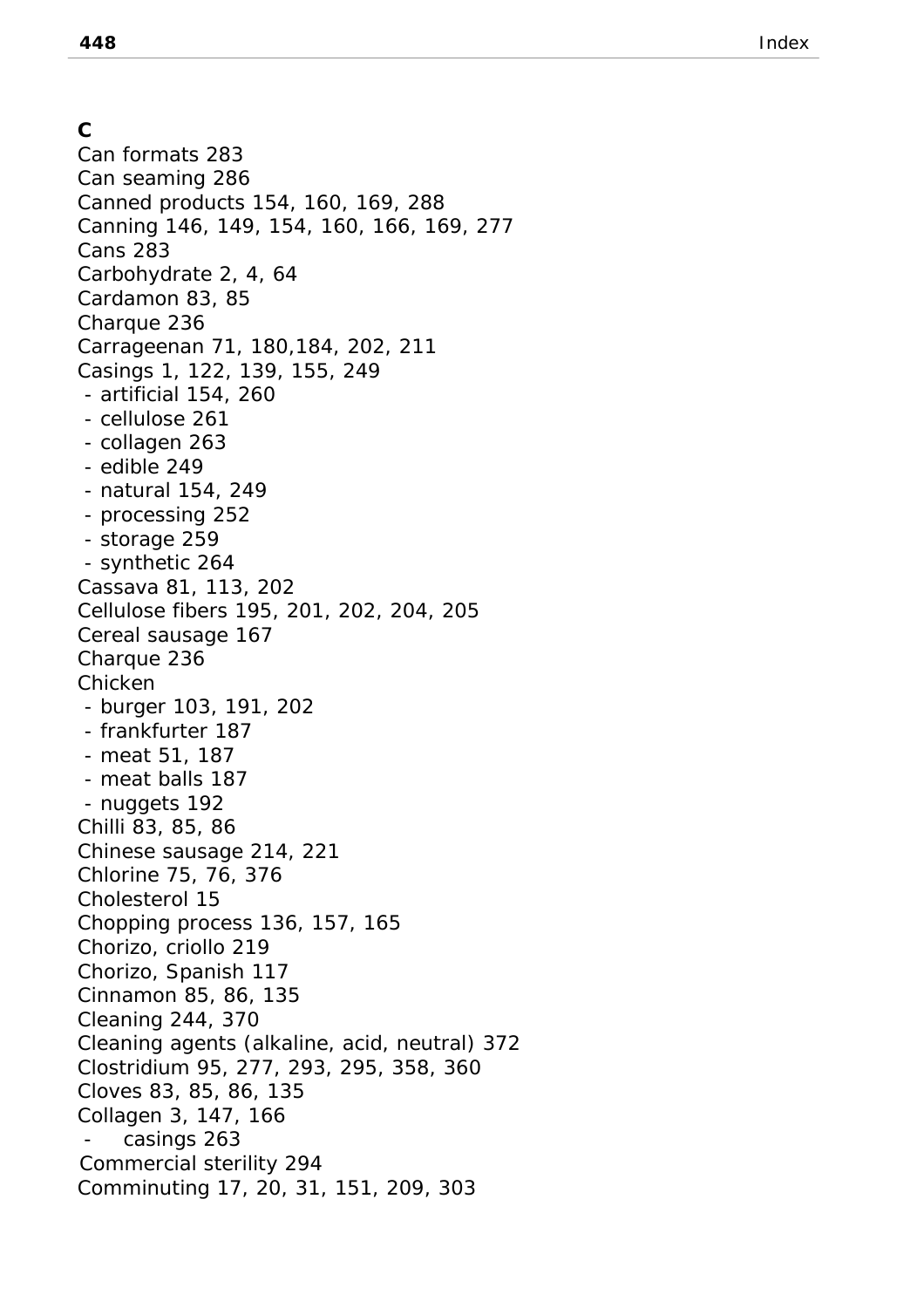Connective tissue 3, 49, 50, 108, 128, 147 Contact method, microbiological 331, 374 Contamination, microbial 88, 150, 340, 352 Cooked ham 178, 210 Cooker-chopper 151 Cooking 90, 91, 103, 144, 150, 156, 159, 185 Cooking loss 91, 151 Cooking, delta-t 199 Cooling 130, 145, 156 Coriander 83, 85, 86, 135 Corned beef 100, 168 - classical 169, 212 - with jelly 168, 212 Critical control point 345 Cumin 83, 85 Cure accelerators 37, 68, 184 Cured meat cuts 98, 171 - cured-cooked 99, 171, 177, 210 - cured-raw 99, 172 Curing 34, 35, 119, 173 - period 177 - resting period 182, 185 - dry curing 37, 173 - wet curing 38, 174 - injection curing 39, 182 - colour 34, 123, 185 - brine 38, 179, 180, 182, 185 Curing salt 35, 68, 108, 119, 134, 156, 164, 173, 180 Cutting board 367

# **D**

Dehydration 221 Delta-t-cooking 199 Destructive method, microbiological 333 Detergents 372 DFD<sub>5</sub> Disinfection 369, 370 Disinfection chemicals 370, 372, 373 Doener 105 Dried meat products 101, 234 Dry sausage 115 - Semi-dry sausage 125 Drying 122, 221 D-value 296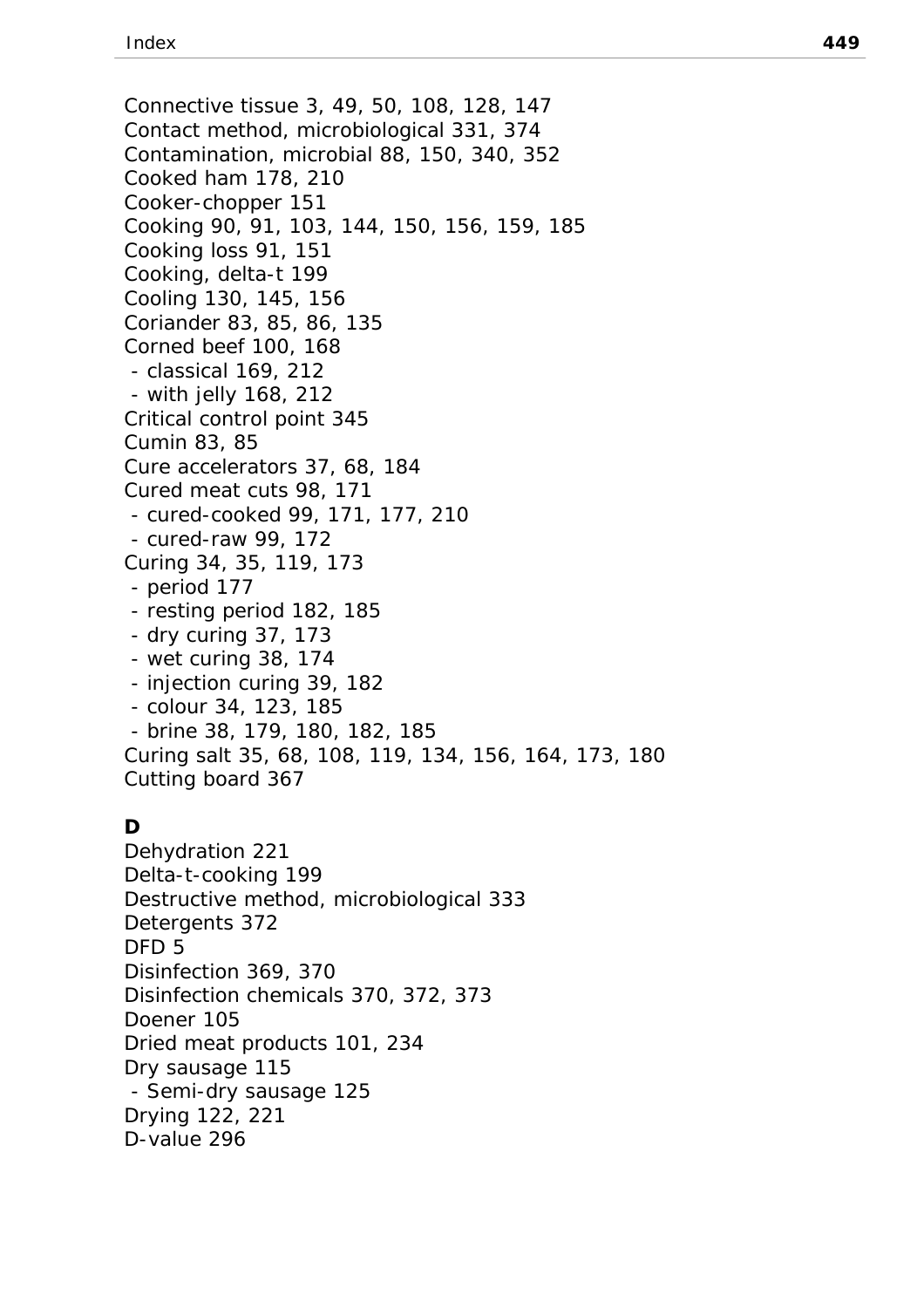## **E**

E. coli 104, 357, 360 Emulsion, emulsion-like 156, 158 Enterobacteriaceae 337, 353 Erythorbate 68 Ethnic meat products 213 Extenders 61, 64, 195, 200

# **F**

F-value 279, 289, 295 FAO/WHO Codex Alimentarius - Code of Hygienic Practice for Meat 341, 361 - Code of Hygienic Practice for Low Acid Canned Foods 294 Fat 2, 8, 10, 14, 132 - beef fat 12 - chicken fat 13, 57 - intermuscular 10 - intramuscular 10 - marbling 10 - mutton fat 13 - pork fat 11, 46, 47 - subcutaneous 10 Fat analysis 327 Fat content 15, 160 Fermentation 100, 115, 122, 123 Fillers 62, 195, 200 Flossy pork 217 Foam cleaning 373 Food borne infection 357, 369 Food borne intoxication 358, 369 Food colourings 73, 206 Food poisoning 104, 357 Formalin 75, 76, 376 Frankfurters 127 Fresh processed meat products 90, 98

## **G**

Galvanized steel 367 Garlic 83, 85, 135 Gelatine 70, 167, 184, 210 Gelatineous meat mixes 166 Ginger 83, 85, 135 Glass jars 154 Glucono-delta-Lactone (GdL) 119, 120, 125 Good Hygienic Practice (GHP) 341, 360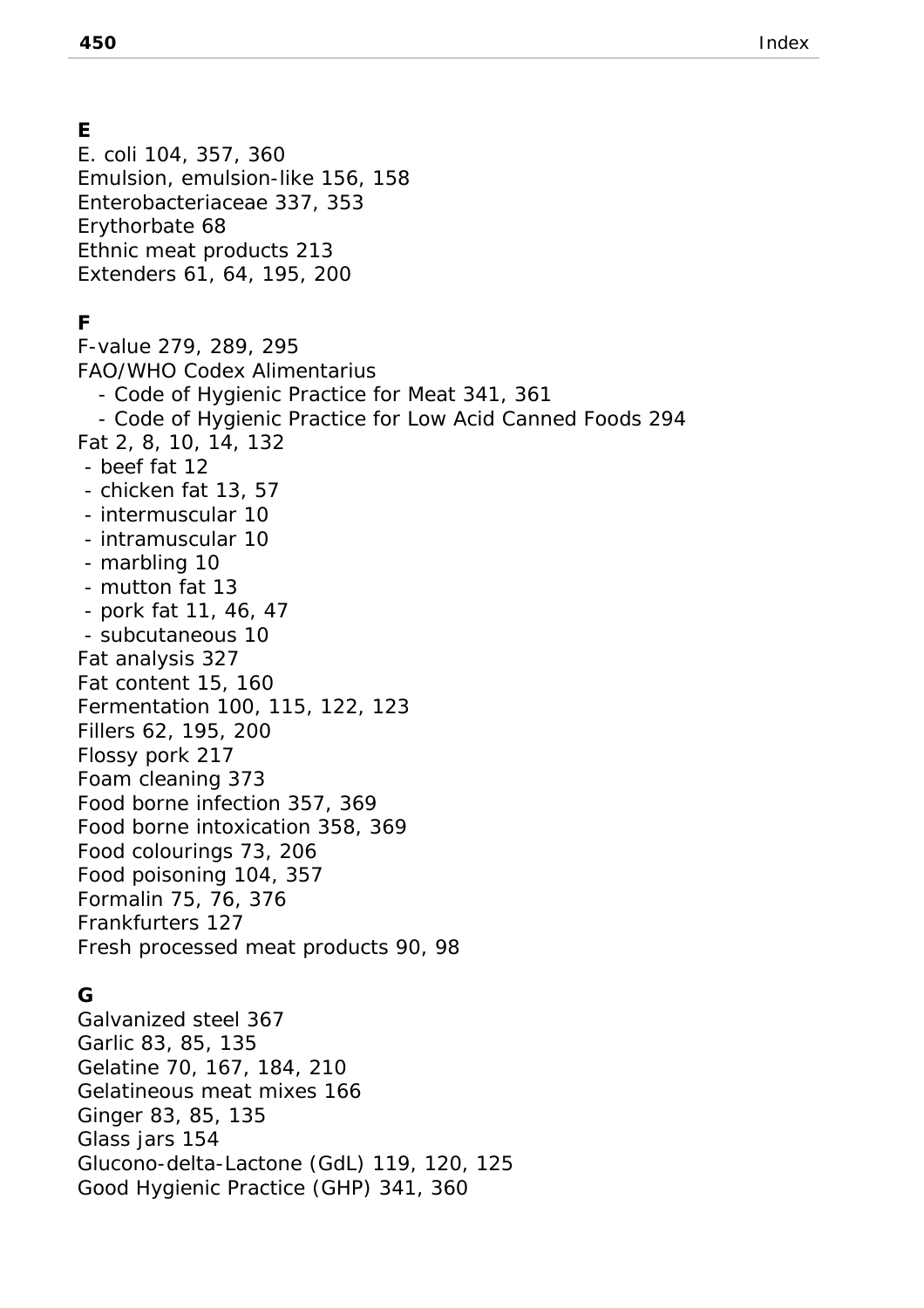Grading of manufacturing meat 43, 135 - pork 44 - beef 47 - poultry 51 Gyros 105

#### **H**

HACCP 279, 339, 341, 342, 344, 350 Halal 54, 55, 72 Ham products 171, 210 Hamburger 103, 201 Heat coagulation 4, 88, 99, 129, 184, 185 Heat treatment 87, 129, 141, 144, 149, 160, 167, 185, 278 High (hydrostatic) pressure treatment 339 High pressure cleaning 371 Hooks 300 Hotdogs 204, 205 Hurdle technology 92 Hygrometer 322

## **I**

Impression plate method 331, 374 Ingredients, non-meat 59 Ingredients, animal origin 62 Ingredients, functional 60 Internal organs 1, 149 Internal (core) temperature 130, 144, 155, 166,185, 278, 279, 292, Intestines 1, 252 Irradiation 339

## **J**

Jerky 239

#### **K**

Kebab 105 Kilishi 213, 241 Knife sharpening 298 Knives 297

#### **L**

Lactic acid 5, 9 Lactic acid bacteria 272, 338, 356 Light, barrier 267 Liver pate 157 Liver sausage 97, 153 - coarse-mixed 154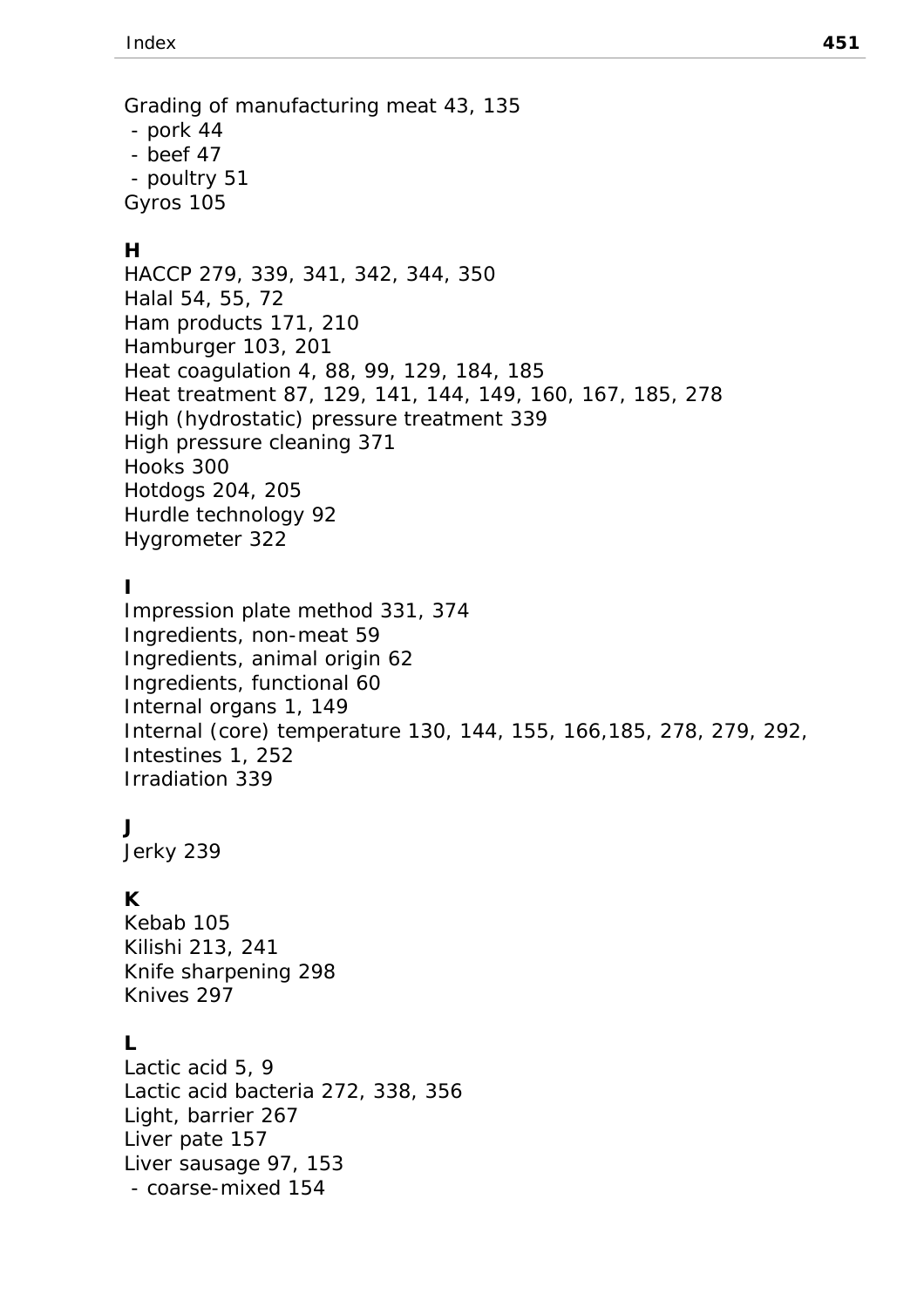- fine emulsion-like 156, 158 Luncheon meat 210 Lux-meter 325 Lyoner 127, 208

## **M**

Mace 83, 85, 86, 135 Maize 78 Marjoram 83, 85 Meat - additives 59, 63 - animal species 1, 9, 43, 222 - balls 147, 203 - binders 64, 201 - canning 277 - chemical composition 2 - cutting 32, 44, 48, 51, 52, 223 - dishes 90 - drying 101, 122, 221, 233 - extenders 61, 195, 200 - extract 170 - fillers 62, 195, 200 - grading for processing 43 - mechanically deboned (MDM) 55, 56, 196, 206 - loaves 146 - pigment 7, 35, 68, 172 - preservation 34 - taste, flavour 5 - tenderness 8 Meat processing 17, 97 Meat processing equipment - autoclave 246, 280 - band saw 309 - bowl cutter (chopper) 20, 121, 246, 303 - brine injector 26 - can closing machine 246, 286 - clipping machine 23 - cooking vat 308 - dishes 90 - dryer 226 - emulsifying machine 30 - extender, see Extender - filling machine (stuffer) 22, 306 - frozen meat cutter 31 - hooks 300

- ice flaker 30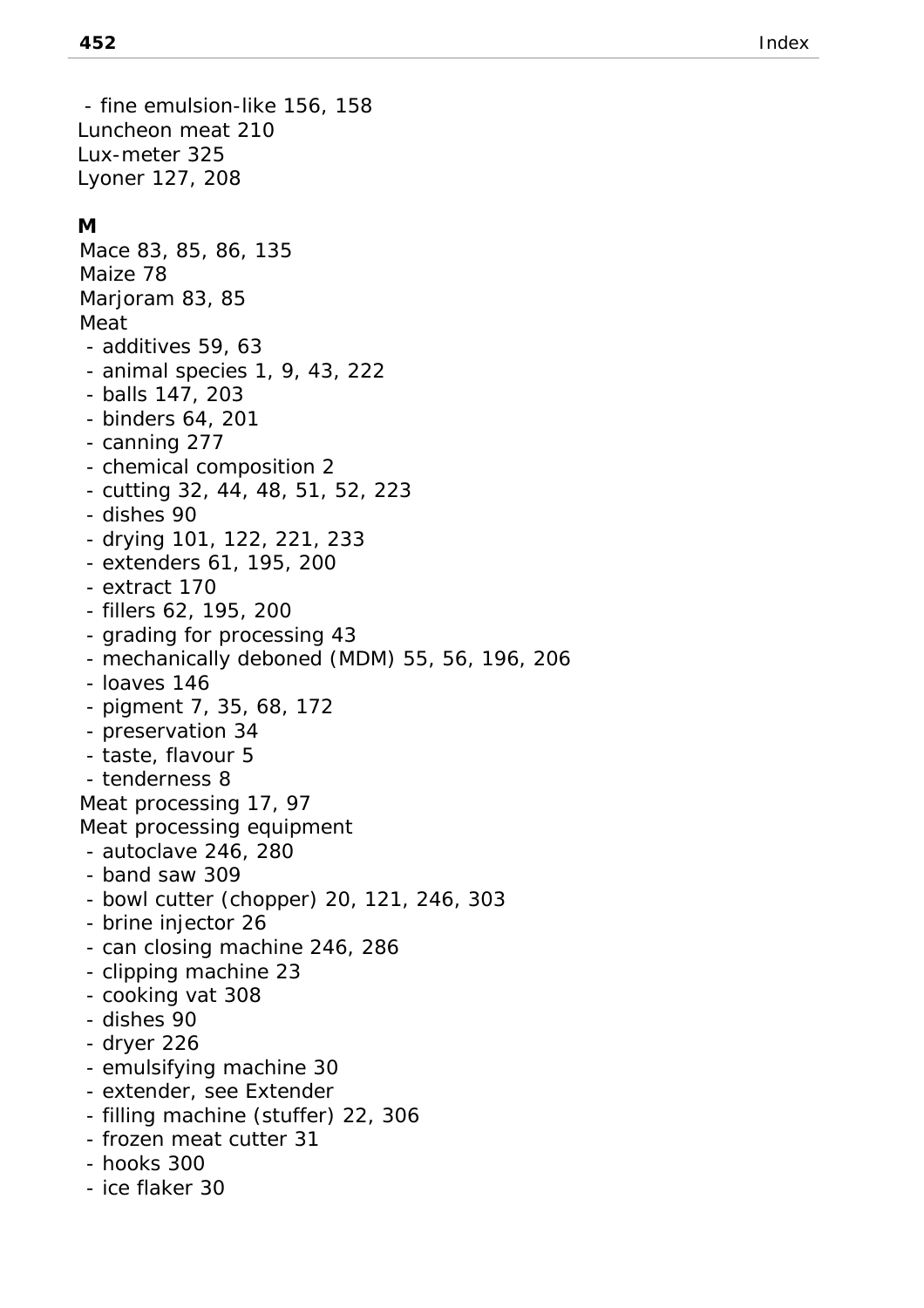- meat grinder (mincer) 18, 121, 301 - mixer (blender) 29 - smoking equipment 23, 24, 25, 26, 246, 310 - tumbler (massager) 28, 184 - vacuum packaging machine 29, 269 Meat processing hygiene 245, 339, 360 Meat processing, basic 243 Meat ripening 272 Microbiological analysis 331 Microbiological criteria 260, 353 Microorganisms 337 - vegetative 95 - spores 95 Milk proteins 63, 69, 70, 160, 204 Minerals 2, 16, 196, 328 Modified atmosphere packaging (MAP) 275 Moisture analysis 326, 328 Monosodium glutamate 9, 73, 135 Mortadella 198 Moulds 124, 337, 357, 359, 360 Multi-layer films 270 Muscle fibers/cells 3 Mutton 9, 131 Mutton burger 103 Myofibrils 3 Myoglobin 3, 7, 35

## **N**

Naem 217 Nitrosamine 36 Nitrite 34, 35, 68 Nitrite curing salt, see also Curing salt 35, 68, 134 Non-meat ingredients 59 - application 64 Nutmeg 83, 85, 86, 135

## **O**

Onion 83, 85 Oregano 83 Oximyoglobin 270 Oxygen 275, 276 Oxygen barrier 270, 271

## **P**

Packaging 265 - materials 266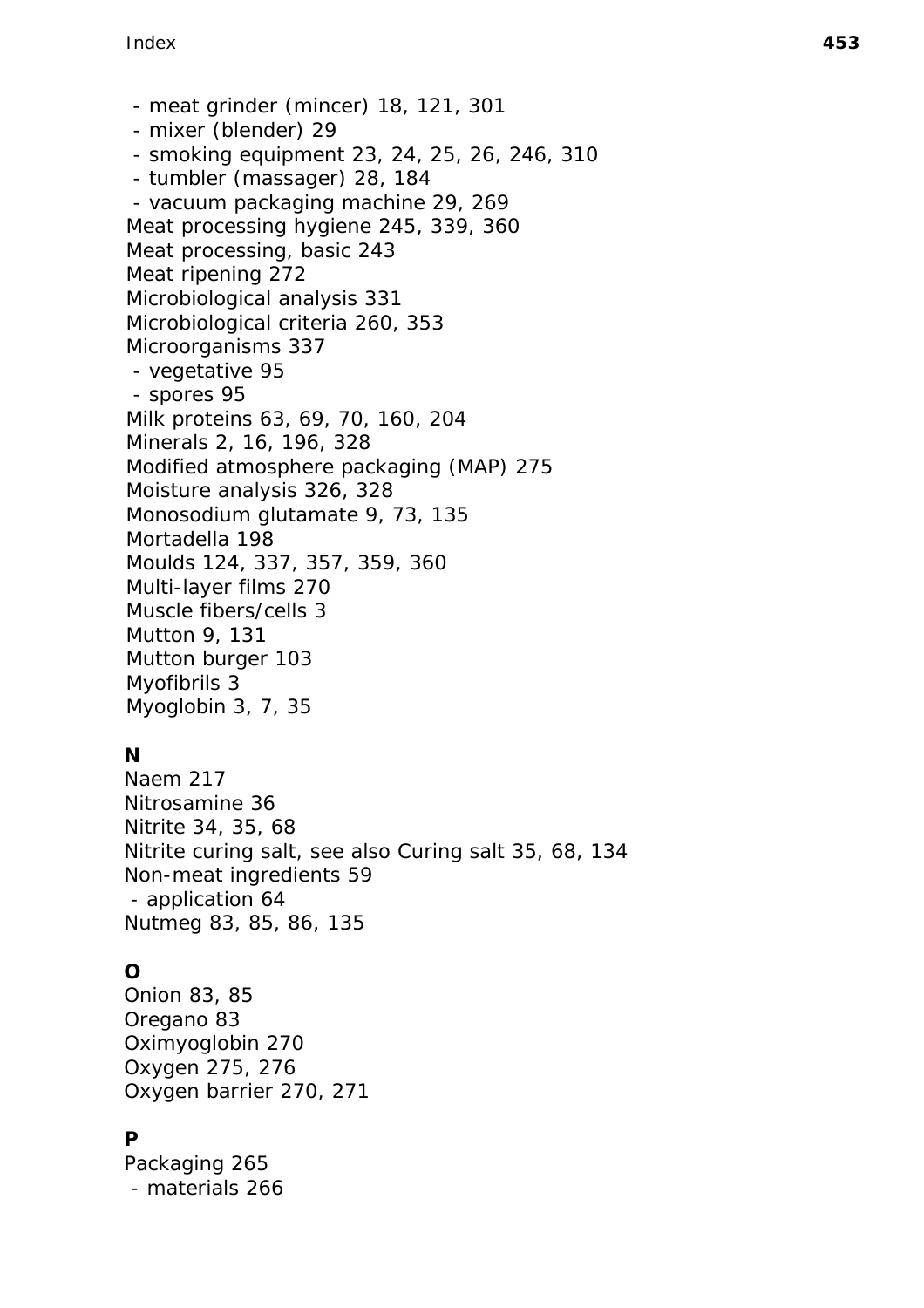- modified atmosphere 275 - skin 274 - vacuum 271, 273, 274 Paprika 83, 85 Pasteurization 94, 149, 169 Pastirma 218, 238 Patties 103 Pepper 83, 85, 86, 135 pH 4, 116, 178, 321, 322, 339 pH-meter 321 Phosphate 69, 135, 148, 204 Pimento 83, 85 Plastics, food grade 367 Pork 5, 9, 45 Pork fat 11, 45, 117, 118, 132 Pork skin 210 Prebiotic 196 Precooked-cooked meat products 89, 100, 149 Precooking 150, 168 Preservatives 74, 92, 93 - illegal substances 76 - legal substances 77 Probiotic 196 Processed meat products, categories 97 Protective gears 310 Protein 2, 3, 14 - analysis 326, 331 - blood protein 2 - coagulation 129 - collagen, see Collagen - connective tissue proteins (collagen, elastin) 3, 14 - keratin 3 - matrix 147, 148 - myofibrillar / skeleton muscle 14 - network 129, 147, 158 - sarcoplasmatic 3, 147 - solution 128 PSE 5 **R** 

Raw-cooked meat products 88, 99, 127

- formation of meat mixes 136, 147
- classical products 127
- extended products 204
- typical composition 135

Raw-fermented meat 172, 218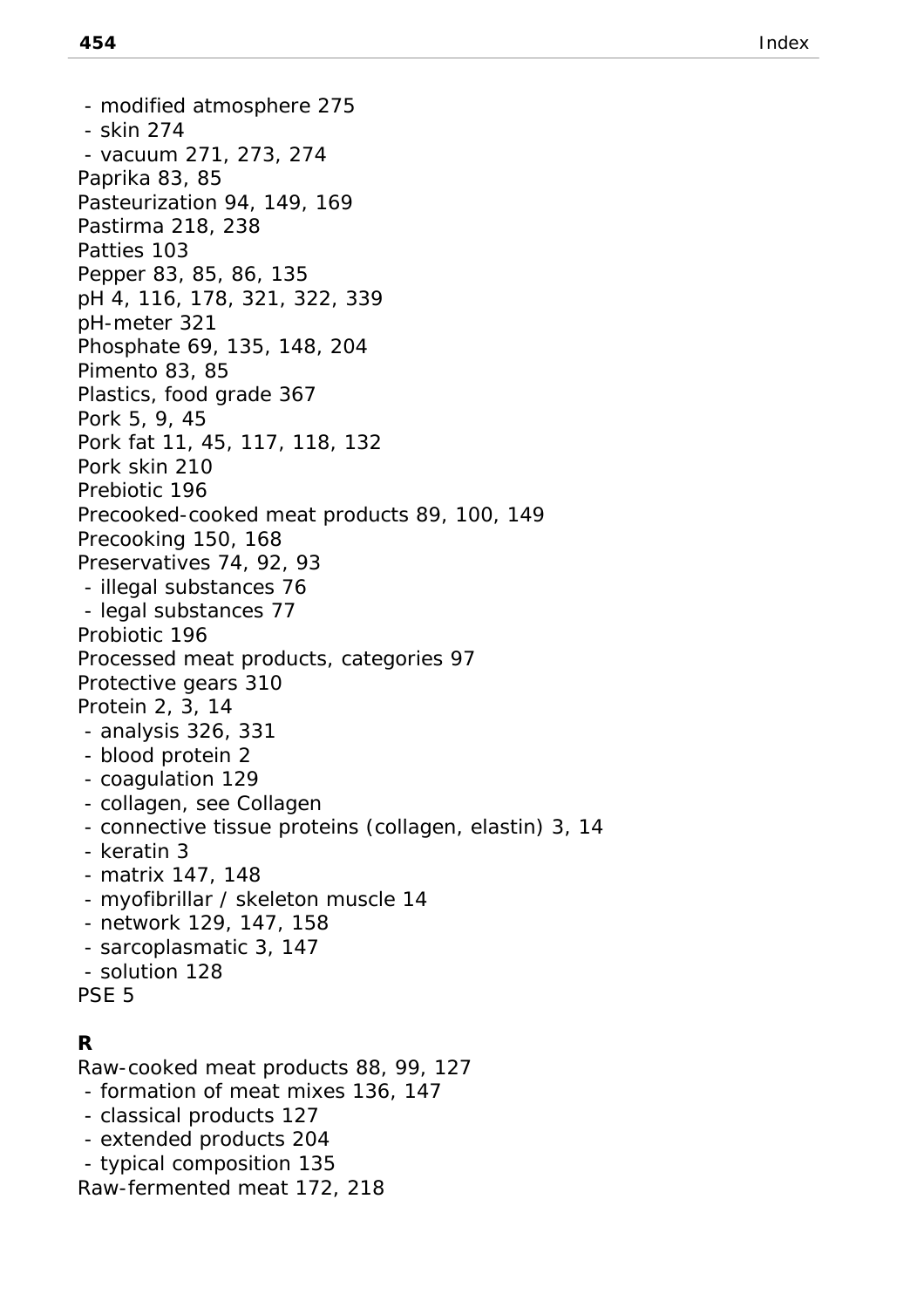Raw-fermented sausages 90, 100, 115, 219 Reconstituted products 179, 183 Reddening 141, 145 Reformed products 178 Rehydration 66, 68, 80, 234 Residues 25, 35, 40, 76 Resting periods 39, 178, 182 Retort 280 Retortable pouches 285 Rice 78 Ripening 122, 124, 125, 175 - chamber 116 - meat 8, 272

## **S**

Salmonella 96, 357, 360 Salt 3, 67, 119, 147 Salting 33 Sanitation 369 Sanitation schemes 378 Sarcoplasma 3, 147 Sausage 1, 98 - casing 1, 245 - clipping, linking 23, 140 - ripening 115, 116 - stuffing 22 Seasonings / spices 67, 83, 108 Selective plate count 336, 338 Semi-dry sausages 125 Sensory evaluation 259, 315 Single-layer films 269 Shashlik 107 Shelf life 75, 111, 113, 176 Shelf-stable 92, 94, 115 Skim milk 70, 204 Skin 1, 133 Slaughter by-products 1, 149 Smoking 40, 117 - cold smoking 41, 124, 156, 176, - hot smoking 41, 143 - liquid smoke 42, 144 Solar dryer 226 Solar drying 224, 226 Soy protein 14, 79, 104 Spices 83, 85, 86, 124, 135 Spices extracts 84